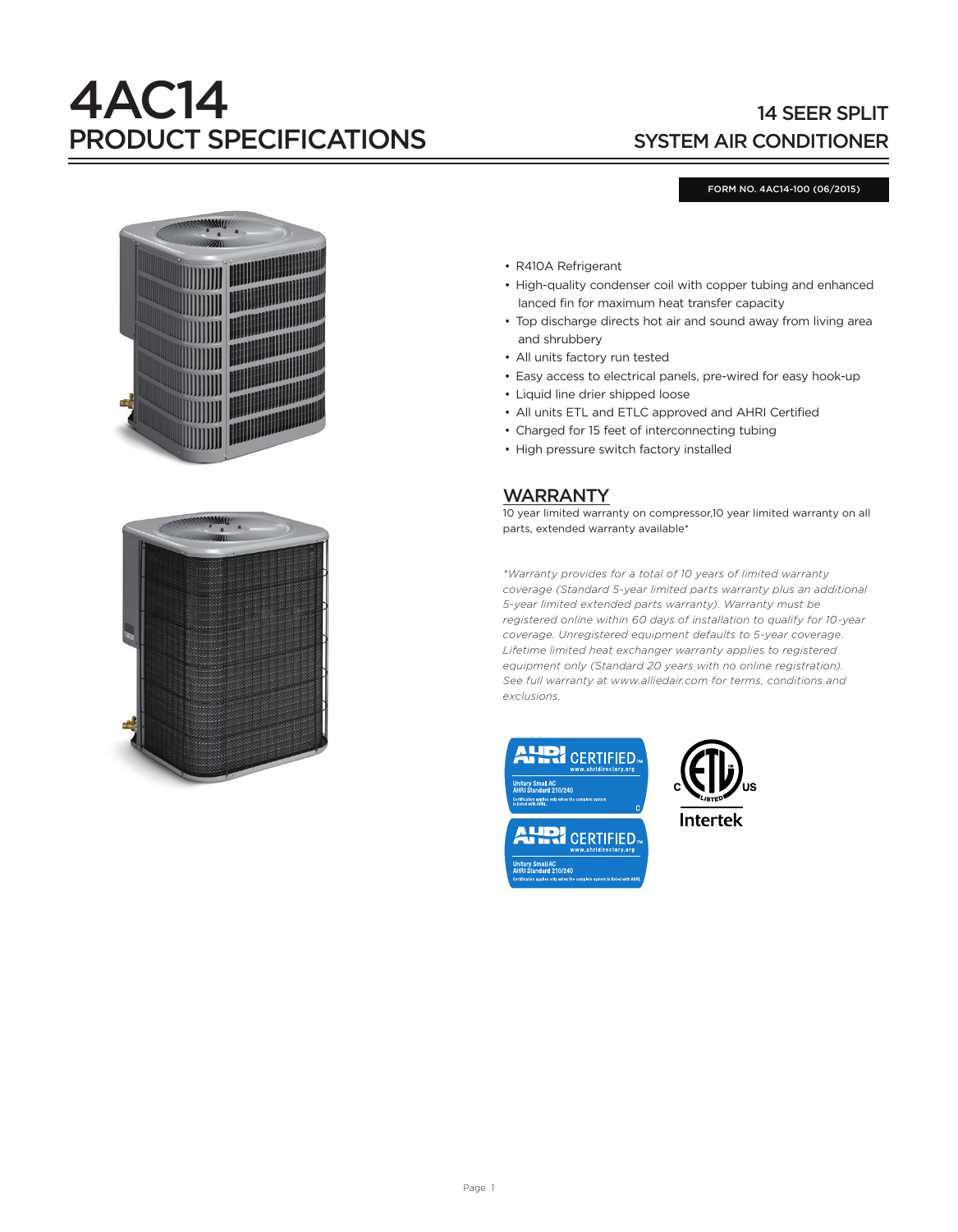

# **PHYSICAL AND ELECTRICAL DATA**

|                 |                | Voltage | Min.            | Max. Over-                  |                         | Compressor                |                         | Outdoor Fan Motor  |                    | Refrig.         | Shipping<br>Weight<br>(lbs.)<br>150<br>160<br>180<br>185<br>210<br>208<br>251<br>220<br>235 |
|-----------------|----------------|---------|-----------------|-----------------------------|-------------------------|---------------------------|-------------------------|--------------------|--------------------|-----------------|---------------------------------------------------------------------------------------------|
| Model           | Volts/Hz/Phase | Range   | Circuit<br>Amp. | current<br>Device<br>(amps) | Rated<br>Load<br>(amps) | Locked<br>Rotor<br>(amps) | Rated<br>Load<br>(amps) | Rated<br><b>HP</b> | Nom.<br><b>RPM</b> | Charge<br>(oz.) |                                                                                             |
| 4AC14*18P-6, 7  | 208-230/60/1   | 197-253 | 12.4            | 20                          | 9.4                     | 56.6                      | 0.7                     | 1/10               | 1075               | 77              |                                                                                             |
| 4AC14*R18P-6, 7 |                |         |                 |                             |                         |                           |                         |                    |                    |                 |                                                                                             |
| 4AC14*24P-6.7   | 208-230/60/1   | 197-253 | 15.0            | 25                          | 11.2                    | 60.8                      | 1.0                     | 1/6                | 825                | 86              |                                                                                             |
| 4AC14*R24P-6, 7 |                |         |                 |                             |                         |                           |                         |                    |                    |                 |                                                                                             |
| 4AC14*30P-6, 7  |                | 197-253 | 17.0            | 25                          | 12.8                    | 67.8                      | 1.0                     | 1/6                | 825                | 100             |                                                                                             |
| 4AC14*R30P-6, 7 | 208-230/60/1   |         |                 |                             |                         |                           |                         |                    |                    |                 |                                                                                             |
| 4AC14*36P-6, 7  | 208-230/60/1   | 197-253 | 18.6            | 30                          | 14.1                    | 83                        | 1.0                     | 1/6                | 825                | 102             |                                                                                             |
| 4AC14*R36P-6, 7 |                |         |                 |                             |                         |                           |                         |                    |                    |                 |                                                                                             |
| 4AC14L41P-6, 7  | 208-230/60/1   | 197-253 | 22.6            | 35                          | 16.7                    | 79                        | 1.7                     | 1/4                | 825                | 161             |                                                                                             |
| 4AC14*42P-6, 7  | 208-230/60/1   | 197-253 | 24.1            | 40                          | 17.9                    | 113                       | 1.7                     | 1/4                | 825                | 160             |                                                                                             |
| 4AC14*R42P-6, 7 |                |         |                 |                             |                         |                           |                         |                    |                    |                 |                                                                                             |
| 4AC14L47P-6, 7  | 208-230/60/1   | 197-253 | 26.7            | 45                          | 19.9                    | 109                       | 1.8                     | 1/3                | 825                | 179             |                                                                                             |
| 4AC14*48P-6, 7  | 208-230/60/1   | 197-253 | 26.6            | 45                          | 19.8                    | 109                       | 1.7                     | 1/4                | 825                | 174             |                                                                                             |
| 4AC14L59P-6, 7  | 208-230/60/1   | 197-253 | 34.1            | 50                          | 25.0                    | 134                       | 2.8                     | 1/3                | 825                | 178             |                                                                                             |
| 4AC14*60P-6, 7  | 208-230/60/1   | 197-253 | 34.8            | 60                          | 26.4                    | 134                       | 1.8                     | 1/3                | 825                | 192             | 253                                                                                         |

*Note:* 

*Weights listed are unit weights with packaging* 

*+ Factory charged for 15 feet of line set. Adjust per installation instructions.*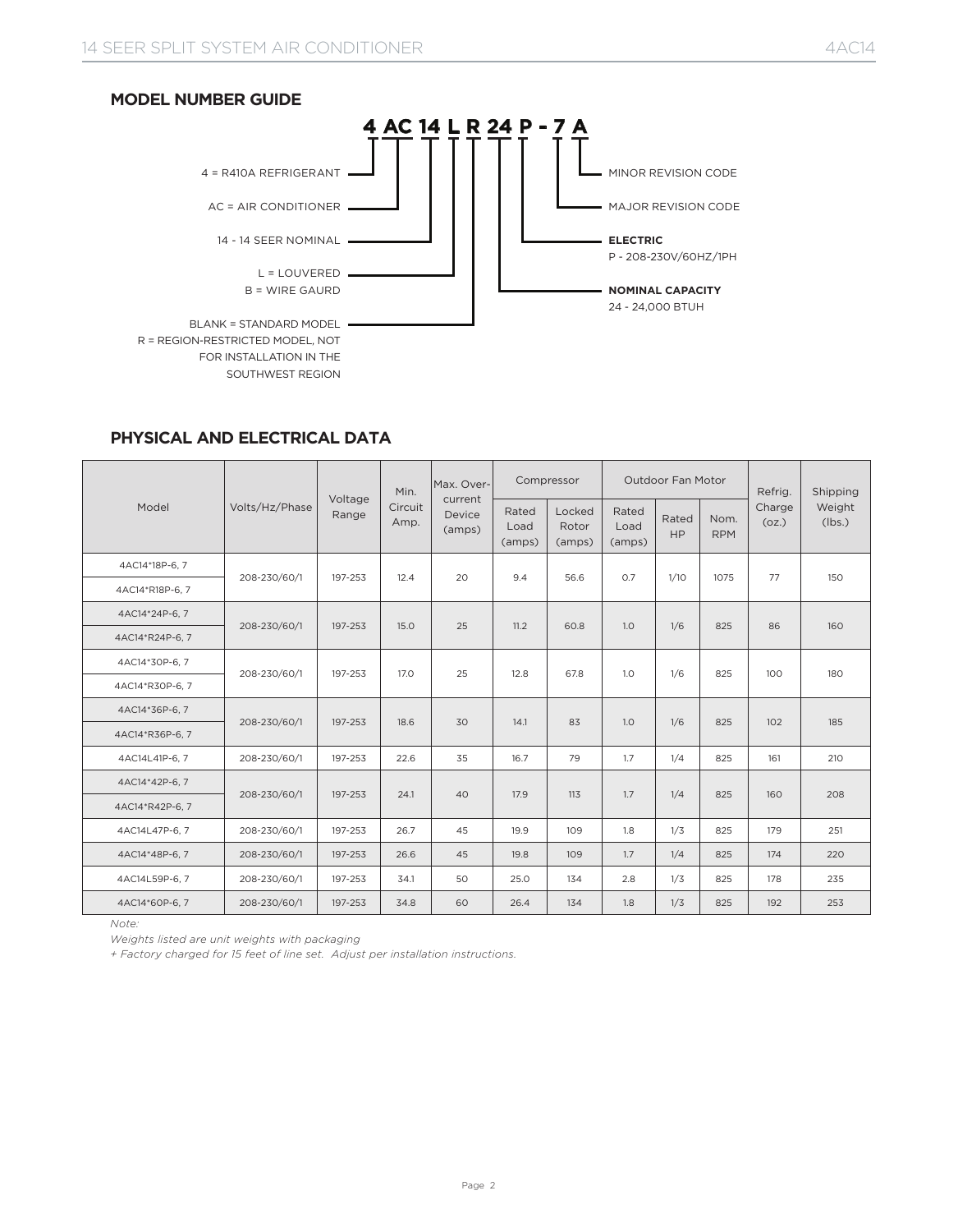|                 |           | Dimensions (inch) |            | Sound        |  |
|-----------------|-----------|-------------------|------------|--------------|--|
| Model           | A - Width | B - Depth         | C - Height | Rating (dBA) |  |
| 4AC14*18P-6, 7  | 24.25     | 24.25             | 29         | 71           |  |
| 4AC14*R18P-6, 7 |           |                   |            |              |  |
| 4AC14*24P-6.7   |           |                   | 29         | 76           |  |
| 4AC14*R24P-6.7  | 28.25     | 28.25             |            |              |  |
| 4AC14*30P-6, 7  | 28.25     | 28.25             |            | 74           |  |
| 4AC14*R30P-6.7  |           |                   | 37         |              |  |
| 4AC14*36P-6, 7  | 28.25     | 28.25             | 37         | 74           |  |
| 4AC14*R36P-6, 7 |           |                   |            |              |  |
| 4AC14L41P-6, 7  | 28.25     | 28.25             | 37         | 76           |  |
| 4AC14*42P-6.7   | 28.25     | 28.25             | 33         | 76           |  |
| 4AC14*R42P-6, 7 |           |                   |            |              |  |
| 4AC14L47P-6, 7  | 28.25     | 28.25             | 37         | 80           |  |
| 4AC14*48P-6.7   | 28.25     | 28.25             | 33         | 80           |  |
| 4AC14L59P-6.7   | 32.25     | 32.25             | 37         | 78           |  |
| 4AC14*60P-6, 7  | 32.25     | 32.25             | 37         | 80           |  |



*Note:* 

*Dimensions listed are unit sizes w/o packaging*

*\* Denotes: "L", "B"*

# **COOLING PERFORMANCE WITH EVAPORATOR COILS AC'S**

|                 | Indoor Model            |       |       |                                      |                         |            |         |        |                                                                                                                                                                                                                                                                                                                                                                                                                                                                                                                                                                                                                                                                                                                                                                                                                                                                                                                             |     | Refrigerant Line |     |  |         |
|-----------------|-------------------------|-------|-------|--------------------------------------|-------------------------|------------|---------|--------|-----------------------------------------------------------------------------------------------------------------------------------------------------------------------------------------------------------------------------------------------------------------------------------------------------------------------------------------------------------------------------------------------------------------------------------------------------------------------------------------------------------------------------------------------------------------------------------------------------------------------------------------------------------------------------------------------------------------------------------------------------------------------------------------------------------------------------------------------------------------------------------------------------------------------------|-----|------------------|-----|--|---------|
|                 |                         |       |       | <b>AHRI</b><br>Rated                 | Sensible                |            | Outdoor |        |                                                                                                                                                                                                                                                                                                                                                                                                                                                                                                                                                                                                                                                                                                                                                                                                                                                                                                                             |     |                  |     |  |         |
| Outdoor Model   | Evap. Coil <sup>3</sup> | SEER  | EER   | Capacity <sup>1</sup><br><b>BTUH</b> | Capacity<br><b>BTUH</b> | <b>CFM</b> | Suction | Liquid | <b>Refrigerant Connection</b><br><b>Indoor Expansion Device</b><br>Size<br>Indoor<br>Suction<br>Suction<br>Piston <sup>2</sup><br>Liquid<br>Liquid<br><b>XXL</b><br>3/4<br>3/4<br>3/8<br>3/8<br>0.053<br>3/4<br>3/8<br>3/4<br>3/8<br>0.053<br>3/4<br>3/8<br>3/4<br>3/8<br>0.053<br>3/4<br>3/8<br>3/4<br>3/8<br>0.053<br>3/4<br>3/8<br>3/4<br>3/8<br>0.053<br>3/4<br>3/8<br>3/4<br>3/8<br>0.053<br>3/4<br>3/8<br>3/4<br>3/8<br>0.057<br>3/4<br>3/8<br>3/4<br>3/8<br>0.057<br>3/4<br>3/8<br>3/4<br>3/8<br>0.057<br>3/4<br>3/8<br>3/4<br>3/8<br>0.057<br>3/4<br>3/8<br>3/4<br>3/8<br>0.057<br>3/4<br>3/8<br>3/4<br>0.057<br>3/8<br>3/4<br>3/8<br>3/4<br>3/8<br>0.057<br>3/4<br>3/8<br>3/4<br>3/8<br>0.065<br>3/4<br>3/8<br>3/4<br>3/8<br>0.065<br>7/8<br>3/8<br>7/8<br>3/8<br>0.071<br>7/8<br>3/8<br>7/8<br>3/8<br>0.071<br>7/8<br>3/8<br>7/8<br>3/8<br>0.071<br>7/8<br>3/8<br>7/8<br>3/8<br>0.071<br>7/8<br>3/8<br>7/8<br>3/8 |     |                  |     |  |         |
|                 | $E*1P23A$               | 14.00 | 12.20 | 18000                                |                         | 650        | 3/4     | 3/8    |                                                                                                                                                                                                                                                                                                                                                                                                                                                                                                                                                                                                                                                                                                                                                                                                                                                                                                                             |     |                  |     |  | A4TXV01 |
| 4AC14*18P-6,-7  | E*1P29A                 | 14.00 | 12.20 | 18000                                |                         | 650        | 3/4     | 3/8    |                                                                                                                                                                                                                                                                                                                                                                                                                                                                                                                                                                                                                                                                                                                                                                                                                                                                                                                             |     |                  |     |  | A4TXV01 |
|                 | E*1P36A                 | 14.00 | 12.20 | 18000                                |                         | 650        | 3/4     | 3/8    |                                                                                                                                                                                                                                                                                                                                                                                                                                                                                                                                                                                                                                                                                                                                                                                                                                                                                                                             |     |                  |     |  | A4TXV01 |
|                 | $E*1P23A$               | 14.00 | 12.20 | 18000                                | 13000                   | 650        | 3/4     | 3/8    |                                                                                                                                                                                                                                                                                                                                                                                                                                                                                                                                                                                                                                                                                                                                                                                                                                                                                                                             |     |                  |     |  | A4TXV01 |
| 4AC14*R18P-6,-7 | $E*1P29A$               | 14.00 | 12.20 | 18000                                |                         | 650        | 3/4     | 3/8    |                                                                                                                                                                                                                                                                                                                                                                                                                                                                                                                                                                                                                                                                                                                                                                                                                                                                                                                             |     |                  |     |  | A4TXV01 |
|                 | $E*1P36A$               | 14.00 | 12.20 | 18000                                |                         | 650        | 3/4     | 3/8    |                                                                                                                                                                                                                                                                                                                                                                                                                                                                                                                                                                                                                                                                                                                                                                                                                                                                                                                             |     |                  |     |  | A4TXV01 |
|                 | $E*1P23A$               | 14.00 | 12.20 | 23000                                |                         | 850        | 3/4     | 3/8    |                                                                                                                                                                                                                                                                                                                                                                                                                                                                                                                                                                                                                                                                                                                                                                                                                                                                                                                             |     |                  |     |  | A4TXV01 |
| 4AC14*24P-6.-7  | $E*1P29A$               | 14.00 | 12.20 | 23000                                |                         | 850        | 3/4     | 3/8    |                                                                                                                                                                                                                                                                                                                                                                                                                                                                                                                                                                                                                                                                                                                                                                                                                                                                                                                             |     |                  |     |  | A4TXV01 |
|                 | E*1P36A                 | 14.00 | 12.20 | 23000                                |                         | 850        | 3/4     | 3/8    |                                                                                                                                                                                                                                                                                                                                                                                                                                                                                                                                                                                                                                                                                                                                                                                                                                                                                                                             |     |                  |     |  | A4TXV01 |
|                 | $E*1P23A$               | 14.00 | 12.20 | 23000                                | 17000                   | 850        | 3/4     | 3/8    |                                                                                                                                                                                                                                                                                                                                                                                                                                                                                                                                                                                                                                                                                                                                                                                                                                                                                                                             |     |                  |     |  | A4TXV01 |
|                 | $E*1P29A$               | 14.00 | 12.20 | 23000                                |                         | 850        | 3/4     | 3/8    |                                                                                                                                                                                                                                                                                                                                                                                                                                                                                                                                                                                                                                                                                                                                                                                                                                                                                                                             |     |                  |     |  | A4TXV01 |
| 4AC14*R24P-6,-7 | $E*1P3OA$               | 14.00 | 11.50 | 23000                                |                         | 850        | 3/4     | 3/8    |                                                                                                                                                                                                                                                                                                                                                                                                                                                                                                                                                                                                                                                                                                                                                                                                                                                                                                                             |     |                  |     |  | A4TXV01 |
|                 | $E*1P36A$               | 14.00 | 12.20 | 23000                                |                         | 850        | 3/4     | 3/8    |                                                                                                                                                                                                                                                                                                                                                                                                                                                                                                                                                                                                                                                                                                                                                                                                                                                                                                                             |     |                  |     |  | A4TXV01 |
| 4AC14*30P-6,-7  | E*1P36B                 | 14.00 | 12.20 | 28000                                | 21000                   | 1000       | 3/4     | 3/8    |                                                                                                                                                                                                                                                                                                                                                                                                                                                                                                                                                                                                                                                                                                                                                                                                                                                                                                                             |     |                  |     |  | A4TXV01 |
| 4AC14*R30P-6,-7 | E*1P36B                 | 14.00 | 12.20 | 28000                                |                         | 1000       | 3/4     | 3/8    |                                                                                                                                                                                                                                                                                                                                                                                                                                                                                                                                                                                                                                                                                                                                                                                                                                                                                                                             |     |                  |     |  | A4TXV01 |
| 4AC14*36P-6.-7  | E*1P36B                 | 14.00 | 12.20 | 34000                                |                         | 1200       | 7/8     | 3/8    |                                                                                                                                                                                                                                                                                                                                                                                                                                                                                                                                                                                                                                                                                                                                                                                                                                                                                                                             |     |                  |     |  | A4TXV01 |
|                 | $E^*$ 1P43B             | 14.00 | 12.20 | 34000                                | 25500                   | 1200       | 7/8     | 3/8    |                                                                                                                                                                                                                                                                                                                                                                                                                                                                                                                                                                                                                                                                                                                                                                                                                                                                                                                             |     |                  |     |  | A4TXV01 |
| 4AC14*R36P-6.-7 | E*1P36B                 | 14.00 | 12.20 | 34000                                |                         | 1200       | 7/8     | 3/8    |                                                                                                                                                                                                                                                                                                                                                                                                                                                                                                                                                                                                                                                                                                                                                                                                                                                                                                                             |     |                  |     |  | A4TXV01 |
|                 | $E*1P43B$               | 14.00 | 12.20 | 34000                                |                         | 1200       | 7/8     | 3/8    |                                                                                                                                                                                                                                                                                                                                                                                                                                                                                                                                                                                                                                                                                                                                                                                                                                                                                                                             |     |                  |     |  | A4TXV01 |
|                 | E*1P49C                 | 14.00 | 12.20 | 38000                                | 28000                   | 1400       | 7/8     | 3/8    |                                                                                                                                                                                                                                                                                                                                                                                                                                                                                                                                                                                                                                                                                                                                                                                                                                                                                                                             |     |                  |     |  | A4TXV02 |
| 4AC14L41P-6.-7  | E*1P62C                 | 14.00 | 12.20 | 38000                                |                         | 1400       | 7/8     | 3/8    | 7/8                                                                                                                                                                                                                                                                                                                                                                                                                                                                                                                                                                                                                                                                                                                                                                                                                                                                                                                         | 3/8 | 7/8              | 3/8 |  | A4TXV02 |
| 4AC14*42P-6,-7  | $E*1P49C$               | 14.00 | 12.20 | 40000                                | 30000                   | 1400       | 7/8     | 3/8    | 7/8                                                                                                                                                                                                                                                                                                                                                                                                                                                                                                                                                                                                                                                                                                                                                                                                                                                                                                                         | 3/8 | 7/8              | 3/8 |  | A4TXV02 |
|                 | $E*1P62C$               | 14.00 | 12.20 | 40000                                |                         | 1400       | 7/8     | 3/8    | 7/8                                                                                                                                                                                                                                                                                                                                                                                                                                                                                                                                                                                                                                                                                                                                                                                                                                                                                                                         | 3/8 | 7/8              | 3/8 |  | A4TXV02 |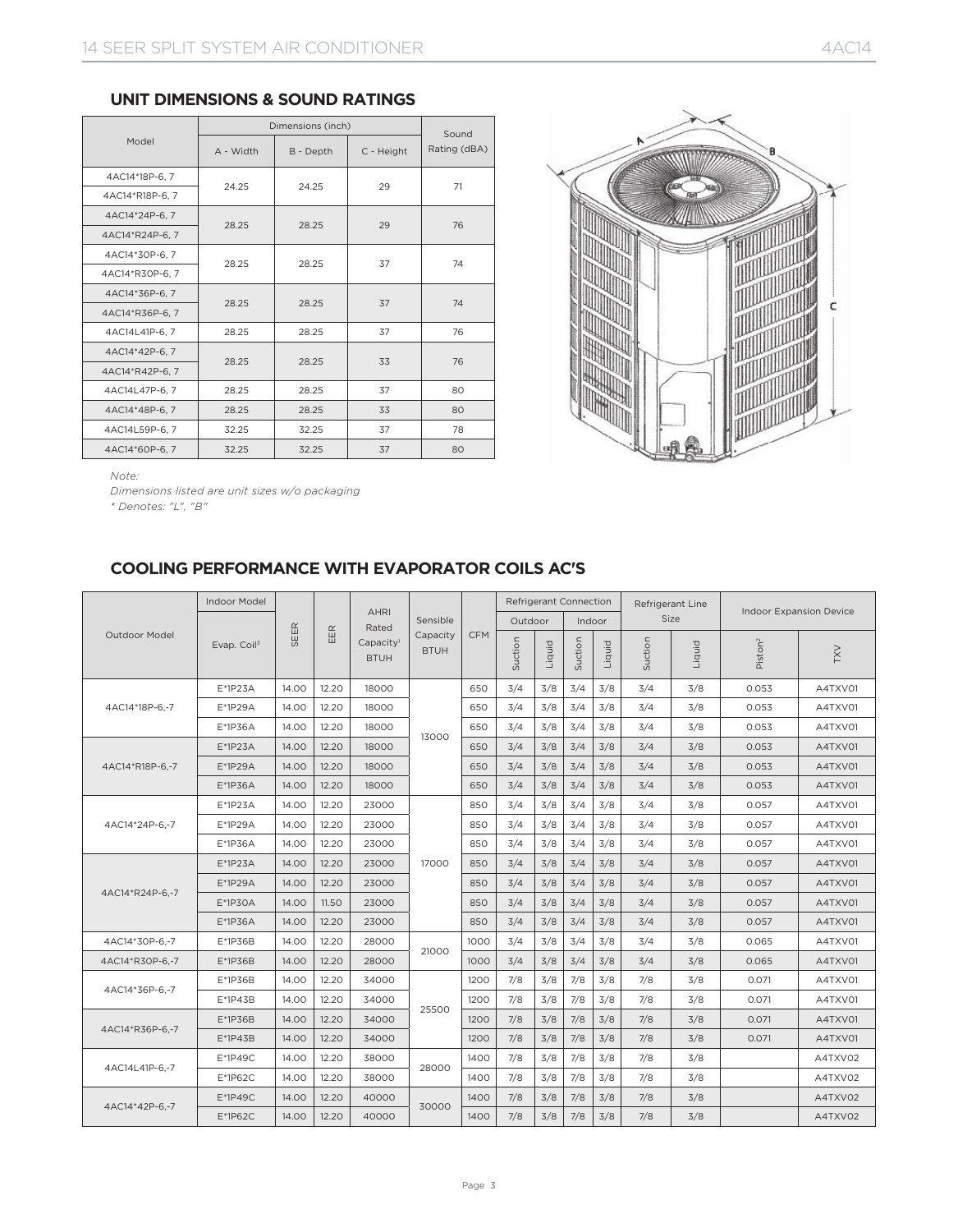|                 | <b>Indoor Model</b> |          |           | <b>AHRI</b>                          |                         |            |         | Refrigerant Connection |         |        | Refrigerant Line |        | <b>Indoor Expansion Device</b> |            |
|-----------------|---------------------|----------|-----------|--------------------------------------|-------------------------|------------|---------|------------------------|---------|--------|------------------|--------|--------------------------------|------------|
|                 |                     | $\alpha$ | $\propto$ | Rated                                | Sensible                |            | Outdoor |                        | Indoor  |        | Size             |        |                                |            |
| Outdoor Model   | Evap. Coil $3$      | SEEI     | ш<br>画    | Capacity <sup>1</sup><br><b>BTUH</b> | Capacity<br><b>BTUH</b> | <b>CFM</b> | Suction | Liquid                 | Suction | Liquid | Suction          | Liquid | Piston <sup>2</sup>            | <b>TXV</b> |
|                 | $E*1P43C$           | 14.00    | 12.00     | 40000                                |                         | 1400       | 7/8     | 3/8                    | 7/8     | 3/8    | 7/8              | 3/8    |                                | A4TXV02    |
| 4AC14*R42P-6.-7 | $E*1P49C$           | 14.00    | 12.20     | 40000                                | 30000                   | 1400       | 7/8     | 3/8                    | 7/8     | 3/8    | 7/8              | 3/8    |                                | A4TXV02    |
|                 | E*1P62C             | 14.00    | 12.20     | 40000                                |                         | 1400       | 7/8     | 3/8                    | 7/8     | 3/8    | 7/8              | 3/8    |                                | A4TXV02    |
|                 | $E*1P49C$           | 14.00    | 11.70     | 46000                                | 35000                   | 1600       | 7/8     | 3/8                    | 7/8     | 3/8    | 7/8              | 3/8    |                                | A4TXV02    |
| 4AC14L47P-6,-7  | $E*1P62C$           | 14.00    | 11.70     | 46000                                |                         | 1600       | 7/8     | 3/8                    | 7/8     | 3/8    | 7/8              | 3/8    |                                | A4TXV02    |
|                 | E*1P62D             | 14.00    | 11.70     | 46000                                |                         | 1600       | 7/8     | 3/8                    | 7/8     | 3/8    | 7/8              | 3/8    |                                | A4TXV02    |
|                 | $E*1P49C$           | 14.00    | 12.00     | 46500                                |                         | 1600       | 7/8     | 3/8                    | 7/8     | 3/8    | 7/8              | 3/8    |                                | A4TXV02    |
| 4AC14*48P-6.-7  | $E*1P62C$           | 14.00    | 12.00     | 46500                                | 34500                   | 1600       | 7/8     | 3/8                    | 7/8     | 3/8    | 7/8              | 3/8    |                                | A4TXV02    |
|                 | E*1P62D             | 14.00    | 12.00     | 46500                                |                         | 1600       | 7/8     | 3/8                    | 7/8     | 3/8    | 7/8              | 3/8    |                                | A4TXV02    |
| 4AC14L59P-6.-7  | $E*1P62C$           | 14.00    | 12.00     | 58000                                |                         | 1800       | 11/8    | 3/8                    | 7/8     | 3/8    | 11/8             | 3/8    |                                | A4TXV02    |
|                 | E*1P62D             | 14.00    | 12.00     | 58000                                | 41500                   | 1800       | 11/8    | 3/8                    | 7/8     | 3/8    | 11/8             | 3/8    |                                | A4TXV02    |
| 4AC14*60P-6.-7  | E*1P62C             | 14.00    | 12.00     | 58000                                | 42000                   | 1800       | 11/8    | 3/8                    | 7/8     | 3/8    | 11/8             | 3/8    |                                | A4TXV02    |

## **COOLING PERFORMANCE WITH EVAPORATOR COILS AC'S**

*Note:* 

<sup>1</sup> Certified in accordance with Unitary Air Conditioner Certification Program, which is based on AHRI Standard 210/240

<sup>2</sup> Required to achieve AHRI rating. If NA (Not Applicable) is in the piston column, then TXV is required.<br><sup>3</sup> A blower time delay relay is required to achieve AHRI rating. This feature is standard on all Allied Air Enter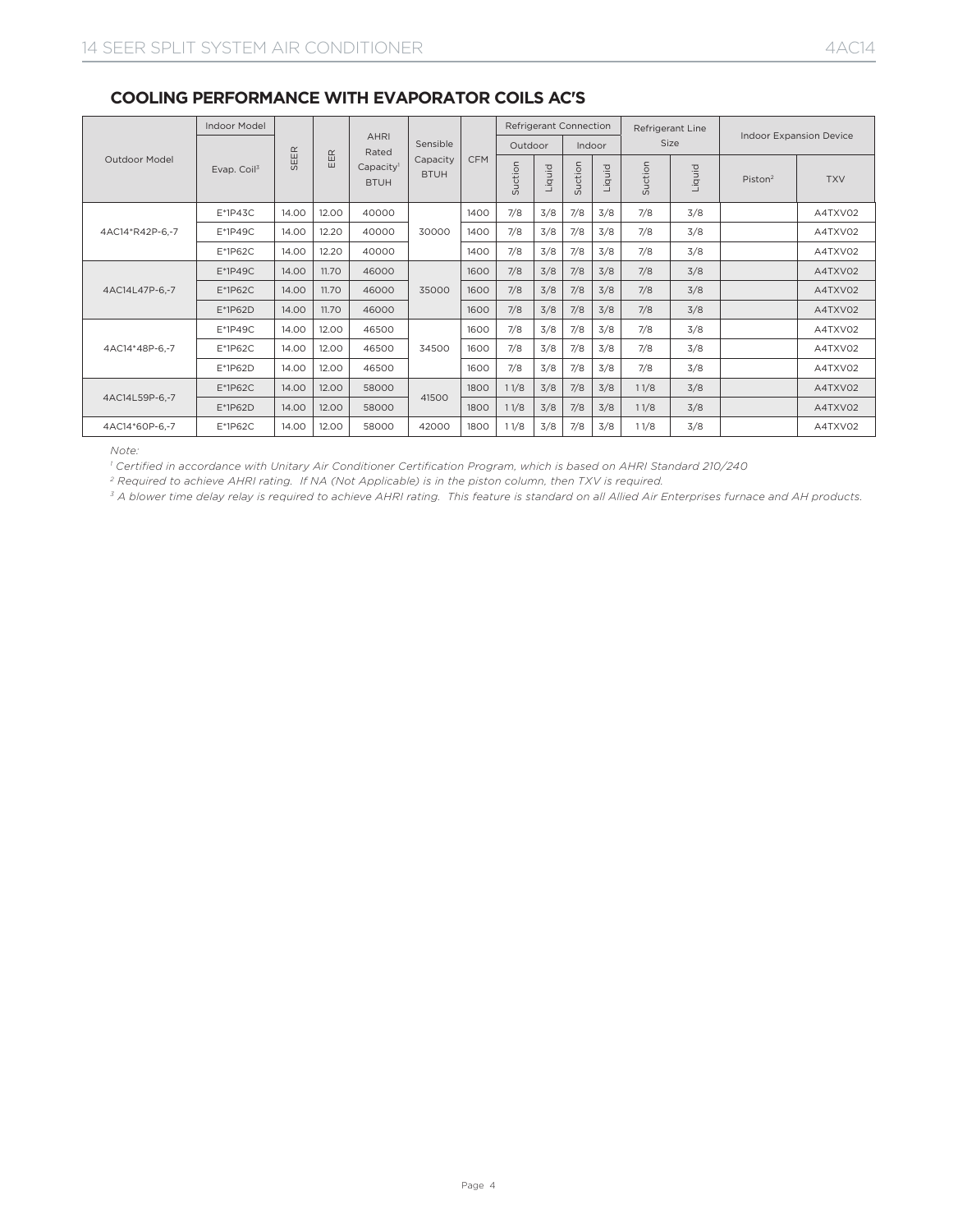| Outdoor<br>Model | Indoor Model<br>Evap. Coil <sup>3</sup>                                                                                                                                                                                                                    | Variable Speed<br>Furnace | <b>SEER</b>                                                                                                                                                                                                                                                                                                                                                                                                                                                                                                                                                                                                                                                                                                                                                                                                                                                                                                                                                                                                                                                                                                                                                                                                                                                                                                  | EER   | <b>AHRI Rated</b><br>Capacity <sup>1</sup><br><b>BTUH</b> | Sensible<br>Capacity<br><b>BTUH</b> | <b>CFM</b> |
|------------------|------------------------------------------------------------------------------------------------------------------------------------------------------------------------------------------------------------------------------------------------------------|---------------------------|--------------------------------------------------------------------------------------------------------------------------------------------------------------------------------------------------------------------------------------------------------------------------------------------------------------------------------------------------------------------------------------------------------------------------------------------------------------------------------------------------------------------------------------------------------------------------------------------------------------------------------------------------------------------------------------------------------------------------------------------------------------------------------------------------------------------------------------------------------------------------------------------------------------------------------------------------------------------------------------------------------------------------------------------------------------------------------------------------------------------------------------------------------------------------------------------------------------------------------------------------------------------------------------------------------------|-------|-----------------------------------------------------------|-------------------------------------|------------|
|                  | BC*3M18C****P                                                                                                                                                                                                                                              |                           | 14.00                                                                                                                                                                                                                                                                                                                                                                                                                                                                                                                                                                                                                                                                                                                                                                                                                                                                                                                                                                                                                                                                                                                                                                                                                                                                                                        | 12.20 | 18000                                                     |                                     | 650        |
|                  | BC*3M24E****X                                                                                                                                                                                                                                              |                           | 15.10                                                                                                                                                                                                                                                                                                                                                                                                                                                                                                                                                                                                                                                                                                                                                                                                                                                                                                                                                                                                                                                                                                                                                                                                                                                                                                        | 13.00 | 18000                                                     |                                     | 650        |
|                  | BCS2M24V****P                                                                                                                                                                                                                                              |                           | 16.00<br>13.00<br>18000<br>15.10<br>13.00<br>18000<br>15.10<br>13.00<br>18000<br>16.00<br>13.00<br>18000<br>16.00<br>13.00<br>18000<br>15.10<br>13.00<br>18000<br>15.10<br>13.00<br>18000<br>15.10<br>13.00<br>18000<br>15.10<br>13.00<br>18000<br>15.10<br>13.00<br>18000<br>15.10<br>13.00<br>18000<br>15.10<br>13.00<br>18000<br>15.10<br>13.00<br>18000<br>16.00<br>13.00<br>18000<br>15.10<br>13.00<br>18000<br>15.10<br>13.00<br>18000<br>16.00<br>13.00<br>18000<br>15.10<br>13.00<br>18000<br>15.10<br>13.00<br>18000<br>15.10<br>13.00<br>18000<br>13000<br>15.10<br>13.00<br>18000<br>15.10<br>13.00<br>18000<br>15.10<br>13.00<br>18000<br>15.10<br>13.00<br>18000<br>14.50<br>12.20<br>18000<br>15.10<br>13.00<br>18000<br>15.10<br>13.00<br>18000<br>14.50<br>12.20<br>18000<br>13.00<br>18000<br>15.10<br>14.50<br>12.20<br>18000<br>15.10<br>13.00<br>18000<br>14.50<br>12.20<br>18000<br>15.10<br>13.00<br>18000<br>14.50<br>12.20<br>18000<br>15.10<br>13.00<br>18000<br>15.10<br>13.00<br>18000<br>15.10<br>13.00<br>18000<br>15.10<br>13.00<br>18000<br>15.10<br>13.00<br>18000<br>16.00<br>13.00<br>18000<br>13.00<br>15.10<br>18000<br>13.00<br>16.00<br>18000<br>1 Certified in accordance with Unitary Air Conditioner Certification Program, which is based on AHRI Standard 210/240 | 650   |                                                           |                                     |            |
|                  | $E*1P23A$                                                                                                                                                                                                                                                  | 80G1DF045AE12             |                                                                                                                                                                                                                                                                                                                                                                                                                                                                                                                                                                                                                                                                                                                                                                                                                                                                                                                                                                                                                                                                                                                                                                                                                                                                                                              |       |                                                           |                                     | 650        |
|                  | $E*1P23A$                                                                                                                                                                                                                                                  | 80G1UH045AE12             |                                                                                                                                                                                                                                                                                                                                                                                                                                                                                                                                                                                                                                                                                                                                                                                                                                                                                                                                                                                                                                                                                                                                                                                                                                                                                                              |       |                                                           |                                     | 650        |
|                  | $E*1P23A$                                                                                                                                                                                                                                                  | 80G2UH070AV12             |                                                                                                                                                                                                                                                                                                                                                                                                                                                                                                                                                                                                                                                                                                                                                                                                                                                                                                                                                                                                                                                                                                                                                                                                                                                                                                              |       |                                                           |                                     | 650        |
|                  | $E*1P23B$                                                                                                                                                                                                                                                  | 80G2UH090BV16             |                                                                                                                                                                                                                                                                                                                                                                                                                                                                                                                                                                                                                                                                                                                                                                                                                                                                                                                                                                                                                                                                                                                                                                                                                                                                                                              |       |                                                           |                                     | 620        |
|                  | $E*1P23B$                                                                                                                                                                                                                                                  | 95G1DF045BE12             |                                                                                                                                                                                                                                                                                                                                                                                                                                                                                                                                                                                                                                                                                                                                                                                                                                                                                                                                                                                                                                                                                                                                                                                                                                                                                                              |       |                                                           |                                     | 650        |
|                  | $E*1P23B$                                                                                                                                                                                                                                                  | 95G1DF070BE16             |                                                                                                                                                                                                                                                                                                                                                                                                                                                                                                                                                                                                                                                                                                                                                                                                                                                                                                                                                                                                                                                                                                                                                                                                                                                                                                              |       |                                                           |                                     | 625        |
|                  | $E*1P23B$                                                                                                                                                                                                                                                  | 95G1UH045BE12             |                                                                                                                                                                                                                                                                                                                                                                                                                                                                                                                                                                                                                                                                                                                                                                                                                                                                                                                                                                                                                                                                                                                                                                                                                                                                                                              |       |                                                           |                                     | 620        |
|                  | $E*1P23B$                                                                                                                                                                                                                                                  | 95G1UH070BE12             |                                                                                                                                                                                                                                                                                                                                                                                                                                                                                                                                                                                                                                                                                                                                                                                                                                                                                                                                                                                                                                                                                                                                                                                                                                                                                                              |       |                                                           |                                     | 650        |
|                  | $E*1P23B$                                                                                                                                                                                                                                                  | 95G2DF045BE12             |                                                                                                                                                                                                                                                                                                                                                                                                                                                                                                                                                                                                                                                                                                                                                                                                                                                                                                                                                                                                                                                                                                                                                                                                                                                                                                              |       |                                                           |                                     | 650        |
|                  | $E*1P23B$                                                                                                                                                                                                                                                  | 95G2DF070BE16             |                                                                                                                                                                                                                                                                                                                                                                                                                                                                                                                                                                                                                                                                                                                                                                                                                                                                                                                                                                                                                                                                                                                                                                                                                                                                                                              |       |                                                           |                                     | 620        |
|                  | $E*1P23B$                                                                                                                                                                                                                                                  | 95G2UH045BE12             |                                                                                                                                                                                                                                                                                                                                                                                                                                                                                                                                                                                                                                                                                                                                                                                                                                                                                                                                                                                                                                                                                                                                                                                                                                                                                                              |       |                                                           |                                     | 620        |
|                  | $E*1P23B$                                                                                                                                                                                                                                                  | 95G2UH070BE12             |                                                                                                                                                                                                                                                                                                                                                                                                                                                                                                                                                                                                                                                                                                                                                                                                                                                                                                                                                                                                                                                                                                                                                                                                                                                                                                              |       |                                                           |                                     | 650        |
|                  | $E*1P23B$                                                                                                                                                                                                                                                  | 95G2DF045BV12             |                                                                                                                                                                                                                                                                                                                                                                                                                                                                                                                                                                                                                                                                                                                                                                                                                                                                                                                                                                                                                                                                                                                                                                                                                                                                                                              |       |                                                           |                                     | 650        |
|                  | $E*1P23B$                                                                                                                                                                                                                                                  | 95G2DF070BV16             |                                                                                                                                                                                                                                                                                                                                                                                                                                                                                                                                                                                                                                                                                                                                                                                                                                                                                                                                                                                                                                                                                                                                                                                                                                                                                                              |       |                                                           |                                     | 650        |
|                  | $E*1P23B$                                                                                                                                                                                                                                                  | 95G2UH045BV12             |                                                                                                                                                                                                                                                                                                                                                                                                                                                                                                                                                                                                                                                                                                                                                                                                                                                                                                                                                                                                                                                                                                                                                                                                                                                                                                              |       |                                                           |                                     | 650        |
|                  | $E*1P23B$                                                                                                                                                                                                                                                  | 95G2UH070BV12             |                                                                                                                                                                                                                                                                                                                                                                                                                                                                                                                                                                                                                                                                                                                                                                                                                                                                                                                                                                                                                                                                                                                                                                                                                                                                                                              |       |                                                           |                                     | 650        |
|                  | $E*1P23B$                                                                                                                                                                                                                                                  | 80G1UH070BE12             |                                                                                                                                                                                                                                                                                                                                                                                                                                                                                                                                                                                                                                                                                                                                                                                                                                                                                                                                                                                                                                                                                                                                                                                                                                                                                                              |       |                                                           |                                     | 650        |
|                  | $E*1P23B$                                                                                                                                                                                                                                                  | 80G1DF070BE12             |                                                                                                                                                                                                                                                                                                                                                                                                                                                                                                                                                                                                                                                                                                                                                                                                                                                                                                                                                                                                                                                                                                                                                                                                                                                                                                              |       |                                                           |                                     | 650        |
|                  | $E*1P23B$                                                                                                                                                                                                                                                  | EFV08BC                   |                                                                                                                                                                                                                                                                                                                                                                                                                                                                                                                                                                                                                                                                                                                                                                                                                                                                                                                                                                                                                                                                                                                                                                                                                                                                                                              |       |                                                           |                                     | 650        |
|                  | $E^*1P24A$                                                                                                                                                                                                                                                 | 80G2UH070AV12             |                                                                                                                                                                                                                                                                                                                                                                                                                                                                                                                                                                                                                                                                                                                                                                                                                                                                                                                                                                                                                                                                                                                                                                                                                                                                                                              |       |                                                           |                                     | 650        |
| 4AC14*18P-6,-7   | $E^*1P24A$                                                                                                                                                                                                                                                 | 80G1DF045AE12             |                                                                                                                                                                                                                                                                                                                                                                                                                                                                                                                                                                                                                                                                                                                                                                                                                                                                                                                                                                                                                                                                                                                                                                                                                                                                                                              |       |                                                           |                                     | 650        |
|                  | $E*1P24A$                                                                                                                                                                                                                                                  | 80G1UH045AE12             |                                                                                                                                                                                                                                                                                                                                                                                                                                                                                                                                                                                                                                                                                                                                                                                                                                                                                                                                                                                                                                                                                                                                                                                                                                                                                                              |       |                                                           |                                     | 650        |
|                  | $E*1P24B$                                                                                                                                                                                                                                                  | 80G1UH070BE12             |                                                                                                                                                                                                                                                                                                                                                                                                                                                                                                                                                                                                                                                                                                                                                                                                                                                                                                                                                                                                                                                                                                                                                                                                                                                                                                              |       |                                                           |                                     | 620        |
|                  | $E*1P24B$                                                                                                                                                                                                                                                  | 80G1DF070BE12             |                                                                                                                                                                                                                                                                                                                                                                                                                                                                                                                                                                                                                                                                                                                                                                                                                                                                                                                                                                                                                                                                                                                                                                                                                                                                                                              |       |                                                           |                                     | 650        |
|                  | $E*1P24B$                                                                                                                                                                                                                                                  | 80G2UH090BV16             |                                                                                                                                                                                                                                                                                                                                                                                                                                                                                                                                                                                                                                                                                                                                                                                                                                                                                                                                                                                                                                                                                                                                                                                                                                                                                                              |       |                                                           |                                     | 620        |
|                  | $E*1P24B$                                                                                                                                                                                                                                                  | 95G1DF045BE12             |                                                                                                                                                                                                                                                                                                                                                                                                                                                                                                                                                                                                                                                                                                                                                                                                                                                                                                                                                                                                                                                                                                                                                                                                                                                                                                              |       |                                                           |                                     | 650        |
|                  | E*1P24B                                                                                                                                                                                                                                                    | 95G1DF070BE16             |                                                                                                                                                                                                                                                                                                                                                                                                                                                                                                                                                                                                                                                                                                                                                                                                                                                                                                                                                                                                                                                                                                                                                                                                                                                                                                              |       |                                                           |                                     | 620        |
|                  | E*1P24B                                                                                                                                                                                                                                                    | 95G1UH045BE12             |                                                                                                                                                                                                                                                                                                                                                                                                                                                                                                                                                                                                                                                                                                                                                                                                                                                                                                                                                                                                                                                                                                                                                                                                                                                                                                              |       |                                                           |                                     | 620        |
|                  | E*1P24B                                                                                                                                                                                                                                                    | 95G1UH070BE12             |                                                                                                                                                                                                                                                                                                                                                                                                                                                                                                                                                                                                                                                                                                                                                                                                                                                                                                                                                                                                                                                                                                                                                                                                                                                                                                              |       |                                                           |                                     | 650        |
|                  | E*1P24B                                                                                                                                                                                                                                                    | 95G2DF045BE12             |                                                                                                                                                                                                                                                                                                                                                                                                                                                                                                                                                                                                                                                                                                                                                                                                                                                                                                                                                                                                                                                                                                                                                                                                                                                                                                              |       |                                                           |                                     | 650        |
|                  | E*1P24B                                                                                                                                                                                                                                                    | 95G2DF070BE16             |                                                                                                                                                                                                                                                                                                                                                                                                                                                                                                                                                                                                                                                                                                                                                                                                                                                                                                                                                                                                                                                                                                                                                                                                                                                                                                              |       |                                                           |                                     | 620        |
|                  | E*1P24B                                                                                                                                                                                                                                                    | 95G2UH045BE12             |                                                                                                                                                                                                                                                                                                                                                                                                                                                                                                                                                                                                                                                                                                                                                                                                                                                                                                                                                                                                                                                                                                                                                                                                                                                                                                              |       |                                                           |                                     | 620        |
|                  | E*1P24B                                                                                                                                                                                                                                                    | 95G2UH070BE12             |                                                                                                                                                                                                                                                                                                                                                                                                                                                                                                                                                                                                                                                                                                                                                                                                                                                                                                                                                                                                                                                                                                                                                                                                                                                                                                              |       |                                                           |                                     | 650        |
|                  | $E*1P24B$                                                                                                                                                                                                                                                  | 95G2DF045BV12             |                                                                                                                                                                                                                                                                                                                                                                                                                                                                                                                                                                                                                                                                                                                                                                                                                                                                                                                                                                                                                                                                                                                                                                                                                                                                                                              |       |                                                           |                                     | 650        |
|                  | E*1P24B                                                                                                                                                                                                                                                    | 95G2DF070BV16             |                                                                                                                                                                                                                                                                                                                                                                                                                                                                                                                                                                                                                                                                                                                                                                                                                                                                                                                                                                                                                                                                                                                                                                                                                                                                                                              |       |                                                           |                                     | 650        |
|                  | E*1P24B                                                                                                                                                                                                                                                    | 95G2UH045BV12             |                                                                                                                                                                                                                                                                                                                                                                                                                                                                                                                                                                                                                                                                                                                                                                                                                                                                                                                                                                                                                                                                                                                                                                                                                                                                                                              |       |                                                           |                                     | 650        |
|                  | $E*1P24B$                                                                                                                                                                                                                                                  | 95G2UH070BV12             |                                                                                                                                                                                                                                                                                                                                                                                                                                                                                                                                                                                                                                                                                                                                                                                                                                                                                                                                                                                                                                                                                                                                                                                                                                                                                                              |       |                                                           |                                     | 650        |
|                  | E*1P24B                                                                                                                                                                                                                                                    | EFV08BC                   |                                                                                                                                                                                                                                                                                                                                                                                                                                                                                                                                                                                                                                                                                                                                                                                                                                                                                                                                                                                                                                                                                                                                                                                                                                                                                                              |       |                                                           |                                     | 650        |
|                  | E*1P29A                                                                                                                                                                                                                                                    | 80G2UH070AV12             |                                                                                                                                                                                                                                                                                                                                                                                                                                                                                                                                                                                                                                                                                                                                                                                                                                                                                                                                                                                                                                                                                                                                                                                                                                                                                                              |       |                                                           |                                     | 650        |
|                  | E*1P29A                                                                                                                                                                                                                                                    | 80G1DF045AE12             |                                                                                                                                                                                                                                                                                                                                                                                                                                                                                                                                                                                                                                                                                                                                                                                                                                                                                                                                                                                                                                                                                                                                                                                                                                                                                                              |       |                                                           |                                     | 650        |
|                  | E*1P29A                                                                                                                                                                                                                                                    | 80G1UH045AE12             |                                                                                                                                                                                                                                                                                                                                                                                                                                                                                                                                                                                                                                                                                                                                                                                                                                                                                                                                                                                                                                                                                                                                                                                                                                                                                                              |       |                                                           |                                     | 650        |
|                  |                                                                                                                                                                                                                                                            |                           |                                                                                                                                                                                                                                                                                                                                                                                                                                                                                                                                                                                                                                                                                                                                                                                                                                                                                                                                                                                                                                                                                                                                                                                                                                                                                                              |       |                                                           |                                     |            |
| Note:            | 2 Required to achieve AHRI rating. If NA (Not Applicable) is in the piston column, then TXV is required<br>3 A blower time delay relay is required to achieve AHRI rating. This feature is standard on all Allied Air Enterprises furnace and AH products. |                           |                                                                                                                                                                                                                                                                                                                                                                                                                                                                                                                                                                                                                                                                                                                                                                                                                                                                                                                                                                                                                                                                                                                                                                                                                                                                                                              |       |                                                           |                                     |            |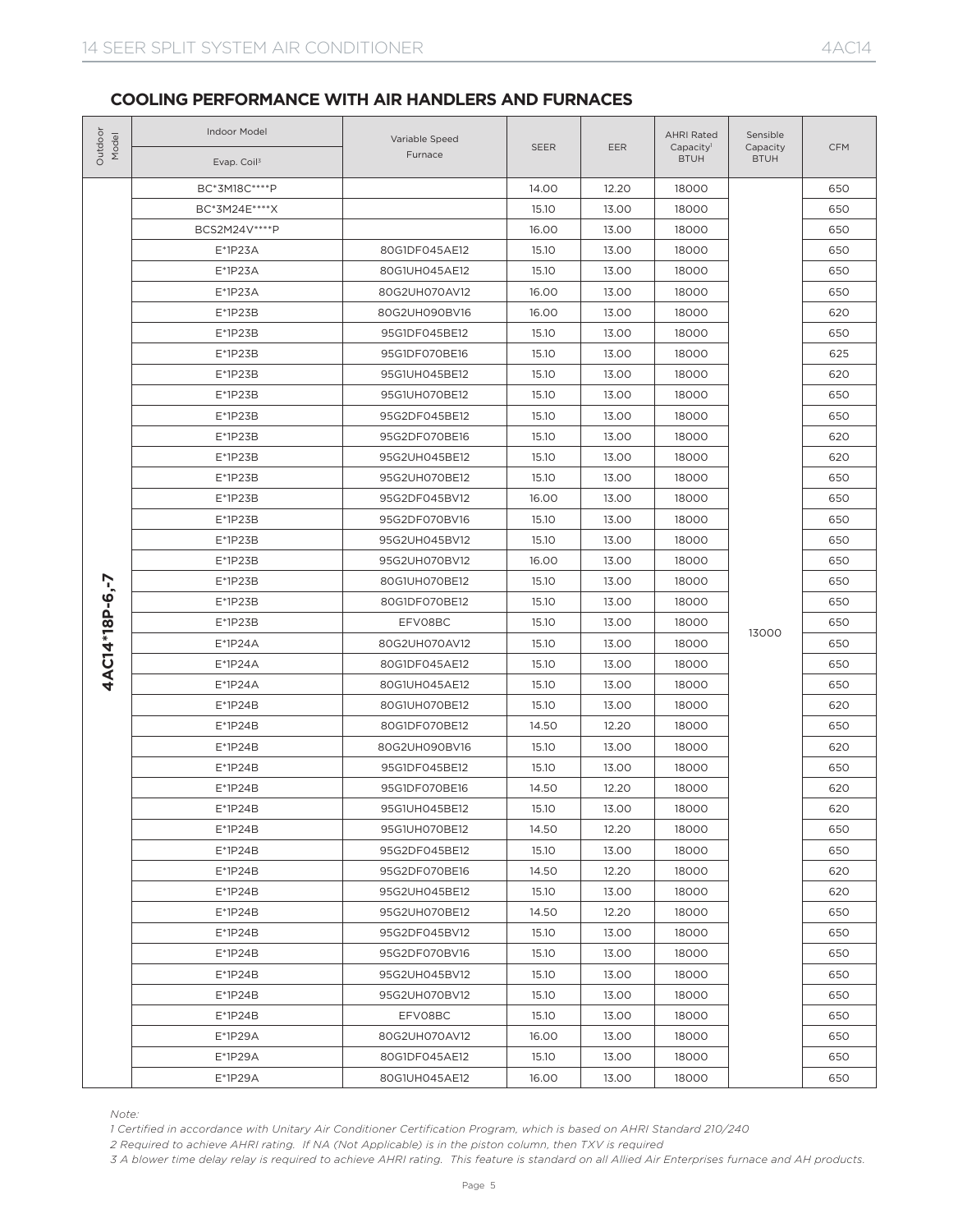| Outdoor<br>Model | Indoor Model<br>Evap. Coil <sup>3</sup>                                                                                                         | Variable Speed<br>Furnace | <b>SEER</b>                                                                                                                                                                                                                                                                                                                                                                                                                                                                                                                                                                                                                                                                                                                                                                                                                                                                                                                                                                                                          | <b>EER</b> | <b>AHRI Rated</b><br>Capacity <sup>1</sup><br><b>BTUH</b>                                                                                                                                                                                                                                                                                                                                                | Sensible<br>Capacity<br><b>BTUH</b> | <b>CFM</b> |
|------------------|-------------------------------------------------------------------------------------------------------------------------------------------------|---------------------------|----------------------------------------------------------------------------------------------------------------------------------------------------------------------------------------------------------------------------------------------------------------------------------------------------------------------------------------------------------------------------------------------------------------------------------------------------------------------------------------------------------------------------------------------------------------------------------------------------------------------------------------------------------------------------------------------------------------------------------------------------------------------------------------------------------------------------------------------------------------------------------------------------------------------------------------------------------------------------------------------------------------------|------------|----------------------------------------------------------------------------------------------------------------------------------------------------------------------------------------------------------------------------------------------------------------------------------------------------------------------------------------------------------------------------------------------------------|-------------------------------------|------------|
|                  | E*1P29B                                                                                                                                         | 80G1UH070BE12             | 15.10                                                                                                                                                                                                                                                                                                                                                                                                                                                                                                                                                                                                                                                                                                                                                                                                                                                                                                                                                                                                                | 13.00      | 18000                                                                                                                                                                                                                                                                                                                                                                                                    |                                     | 620        |
|                  | E*1P29B                                                                                                                                         | 80G1DF070BE12             | 15.10                                                                                                                                                                                                                                                                                                                                                                                                                                                                                                                                                                                                                                                                                                                                                                                                                                                                                                                                                                                                                | 13.00      | 18000<br>18000<br>18000<br>18000<br>18000<br>18000<br>18000<br>18000<br>18000<br>18000<br>18000<br>18000<br>18000<br>18000<br>18000<br>18000<br>18000<br>18000<br>18000<br>18000<br>18000<br>13000<br>18000<br>18000<br>18000<br>18000<br>18000<br>18000<br>18000<br>18000<br>18000<br>18000<br>18000<br>18000<br>18000<br>18000<br>18000<br>18000<br>18000<br>18000<br>18000<br>18000<br>18000<br>18000 | 650                                 |            |
|                  | E*1P29B                                                                                                                                         | 80G2UH090BV16             | 16.00<br>13.00<br>15.10<br>13.00<br>15.10<br>13.00<br>13.00<br>15.10<br>15.10<br>13.00<br>15.10<br>13.00<br>13.00<br>15.10<br>15.10<br>13.00<br>15.10<br>13.00<br>16.00<br>13.00<br>16.00<br>13.00<br>16.00<br>13.00<br>16.00<br>13.00<br>15.10<br>13.00<br>15.10<br>13.00<br>15.10<br>13.00<br>16.00<br>13.00<br>16.00<br>13.00<br>13.00<br>15.10<br>15.10<br>13.00<br>15.10<br>13.00<br>15.10<br>13.00<br>15.10<br>13.00<br>15.10<br>13.00<br>15.10<br>13.00<br>15.10<br>13.00<br>16.00<br>13.00<br>15.10<br>13.00<br>15.10<br>13.00<br>16.00<br>13.00<br>15.10<br>13.00<br>15.10<br>13.00<br>13.00<br>15.10<br>16.00<br>13.00<br>16.00<br>13.00<br>16.00<br>13.00<br>16.00<br>13.00<br>16.00<br>13.00<br>15.10<br>13.00<br>15.10<br>13.00<br>13.00<br>15.10<br>13.00<br>15.10<br>1 Certified in accordance with Unitary Air Conditioner Certification Program, which is based on AHRI Standard 210/240<br>2 Required to achieve AHRI rating. If NA (Not Applicable) is in the piston column, then TXV is required |            | 620                                                                                                                                                                                                                                                                                                                                                                                                      |                                     |            |
|                  | E*1P29B                                                                                                                                         | 95G1DF045BE12             |                                                                                                                                                                                                                                                                                                                                                                                                                                                                                                                                                                                                                                                                                                                                                                                                                                                                                                                                                                                                                      | 650        |                                                                                                                                                                                                                                                                                                                                                                                                          |                                     |            |
|                  | E*1P29B                                                                                                                                         | 95G1DF070BE16             |                                                                                                                                                                                                                                                                                                                                                                                                                                                                                                                                                                                                                                                                                                                                                                                                                                                                                                                                                                                                                      |            |                                                                                                                                                                                                                                                                                                                                                                                                          |                                     | 620        |
|                  | E*1P29B                                                                                                                                         | 95G1UH045BE12             |                                                                                                                                                                                                                                                                                                                                                                                                                                                                                                                                                                                                                                                                                                                                                                                                                                                                                                                                                                                                                      |            |                                                                                                                                                                                                                                                                                                                                                                                                          |                                     | 620        |
|                  | E*1P29B                                                                                                                                         | 95G1UH070BE12             |                                                                                                                                                                                                                                                                                                                                                                                                                                                                                                                                                                                                                                                                                                                                                                                                                                                                                                                                                                                                                      |            |                                                                                                                                                                                                                                                                                                                                                                                                          |                                     | 650        |
|                  | E*1P29B                                                                                                                                         | 95G2DF045BE12             |                                                                                                                                                                                                                                                                                                                                                                                                                                                                                                                                                                                                                                                                                                                                                                                                                                                                                                                                                                                                                      |            |                                                                                                                                                                                                                                                                                                                                                                                                          |                                     | 650        |
|                  | E*1P29B                                                                                                                                         | 95G2DF070BE16             |                                                                                                                                                                                                                                                                                                                                                                                                                                                                                                                                                                                                                                                                                                                                                                                                                                                                                                                                                                                                                      |            |                                                                                                                                                                                                                                                                                                                                                                                                          |                                     | 620        |
|                  | E*1P29B                                                                                                                                         | 95G2UH045BE12             |                                                                                                                                                                                                                                                                                                                                                                                                                                                                                                                                                                                                                                                                                                                                                                                                                                                                                                                                                                                                                      |            |                                                                                                                                                                                                                                                                                                                                                                                                          |                                     | 620        |
|                  | E*1P29B                                                                                                                                         | 95G2UH070BE12             |                                                                                                                                                                                                                                                                                                                                                                                                                                                                                                                                                                                                                                                                                                                                                                                                                                                                                                                                                                                                                      |            |                                                                                                                                                                                                                                                                                                                                                                                                          |                                     | 650        |
|                  | E*1P29B                                                                                                                                         | 95G2DF045BV12             |                                                                                                                                                                                                                                                                                                                                                                                                                                                                                                                                                                                                                                                                                                                                                                                                                                                                                                                                                                                                                      |            |                                                                                                                                                                                                                                                                                                                                                                                                          |                                     | 650        |
|                  | E*1P29B                                                                                                                                         | 95G2DF070BV16             |                                                                                                                                                                                                                                                                                                                                                                                                                                                                                                                                                                                                                                                                                                                                                                                                                                                                                                                                                                                                                      |            |                                                                                                                                                                                                                                                                                                                                                                                                          |                                     | 650        |
|                  | E*1P29B                                                                                                                                         | 95G2UH045BV12             |                                                                                                                                                                                                                                                                                                                                                                                                                                                                                                                                                                                                                                                                                                                                                                                                                                                                                                                                                                                                                      |            |                                                                                                                                                                                                                                                                                                                                                                                                          |                                     | 650        |
|                  | E*1P29B                                                                                                                                         | 95G2UH070BV12             |                                                                                                                                                                                                                                                                                                                                                                                                                                                                                                                                                                                                                                                                                                                                                                                                                                                                                                                                                                                                                      |            |                                                                                                                                                                                                                                                                                                                                                                                                          |                                     | 650        |
|                  | E*1P29B                                                                                                                                         | EFV08BC                   |                                                                                                                                                                                                                                                                                                                                                                                                                                                                                                                                                                                                                                                                                                                                                                                                                                                                                                                                                                                                                      |            |                                                                                                                                                                                                                                                                                                                                                                                                          |                                     | 650        |
|                  | $E*1P3OA$                                                                                                                                       | 80G1DF045AE12             |                                                                                                                                                                                                                                                                                                                                                                                                                                                                                                                                                                                                                                                                                                                                                                                                                                                                                                                                                                                                                      |            |                                                                                                                                                                                                                                                                                                                                                                                                          |                                     | 650        |
|                  | $E*1P3OA$                                                                                                                                       | 80G1UH045AE12             |                                                                                                                                                                                                                                                                                                                                                                                                                                                                                                                                                                                                                                                                                                                                                                                                                                                                                                                                                                                                                      |            |                                                                                                                                                                                                                                                                                                                                                                                                          |                                     | 650        |
|                  | E*1P30A                                                                                                                                         | 80G2UH070AV12             |                                                                                                                                                                                                                                                                                                                                                                                                                                                                                                                                                                                                                                                                                                                                                                                                                                                                                                                                                                                                                      |            |                                                                                                                                                                                                                                                                                                                                                                                                          |                                     | 650        |
|                  | $E*1P3OB$                                                                                                                                       | 80G2UH090BV16             |                                                                                                                                                                                                                                                                                                                                                                                                                                                                                                                                                                                                                                                                                                                                                                                                                                                                                                                                                                                                                      |            |                                                                                                                                                                                                                                                                                                                                                                                                          |                                     | 620        |
|                  | $E*1P3OB$                                                                                                                                       | 95G1DF045BE12             |                                                                                                                                                                                                                                                                                                                                                                                                                                                                                                                                                                                                                                                                                                                                                                                                                                                                                                                                                                                                                      |            |                                                                                                                                                                                                                                                                                                                                                                                                          |                                     | 650        |
|                  | E*1P30B                                                                                                                                         | 95G1DF070BE16             |                                                                                                                                                                                                                                                                                                                                                                                                                                                                                                                                                                                                                                                                                                                                                                                                                                                                                                                                                                                                                      |            |                                                                                                                                                                                                                                                                                                                                                                                                          |                                     | 620        |
| 4AC14*18P-6,-7   | E*1P30B                                                                                                                                         | 95G1UH045BE12             |                                                                                                                                                                                                                                                                                                                                                                                                                                                                                                                                                                                                                                                                                                                                                                                                                                                                                                                                                                                                                      |            |                                                                                                                                                                                                                                                                                                                                                                                                          |                                     | 620        |
|                  | E*1P30B                                                                                                                                         | 95G1UH070BE12             |                                                                                                                                                                                                                                                                                                                                                                                                                                                                                                                                                                                                                                                                                                                                                                                                                                                                                                                                                                                                                      |            |                                                                                                                                                                                                                                                                                                                                                                                                          |                                     | 650        |
|                  | $E*1P3OB$                                                                                                                                       | 95G2DF045BE12             |                                                                                                                                                                                                                                                                                                                                                                                                                                                                                                                                                                                                                                                                                                                                                                                                                                                                                                                                                                                                                      |            |                                                                                                                                                                                                                                                                                                                                                                                                          |                                     | 650        |
|                  | $E*1P3OB$                                                                                                                                       | 95G2DF070BE16             |                                                                                                                                                                                                                                                                                                                                                                                                                                                                                                                                                                                                                                                                                                                                                                                                                                                                                                                                                                                                                      |            |                                                                                                                                                                                                                                                                                                                                                                                                          |                                     | 620        |
|                  | $E*1P3OB$                                                                                                                                       | 95G2UH045BE12             |                                                                                                                                                                                                                                                                                                                                                                                                                                                                                                                                                                                                                                                                                                                                                                                                                                                                                                                                                                                                                      |            |                                                                                                                                                                                                                                                                                                                                                                                                          |                                     | 620        |
|                  | $E*1P3OB$                                                                                                                                       | 95G2UH070BE12             |                                                                                                                                                                                                                                                                                                                                                                                                                                                                                                                                                                                                                                                                                                                                                                                                                                                                                                                                                                                                                      |            |                                                                                                                                                                                                                                                                                                                                                                                                          |                                     | 650        |
|                  | E*1P30B                                                                                                                                         | 95G2DF045BV12             |                                                                                                                                                                                                                                                                                                                                                                                                                                                                                                                                                                                                                                                                                                                                                                                                                                                                                                                                                                                                                      |            |                                                                                                                                                                                                                                                                                                                                                                                                          |                                     | 650        |
|                  | E*1P30B                                                                                                                                         | 95G2DF070BV16             |                                                                                                                                                                                                                                                                                                                                                                                                                                                                                                                                                                                                                                                                                                                                                                                                                                                                                                                                                                                                                      |            |                                                                                                                                                                                                                                                                                                                                                                                                          |                                     | 650        |
|                  | $E*1P3OB$                                                                                                                                       | 95G2UH045BV12             |                                                                                                                                                                                                                                                                                                                                                                                                                                                                                                                                                                                                                                                                                                                                                                                                                                                                                                                                                                                                                      |            |                                                                                                                                                                                                                                                                                                                                                                                                          |                                     | 650        |
|                  | $E*1P3OB$                                                                                                                                       | 95G2UH070BV12             |                                                                                                                                                                                                                                                                                                                                                                                                                                                                                                                                                                                                                                                                                                                                                                                                                                                                                                                                                                                                                      |            |                                                                                                                                                                                                                                                                                                                                                                                                          |                                     | 650        |
|                  | $E*1P3OB$                                                                                                                                       | 80G1UH070BE12             |                                                                                                                                                                                                                                                                                                                                                                                                                                                                                                                                                                                                                                                                                                                                                                                                                                                                                                                                                                                                                      |            |                                                                                                                                                                                                                                                                                                                                                                                                          |                                     | 620        |
|                  | E*1P30B                                                                                                                                         | 80G1DF070BE12             |                                                                                                                                                                                                                                                                                                                                                                                                                                                                                                                                                                                                                                                                                                                                                                                                                                                                                                                                                                                                                      |            |                                                                                                                                                                                                                                                                                                                                                                                                          |                                     | 650        |
|                  | $E*1P3OB$                                                                                                                                       | EFV08BC                   |                                                                                                                                                                                                                                                                                                                                                                                                                                                                                                                                                                                                                                                                                                                                                                                                                                                                                                                                                                                                                      |            |                                                                                                                                                                                                                                                                                                                                                                                                          |                                     | 650        |
|                  | $E*1P3OC$                                                                                                                                       | 95G2UH090CV12             |                                                                                                                                                                                                                                                                                                                                                                                                                                                                                                                                                                                                                                                                                                                                                                                                                                                                                                                                                                                                                      |            |                                                                                                                                                                                                                                                                                                                                                                                                          |                                     | 650        |
|                  | E*1P36A                                                                                                                                         | 80G1DF045AE12             |                                                                                                                                                                                                                                                                                                                                                                                                                                                                                                                                                                                                                                                                                                                                                                                                                                                                                                                                                                                                                      |            |                                                                                                                                                                                                                                                                                                                                                                                                          |                                     | 650        |
|                  | E*1P36A                                                                                                                                         | 80G1UH045AE12             |                                                                                                                                                                                                                                                                                                                                                                                                                                                                                                                                                                                                                                                                                                                                                                                                                                                                                                                                                                                                                      |            |                                                                                                                                                                                                                                                                                                                                                                                                          |                                     | 650        |
|                  | E*1P36A                                                                                                                                         | 80G2UH070AV12             |                                                                                                                                                                                                                                                                                                                                                                                                                                                                                                                                                                                                                                                                                                                                                                                                                                                                                                                                                                                                                      |            |                                                                                                                                                                                                                                                                                                                                                                                                          |                                     | 650        |
|                  | E*1P36B                                                                                                                                         | 80G2UH090BV16             |                                                                                                                                                                                                                                                                                                                                                                                                                                                                                                                                                                                                                                                                                                                                                                                                                                                                                                                                                                                                                      |            |                                                                                                                                                                                                                                                                                                                                                                                                          |                                     | 620        |
|                  | $E*1P36B$                                                                                                                                       | 95G1DF045BE12             |                                                                                                                                                                                                                                                                                                                                                                                                                                                                                                                                                                                                                                                                                                                                                                                                                                                                                                                                                                                                                      |            |                                                                                                                                                                                                                                                                                                                                                                                                          |                                     | 650        |
|                  | $E*1P36B$                                                                                                                                       | 95G1DF070BE16             |                                                                                                                                                                                                                                                                                                                                                                                                                                                                                                                                                                                                                                                                                                                                                                                                                                                                                                                                                                                                                      |            |                                                                                                                                                                                                                                                                                                                                                                                                          |                                     | 620        |
|                  | E*1P36B                                                                                                                                         | 95G1UH045BE12             |                                                                                                                                                                                                                                                                                                                                                                                                                                                                                                                                                                                                                                                                                                                                                                                                                                                                                                                                                                                                                      |            |                                                                                                                                                                                                                                                                                                                                                                                                          |                                     | 620        |
|                  | E*1P36B                                                                                                                                         | 95G1UH070BE12             |                                                                                                                                                                                                                                                                                                                                                                                                                                                                                                                                                                                                                                                                                                                                                                                                                                                                                                                                                                                                                      |            |                                                                                                                                                                                                                                                                                                                                                                                                          |                                     | 650        |
| Note:            | 3 A blower time delay relay is required to achieve AHRI rating. This feature is standard on all Allied Air Enterprises furnace and AH products. |                           |                                                                                                                                                                                                                                                                                                                                                                                                                                                                                                                                                                                                                                                                                                                                                                                                                                                                                                                                                                                                                      |            |                                                                                                                                                                                                                                                                                                                                                                                                          |                                     |            |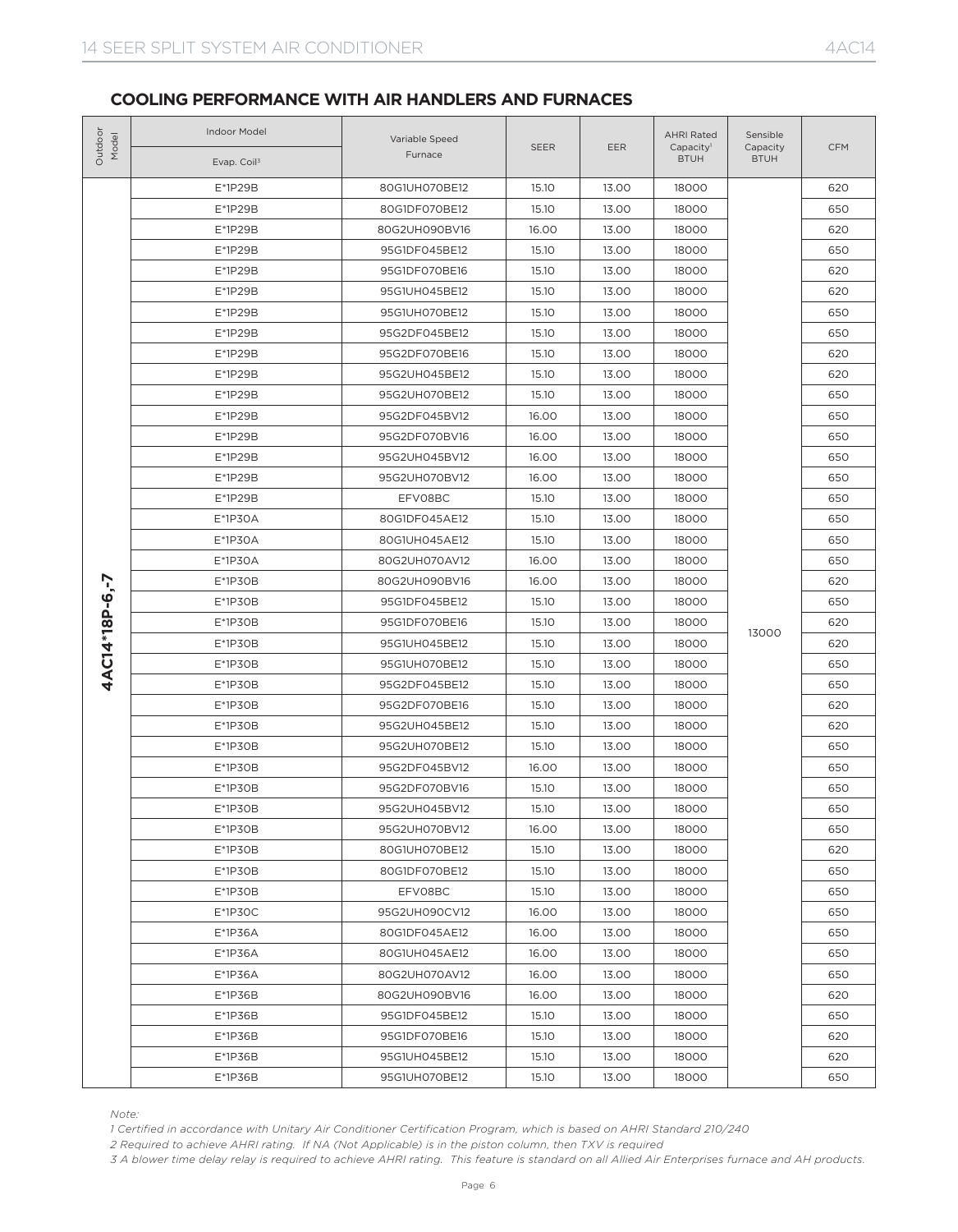| Outdoor<br>Model | Indoor Model<br>Evap. Coil <sup>3</sup>                                                                                                                                                                                                                                                                                                                                             | Variable Speed<br>Furnace | SEER                    | EER   | <b>AHRI Rated</b><br>Capacity <sup>1</sup><br><b>BTUH</b> | Sensible<br>Capacity<br><b>BTUH</b> | <b>CFM</b> |
|------------------|-------------------------------------------------------------------------------------------------------------------------------------------------------------------------------------------------------------------------------------------------------------------------------------------------------------------------------------------------------------------------------------|---------------------------|-------------------------|-------|-----------------------------------------------------------|-------------------------------------|------------|
|                  | E*1P36B                                                                                                                                                                                                                                                                                                                                                                             | 95G2DF045BE12             | 15.10                   | 13.00 | 18000                                                     |                                     | 650        |
|                  | E*1P36B                                                                                                                                                                                                                                                                                                                                                                             | 95G2DF070BE16             | 15.10                   | 13.00 | 18000                                                     |                                     | 620        |
|                  | E*1P36B                                                                                                                                                                                                                                                                                                                                                                             | 95G2UH045BE12             | 15.10                   | 13.00 | 18000                                                     |                                     | 620        |
|                  | E*1P36B                                                                                                                                                                                                                                                                                                                                                                             | 95G2UH070BE12             | 15.10                   | 13.00 | 18000                                                     |                                     | 650        |
|                  | E*1P36B                                                                                                                                                                                                                                                                                                                                                                             | 95G2DF045BV12             | 16.00                   | 13.00 | 18000                                                     |                                     | 650        |
|                  | E*1P36B                                                                                                                                                                                                                                                                                                                                                                             | 95G2DF070BV16             | 16.00                   | 13.00 | 18000                                                     |                                     | 650        |
| 4AC14*18P-6,-7   | E*1P36B                                                                                                                                                                                                                                                                                                                                                                             | 95G2UH045BV12             | 16.00                   | 13.00 | 18000                                                     | 13000                               | 650        |
|                  | E*1P36B                                                                                                                                                                                                                                                                                                                                                                             | 95G2UH070BV12             | 16.00                   | 13.00 | 18000                                                     |                                     | 650        |
|                  | E*1P36B                                                                                                                                                                                                                                                                                                                                                                             | 80G1UH070BE12             | 15.10                   | 13.00 | 18000                                                     |                                     | 620        |
|                  | $E*1P36B$                                                                                                                                                                                                                                                                                                                                                                           | 80G1DF070BE12             | 15.10                   | 13.00 | 18000                                                     |                                     | 650        |
|                  | E*1P36B                                                                                                                                                                                                                                                                                                                                                                             | EFV08BC                   | 15.10                   | 13.00 | 18000                                                     |                                     | 650        |
|                  | $E*1P36C$                                                                                                                                                                                                                                                                                                                                                                           | 95G2UH090CV12             | 16.00                   | 13.00 | 18000                                                     |                                     | 650        |
|                  | BC*3M18C****P                                                                                                                                                                                                                                                                                                                                                                       |                           | 14.00                   | 12.20 | 18000                                                     |                                     | 650        |
|                  | BC*3M24E****X                                                                                                                                                                                                                                                                                                                                                                       |                           | 15.10                   | 13.00 | 18000                                                     |                                     | 650        |
|                  | BCS2M24V****P                                                                                                                                                                                                                                                                                                                                                                       |                           | 16.00                   | 13.00 | 18000                                                     |                                     | 650        |
|                  | E*1P18A                                                                                                                                                                                                                                                                                                                                                                             | 80G1DF045AE12             | 15.10                   | 13.00 | 18000                                                     |                                     | 665        |
|                  | $E*1P18A$                                                                                                                                                                                                                                                                                                                                                                           | 80G2UH070AV12             | 15.10                   | 13.00 | 18000                                                     |                                     | 645        |
|                  | E*1P18A                                                                                                                                                                                                                                                                                                                                                                             | 80G1UH045AE12             | 15.10                   | 13.00 | 18000                                                     |                                     | 650        |
|                  | $E*1P19A$                                                                                                                                                                                                                                                                                                                                                                           | 80G1UH045AE12             | 15.10<br>13.00<br>18000 |       | 650                                                       |                                     |            |
|                  | $E*1P19A$                                                                                                                                                                                                                                                                                                                                                                           | 80G1DF045AE12             | 15.10                   | 13.00 | 18000                                                     |                                     | 650        |
|                  | E*1P19A                                                                                                                                                                                                                                                                                                                                                                             | 80G2UH070AV12             | 15.10                   | 13.00 | 18000                                                     |                                     | 650        |
|                  | $E*1P23A$                                                                                                                                                                                                                                                                                                                                                                           | 80G2UH070AV12             | 16.00                   | 13.00 | 18000                                                     |                                     | 650        |
|                  | $E*1P23A$                                                                                                                                                                                                                                                                                                                                                                           | 80G1DF045AE12             | 15.10                   | 13.00 | 18000                                                     |                                     | 650        |
|                  | $E*1P23B$                                                                                                                                                                                                                                                                                                                                                                           | 80G1DF070BE12             | 15.10                   | 13.00 | 18000                                                     |                                     | 650        |
|                  | $E*1P23B$                                                                                                                                                                                                                                                                                                                                                                           | 80G1UH070BE12             | 15.10                   | 13.00 | 18000                                                     |                                     | 650        |
|                  | $E*1P23B$                                                                                                                                                                                                                                                                                                                                                                           | 80G2UH090BV16             | 16.00                   | 13.00 | 18000                                                     |                                     | 620        |
| C14*R18P-6,-7    | $E*1P23B$                                                                                                                                                                                                                                                                                                                                                                           | 95G1DF045BE12             | 15.10                   | 13.00 | 18000                                                     |                                     | 650        |
|                  | $E*1P23B$                                                                                                                                                                                                                                                                                                                                                                           | 95G1DF070BE16             | 15.10                   | 13.00 | 18000                                                     |                                     | 625        |
|                  | $E*1P23B$                                                                                                                                                                                                                                                                                                                                                                           | 95G1UH045BE12             | 15.10                   | 13.00 | 18000                                                     | 13000                               | 620        |
|                  | $E*1P23B$                                                                                                                                                                                                                                                                                                                                                                           | 95G1UH070BE12             | 15.10                   | 13.00 | 18000                                                     |                                     | 650        |
| $\overline{4}$   | $E*1P23B$                                                                                                                                                                                                                                                                                                                                                                           | 95G2DF045BE12             | 15.10                   | 13.00 | 18000                                                     |                                     | 650        |
|                  | $E*1P23B$                                                                                                                                                                                                                                                                                                                                                                           | 95G2DF070BE16             | 15.10                   | 13.00 | 18000                                                     |                                     | 620        |
|                  | $E*1P23B$                                                                                                                                                                                                                                                                                                                                                                           | 95G2UH045BE12             | 15.10                   | 13.00 | 18000                                                     |                                     | 620        |
|                  | $E*1P23B$                                                                                                                                                                                                                                                                                                                                                                           | 95G2UH070BE12             | 15.10                   | 13.00 | 18000                                                     |                                     | 650        |
|                  | $E*1P23B$                                                                                                                                                                                                                                                                                                                                                                           | 95G2DF045BV12             | 16.00                   | 13.00 | 18000                                                     |                                     | 650        |
|                  | $E*1P23B$                                                                                                                                                                                                                                                                                                                                                                           | 95G2DF070BV16             | 15.10                   | 13.00 | 18000                                                     |                                     | 650        |
|                  | $E*1P23B$                                                                                                                                                                                                                                                                                                                                                                           | 95G2UH045BV12             | 15.10                   | 13.00 | 18000                                                     |                                     | 650        |
|                  | $E*1P23B$                                                                                                                                                                                                                                                                                                                                                                           | 95G2UH070BV12             | 16.00                   | 13.00 | 18000                                                     |                                     | 650        |
|                  | $E*1P23B$                                                                                                                                                                                                                                                                                                                                                                           | EFV08BC                   | 15.10                   | 13.00 | 18000                                                     |                                     | 650        |
|                  | $E^*$ 1P24A                                                                                                                                                                                                                                                                                                                                                                         | 80G1DF045AE12             | 15.10                   | 13.00 | 18000                                                     |                                     | 650        |
|                  | $E^*$ 1P24A                                                                                                                                                                                                                                                                                                                                                                         | 80G2UH070AV12             | 15.10                   | 13.00 | 18000                                                     |                                     | 650        |
|                  | $E^*$ 1P24A                                                                                                                                                                                                                                                                                                                                                                         | 80G1UH045AE12             | 15.10                   | 13.00 | 18000                                                     |                                     | 650        |
|                  | $E^*$ 1P24B                                                                                                                                                                                                                                                                                                                                                                         | 80G2UH090BV16             | 15.10                   | 13.00 | 18000                                                     |                                     | 620        |
|                  | $E*1P24B$                                                                                                                                                                                                                                                                                                                                                                           | 95G1DF045BE12             | 15.10                   | 13.00 | 18000                                                     |                                     | 650        |
| Note:            | 1 Certified in accordance with Unitary Air Conditioner Certification Program, which is based on AHRI Standard 210/240<br>2 Required to achieve AHRI rating. If NA (Not Applicable) is in the piston column, then TXV is required<br>3 A blower time delay relay is required to achieve AHRI rating. This feature is standard on all Allied Air Enterprises furnace and AH products. |                           |                         |       |                                                           |                                     |            |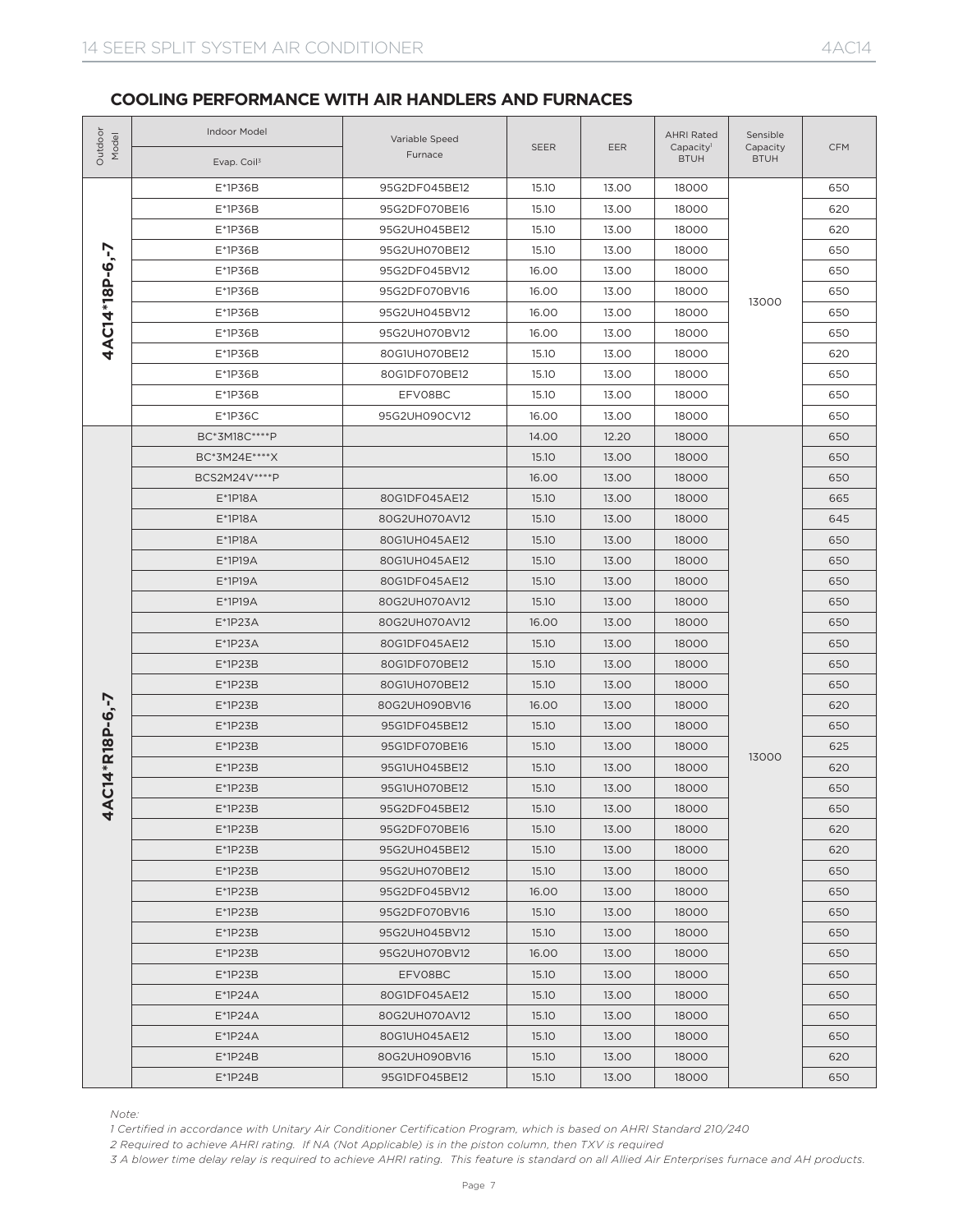| Outdoor<br>Model | Indoor Model<br>Evap. Coil <sup>3</sup>                                                                                                         | Variable Speed<br>Furnace                                                                                                                                                                                                                                                                                                                                                                                                                                                                                                                                                                                                                                                                                                                                                                                                                                                                                                                                                                                                                                                                                                                                                                                                                                                                                                                                                                                                                                                                                                                                                                                                                                                                                                                                                                                                                                                                                                                                                                                                                                                                                                                    | <b>SEER</b> | EER   | <b>AHRI Rated</b><br>Capacity <sup>1</sup><br><b>BTUH</b> | Sensible<br>Capacity<br><b>BTUH</b> | <b>CFM</b> |
|------------------|-------------------------------------------------------------------------------------------------------------------------------------------------|----------------------------------------------------------------------------------------------------------------------------------------------------------------------------------------------------------------------------------------------------------------------------------------------------------------------------------------------------------------------------------------------------------------------------------------------------------------------------------------------------------------------------------------------------------------------------------------------------------------------------------------------------------------------------------------------------------------------------------------------------------------------------------------------------------------------------------------------------------------------------------------------------------------------------------------------------------------------------------------------------------------------------------------------------------------------------------------------------------------------------------------------------------------------------------------------------------------------------------------------------------------------------------------------------------------------------------------------------------------------------------------------------------------------------------------------------------------------------------------------------------------------------------------------------------------------------------------------------------------------------------------------------------------------------------------------------------------------------------------------------------------------------------------------------------------------------------------------------------------------------------------------------------------------------------------------------------------------------------------------------------------------------------------------------------------------------------------------------------------------------------------------|-------------|-------|-----------------------------------------------------------|-------------------------------------|------------|
|                  | $E*1P24B$                                                                                                                                       | 95G1DF070BE16                                                                                                                                                                                                                                                                                                                                                                                                                                                                                                                                                                                                                                                                                                                                                                                                                                                                                                                                                                                                                                                                                                                                                                                                                                                                                                                                                                                                                                                                                                                                                                                                                                                                                                                                                                                                                                                                                                                                                                                                                                                                                                                                | 14.50       | 12.20 | 18000                                                     |                                     | 620        |
| 4AC14*R18P-6,-7  | $E*1P24B$                                                                                                                                       | 95G1UH045BE12                                                                                                                                                                                                                                                                                                                                                                                                                                                                                                                                                                                                                                                                                                                                                                                                                                                                                                                                                                                                                                                                                                                                                                                                                                                                                                                                                                                                                                                                                                                                                                                                                                                                                                                                                                                                                                                                                                                                                                                                                                                                                                                                | 15.10       | 13.00 | 18000                                                     |                                     | 620        |
|                  | $E*1P24B$                                                                                                                                       | 95G1UH070BE12<br>14.50<br>12.20<br>18000<br>95G2DF045BE12<br>15.10<br>13.00<br>18000<br>14.50<br>12.20<br>18000<br>95G2DF070BE16<br>13.00<br>95G2UH045BE12<br>15.10<br>18000<br>14.50<br>12.20<br>95G2UH070BE12<br>18000<br>95G2DF045BV12<br>15.10<br>13.00<br>18000<br>13.00<br>95G2DF070BV16<br>15.10<br>18000<br>95G2UH045BV12<br>15.10<br>13.00<br>18000<br>95G2UH070BV12<br>15.10<br>13.00<br>18000<br>80G1DF070BE12<br>14.50<br>12.20<br>18000<br>80G1UH070BE12<br>15.10<br>13.00<br>18000<br>EFV08BC<br>15.10<br>13.00<br>18000<br>80G2UH070AV12<br>16.00<br>13.00<br>18000<br>80G1DF045AE12<br>15.10<br>13.00<br>18000<br>13.00<br>80G1UH045AE12<br>15.10<br>18000<br>80G1DF070BE12<br>15.10<br>13.00<br>18000<br>15.10<br>13.00<br>18000<br>80G1UH070BE12<br>16.00<br>18000<br>80G2UH090BV16<br>13.00<br>13.00<br>95G1DF045BE12<br>15.10<br>18000<br>95G1DF070BE16<br>15.10<br>13.00<br>18000<br>95G1UH045BE12<br>15.10<br>13.00<br>18000<br>95G1UH070BE12<br>15.10<br>13.00<br>18000<br>95G2DF045BE12<br>15.10<br>13.00<br>18000<br>95G2DF070BE16<br>15.10<br>13.00<br>18000<br>95G2UH045BE12<br>15.10<br>13.00<br>18000<br>95G2UH070BE12<br>15.10<br>13.00<br>18000<br>95G2DF045BV12<br>16.00<br>13.00<br>18000<br>95G2DF070BV16<br>16.00<br>13.00<br>18000<br>95G2UH045BV12<br>16.00<br>13.00<br>18000<br>16.00<br>13.00<br>18000<br>95G2UH070BV12<br>EFV08BC<br>15.10<br>13.00<br>18000<br>80G1DF045AE12<br>15.10<br>13.00<br>18000<br>80G2UH070AV12<br>16.00<br>13.00<br>18000<br>13.00<br>80G1UH045AE12<br>15.10<br>18000<br>16.00<br>13.00<br>18000<br>80G2UH090BV16<br>95G1DF045BE12<br>15.10<br>13.00<br>18000<br>95G1DF070BE16<br>15.10<br>13.00<br>18000<br>95G1UH045BE12<br>15.10<br>13.00<br>18000<br>95G1UH070BE12<br>15.10<br>13.00<br>18000<br>95G2DF045BE12<br>15.10<br>13.00<br>18000<br>95G2DF070BE16<br>15.10<br>13.00<br>18000<br>95G2UH045BE12<br>15.10<br>13.00<br>18000<br>1 Certified in accordance with Unitary Air Conditioner Certification Program, which is based on AHRI Standard 210/240<br>2 Required to achieve AHRI rating. If NA (Not Applicable) is in the piston column, then TXV is required |             | 650   |                                                           |                                     |            |
|                  | $E*1P24B$                                                                                                                                       |                                                                                                                                                                                                                                                                                                                                                                                                                                                                                                                                                                                                                                                                                                                                                                                                                                                                                                                                                                                                                                                                                                                                                                                                                                                                                                                                                                                                                                                                                                                                                                                                                                                                                                                                                                                                                                                                                                                                                                                                                                                                                                                                              |             |       |                                                           |                                     | 650        |
|                  | $E*1P24B$                                                                                                                                       |                                                                                                                                                                                                                                                                                                                                                                                                                                                                                                                                                                                                                                                                                                                                                                                                                                                                                                                                                                                                                                                                                                                                                                                                                                                                                                                                                                                                                                                                                                                                                                                                                                                                                                                                                                                                                                                                                                                                                                                                                                                                                                                                              |             |       |                                                           |                                     | 620        |
|                  | $E*1P24B$                                                                                                                                       |                                                                                                                                                                                                                                                                                                                                                                                                                                                                                                                                                                                                                                                                                                                                                                                                                                                                                                                                                                                                                                                                                                                                                                                                                                                                                                                                                                                                                                                                                                                                                                                                                                                                                                                                                                                                                                                                                                                                                                                                                                                                                                                                              |             |       |                                                           |                                     | 620        |
|                  | $E*1P24B$                                                                                                                                       |                                                                                                                                                                                                                                                                                                                                                                                                                                                                                                                                                                                                                                                                                                                                                                                                                                                                                                                                                                                                                                                                                                                                                                                                                                                                                                                                                                                                                                                                                                                                                                                                                                                                                                                                                                                                                                                                                                                                                                                                                                                                                                                                              |             |       |                                                           |                                     | 650        |
|                  | $E*1P24B$                                                                                                                                       |                                                                                                                                                                                                                                                                                                                                                                                                                                                                                                                                                                                                                                                                                                                                                                                                                                                                                                                                                                                                                                                                                                                                                                                                                                                                                                                                                                                                                                                                                                                                                                                                                                                                                                                                                                                                                                                                                                                                                                                                                                                                                                                                              |             |       |                                                           |                                     | 650        |
|                  | $E*1P24B$                                                                                                                                       |                                                                                                                                                                                                                                                                                                                                                                                                                                                                                                                                                                                                                                                                                                                                                                                                                                                                                                                                                                                                                                                                                                                                                                                                                                                                                                                                                                                                                                                                                                                                                                                                                                                                                                                                                                                                                                                                                                                                                                                                                                                                                                                                              |             |       |                                                           |                                     | 650        |
|                  | $E*1P24B$                                                                                                                                       |                                                                                                                                                                                                                                                                                                                                                                                                                                                                                                                                                                                                                                                                                                                                                                                                                                                                                                                                                                                                                                                                                                                                                                                                                                                                                                                                                                                                                                                                                                                                                                                                                                                                                                                                                                                                                                                                                                                                                                                                                                                                                                                                              |             |       |                                                           |                                     | 650        |
|                  | E*1P24B                                                                                                                                         |                                                                                                                                                                                                                                                                                                                                                                                                                                                                                                                                                                                                                                                                                                                                                                                                                                                                                                                                                                                                                                                                                                                                                                                                                                                                                                                                                                                                                                                                                                                                                                                                                                                                                                                                                                                                                                                                                                                                                                                                                                                                                                                                              |             |       |                                                           |                                     | 650        |
|                  | $E*1P24B$                                                                                                                                       |                                                                                                                                                                                                                                                                                                                                                                                                                                                                                                                                                                                                                                                                                                                                                                                                                                                                                                                                                                                                                                                                                                                                                                                                                                                                                                                                                                                                                                                                                                                                                                                                                                                                                                                                                                                                                                                                                                                                                                                                                                                                                                                                              |             |       |                                                           |                                     | 650        |
|                  | $E*1P24B$                                                                                                                                       |                                                                                                                                                                                                                                                                                                                                                                                                                                                                                                                                                                                                                                                                                                                                                                                                                                                                                                                                                                                                                                                                                                                                                                                                                                                                                                                                                                                                                                                                                                                                                                                                                                                                                                                                                                                                                                                                                                                                                                                                                                                                                                                                              |             |       |                                                           |                                     | 620        |
|                  | $E*1P24B$                                                                                                                                       |                                                                                                                                                                                                                                                                                                                                                                                                                                                                                                                                                                                                                                                                                                                                                                                                                                                                                                                                                                                                                                                                                                                                                                                                                                                                                                                                                                                                                                                                                                                                                                                                                                                                                                                                                                                                                                                                                                                                                                                                                                                                                                                                              |             |       |                                                           |                                     | 650        |
|                  | E*1P29A                                                                                                                                         |                                                                                                                                                                                                                                                                                                                                                                                                                                                                                                                                                                                                                                                                                                                                                                                                                                                                                                                                                                                                                                                                                                                                                                                                                                                                                                                                                                                                                                                                                                                                                                                                                                                                                                                                                                                                                                                                                                                                                                                                                                                                                                                                              |             |       |                                                           |                                     | 650        |
|                  | E*1P29A                                                                                                                                         |                                                                                                                                                                                                                                                                                                                                                                                                                                                                                                                                                                                                                                                                                                                                                                                                                                                                                                                                                                                                                                                                                                                                                                                                                                                                                                                                                                                                                                                                                                                                                                                                                                                                                                                                                                                                                                                                                                                                                                                                                                                                                                                                              |             |       |                                                           |                                     | 650        |
|                  | E*1P29A                                                                                                                                         |                                                                                                                                                                                                                                                                                                                                                                                                                                                                                                                                                                                                                                                                                                                                                                                                                                                                                                                                                                                                                                                                                                                                                                                                                                                                                                                                                                                                                                                                                                                                                                                                                                                                                                                                                                                                                                                                                                                                                                                                                                                                                                                                              |             |       |                                                           |                                     | 650        |
|                  | E*1P29B                                                                                                                                         |                                                                                                                                                                                                                                                                                                                                                                                                                                                                                                                                                                                                                                                                                                                                                                                                                                                                                                                                                                                                                                                                                                                                                                                                                                                                                                                                                                                                                                                                                                                                                                                                                                                                                                                                                                                                                                                                                                                                                                                                                                                                                                                                              |             |       |                                                           |                                     | 650        |
|                  | E*1P29B                                                                                                                                         |                                                                                                                                                                                                                                                                                                                                                                                                                                                                                                                                                                                                                                                                                                                                                                                                                                                                                                                                                                                                                                                                                                                                                                                                                                                                                                                                                                                                                                                                                                                                                                                                                                                                                                                                                                                                                                                                                                                                                                                                                                                                                                                                              |             |       |                                                           |                                     | 620        |
|                  | E*1P29B                                                                                                                                         |                                                                                                                                                                                                                                                                                                                                                                                                                                                                                                                                                                                                                                                                                                                                                                                                                                                                                                                                                                                                                                                                                                                                                                                                                                                                                                                                                                                                                                                                                                                                                                                                                                                                                                                                                                                                                                                                                                                                                                                                                                                                                                                                              |             |       |                                                           |                                     | 620        |
|                  | E*1P29B                                                                                                                                         |                                                                                                                                                                                                                                                                                                                                                                                                                                                                                                                                                                                                                                                                                                                                                                                                                                                                                                                                                                                                                                                                                                                                                                                                                                                                                                                                                                                                                                                                                                                                                                                                                                                                                                                                                                                                                                                                                                                                                                                                                                                                                                                                              |             |       |                                                           |                                     | 650        |
|                  | E*1P29B                                                                                                                                         |                                                                                                                                                                                                                                                                                                                                                                                                                                                                                                                                                                                                                                                                                                                                                                                                                                                                                                                                                                                                                                                                                                                                                                                                                                                                                                                                                                                                                                                                                                                                                                                                                                                                                                                                                                                                                                                                                                                                                                                                                                                                                                                                              |             |       |                                                           |                                     | 620        |
|                  | E*1P29B                                                                                                                                         |                                                                                                                                                                                                                                                                                                                                                                                                                                                                                                                                                                                                                                                                                                                                                                                                                                                                                                                                                                                                                                                                                                                                                                                                                                                                                                                                                                                                                                                                                                                                                                                                                                                                                                                                                                                                                                                                                                                                                                                                                                                                                                                                              |             |       |                                                           | 13000                               | 620        |
|                  | E*1P29B                                                                                                                                         |                                                                                                                                                                                                                                                                                                                                                                                                                                                                                                                                                                                                                                                                                                                                                                                                                                                                                                                                                                                                                                                                                                                                                                                                                                                                                                                                                                                                                                                                                                                                                                                                                                                                                                                                                                                                                                                                                                                                                                                                                                                                                                                                              |             |       |                                                           |                                     | 650        |
|                  | E*1P29B                                                                                                                                         |                                                                                                                                                                                                                                                                                                                                                                                                                                                                                                                                                                                                                                                                                                                                                                                                                                                                                                                                                                                                                                                                                                                                                                                                                                                                                                                                                                                                                                                                                                                                                                                                                                                                                                                                                                                                                                                                                                                                                                                                                                                                                                                                              |             |       |                                                           |                                     | 650        |
|                  | E*1P29B                                                                                                                                         |                                                                                                                                                                                                                                                                                                                                                                                                                                                                                                                                                                                                                                                                                                                                                                                                                                                                                                                                                                                                                                                                                                                                                                                                                                                                                                                                                                                                                                                                                                                                                                                                                                                                                                                                                                                                                                                                                                                                                                                                                                                                                                                                              |             |       |                                                           |                                     | 620        |
|                  | E*1P29B                                                                                                                                         |                                                                                                                                                                                                                                                                                                                                                                                                                                                                                                                                                                                                                                                                                                                                                                                                                                                                                                                                                                                                                                                                                                                                                                                                                                                                                                                                                                                                                                                                                                                                                                                                                                                                                                                                                                                                                                                                                                                                                                                                                                                                                                                                              |             |       |                                                           |                                     | 620        |
|                  | E*1P29B                                                                                                                                         |                                                                                                                                                                                                                                                                                                                                                                                                                                                                                                                                                                                                                                                                                                                                                                                                                                                                                                                                                                                                                                                                                                                                                                                                                                                                                                                                                                                                                                                                                                                                                                                                                                                                                                                                                                                                                                                                                                                                                                                                                                                                                                                                              |             |       |                                                           |                                     | 650        |
|                  | E*1P29B                                                                                                                                         |                                                                                                                                                                                                                                                                                                                                                                                                                                                                                                                                                                                                                                                                                                                                                                                                                                                                                                                                                                                                                                                                                                                                                                                                                                                                                                                                                                                                                                                                                                                                                                                                                                                                                                                                                                                                                                                                                                                                                                                                                                                                                                                                              |             |       |                                                           |                                     | 650        |
|                  | E*1P29B                                                                                                                                         |                                                                                                                                                                                                                                                                                                                                                                                                                                                                                                                                                                                                                                                                                                                                                                                                                                                                                                                                                                                                                                                                                                                                                                                                                                                                                                                                                                                                                                                                                                                                                                                                                                                                                                                                                                                                                                                                                                                                                                                                                                                                                                                                              |             |       |                                                           |                                     | 650        |
|                  | E*1P29B                                                                                                                                         |                                                                                                                                                                                                                                                                                                                                                                                                                                                                                                                                                                                                                                                                                                                                                                                                                                                                                                                                                                                                                                                                                                                                                                                                                                                                                                                                                                                                                                                                                                                                                                                                                                                                                                                                                                                                                                                                                                                                                                                                                                                                                                                                              |             |       |                                                           |                                     | 650        |
|                  | E*1P29B                                                                                                                                         |                                                                                                                                                                                                                                                                                                                                                                                                                                                                                                                                                                                                                                                                                                                                                                                                                                                                                                                                                                                                                                                                                                                                                                                                                                                                                                                                                                                                                                                                                                                                                                                                                                                                                                                                                                                                                                                                                                                                                                                                                                                                                                                                              |             |       |                                                           |                                     | 650        |
|                  | E*1P29B                                                                                                                                         |                                                                                                                                                                                                                                                                                                                                                                                                                                                                                                                                                                                                                                                                                                                                                                                                                                                                                                                                                                                                                                                                                                                                                                                                                                                                                                                                                                                                                                                                                                                                                                                                                                                                                                                                                                                                                                                                                                                                                                                                                                                                                                                                              |             |       |                                                           |                                     | 650        |
|                  | E*1P30A                                                                                                                                         |                                                                                                                                                                                                                                                                                                                                                                                                                                                                                                                                                                                                                                                                                                                                                                                                                                                                                                                                                                                                                                                                                                                                                                                                                                                                                                                                                                                                                                                                                                                                                                                                                                                                                                                                                                                                                                                                                                                                                                                                                                                                                                                                              |             |       |                                                           |                                     | 650        |
|                  | $E*1P3OA$                                                                                                                                       |                                                                                                                                                                                                                                                                                                                                                                                                                                                                                                                                                                                                                                                                                                                                                                                                                                                                                                                                                                                                                                                                                                                                                                                                                                                                                                                                                                                                                                                                                                                                                                                                                                                                                                                                                                                                                                                                                                                                                                                                                                                                                                                                              |             |       |                                                           |                                     | 650        |
|                  | E*1P30A                                                                                                                                         |                                                                                                                                                                                                                                                                                                                                                                                                                                                                                                                                                                                                                                                                                                                                                                                                                                                                                                                                                                                                                                                                                                                                                                                                                                                                                                                                                                                                                                                                                                                                                                                                                                                                                                                                                                                                                                                                                                                                                                                                                                                                                                                                              |             |       |                                                           |                                     | 650        |
|                  | $E*1P3OB$                                                                                                                                       |                                                                                                                                                                                                                                                                                                                                                                                                                                                                                                                                                                                                                                                                                                                                                                                                                                                                                                                                                                                                                                                                                                                                                                                                                                                                                                                                                                                                                                                                                                                                                                                                                                                                                                                                                                                                                                                                                                                                                                                                                                                                                                                                              |             |       |                                                           |                                     | 620        |
|                  | $E*1P3OB$                                                                                                                                       |                                                                                                                                                                                                                                                                                                                                                                                                                                                                                                                                                                                                                                                                                                                                                                                                                                                                                                                                                                                                                                                                                                                                                                                                                                                                                                                                                                                                                                                                                                                                                                                                                                                                                                                                                                                                                                                                                                                                                                                                                                                                                                                                              |             |       |                                                           |                                     | 650        |
|                  | $E*1P3OB$                                                                                                                                       |                                                                                                                                                                                                                                                                                                                                                                                                                                                                                                                                                                                                                                                                                                                                                                                                                                                                                                                                                                                                                                                                                                                                                                                                                                                                                                                                                                                                                                                                                                                                                                                                                                                                                                                                                                                                                                                                                                                                                                                                                                                                                                                                              |             |       |                                                           |                                     | 620        |
|                  | $E*1P3OB$                                                                                                                                       |                                                                                                                                                                                                                                                                                                                                                                                                                                                                                                                                                                                                                                                                                                                                                                                                                                                                                                                                                                                                                                                                                                                                                                                                                                                                                                                                                                                                                                                                                                                                                                                                                                                                                                                                                                                                                                                                                                                                                                                                                                                                                                                                              |             |       |                                                           |                                     | 620        |
|                  | $E*1P3OB$                                                                                                                                       |                                                                                                                                                                                                                                                                                                                                                                                                                                                                                                                                                                                                                                                                                                                                                                                                                                                                                                                                                                                                                                                                                                                                                                                                                                                                                                                                                                                                                                                                                                                                                                                                                                                                                                                                                                                                                                                                                                                                                                                                                                                                                                                                              |             |       |                                                           |                                     | 650        |
|                  | $E*1P3OB$                                                                                                                                       |                                                                                                                                                                                                                                                                                                                                                                                                                                                                                                                                                                                                                                                                                                                                                                                                                                                                                                                                                                                                                                                                                                                                                                                                                                                                                                                                                                                                                                                                                                                                                                                                                                                                                                                                                                                                                                                                                                                                                                                                                                                                                                                                              |             |       |                                                           |                                     | 650        |
|                  | $E*1P3OB$                                                                                                                                       |                                                                                                                                                                                                                                                                                                                                                                                                                                                                                                                                                                                                                                                                                                                                                                                                                                                                                                                                                                                                                                                                                                                                                                                                                                                                                                                                                                                                                                                                                                                                                                                                                                                                                                                                                                                                                                                                                                                                                                                                                                                                                                                                              |             |       |                                                           |                                     | 620        |
|                  | $E*1P3OB$                                                                                                                                       |                                                                                                                                                                                                                                                                                                                                                                                                                                                                                                                                                                                                                                                                                                                                                                                                                                                                                                                                                                                                                                                                                                                                                                                                                                                                                                                                                                                                                                                                                                                                                                                                                                                                                                                                                                                                                                                                                                                                                                                                                                                                                                                                              |             |       |                                                           |                                     | 620        |
| Note:            | 3 A blower time delay relay is required to achieve AHRI rating. This feature is standard on all Allied Air Enterprises furnace and AH products. |                                                                                                                                                                                                                                                                                                                                                                                                                                                                                                                                                                                                                                                                                                                                                                                                                                                                                                                                                                                                                                                                                                                                                                                                                                                                                                                                                                                                                                                                                                                                                                                                                                                                                                                                                                                                                                                                                                                                                                                                                                                                                                                                              |             |       |                                                           |                                     |            |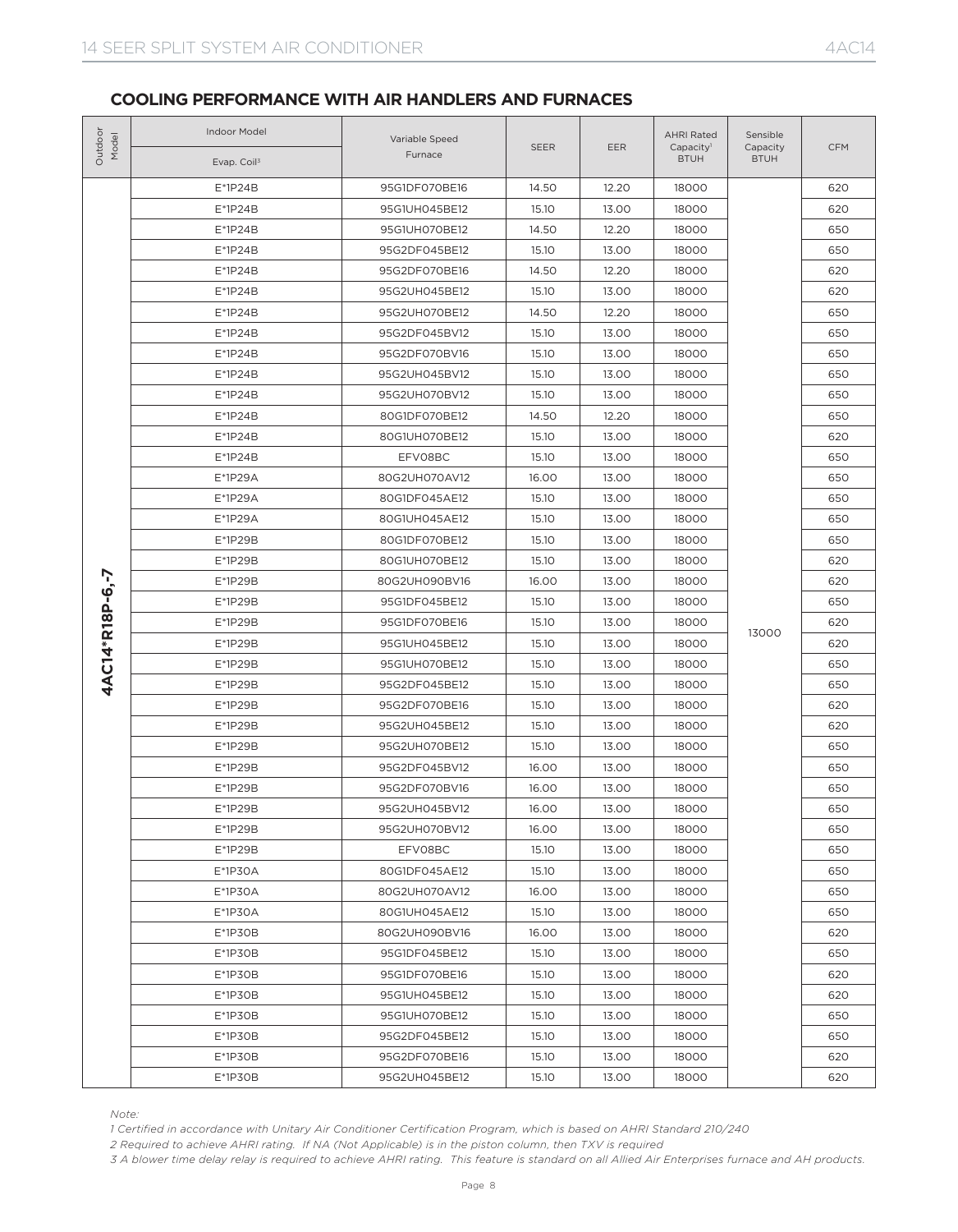| Outdoor<br>Model | Indoor Model<br>Evap. Coil <sup>3</sup> | Variable Speed<br>Furnace                                                                                                                                                                                                                                                                                                                                                                                                                                                                                                                                                                                                                                                                                                                                                                                                                                                                                                                                                                                                                                                                                                                                                                                                                                                                                                                                                                                                                                                                                                                                                                                                                                                                                                                                                                                                                                                                                                                                                                                                                                                                                                                                                                                                                                                                                                                                                                                                                                                                                                                                                                                                                                                                                                                                       | <b>SEER</b> | <b>EER</b> | <b>AHRI Rated</b><br>Capacity <sup>1</sup><br><b>BTUH</b> | Sensible<br>Capacity<br><b>BTUH</b> | <b>CFM</b> |
|------------------|-----------------------------------------|-----------------------------------------------------------------------------------------------------------------------------------------------------------------------------------------------------------------------------------------------------------------------------------------------------------------------------------------------------------------------------------------------------------------------------------------------------------------------------------------------------------------------------------------------------------------------------------------------------------------------------------------------------------------------------------------------------------------------------------------------------------------------------------------------------------------------------------------------------------------------------------------------------------------------------------------------------------------------------------------------------------------------------------------------------------------------------------------------------------------------------------------------------------------------------------------------------------------------------------------------------------------------------------------------------------------------------------------------------------------------------------------------------------------------------------------------------------------------------------------------------------------------------------------------------------------------------------------------------------------------------------------------------------------------------------------------------------------------------------------------------------------------------------------------------------------------------------------------------------------------------------------------------------------------------------------------------------------------------------------------------------------------------------------------------------------------------------------------------------------------------------------------------------------------------------------------------------------------------------------------------------------------------------------------------------------------------------------------------------------------------------------------------------------------------------------------------------------------------------------------------------------------------------------------------------------------------------------------------------------------------------------------------------------------------------------------------------------------------------------------------------------|-------------|------------|-----------------------------------------------------------|-------------------------------------|------------|
|                  | E*1P30B                                 | 95G2UH070BE12                                                                                                                                                                                                                                                                                                                                                                                                                                                                                                                                                                                                                                                                                                                                                                                                                                                                                                                                                                                                                                                                                                                                                                                                                                                                                                                                                                                                                                                                                                                                                                                                                                                                                                                                                                                                                                                                                                                                                                                                                                                                                                                                                                                                                                                                                                                                                                                                                                                                                                                                                                                                                                                                                                                                                   | 15.10       | 13.00      | 18000                                                     |                                     | 650        |
|                  | $E*1P3OB$                               | 95G2DF045BV12                                                                                                                                                                                                                                                                                                                                                                                                                                                                                                                                                                                                                                                                                                                                                                                                                                                                                                                                                                                                                                                                                                                                                                                                                                                                                                                                                                                                                                                                                                                                                                                                                                                                                                                                                                                                                                                                                                                                                                                                                                                                                                                                                                                                                                                                                                                                                                                                                                                                                                                                                                                                                                                                                                                                                   | 16.00       | 13.00      | 18000                                                     |                                     | 650        |
|                  | $E*1P3OB$                               | 95G2DF070BV16<br>15.10<br>13.00<br>18000<br>E*1P30B<br>95G2UH045BV12<br>15.10<br>13.00<br>18000<br>E*1P30B<br>95G2UH070BV12<br>16.00<br>13.00<br>18000<br>E*1P30B<br>EFV08BC<br>15.10<br>13.00<br>18000<br>$E*1P3OB$<br>80G1DF070BE12<br>15.10<br>13.00<br>18000<br>$E*1P3OB$<br>80G1UH070BE12<br>15.10<br>13.00<br>18000<br>13.00<br>E*1P30C<br>95G2UH090CV12<br>16.00<br>18000<br>E*1P36A<br>13.00<br>80G1DF045AE12<br>16.00<br>18000<br>E*1P36A<br>80G2UH070AV12<br>16.00<br>13.00<br>18000<br>E*1P36A<br>15.10<br>13.00<br>18000<br>80G1UH045AE12<br>E*1P36B<br>16.00<br>13.00<br>80G2UH090BV16<br>18000<br>E*1P36B<br>95G1DF045BE12<br>15.10<br>13.00<br>18000<br>E*1P36B<br>95G1DF070BE16<br>15.10<br>13.00<br>18000<br>E*1P36B<br>95G1UH045BE12<br>15.10<br>13.00<br>18000<br>13.00<br>E*1P36B<br>95G1UH070BE12<br>15.10<br>18000<br>E*1P36B<br>95G2DF045BE12<br>15.10<br>13.00<br>18000<br>E*1P36B<br>95G2DF070BE16<br>15.10<br>13.00<br>18000<br>E*1P36B<br>95G2UH045BE12<br>15.10<br>13.00<br>18000<br>E*1P36B<br>95G2UH070BE12<br>15.10<br>13.00<br>18000<br>E*1P36B<br>95G2DF045BV12<br>16.00<br>13.00<br>18000<br>E*1P36B<br>95G2DF070BV16<br>16.00<br>13.00<br>18000<br>E*1P36B<br>95G2UH045BV12<br>16.00<br>13.00<br>18000<br>E*1P36B<br>95G2UH070BV12<br>16.00<br>13.00<br>18000<br>E*1P36B<br>80G1DF070BE12<br>15.10<br>13.00<br>18000<br>E*1P36B<br>80G1UH070BE12<br>15.10<br>13.00<br>18000<br>13.00<br>E*1P36B<br>EFV08BC<br>15.10<br>18000<br>95G2UH090CV12<br>$E*1P36C$<br>16.00<br>13.00<br>18000<br>BC*3M24C****P<br>14.00<br>12.20<br>23000<br>BC*3M30E****X<br>15.10<br>13.00<br>23000<br>BCS2M24V****P<br>13.00<br>16.00<br>23000<br>$E*1P23A$<br>80G1DF045AE12<br>15.10<br>13.00<br>23000<br>$E*1P23A$<br>80G1UH045AE12<br>15.10<br>12.50<br>23000<br>$E*1P23A$<br>80G2UH070AV12<br>15.10<br>13.00<br>23000<br>$E*1P23B$<br>80G2UH090BV16<br>15.10<br>12.50<br>23000<br>$E*1P23B$<br>95G1UH070BE12<br>15.10<br>12.50<br>23000<br>$E*1P23B$<br>95G2UH070BE12<br>15.10<br>12.50<br>23000<br>$E*1P23B$<br>95G2DF045BV12<br>15.10<br>12.50<br>23000<br>$E*1P23B$<br>14.50<br>95G2DF070BV16<br>12.20<br>23000<br>$E*1P23B$<br>95G2UH045BV12<br>15.10<br>12.50<br>23000<br>$E*1P23B$<br>95G2UH070BV12<br>15.10<br>13.00<br>23000<br>$E*1P23B$<br>80G1UH070BE12<br>15.10<br>13.00<br>23000<br>$E*1P23B$<br>80G1DF070BE12<br>15.10<br>13.00<br>23000<br>1 Certified in accordance with Unitary Air Conditioner Certification Program, which is based on AHRI Standard 210/240<br>2 Required to achieve AHRI rating. If NA (Not Applicable) is in the piston column, then TXV is required<br>3 A blower time delay relay is required to achieve AHRI rating. This feature is standard on all Allied Air Enterprises furnace and AH products. |             | 650        |                                                           |                                     |            |
|                  |                                         |                                                                                                                                                                                                                                                                                                                                                                                                                                                                                                                                                                                                                                                                                                                                                                                                                                                                                                                                                                                                                                                                                                                                                                                                                                                                                                                                                                                                                                                                                                                                                                                                                                                                                                                                                                                                                                                                                                                                                                                                                                                                                                                                                                                                                                                                                                                                                                                                                                                                                                                                                                                                                                                                                                                                                                 |             |            |                                                           |                                     | 650        |
|                  |                                         |                                                                                                                                                                                                                                                                                                                                                                                                                                                                                                                                                                                                                                                                                                                                                                                                                                                                                                                                                                                                                                                                                                                                                                                                                                                                                                                                                                                                                                                                                                                                                                                                                                                                                                                                                                                                                                                                                                                                                                                                                                                                                                                                                                                                                                                                                                                                                                                                                                                                                                                                                                                                                                                                                                                                                                 |             |            |                                                           |                                     | 650        |
|                  |                                         |                                                                                                                                                                                                                                                                                                                                                                                                                                                                                                                                                                                                                                                                                                                                                                                                                                                                                                                                                                                                                                                                                                                                                                                                                                                                                                                                                                                                                                                                                                                                                                                                                                                                                                                                                                                                                                                                                                                                                                                                                                                                                                                                                                                                                                                                                                                                                                                                                                                                                                                                                                                                                                                                                                                                                                 |             |            |                                                           |                                     | 650        |
|                  |                                         |                                                                                                                                                                                                                                                                                                                                                                                                                                                                                                                                                                                                                                                                                                                                                                                                                                                                                                                                                                                                                                                                                                                                                                                                                                                                                                                                                                                                                                                                                                                                                                                                                                                                                                                                                                                                                                                                                                                                                                                                                                                                                                                                                                                                                                                                                                                                                                                                                                                                                                                                                                                                                                                                                                                                                                 |             |            |                                                           |                                     | 650        |
|                  |                                         |                                                                                                                                                                                                                                                                                                                                                                                                                                                                                                                                                                                                                                                                                                                                                                                                                                                                                                                                                                                                                                                                                                                                                                                                                                                                                                                                                                                                                                                                                                                                                                                                                                                                                                                                                                                                                                                                                                                                                                                                                                                                                                                                                                                                                                                                                                                                                                                                                                                                                                                                                                                                                                                                                                                                                                 |             |            |                                                           |                                     | 620        |
|                  |                                         |                                                                                                                                                                                                                                                                                                                                                                                                                                                                                                                                                                                                                                                                                                                                                                                                                                                                                                                                                                                                                                                                                                                                                                                                                                                                                                                                                                                                                                                                                                                                                                                                                                                                                                                                                                                                                                                                                                                                                                                                                                                                                                                                                                                                                                                                                                                                                                                                                                                                                                                                                                                                                                                                                                                                                                 |             |            |                                                           |                                     | 650        |
|                  |                                         |                                                                                                                                                                                                                                                                                                                                                                                                                                                                                                                                                                                                                                                                                                                                                                                                                                                                                                                                                                                                                                                                                                                                                                                                                                                                                                                                                                                                                                                                                                                                                                                                                                                                                                                                                                                                                                                                                                                                                                                                                                                                                                                                                                                                                                                                                                                                                                                                                                                                                                                                                                                                                                                                                                                                                                 |             |            |                                                           |                                     | 650        |
|                  |                                         |                                                                                                                                                                                                                                                                                                                                                                                                                                                                                                                                                                                                                                                                                                                                                                                                                                                                                                                                                                                                                                                                                                                                                                                                                                                                                                                                                                                                                                                                                                                                                                                                                                                                                                                                                                                                                                                                                                                                                                                                                                                                                                                                                                                                                                                                                                                                                                                                                                                                                                                                                                                                                                                                                                                                                                 |             |            |                                                           |                                     | 650        |
|                  |                                         |                                                                                                                                                                                                                                                                                                                                                                                                                                                                                                                                                                                                                                                                                                                                                                                                                                                                                                                                                                                                                                                                                                                                                                                                                                                                                                                                                                                                                                                                                                                                                                                                                                                                                                                                                                                                                                                                                                                                                                                                                                                                                                                                                                                                                                                                                                                                                                                                                                                                                                                                                                                                                                                                                                                                                                 |             |            |                                                           |                                     | 650        |
| 4AC14*R18P-6,-7  |                                         |                                                                                                                                                                                                                                                                                                                                                                                                                                                                                                                                                                                                                                                                                                                                                                                                                                                                                                                                                                                                                                                                                                                                                                                                                                                                                                                                                                                                                                                                                                                                                                                                                                                                                                                                                                                                                                                                                                                                                                                                                                                                                                                                                                                                                                                                                                                                                                                                                                                                                                                                                                                                                                                                                                                                                                 |             |            |                                                           |                                     | 620        |
|                  |                                         |                                                                                                                                                                                                                                                                                                                                                                                                                                                                                                                                                                                                                                                                                                                                                                                                                                                                                                                                                                                                                                                                                                                                                                                                                                                                                                                                                                                                                                                                                                                                                                                                                                                                                                                                                                                                                                                                                                                                                                                                                                                                                                                                                                                                                                                                                                                                                                                                                                                                                                                                                                                                                                                                                                                                                                 |             |            |                                                           |                                     | 650        |
|                  |                                         |                                                                                                                                                                                                                                                                                                                                                                                                                                                                                                                                                                                                                                                                                                                                                                                                                                                                                                                                                                                                                                                                                                                                                                                                                                                                                                                                                                                                                                                                                                                                                                                                                                                                                                                                                                                                                                                                                                                                                                                                                                                                                                                                                                                                                                                                                                                                                                                                                                                                                                                                                                                                                                                                                                                                                                 |             |            |                                                           | 13000                               | 620        |
|                  |                                         |                                                                                                                                                                                                                                                                                                                                                                                                                                                                                                                                                                                                                                                                                                                                                                                                                                                                                                                                                                                                                                                                                                                                                                                                                                                                                                                                                                                                                                                                                                                                                                                                                                                                                                                                                                                                                                                                                                                                                                                                                                                                                                                                                                                                                                                                                                                                                                                                                                                                                                                                                                                                                                                                                                                                                                 |             |            |                                                           |                                     | 620        |
|                  |                                         |                                                                                                                                                                                                                                                                                                                                                                                                                                                                                                                                                                                                                                                                                                                                                                                                                                                                                                                                                                                                                                                                                                                                                                                                                                                                                                                                                                                                                                                                                                                                                                                                                                                                                                                                                                                                                                                                                                                                                                                                                                                                                                                                                                                                                                                                                                                                                                                                                                                                                                                                                                                                                                                                                                                                                                 |             |            |                                                           |                                     | 650        |
|                  |                                         |                                                                                                                                                                                                                                                                                                                                                                                                                                                                                                                                                                                                                                                                                                                                                                                                                                                                                                                                                                                                                                                                                                                                                                                                                                                                                                                                                                                                                                                                                                                                                                                                                                                                                                                                                                                                                                                                                                                                                                                                                                                                                                                                                                                                                                                                                                                                                                                                                                                                                                                                                                                                                                                                                                                                                                 |             |            |                                                           |                                     | 650        |
|                  |                                         |                                                                                                                                                                                                                                                                                                                                                                                                                                                                                                                                                                                                                                                                                                                                                                                                                                                                                                                                                                                                                                                                                                                                                                                                                                                                                                                                                                                                                                                                                                                                                                                                                                                                                                                                                                                                                                                                                                                                                                                                                                                                                                                                                                                                                                                                                                                                                                                                                                                                                                                                                                                                                                                                                                                                                                 |             |            |                                                           |                                     | 620        |
|                  |                                         |                                                                                                                                                                                                                                                                                                                                                                                                                                                                                                                                                                                                                                                                                                                                                                                                                                                                                                                                                                                                                                                                                                                                                                                                                                                                                                                                                                                                                                                                                                                                                                                                                                                                                                                                                                                                                                                                                                                                                                                                                                                                                                                                                                                                                                                                                                                                                                                                                                                                                                                                                                                                                                                                                                                                                                 |             |            |                                                           |                                     | 620        |
|                  |                                         |                                                                                                                                                                                                                                                                                                                                                                                                                                                                                                                                                                                                                                                                                                                                                                                                                                                                                                                                                                                                                                                                                                                                                                                                                                                                                                                                                                                                                                                                                                                                                                                                                                                                                                                                                                                                                                                                                                                                                                                                                                                                                                                                                                                                                                                                                                                                                                                                                                                                                                                                                                                                                                                                                                                                                                 |             |            |                                                           |                                     | 650        |
|                  |                                         |                                                                                                                                                                                                                                                                                                                                                                                                                                                                                                                                                                                                                                                                                                                                                                                                                                                                                                                                                                                                                                                                                                                                                                                                                                                                                                                                                                                                                                                                                                                                                                                                                                                                                                                                                                                                                                                                                                                                                                                                                                                                                                                                                                                                                                                                                                                                                                                                                                                                                                                                                                                                                                                                                                                                                                 |             |            |                                                           |                                     | 650        |
|                  |                                         |                                                                                                                                                                                                                                                                                                                                                                                                                                                                                                                                                                                                                                                                                                                                                                                                                                                                                                                                                                                                                                                                                                                                                                                                                                                                                                                                                                                                                                                                                                                                                                                                                                                                                                                                                                                                                                                                                                                                                                                                                                                                                                                                                                                                                                                                                                                                                                                                                                                                                                                                                                                                                                                                                                                                                                 |             |            |                                                           |                                     | 650        |
|                  |                                         |                                                                                                                                                                                                                                                                                                                                                                                                                                                                                                                                                                                                                                                                                                                                                                                                                                                                                                                                                                                                                                                                                                                                                                                                                                                                                                                                                                                                                                                                                                                                                                                                                                                                                                                                                                                                                                                                                                                                                                                                                                                                                                                                                                                                                                                                                                                                                                                                                                                                                                                                                                                                                                                                                                                                                                 |             |            |                                                           |                                     | 650        |
|                  |                                         |                                                                                                                                                                                                                                                                                                                                                                                                                                                                                                                                                                                                                                                                                                                                                                                                                                                                                                                                                                                                                                                                                                                                                                                                                                                                                                                                                                                                                                                                                                                                                                                                                                                                                                                                                                                                                                                                                                                                                                                                                                                                                                                                                                                                                                                                                                                                                                                                                                                                                                                                                                                                                                                                                                                                                                 |             |            |                                                           |                                     | 650        |
|                  |                                         |                                                                                                                                                                                                                                                                                                                                                                                                                                                                                                                                                                                                                                                                                                                                                                                                                                                                                                                                                                                                                                                                                                                                                                                                                                                                                                                                                                                                                                                                                                                                                                                                                                                                                                                                                                                                                                                                                                                                                                                                                                                                                                                                                                                                                                                                                                                                                                                                                                                                                                                                                                                                                                                                                                                                                                 |             |            |                                                           |                                     | 650        |
|                  |                                         |                                                                                                                                                                                                                                                                                                                                                                                                                                                                                                                                                                                                                                                                                                                                                                                                                                                                                                                                                                                                                                                                                                                                                                                                                                                                                                                                                                                                                                                                                                                                                                                                                                                                                                                                                                                                                                                                                                                                                                                                                                                                                                                                                                                                                                                                                                                                                                                                                                                                                                                                                                                                                                                                                                                                                                 |             |            |                                                           |                                     | 620        |
|                  |                                         |                                                                                                                                                                                                                                                                                                                                                                                                                                                                                                                                                                                                                                                                                                                                                                                                                                                                                                                                                                                                                                                                                                                                                                                                                                                                                                                                                                                                                                                                                                                                                                                                                                                                                                                                                                                                                                                                                                                                                                                                                                                                                                                                                                                                                                                                                                                                                                                                                                                                                                                                                                                                                                                                                                                                                                 |             |            |                                                           |                                     | 650        |
|                  |                                         |                                                                                                                                                                                                                                                                                                                                                                                                                                                                                                                                                                                                                                                                                                                                                                                                                                                                                                                                                                                                                                                                                                                                                                                                                                                                                                                                                                                                                                                                                                                                                                                                                                                                                                                                                                                                                                                                                                                                                                                                                                                                                                                                                                                                                                                                                                                                                                                                                                                                                                                                                                                                                                                                                                                                                                 |             |            |                                                           |                                     | 650        |
|                  |                                         |                                                                                                                                                                                                                                                                                                                                                                                                                                                                                                                                                                                                                                                                                                                                                                                                                                                                                                                                                                                                                                                                                                                                                                                                                                                                                                                                                                                                                                                                                                                                                                                                                                                                                                                                                                                                                                                                                                                                                                                                                                                                                                                                                                                                                                                                                                                                                                                                                                                                                                                                                                                                                                                                                                                                                                 |             |            |                                                           |                                     | 850        |
|                  |                                         |                                                                                                                                                                                                                                                                                                                                                                                                                                                                                                                                                                                                                                                                                                                                                                                                                                                                                                                                                                                                                                                                                                                                                                                                                                                                                                                                                                                                                                                                                                                                                                                                                                                                                                                                                                                                                                                                                                                                                                                                                                                                                                                                                                                                                                                                                                                                                                                                                                                                                                                                                                                                                                                                                                                                                                 |             |            |                                                           |                                     | 850        |
|                  |                                         |                                                                                                                                                                                                                                                                                                                                                                                                                                                                                                                                                                                                                                                                                                                                                                                                                                                                                                                                                                                                                                                                                                                                                                                                                                                                                                                                                                                                                                                                                                                                                                                                                                                                                                                                                                                                                                                                                                                                                                                                                                                                                                                                                                                                                                                                                                                                                                                                                                                                                                                                                                                                                                                                                                                                                                 |             |            |                                                           |                                     | 850        |
|                  |                                         |                                                                                                                                                                                                                                                                                                                                                                                                                                                                                                                                                                                                                                                                                                                                                                                                                                                                                                                                                                                                                                                                                                                                                                                                                                                                                                                                                                                                                                                                                                                                                                                                                                                                                                                                                                                                                                                                                                                                                                                                                                                                                                                                                                                                                                                                                                                                                                                                                                                                                                                                                                                                                                                                                                                                                                 |             |            |                                                           |                                     | 790        |
|                  |                                         |                                                                                                                                                                                                                                                                                                                                                                                                                                                                                                                                                                                                                                                                                                                                                                                                                                                                                                                                                                                                                                                                                                                                                                                                                                                                                                                                                                                                                                                                                                                                                                                                                                                                                                                                                                                                                                                                                                                                                                                                                                                                                                                                                                                                                                                                                                                                                                                                                                                                                                                                                                                                                                                                                                                                                                 |             |            |                                                           |                                     | 850        |
| 4AC14*24P-6,-7   |                                         |                                                                                                                                                                                                                                                                                                                                                                                                                                                                                                                                                                                                                                                                                                                                                                                                                                                                                                                                                                                                                                                                                                                                                                                                                                                                                                                                                                                                                                                                                                                                                                                                                                                                                                                                                                                                                                                                                                                                                                                                                                                                                                                                                                                                                                                                                                                                                                                                                                                                                                                                                                                                                                                                                                                                                                 |             |            |                                                           |                                     | 850        |
|                  |                                         |                                                                                                                                                                                                                                                                                                                                                                                                                                                                                                                                                                                                                                                                                                                                                                                                                                                                                                                                                                                                                                                                                                                                                                                                                                                                                                                                                                                                                                                                                                                                                                                                                                                                                                                                                                                                                                                                                                                                                                                                                                                                                                                                                                                                                                                                                                                                                                                                                                                                                                                                                                                                                                                                                                                                                                 |             |            |                                                           |                                     | 800        |
|                  |                                         |                                                                                                                                                                                                                                                                                                                                                                                                                                                                                                                                                                                                                                                                                                                                                                                                                                                                                                                                                                                                                                                                                                                                                                                                                                                                                                                                                                                                                                                                                                                                                                                                                                                                                                                                                                                                                                                                                                                                                                                                                                                                                                                                                                                                                                                                                                                                                                                                                                                                                                                                                                                                                                                                                                                                                                 |             |            |                                                           | 17000                               | 800        |
|                  |                                         |                                                                                                                                                                                                                                                                                                                                                                                                                                                                                                                                                                                                                                                                                                                                                                                                                                                                                                                                                                                                                                                                                                                                                                                                                                                                                                                                                                                                                                                                                                                                                                                                                                                                                                                                                                                                                                                                                                                                                                                                                                                                                                                                                                                                                                                                                                                                                                                                                                                                                                                                                                                                                                                                                                                                                                 |             |            |                                                           |                                     | 800        |
|                  |                                         |                                                                                                                                                                                                                                                                                                                                                                                                                                                                                                                                                                                                                                                                                                                                                                                                                                                                                                                                                                                                                                                                                                                                                                                                                                                                                                                                                                                                                                                                                                                                                                                                                                                                                                                                                                                                                                                                                                                                                                                                                                                                                                                                                                                                                                                                                                                                                                                                                                                                                                                                                                                                                                                                                                                                                                 |             |            |                                                           |                                     | 850        |
|                  |                                         |                                                                                                                                                                                                                                                                                                                                                                                                                                                                                                                                                                                                                                                                                                                                                                                                                                                                                                                                                                                                                                                                                                                                                                                                                                                                                                                                                                                                                                                                                                                                                                                                                                                                                                                                                                                                                                                                                                                                                                                                                                                                                                                                                                                                                                                                                                                                                                                                                                                                                                                                                                                                                                                                                                                                                                 |             |            |                                                           |                                     | 850        |
|                  |                                         |                                                                                                                                                                                                                                                                                                                                                                                                                                                                                                                                                                                                                                                                                                                                                                                                                                                                                                                                                                                                                                                                                                                                                                                                                                                                                                                                                                                                                                                                                                                                                                                                                                                                                                                                                                                                                                                                                                                                                                                                                                                                                                                                                                                                                                                                                                                                                                                                                                                                                                                                                                                                                                                                                                                                                                 |             |            |                                                           |                                     | 850        |
|                  |                                         |                                                                                                                                                                                                                                                                                                                                                                                                                                                                                                                                                                                                                                                                                                                                                                                                                                                                                                                                                                                                                                                                                                                                                                                                                                                                                                                                                                                                                                                                                                                                                                                                                                                                                                                                                                                                                                                                                                                                                                                                                                                                                                                                                                                                                                                                                                                                                                                                                                                                                                                                                                                                                                                                                                                                                                 |             |            |                                                           |                                     | 850        |
|                  |                                         |                                                                                                                                                                                                                                                                                                                                                                                                                                                                                                                                                                                                                                                                                                                                                                                                                                                                                                                                                                                                                                                                                                                                                                                                                                                                                                                                                                                                                                                                                                                                                                                                                                                                                                                                                                                                                                                                                                                                                                                                                                                                                                                                                                                                                                                                                                                                                                                                                                                                                                                                                                                                                                                                                                                                                                 |             |            |                                                           |                                     | 800        |
|                  |                                         |                                                                                                                                                                                                                                                                                                                                                                                                                                                                                                                                                                                                                                                                                                                                                                                                                                                                                                                                                                                                                                                                                                                                                                                                                                                                                                                                                                                                                                                                                                                                                                                                                                                                                                                                                                                                                                                                                                                                                                                                                                                                                                                                                                                                                                                                                                                                                                                                                                                                                                                                                                                                                                                                                                                                                                 |             |            |                                                           |                                     | 850        |
| Note:            |                                         |                                                                                                                                                                                                                                                                                                                                                                                                                                                                                                                                                                                                                                                                                                                                                                                                                                                                                                                                                                                                                                                                                                                                                                                                                                                                                                                                                                                                                                                                                                                                                                                                                                                                                                                                                                                                                                                                                                                                                                                                                                                                                                                                                                                                                                                                                                                                                                                                                                                                                                                                                                                                                                                                                                                                                                 |             |            |                                                           |                                     |            |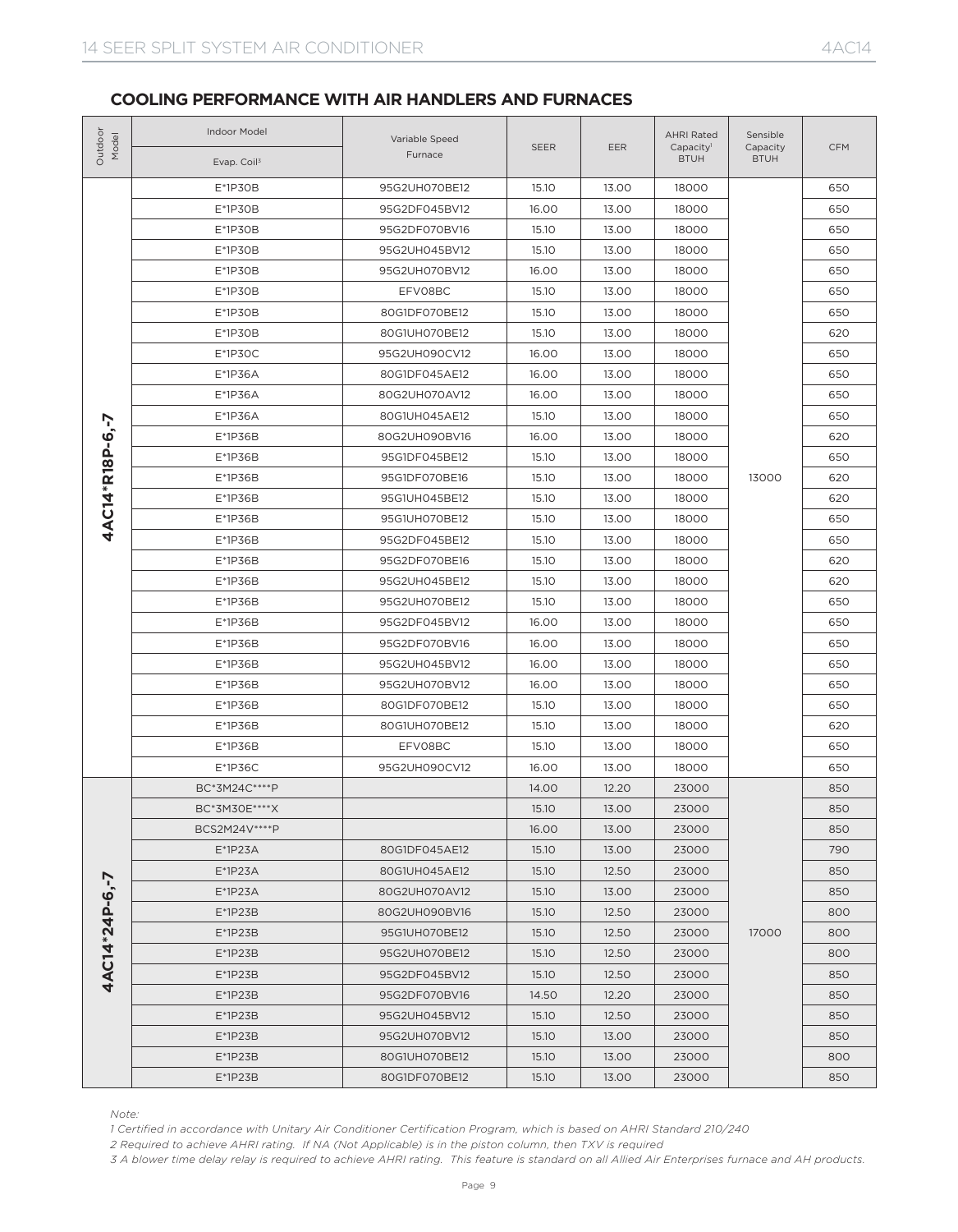| Outdoor<br>Model | Indoor Model<br>Evap. Coil <sup>3</sup>                                                                                                                                                                                                                    | Variable Speed<br>Furnace                                                                                                                                                                                                                                                                                                                                                                                                                                                                                                                                                                                                                                                                                                                                                                                                                                                                                                                                                                                                                                                                                                                                                                                                                                                                                                                                                                                                                                                                                                                                                                                                                                                                                                                                                                                                                                                                                                                                                                                                                                                                                                                                                                                                                                                                                                                                                                                                                                                                                                                    | <b>SEER</b> | EER   | <b>AHRI Rated</b><br>Capacity <sup>1</sup><br><b>BTUH</b> | Sensible<br>Capacity<br><b>BTUH</b> | <b>CFM</b> |
|------------------|------------------------------------------------------------------------------------------------------------------------------------------------------------------------------------------------------------------------------------------------------------|----------------------------------------------------------------------------------------------------------------------------------------------------------------------------------------------------------------------------------------------------------------------------------------------------------------------------------------------------------------------------------------------------------------------------------------------------------------------------------------------------------------------------------------------------------------------------------------------------------------------------------------------------------------------------------------------------------------------------------------------------------------------------------------------------------------------------------------------------------------------------------------------------------------------------------------------------------------------------------------------------------------------------------------------------------------------------------------------------------------------------------------------------------------------------------------------------------------------------------------------------------------------------------------------------------------------------------------------------------------------------------------------------------------------------------------------------------------------------------------------------------------------------------------------------------------------------------------------------------------------------------------------------------------------------------------------------------------------------------------------------------------------------------------------------------------------------------------------------------------------------------------------------------------------------------------------------------------------------------------------------------------------------------------------------------------------------------------------------------------------------------------------------------------------------------------------------------------------------------------------------------------------------------------------------------------------------------------------------------------------------------------------------------------------------------------------------------------------------------------------------------------------------------------------|-------------|-------|-----------------------------------------------------------|-------------------------------------|------------|
|                  | $E*1P23B$                                                                                                                                                                                                                                                  | EFV08BC                                                                                                                                                                                                                                                                                                                                                                                                                                                                                                                                                                                                                                                                                                                                                                                                                                                                                                                                                                                                                                                                                                                                                                                                                                                                                                                                                                                                                                                                                                                                                                                                                                                                                                                                                                                                                                                                                                                                                                                                                                                                                                                                                                                                                                                                                                                                                                                                                                                                                                                                      | 15.10       | 12.50 | 23000                                                     |                                     | 850        |
| 4AC14*24P-6,-7   | $E*1P24A$                                                                                                                                                                                                                                                  | 80G1DF045AE12                                                                                                                                                                                                                                                                                                                                                                                                                                                                                                                                                                                                                                                                                                                                                                                                                                                                                                                                                                                                                                                                                                                                                                                                                                                                                                                                                                                                                                                                                                                                                                                                                                                                                                                                                                                                                                                                                                                                                                                                                                                                                                                                                                                                                                                                                                                                                                                                                                                                                                                                | 14.50       | 12.20 | 23000                                                     |                                     | 790        |
|                  | $E^*1P24A$                                                                                                                                                                                                                                                 | 80G1UH045AE12<br>14.50<br>12.20<br>23000<br>$E^*1P24A$<br>80G2UH070AV12<br>14.50<br>12.20<br>23000<br>14.50<br>12.20<br>$E*1P24B$<br>80G2UH090BV16<br>23000<br>E*1P24B<br>12.20<br>95G1UH070BE12<br>14.50<br>23000<br>95G2UH070BE12<br>14.50<br>12.20<br>23000<br>$E^*$ 1P24B<br>$E*1P24B$<br>95G2DF045BV12<br>14.50<br>12.20<br>23000<br>14.50<br>12.20<br>$E*1P24B$<br>95G2DF070BV16<br>23000<br>$E*1P24B$<br>95G2UH045BV12<br>14.50<br>12.20<br>23000<br>$E*1P24B$<br>95G2UH070BV12<br>14.50<br>12.20<br>23000<br>$E*1P24B$<br>80G1UH070BE12<br>14.50<br>12.20<br>23000<br>E*1P24B<br>80G1DF070BE12<br>14.50<br>12.20<br>23000<br>$E*1P24B$<br>EFV08BC<br>14.50<br>12.20<br>23000<br>E*1P29A<br>80G2UH070AV12<br>15.10<br>13.00<br>23000<br>E*1P29A<br>80G1DF045AE12<br>15.10<br>13.00<br>23000<br>E*1P29A<br>13.00<br>80G1UH045AE12<br>15.10<br>23000<br>E*1P29B<br>80G1UH070BE12<br>15.10<br>13.00<br>23000<br>E*1P29B<br>80G1DF070BE12<br>15.10<br>13.00<br>23000<br>13.00<br>E*1P29B<br>80G2UH090BV16<br>15.10<br>23000<br>E*1P29B<br>95G1UH070BE12<br>15.10<br>13.00<br>23000<br>E*1P29B<br>95G2UH070BE12<br>15.10<br>13.00<br>23000<br>17000<br>E*1P29B<br>95G2DF045BV12<br>15.10<br>13.00<br>23000<br>12.50<br>E*1P29B<br>95G2DF070BV16<br>15.10<br>23000<br>E*1P29B<br>95G2UH045BV12<br>15.10<br>13.00<br>23000<br>E*1P29B<br>95G2UH070BV12<br>15.10<br>13.00<br>23000<br>E*1P29B<br>EFV08BC<br>15.10<br>12.50<br>23000<br>E*1P30A<br>80G1UH045AE12<br>15.10<br>12.50<br>23000<br>E*1P30A<br>80G1DF045AE12<br>15.10<br>13.00<br>23000<br>E*1P30A<br>80G2UH070AV12<br>15.10<br>13.00<br>23000<br>$E*1P3OB$<br>80G2UH090BV16<br>15.10<br>12.50<br>23000<br>$E*1P3OB$<br>12.50<br>23000<br>95G1UH070BE12<br>15.10<br>$E*1P3OB$<br>95G2UH070BE12<br>15.10<br>12.50<br>23000<br>$E*1P3OB$<br>95G2DF045BV12<br>15.10<br>12.50<br>23000<br>14.50<br>12.20<br>$E*1P3OB$<br>95G2DF070BV16<br>23000<br>$E*1P3OB$<br>15.10<br>12.50<br>95G2UH045BV12<br>23000<br>E*1P30B<br>15.10<br>12.50<br>23000<br>95G2UH070BV12<br>E*1P30B<br>EFV08BC<br>14.50<br>12.20<br>23000<br>13.00<br>$E*1P3OB$<br>80G1DF070BE12<br>15.10<br>23000<br>$E*1P3OB$<br>13.00<br>80G1UH070BE12<br>15.10<br>23000<br>E*1P30C<br>95G2UH090CV12<br>15.10<br>13.00<br>23000<br>E*1P36A<br>80G1DF045AE12<br>15.10<br>13.00<br>23000<br>E*1P36A<br>80G1UH045AE12<br>15.10<br>13.00<br>23000<br>E*1P36A<br>80G2UH070AV12<br>16.00<br>13.00<br>23000<br>1 Certified in accordance with Unitary Air Conditioner Certification Program, which is based on AHRI Standard 210/240 |             | 850   |                                                           |                                     |            |
|                  |                                                                                                                                                                                                                                                            |                                                                                                                                                                                                                                                                                                                                                                                                                                                                                                                                                                                                                                                                                                                                                                                                                                                                                                                                                                                                                                                                                                                                                                                                                                                                                                                                                                                                                                                                                                                                                                                                                                                                                                                                                                                                                                                                                                                                                                                                                                                                                                                                                                                                                                                                                                                                                                                                                                                                                                                                              |             | 850   |                                                           |                                     |            |
|                  |                                                                                                                                                                                                                                                            |                                                                                                                                                                                                                                                                                                                                                                                                                                                                                                                                                                                                                                                                                                                                                                                                                                                                                                                                                                                                                                                                                                                                                                                                                                                                                                                                                                                                                                                                                                                                                                                                                                                                                                                                                                                                                                                                                                                                                                                                                                                                                                                                                                                                                                                                                                                                                                                                                                                                                                                                              |             |       |                                                           |                                     | 800        |
|                  |                                                                                                                                                                                                                                                            |                                                                                                                                                                                                                                                                                                                                                                                                                                                                                                                                                                                                                                                                                                                                                                                                                                                                                                                                                                                                                                                                                                                                                                                                                                                                                                                                                                                                                                                                                                                                                                                                                                                                                                                                                                                                                                                                                                                                                                                                                                                                                                                                                                                                                                                                                                                                                                                                                                                                                                                                              |             |       |                                                           |                                     | 800        |
|                  |                                                                                                                                                                                                                                                            |                                                                                                                                                                                                                                                                                                                                                                                                                                                                                                                                                                                                                                                                                                                                                                                                                                                                                                                                                                                                                                                                                                                                                                                                                                                                                                                                                                                                                                                                                                                                                                                                                                                                                                                                                                                                                                                                                                                                                                                                                                                                                                                                                                                                                                                                                                                                                                                                                                                                                                                                              |             |       |                                                           |                                     | 800        |
|                  |                                                                                                                                                                                                                                                            |                                                                                                                                                                                                                                                                                                                                                                                                                                                                                                                                                                                                                                                                                                                                                                                                                                                                                                                                                                                                                                                                                                                                                                                                                                                                                                                                                                                                                                                                                                                                                                                                                                                                                                                                                                                                                                                                                                                                                                                                                                                                                                                                                                                                                                                                                                                                                                                                                                                                                                                                              |             |       |                                                           |                                     | 850        |
|                  |                                                                                                                                                                                                                                                            |                                                                                                                                                                                                                                                                                                                                                                                                                                                                                                                                                                                                                                                                                                                                                                                                                                                                                                                                                                                                                                                                                                                                                                                                                                                                                                                                                                                                                                                                                                                                                                                                                                                                                                                                                                                                                                                                                                                                                                                                                                                                                                                                                                                                                                                                                                                                                                                                                                                                                                                                              |             |       |                                                           |                                     | 850        |
|                  |                                                                                                                                                                                                                                                            |                                                                                                                                                                                                                                                                                                                                                                                                                                                                                                                                                                                                                                                                                                                                                                                                                                                                                                                                                                                                                                                                                                                                                                                                                                                                                                                                                                                                                                                                                                                                                                                                                                                                                                                                                                                                                                                                                                                                                                                                                                                                                                                                                                                                                                                                                                                                                                                                                                                                                                                                              |             |       |                                                           |                                     | 850        |
|                  |                                                                                                                                                                                                                                                            |                                                                                                                                                                                                                                                                                                                                                                                                                                                                                                                                                                                                                                                                                                                                                                                                                                                                                                                                                                                                                                                                                                                                                                                                                                                                                                                                                                                                                                                                                                                                                                                                                                                                                                                                                                                                                                                                                                                                                                                                                                                                                                                                                                                                                                                                                                                                                                                                                                                                                                                                              |             |       |                                                           |                                     | 850        |
|                  |                                                                                                                                                                                                                                                            |                                                                                                                                                                                                                                                                                                                                                                                                                                                                                                                                                                                                                                                                                                                                                                                                                                                                                                                                                                                                                                                                                                                                                                                                                                                                                                                                                                                                                                                                                                                                                                                                                                                                                                                                                                                                                                                                                                                                                                                                                                                                                                                                                                                                                                                                                                                                                                                                                                                                                                                                              |             |       |                                                           |                                     | 800        |
|                  |                                                                                                                                                                                                                                                            |                                                                                                                                                                                                                                                                                                                                                                                                                                                                                                                                                                                                                                                                                                                                                                                                                                                                                                                                                                                                                                                                                                                                                                                                                                                                                                                                                                                                                                                                                                                                                                                                                                                                                                                                                                                                                                                                                                                                                                                                                                                                                                                                                                                                                                                                                                                                                                                                                                                                                                                                              |             |       |                                                           |                                     | 850        |
|                  |                                                                                                                                                                                                                                                            |                                                                                                                                                                                                                                                                                                                                                                                                                                                                                                                                                                                                                                                                                                                                                                                                                                                                                                                                                                                                                                                                                                                                                                                                                                                                                                                                                                                                                                                                                                                                                                                                                                                                                                                                                                                                                                                                                                                                                                                                                                                                                                                                                                                                                                                                                                                                                                                                                                                                                                                                              |             |       |                                                           |                                     | 850        |
|                  |                                                                                                                                                                                                                                                            |                                                                                                                                                                                                                                                                                                                                                                                                                                                                                                                                                                                                                                                                                                                                                                                                                                                                                                                                                                                                                                                                                                                                                                                                                                                                                                                                                                                                                                                                                                                                                                                                                                                                                                                                                                                                                                                                                                                                                                                                                                                                                                                                                                                                                                                                                                                                                                                                                                                                                                                                              |             |       |                                                           |                                     | 850        |
|                  |                                                                                                                                                                                                                                                            |                                                                                                                                                                                                                                                                                                                                                                                                                                                                                                                                                                                                                                                                                                                                                                                                                                                                                                                                                                                                                                                                                                                                                                                                                                                                                                                                                                                                                                                                                                                                                                                                                                                                                                                                                                                                                                                                                                                                                                                                                                                                                                                                                                                                                                                                                                                                                                                                                                                                                                                                              |             |       |                                                           |                                     | 790        |
|                  |                                                                                                                                                                                                                                                            |                                                                                                                                                                                                                                                                                                                                                                                                                                                                                                                                                                                                                                                                                                                                                                                                                                                                                                                                                                                                                                                                                                                                                                                                                                                                                                                                                                                                                                                                                                                                                                                                                                                                                                                                                                                                                                                                                                                                                                                                                                                                                                                                                                                                                                                                                                                                                                                                                                                                                                                                              |             |       |                                                           |                                     | 850        |
|                  |                                                                                                                                                                                                                                                            |                                                                                                                                                                                                                                                                                                                                                                                                                                                                                                                                                                                                                                                                                                                                                                                                                                                                                                                                                                                                                                                                                                                                                                                                                                                                                                                                                                                                                                                                                                                                                                                                                                                                                                                                                                                                                                                                                                                                                                                                                                                                                                                                                                                                                                                                                                                                                                                                                                                                                                                                              |             |       |                                                           |                                     | 800        |
|                  |                                                                                                                                                                                                                                                            |                                                                                                                                                                                                                                                                                                                                                                                                                                                                                                                                                                                                                                                                                                                                                                                                                                                                                                                                                                                                                                                                                                                                                                                                                                                                                                                                                                                                                                                                                                                                                                                                                                                                                                                                                                                                                                                                                                                                                                                                                                                                                                                                                                                                                                                                                                                                                                                                                                                                                                                                              |             |       |                                                           |                                     | 850        |
|                  |                                                                                                                                                                                                                                                            |                                                                                                                                                                                                                                                                                                                                                                                                                                                                                                                                                                                                                                                                                                                                                                                                                                                                                                                                                                                                                                                                                                                                                                                                                                                                                                                                                                                                                                                                                                                                                                                                                                                                                                                                                                                                                                                                                                                                                                                                                                                                                                                                                                                                                                                                                                                                                                                                                                                                                                                                              |             |       |                                                           |                                     | 800        |
|                  |                                                                                                                                                                                                                                                            |                                                                                                                                                                                                                                                                                                                                                                                                                                                                                                                                                                                                                                                                                                                                                                                                                                                                                                                                                                                                                                                                                                                                                                                                                                                                                                                                                                                                                                                                                                                                                                                                                                                                                                                                                                                                                                                                                                                                                                                                                                                                                                                                                                                                                                                                                                                                                                                                                                                                                                                                              |             |       |                                                           |                                     | 800        |
|                  |                                                                                                                                                                                                                                                            |                                                                                                                                                                                                                                                                                                                                                                                                                                                                                                                                                                                                                                                                                                                                                                                                                                                                                                                                                                                                                                                                                                                                                                                                                                                                                                                                                                                                                                                                                                                                                                                                                                                                                                                                                                                                                                                                                                                                                                                                                                                                                                                                                                                                                                                                                                                                                                                                                                                                                                                                              |             |       |                                                           |                                     | 800        |
|                  |                                                                                                                                                                                                                                                            |                                                                                                                                                                                                                                                                                                                                                                                                                                                                                                                                                                                                                                                                                                                                                                                                                                                                                                                                                                                                                                                                                                                                                                                                                                                                                                                                                                                                                                                                                                                                                                                                                                                                                                                                                                                                                                                                                                                                                                                                                                                                                                                                                                                                                                                                                                                                                                                                                                                                                                                                              |             |       |                                                           |                                     | 850        |
|                  |                                                                                                                                                                                                                                                            |                                                                                                                                                                                                                                                                                                                                                                                                                                                                                                                                                                                                                                                                                                                                                                                                                                                                                                                                                                                                                                                                                                                                                                                                                                                                                                                                                                                                                                                                                                                                                                                                                                                                                                                                                                                                                                                                                                                                                                                                                                                                                                                                                                                                                                                                                                                                                                                                                                                                                                                                              |             |       |                                                           |                                     | 850        |
|                  |                                                                                                                                                                                                                                                            |                                                                                                                                                                                                                                                                                                                                                                                                                                                                                                                                                                                                                                                                                                                                                                                                                                                                                                                                                                                                                                                                                                                                                                                                                                                                                                                                                                                                                                                                                                                                                                                                                                                                                                                                                                                                                                                                                                                                                                                                                                                                                                                                                                                                                                                                                                                                                                                                                                                                                                                                              |             |       |                                                           |                                     | 850        |
|                  |                                                                                                                                                                                                                                                            |                                                                                                                                                                                                                                                                                                                                                                                                                                                                                                                                                                                                                                                                                                                                                                                                                                                                                                                                                                                                                                                                                                                                                                                                                                                                                                                                                                                                                                                                                                                                                                                                                                                                                                                                                                                                                                                                                                                                                                                                                                                                                                                                                                                                                                                                                                                                                                                                                                                                                                                                              |             |       |                                                           |                                     | 850        |
|                  |                                                                                                                                                                                                                                                            |                                                                                                                                                                                                                                                                                                                                                                                                                                                                                                                                                                                                                                                                                                                                                                                                                                                                                                                                                                                                                                                                                                                                                                                                                                                                                                                                                                                                                                                                                                                                                                                                                                                                                                                                                                                                                                                                                                                                                                                                                                                                                                                                                                                                                                                                                                                                                                                                                                                                                                                                              |             |       |                                                           |                                     | 850        |
|                  |                                                                                                                                                                                                                                                            |                                                                                                                                                                                                                                                                                                                                                                                                                                                                                                                                                                                                                                                                                                                                                                                                                                                                                                                                                                                                                                                                                                                                                                                                                                                                                                                                                                                                                                                                                                                                                                                                                                                                                                                                                                                                                                                                                                                                                                                                                                                                                                                                                                                                                                                                                                                                                                                                                                                                                                                                              |             |       |                                                           |                                     | 850        |
|                  |                                                                                                                                                                                                                                                            |                                                                                                                                                                                                                                                                                                                                                                                                                                                                                                                                                                                                                                                                                                                                                                                                                                                                                                                                                                                                                                                                                                                                                                                                                                                                                                                                                                                                                                                                                                                                                                                                                                                                                                                                                                                                                                                                                                                                                                                                                                                                                                                                                                                                                                                                                                                                                                                                                                                                                                                                              |             |       |                                                           |                                     | 800        |
|                  |                                                                                                                                                                                                                                                            |                                                                                                                                                                                                                                                                                                                                                                                                                                                                                                                                                                                                                                                                                                                                                                                                                                                                                                                                                                                                                                                                                                                                                                                                                                                                                                                                                                                                                                                                                                                                                                                                                                                                                                                                                                                                                                                                                                                                                                                                                                                                                                                                                                                                                                                                                                                                                                                                                                                                                                                                              |             |       |                                                           |                                     | 850        |
|                  |                                                                                                                                                                                                                                                            |                                                                                                                                                                                                                                                                                                                                                                                                                                                                                                                                                                                                                                                                                                                                                                                                                                                                                                                                                                                                                                                                                                                                                                                                                                                                                                                                                                                                                                                                                                                                                                                                                                                                                                                                                                                                                                                                                                                                                                                                                                                                                                                                                                                                                                                                                                                                                                                                                                                                                                                                              |             |       |                                                           |                                     | 800        |
|                  |                                                                                                                                                                                                                                                            |                                                                                                                                                                                                                                                                                                                                                                                                                                                                                                                                                                                                                                                                                                                                                                                                                                                                                                                                                                                                                                                                                                                                                                                                                                                                                                                                                                                                                                                                                                                                                                                                                                                                                                                                                                                                                                                                                                                                                                                                                                                                                                                                                                                                                                                                                                                                                                                                                                                                                                                                              |             |       |                                                           |                                     | 800        |
|                  |                                                                                                                                                                                                                                                            |                                                                                                                                                                                                                                                                                                                                                                                                                                                                                                                                                                                                                                                                                                                                                                                                                                                                                                                                                                                                                                                                                                                                                                                                                                                                                                                                                                                                                                                                                                                                                                                                                                                                                                                                                                                                                                                                                                                                                                                                                                                                                                                                                                                                                                                                                                                                                                                                                                                                                                                                              |             |       |                                                           |                                     | 800        |
|                  |                                                                                                                                                                                                                                                            |                                                                                                                                                                                                                                                                                                                                                                                                                                                                                                                                                                                                                                                                                                                                                                                                                                                                                                                                                                                                                                                                                                                                                                                                                                                                                                                                                                                                                                                                                                                                                                                                                                                                                                                                                                                                                                                                                                                                                                                                                                                                                                                                                                                                                                                                                                                                                                                                                                                                                                                                              |             |       |                                                           |                                     | 850        |
|                  |                                                                                                                                                                                                                                                            |                                                                                                                                                                                                                                                                                                                                                                                                                                                                                                                                                                                                                                                                                                                                                                                                                                                                                                                                                                                                                                                                                                                                                                                                                                                                                                                                                                                                                                                                                                                                                                                                                                                                                                                                                                                                                                                                                                                                                                                                                                                                                                                                                                                                                                                                                                                                                                                                                                                                                                                                              |             |       |                                                           |                                     | 850        |
|                  |                                                                                                                                                                                                                                                            |                                                                                                                                                                                                                                                                                                                                                                                                                                                                                                                                                                                                                                                                                                                                                                                                                                                                                                                                                                                                                                                                                                                                                                                                                                                                                                                                                                                                                                                                                                                                                                                                                                                                                                                                                                                                                                                                                                                                                                                                                                                                                                                                                                                                                                                                                                                                                                                                                                                                                                                                              |             |       |                                                           |                                     | 850        |
|                  |                                                                                                                                                                                                                                                            |                                                                                                                                                                                                                                                                                                                                                                                                                                                                                                                                                                                                                                                                                                                                                                                                                                                                                                                                                                                                                                                                                                                                                                                                                                                                                                                                                                                                                                                                                                                                                                                                                                                                                                                                                                                                                                                                                                                                                                                                                                                                                                                                                                                                                                                                                                                                                                                                                                                                                                                                              |             |       |                                                           |                                     | 850        |
|                  |                                                                                                                                                                                                                                                            |                                                                                                                                                                                                                                                                                                                                                                                                                                                                                                                                                                                                                                                                                                                                                                                                                                                                                                                                                                                                                                                                                                                                                                                                                                                                                                                                                                                                                                                                                                                                                                                                                                                                                                                                                                                                                                                                                                                                                                                                                                                                                                                                                                                                                                                                                                                                                                                                                                                                                                                                              |             |       |                                                           |                                     | 850        |
|                  |                                                                                                                                                                                                                                                            |                                                                                                                                                                                                                                                                                                                                                                                                                                                                                                                                                                                                                                                                                                                                                                                                                                                                                                                                                                                                                                                                                                                                                                                                                                                                                                                                                                                                                                                                                                                                                                                                                                                                                                                                                                                                                                                                                                                                                                                                                                                                                                                                                                                                                                                                                                                                                                                                                                                                                                                                              |             |       |                                                           |                                     | 850        |
|                  |                                                                                                                                                                                                                                                            |                                                                                                                                                                                                                                                                                                                                                                                                                                                                                                                                                                                                                                                                                                                                                                                                                                                                                                                                                                                                                                                                                                                                                                                                                                                                                                                                                                                                                                                                                                                                                                                                                                                                                                                                                                                                                                                                                                                                                                                                                                                                                                                                                                                                                                                                                                                                                                                                                                                                                                                                              |             |       |                                                           |                                     | 800        |
|                  |                                                                                                                                                                                                                                                            |                                                                                                                                                                                                                                                                                                                                                                                                                                                                                                                                                                                                                                                                                                                                                                                                                                                                                                                                                                                                                                                                                                                                                                                                                                                                                                                                                                                                                                                                                                                                                                                                                                                                                                                                                                                                                                                                                                                                                                                                                                                                                                                                                                                                                                                                                                                                                                                                                                                                                                                                              |             |       |                                                           |                                     | 850        |
|                  |                                                                                                                                                                                                                                                            |                                                                                                                                                                                                                                                                                                                                                                                                                                                                                                                                                                                                                                                                                                                                                                                                                                                                                                                                                                                                                                                                                                                                                                                                                                                                                                                                                                                                                                                                                                                                                                                                                                                                                                                                                                                                                                                                                                                                                                                                                                                                                                                                                                                                                                                                                                                                                                                                                                                                                                                                              |             |       |                                                           |                                     | 800        |
|                  |                                                                                                                                                                                                                                                            |                                                                                                                                                                                                                                                                                                                                                                                                                                                                                                                                                                                                                                                                                                                                                                                                                                                                                                                                                                                                                                                                                                                                                                                                                                                                                                                                                                                                                                                                                                                                                                                                                                                                                                                                                                                                                                                                                                                                                                                                                                                                                                                                                                                                                                                                                                                                                                                                                                                                                                                                              |             |       |                                                           |                                     | 850        |
|                  |                                                                                                                                                                                                                                                            |                                                                                                                                                                                                                                                                                                                                                                                                                                                                                                                                                                                                                                                                                                                                                                                                                                                                                                                                                                                                                                                                                                                                                                                                                                                                                                                                                                                                                                                                                                                                                                                                                                                                                                                                                                                                                                                                                                                                                                                                                                                                                                                                                                                                                                                                                                                                                                                                                                                                                                                                              |             |       |                                                           |                                     | 850        |
| Note:            | 2 Required to achieve AHRI rating. If NA (Not Applicable) is in the piston column, then TXV is required<br>3 A blower time delay relay is required to achieve AHRI rating. This feature is standard on all Allied Air Enterprises furnace and AH products. |                                                                                                                                                                                                                                                                                                                                                                                                                                                                                                                                                                                                                                                                                                                                                                                                                                                                                                                                                                                                                                                                                                                                                                                                                                                                                                                                                                                                                                                                                                                                                                                                                                                                                                                                                                                                                                                                                                                                                                                                                                                                                                                                                                                                                                                                                                                                                                                                                                                                                                                                              |             |       |                                                           |                                     |            |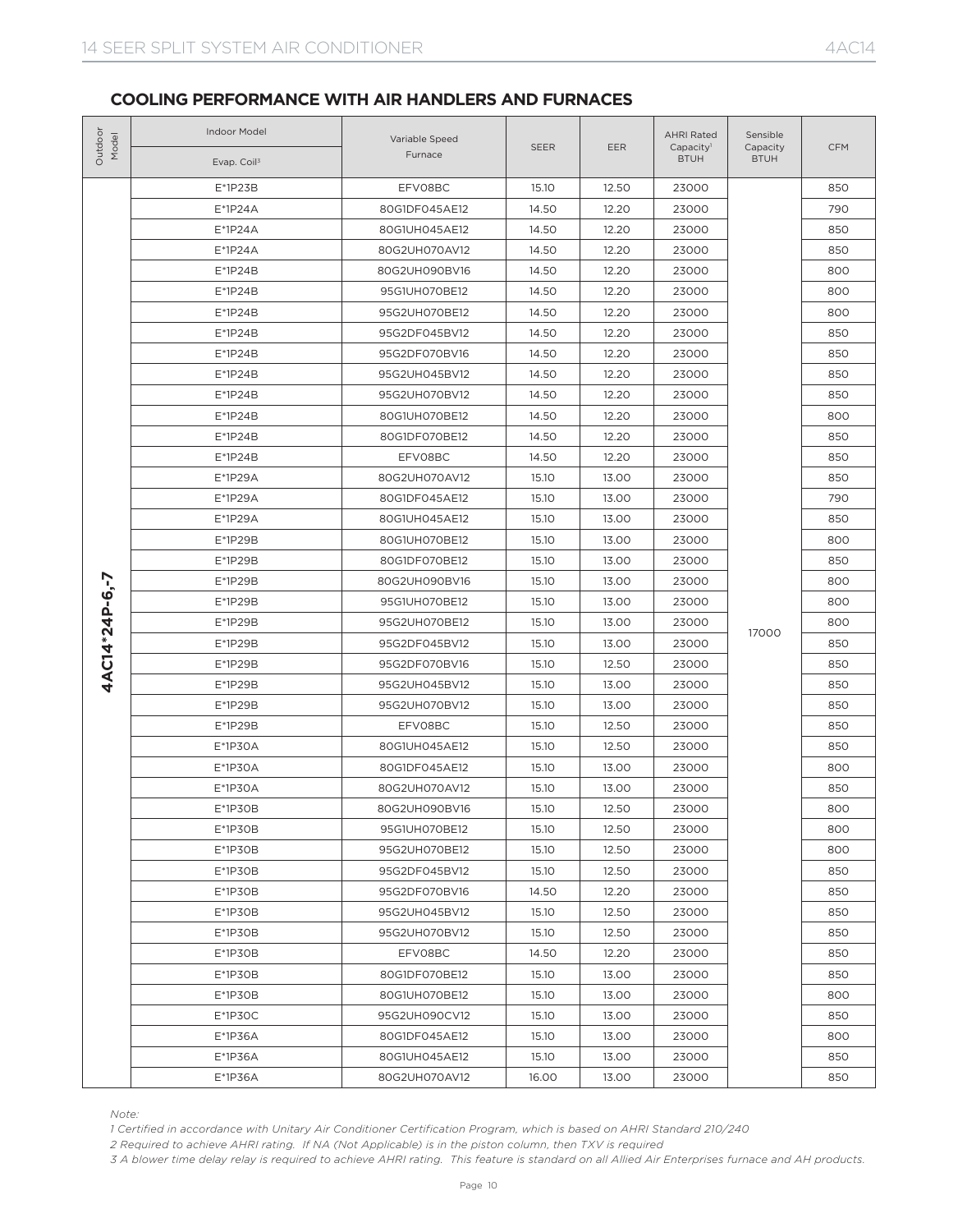| Outdoo<br>Model | Indoor Model<br>Evap. Coil <sup>3</sup>                                                                                                                                                                                                                                                                                                                                             | Variable Speed<br>Furnace | <b>SEER</b> | <b>EER</b> | <b>AHRI Rated</b><br>Capacity <sup>1</sup><br><b>BTUH</b> | Sensible<br>Capacity<br><b>BTUH</b> | <b>CFM</b> |
|-----------------|-------------------------------------------------------------------------------------------------------------------------------------------------------------------------------------------------------------------------------------------------------------------------------------------------------------------------------------------------------------------------------------|---------------------------|-------------|------------|-----------------------------------------------------------|-------------------------------------|------------|
|                 | E*1P36B                                                                                                                                                                                                                                                                                                                                                                             | 80G2UH090BV16             | 15.10       | 13.00      | 23000                                                     |                                     | 800        |
|                 | E*1P36B                                                                                                                                                                                                                                                                                                                                                                             | 95G1DF045BE12             | 14.00       | 12.20      | 23000                                                     |                                     | 850        |
|                 | $E*1P36B$                                                                                                                                                                                                                                                                                                                                                                           | 95G1DF070BE16             | 14.00       | 12.20      | 23000                                                     |                                     | 850        |
|                 | E*1P36B                                                                                                                                                                                                                                                                                                                                                                             | 95G1UH045BE12             | 14.00       | 12.20      | 23000                                                     |                                     | 850        |
|                 | E*1P36B                                                                                                                                                                                                                                                                                                                                                                             | 95G1UH070BE12             | 15.10       | 13.00      | 23000                                                     |                                     | 800        |
|                 | E*1P36B                                                                                                                                                                                                                                                                                                                                                                             | 95G2DF045BE12             | 14.00       | 12.20      | 23000                                                     |                                     | 850        |
|                 | E*1P36B                                                                                                                                                                                                                                                                                                                                                                             | 95G2DF070BE16             | 14.00       | 12.20      | 23000                                                     |                                     | 850        |
|                 | $E*1P36B$                                                                                                                                                                                                                                                                                                                                                                           | 95G2UH045BE12             | 14.00       | 12.20      | 23000                                                     |                                     | 850        |
|                 | E*1P36B                                                                                                                                                                                                                                                                                                                                                                             | 95G2UH070BE12             | 15.10       | 13.00      | 23000                                                     | 17000                               | 800        |
| 4AC14*24P-6,-7  | E*1P36B                                                                                                                                                                                                                                                                                                                                                                             | 95G2DF045BV12             | 15.10       | 13.00      | 23000                                                     |                                     | 850        |
|                 | E*1P36B                                                                                                                                                                                                                                                                                                                                                                             | 95G2DF070BV16             | 15.10       | 12.50      | 23000                                                     |                                     | 850        |
|                 | $E*1P36B$                                                                                                                                                                                                                                                                                                                                                                           | 95G2UH045BV12             | 15.10       | 13.00      | 23000                                                     |                                     | 850        |
|                 | $E*1P36B$                                                                                                                                                                                                                                                                                                                                                                           | 95G2UH070BV12             | 15.10       | 13.00      | 23000                                                     |                                     | 850        |
|                 | E*1P36B                                                                                                                                                                                                                                                                                                                                                                             | 80G1UH070BE12             | 15.10       | 13.00      | 23000                                                     |                                     | 820        |
|                 | E*1P36B                                                                                                                                                                                                                                                                                                                                                                             | 80G1DF070BE12             | 15.10       | 13.00      | 23000                                                     |                                     | 850        |
|                 | E*1P36B                                                                                                                                                                                                                                                                                                                                                                             | EFV08BC                   | 15.10       | 13.00      | 23000                                                     |                                     | 850        |
|                 | $E*1P36C$                                                                                                                                                                                                                                                                                                                                                                           | 95G2UH090CV12             | 16.00       | 13.00      | 23000                                                     |                                     | 850        |
|                 | BC*3M24C****P                                                                                                                                                                                                                                                                                                                                                                       |                           | 14.00       | 12.20      | 23000                                                     |                                     | 850        |
|                 | BC*3M30E****X                                                                                                                                                                                                                                                                                                                                                                       |                           | 15.10       | 13.00      | 23000                                                     |                                     | 850        |
|                 | BCS2M24V****P                                                                                                                                                                                                                                                                                                                                                                       |                           | 16.00       | 13.00      | 23000                                                     |                                     | 850        |
|                 | E*1P18A                                                                                                                                                                                                                                                                                                                                                                             | 80G1UH045AE12             | 15.10       | 13.00      | 23000                                                     |                                     | 850        |
|                 | E*1P18A                                                                                                                                                                                                                                                                                                                                                                             | 80G1DF045AE12             | 15.10       | 13.00      | 23000                                                     |                                     | 790        |
|                 | E*1P18A                                                                                                                                                                                                                                                                                                                                                                             | 80G2UH070AV12             | 15.10       | 13.00      | 23000                                                     |                                     | 850        |
|                 | $E*1P19A$                                                                                                                                                                                                                                                                                                                                                                           | 80G1DF045AE12             | 15.10       | 13.00      | 23000                                                     |                                     | 790        |
|                 | $E*1P19A$                                                                                                                                                                                                                                                                                                                                                                           | 80G2UH070AV12             | 15.10       | 13.00      | 23000                                                     |                                     | 850        |
|                 | $E*1P19A$                                                                                                                                                                                                                                                                                                                                                                           | 80G1UH045AE12             | 15.10       | 13.00      | 23000                                                     |                                     | 850        |
|                 | $E*1P23A$                                                                                                                                                                                                                                                                                                                                                                           | 80G1UH045AE12             | 15.10       | 13.00      | 23000                                                     |                                     | 850        |
|                 | $E*1P23A$                                                                                                                                                                                                                                                                                                                                                                           | 80G1DF045AE12             | 15.10       | 13.00      | 23000                                                     |                                     | 790        |
| $P - 6, -7$     | $E*1P23A$                                                                                                                                                                                                                                                                                                                                                                           | 80G2UH070AV12             | 15.10       | 13.00      | 23000                                                     |                                     | 850        |
| 4               | $E*1P23B$                                                                                                                                                                                                                                                                                                                                                                           | 80G2UH090BV16             | 15.10       | 12.50      | 23000                                                     |                                     | 800        |
|                 | $E*1P23B$                                                                                                                                                                                                                                                                                                                                                                           | 95G1UH070BE12             | 15.10       | 12.50      | 23000                                                     | 17000                               | 800        |
| 4AC14*R2        | $E*1P23B$                                                                                                                                                                                                                                                                                                                                                                           | 95G2UH070BE12             | 15.10       | 12.50      | 23000                                                     |                                     | 800        |
|                 | $E*1P23B$                                                                                                                                                                                                                                                                                                                                                                           | 95G2DF045BV12             | 15.10       | 12.50      | 23000                                                     |                                     | 850        |
|                 | $E*1P23B$                                                                                                                                                                                                                                                                                                                                                                           | 95G2DF070BV16             | 14.50       | 12.20      | 23000                                                     |                                     | 850        |
|                 | $E*1P23B$                                                                                                                                                                                                                                                                                                                                                                           | 95G2UH045BV12             | 15.10       | 12.50      | 23000                                                     |                                     | 850        |
|                 | $E*1P23B$                                                                                                                                                                                                                                                                                                                                                                           | 95G2UH070BV12             | 15.10       | 13.00      | 23000                                                     |                                     | 850        |
|                 | $E*1P23B$                                                                                                                                                                                                                                                                                                                                                                           | 80G1DF070BE12             | 15.10       | 13.00      | 23000                                                     |                                     | 850        |
|                 | $E*1P23B$                                                                                                                                                                                                                                                                                                                                                                           | 80G1UH070BE12             | 15.10       | 13.00      | 23000                                                     |                                     | 800        |
|                 | $E*1P23B$                                                                                                                                                                                                                                                                                                                                                                           | EFV08BC                   | 15.10       | 12.50      | 23000                                                     |                                     | 850        |
|                 | $E*1P23B$                                                                                                                                                                                                                                                                                                                                                                           | 80G2UH070AV12             | 15.10       | 13.00      | 23000                                                     |                                     | 850        |
|                 | $E^*1P24A$                                                                                                                                                                                                                                                                                                                                                                          | 80G1DF045AE12             | 14.50       | 12.20      | 23000                                                     |                                     | 790        |
|                 | $E^*$ 1P24A                                                                                                                                                                                                                                                                                                                                                                         | 80G2UH070AV12             | 14.50       | 12.20      | 23000                                                     |                                     | 850        |
|                 | $E^*$ 1P24B                                                                                                                                                                                                                                                                                                                                                                         | 80G2UH090BV16             | 14.50       | 12.20      | 23000                                                     |                                     | 800        |
|                 | $E*1P24B$                                                                                                                                                                                                                                                                                                                                                                           | 95G1UH070BE12             | 14.50       | 12.20      | 23000                                                     |                                     | 800        |
| Note:           | 1 Certified in accordance with Unitary Air Conditioner Certification Program, which is based on AHRI Standard 210/240<br>2 Required to achieve AHRI rating. If NA (Not Applicable) is in the piston column, then TXV is required<br>3 A blower time delay relay is required to achieve AHRI rating. This feature is standard on all Allied Air Enterprises furnace and AH products. |                           |             |            |                                                           |                                     |            |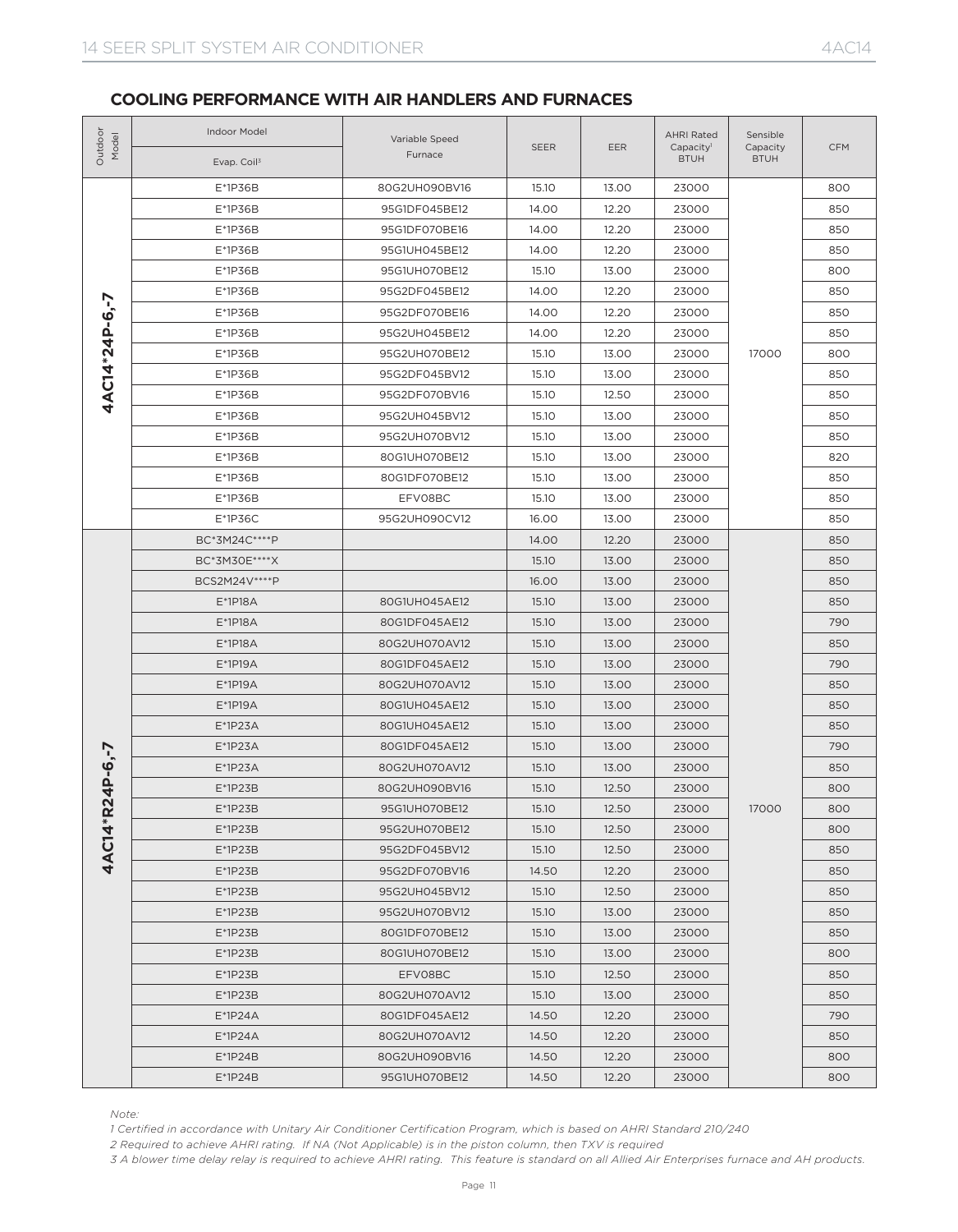| Outdoor<br>Model | Indoor Model<br>Evap. Coil <sup>3</sup>                                                                                                         | Variable Speed<br>Furnace                                                                                                                                                                                                                                                                                                                                                                                                                                                                                                                                                                                                                                                                                                                                                                                                                                                                                                                                                                                                                                                                                                                                                                                                                                                                                                                                                                                                                                                                                                                                                                                                                                                                                                                                                                                                 | <b>SEER</b>                                                                                                                                                                                                                                                                                                                                                                                                                                                                                                                                                                                                                                                                                                                                                                                                                         | <b>EER</b> | <b>AHRI Rated</b><br>Capacity <sup>1</sup><br><b>BTUH</b> | Sensible<br>Capacity<br><b>BTUH</b> | <b>CFM</b> |
|------------------|-------------------------------------------------------------------------------------------------------------------------------------------------|---------------------------------------------------------------------------------------------------------------------------------------------------------------------------------------------------------------------------------------------------------------------------------------------------------------------------------------------------------------------------------------------------------------------------------------------------------------------------------------------------------------------------------------------------------------------------------------------------------------------------------------------------------------------------------------------------------------------------------------------------------------------------------------------------------------------------------------------------------------------------------------------------------------------------------------------------------------------------------------------------------------------------------------------------------------------------------------------------------------------------------------------------------------------------------------------------------------------------------------------------------------------------------------------------------------------------------------------------------------------------------------------------------------------------------------------------------------------------------------------------------------------------------------------------------------------------------------------------------------------------------------------------------------------------------------------------------------------------------------------------------------------------------------------------------------------------|-------------------------------------------------------------------------------------------------------------------------------------------------------------------------------------------------------------------------------------------------------------------------------------------------------------------------------------------------------------------------------------------------------------------------------------------------------------------------------------------------------------------------------------------------------------------------------------------------------------------------------------------------------------------------------------------------------------------------------------------------------------------------------------------------------------------------------------|------------|-----------------------------------------------------------|-------------------------------------|------------|
|                  | $E*1P24B$                                                                                                                                       | 95G2UH070BE12                                                                                                                                                                                                                                                                                                                                                                                                                                                                                                                                                                                                                                                                                                                                                                                                                                                                                                                                                                                                                                                                                                                                                                                                                                                                                                                                                                                                                                                                                                                                                                                                                                                                                                                                                                                                             | 14.50                                                                                                                                                                                                                                                                                                                                                                                                                                                                                                                                                                                                                                                                                                                                                                                                                               | 12.20      | 23000                                                     |                                     | 800        |
|                  | E*1P24B                                                                                                                                         | 95G2DF045BV12                                                                                                                                                                                                                                                                                                                                                                                                                                                                                                                                                                                                                                                                                                                                                                                                                                                                                                                                                                                                                                                                                                                                                                                                                                                                                                                                                                                                                                                                                                                                                                                                                                                                                                                                                                                                             | 14.50<br>12.20<br>14.50<br>12.20<br>14.50<br>12.20<br>12.20<br>14.50<br>14.50<br>12.20<br>14.50<br>12.20<br>EFV08BC<br>14.50<br>12.20<br>15.10<br>13.00<br>15.10<br>13.00<br>15.10<br>13.00<br>15.10<br>13.00<br>13.00<br>15.10<br>15.10<br>13.00<br>15.10<br>12.50<br>15.10<br>13.00<br>15.10<br>13.00<br>15.10<br>13.00<br>15.10<br>13.00<br>12.50<br>EFV08BC<br>15.10<br>15.10<br>13.00<br>15.10<br>13.00<br>15.10<br>12.50<br>12.50<br>15.10<br>15.10<br>12.50<br>12.50<br>15.10<br>14.50<br>12.20<br>15.10<br>12.50<br>15.10<br>12.50<br>EFV08BC<br>14.50<br>12.20<br>15.10<br>13.00<br>15.10<br>13.00<br>15.10<br>13.00<br>16.00<br>13.00<br>13.00<br>15.10<br>13.00<br>15.10<br>15.10<br>13.00<br>15.10<br>13.00<br>12.20<br>14.00<br>14.00<br>12.20<br>14.00<br>12.20<br>15.10<br>13.00<br>12.20<br>14.00<br>14.00<br>12.20 |            | 23000                                                     |                                     | 850        |
|                  | E*1P24B                                                                                                                                         | 95G2DF070BV16<br>23000<br>$E*1P24B$<br>95G2UH045BV12<br>23000<br>$E*1P24B$<br>95G2UH070BV12<br>23000<br>E*1P24B<br>80G1DF070BE12<br>23000<br>$E*1P24B$<br>80G1UH070BE12<br>23000<br>$E*1P24B$<br>23000<br>E*1P29A<br>80G1DF045AE12<br>23000<br>E*1P29A<br>80G2UH070AV12<br>23000<br>E*1P29B<br>23000<br>80G2UH090BV16<br>E*1P29B<br>95G1UH070BE12<br>23000<br>E*1P29B<br>95G2UH070BE12<br>23000<br>E*1P29B<br>95G2DF045BV12<br>23000<br>E*1P29B<br>95G2DF070BV16<br>23000<br>E*1P29B<br>95G2UH045BV12<br>23000<br>E*1P29B<br>95G2UH070BV12<br>23000<br>E*1P29B<br>80G1DF070BE12<br>23000<br>E*1P29B<br>80G1UH070BE12<br>23000<br>E*1P29B<br>23000<br>E*1P30A<br>80G1DF045AE12<br>23000<br>E*1P30A<br>80G2UH070AV12<br>23000<br>17000<br>E*1P30B<br>23000<br>80G2UH090BV16<br>E*1P30B<br>95G1UH070BE12<br>23000<br>$E*1P3OB$<br>95G2UH070BE12<br>23000<br>$E*1P3OB$<br>95G2DF045BV12<br>23000<br>$E*1P3OB$<br>95G2DF070BV16<br>23000<br>$E*1P3OB$<br>95G2UH045BV12<br>23000<br>E*1P30B<br>95G2UH070BV12<br>23000<br>E*1P30B<br>23000<br>$E*1P3OB$<br>80G1DF070BE12<br>23000<br>$E*1P3OB$<br>80G1UH070BE12<br>23000<br>E*1P30C<br>95G2UH090CV12<br>23000<br>E*1P36A<br>80G2UH070AV12<br>23000<br>E*1P36A<br>80G1DF045AE12<br>23000<br>$E*1P36B$<br>80G1DF070BE12<br>23000<br>E*1P36B<br>80G1UH070BE12<br>23000<br>E*1P36B<br>80G2UH090BV16<br>23000<br>E*1P36B<br>95G1DF045BE12<br>23000<br>E*1P36B<br>95G1DF070BE16<br>23000<br>$E*1P36B$<br>95G1UH045BE12<br>23000<br>$E*1P36B$<br>95G1UH070BE12<br>23000<br>E*1P36B<br>95G2DF045BE12<br>23000<br>$E*1P36B$<br>95G2DF070BE16<br>23000<br>1 Certified in accordance with Unitary Air Conditioner Certification Program, which is based on AHRI Standard 210/240<br>2 Required to achieve AHRI rating. If NA (Not Applicable) is in the piston column, then TXV is required |                                                                                                                                                                                                                                                                                                                                                                                                                                                                                                                                                                                                                                                                                                                                                                                                                                     | 850        |                                                           |                                     |            |
|                  |                                                                                                                                                 |                                                                                                                                                                                                                                                                                                                                                                                                                                                                                                                                                                                                                                                                                                                                                                                                                                                                                                                                                                                                                                                                                                                                                                                                                                                                                                                                                                                                                                                                                                                                                                                                                                                                                                                                                                                                                           |                                                                                                                                                                                                                                                                                                                                                                                                                                                                                                                                                                                                                                                                                                                                                                                                                                     | 850        |                                                           |                                     |            |
|                  |                                                                                                                                                 |                                                                                                                                                                                                                                                                                                                                                                                                                                                                                                                                                                                                                                                                                                                                                                                                                                                                                                                                                                                                                                                                                                                                                                                                                                                                                                                                                                                                                                                                                                                                                                                                                                                                                                                                                                                                                           |                                                                                                                                                                                                                                                                                                                                                                                                                                                                                                                                                                                                                                                                                                                                                                                                                                     |            |                                                           |                                     | 850        |
|                  |                                                                                                                                                 |                                                                                                                                                                                                                                                                                                                                                                                                                                                                                                                                                                                                                                                                                                                                                                                                                                                                                                                                                                                                                                                                                                                                                                                                                                                                                                                                                                                                                                                                                                                                                                                                                                                                                                                                                                                                                           |                                                                                                                                                                                                                                                                                                                                                                                                                                                                                                                                                                                                                                                                                                                                                                                                                                     |            |                                                           |                                     | 850        |
|                  |                                                                                                                                                 |                                                                                                                                                                                                                                                                                                                                                                                                                                                                                                                                                                                                                                                                                                                                                                                                                                                                                                                                                                                                                                                                                                                                                                                                                                                                                                                                                                                                                                                                                                                                                                                                                                                                                                                                                                                                                           |                                                                                                                                                                                                                                                                                                                                                                                                                                                                                                                                                                                                                                                                                                                                                                                                                                     |            |                                                           |                                     | 800        |
|                  |                                                                                                                                                 |                                                                                                                                                                                                                                                                                                                                                                                                                                                                                                                                                                                                                                                                                                                                                                                                                                                                                                                                                                                                                                                                                                                                                                                                                                                                                                                                                                                                                                                                                                                                                                                                                                                                                                                                                                                                                           |                                                                                                                                                                                                                                                                                                                                                                                                                                                                                                                                                                                                                                                                                                                                                                                                                                     |            |                                                           |                                     | 850        |
|                  |                                                                                                                                                 |                                                                                                                                                                                                                                                                                                                                                                                                                                                                                                                                                                                                                                                                                                                                                                                                                                                                                                                                                                                                                                                                                                                                                                                                                                                                                                                                                                                                                                                                                                                                                                                                                                                                                                                                                                                                                           |                                                                                                                                                                                                                                                                                                                                                                                                                                                                                                                                                                                                                                                                                                                                                                                                                                     |            |                                                           |                                     | 790        |
|                  |                                                                                                                                                 |                                                                                                                                                                                                                                                                                                                                                                                                                                                                                                                                                                                                                                                                                                                                                                                                                                                                                                                                                                                                                                                                                                                                                                                                                                                                                                                                                                                                                                                                                                                                                                                                                                                                                                                                                                                                                           |                                                                                                                                                                                                                                                                                                                                                                                                                                                                                                                                                                                                                                                                                                                                                                                                                                     |            |                                                           |                                     | 850        |
|                  |                                                                                                                                                 |                                                                                                                                                                                                                                                                                                                                                                                                                                                                                                                                                                                                                                                                                                                                                                                                                                                                                                                                                                                                                                                                                                                                                                                                                                                                                                                                                                                                                                                                                                                                                                                                                                                                                                                                                                                                                           |                                                                                                                                                                                                                                                                                                                                                                                                                                                                                                                                                                                                                                                                                                                                                                                                                                     |            |                                                           |                                     | 800        |
|                  |                                                                                                                                                 |                                                                                                                                                                                                                                                                                                                                                                                                                                                                                                                                                                                                                                                                                                                                                                                                                                                                                                                                                                                                                                                                                                                                                                                                                                                                                                                                                                                                                                                                                                                                                                                                                                                                                                                                                                                                                           |                                                                                                                                                                                                                                                                                                                                                                                                                                                                                                                                                                                                                                                                                                                                                                                                                                     |            |                                                           |                                     | 800        |
|                  |                                                                                                                                                 |                                                                                                                                                                                                                                                                                                                                                                                                                                                                                                                                                                                                                                                                                                                                                                                                                                                                                                                                                                                                                                                                                                                                                                                                                                                                                                                                                                                                                                                                                                                                                                                                                                                                                                                                                                                                                           |                                                                                                                                                                                                                                                                                                                                                                                                                                                                                                                                                                                                                                                                                                                                                                                                                                     |            |                                                           |                                     | 800        |
|                  |                                                                                                                                                 |                                                                                                                                                                                                                                                                                                                                                                                                                                                                                                                                                                                                                                                                                                                                                                                                                                                                                                                                                                                                                                                                                                                                                                                                                                                                                                                                                                                                                                                                                                                                                                                                                                                                                                                                                                                                                           |                                                                                                                                                                                                                                                                                                                                                                                                                                                                                                                                                                                                                                                                                                                                                                                                                                     |            |                                                           |                                     | 850        |
|                  |                                                                                                                                                 |                                                                                                                                                                                                                                                                                                                                                                                                                                                                                                                                                                                                                                                                                                                                                                                                                                                                                                                                                                                                                                                                                                                                                                                                                                                                                                                                                                                                                                                                                                                                                                                                                                                                                                                                                                                                                           |                                                                                                                                                                                                                                                                                                                                                                                                                                                                                                                                                                                                                                                                                                                                                                                                                                     |            |                                                           |                                     | 850        |
|                  |                                                                                                                                                 |                                                                                                                                                                                                                                                                                                                                                                                                                                                                                                                                                                                                                                                                                                                                                                                                                                                                                                                                                                                                                                                                                                                                                                                                                                                                                                                                                                                                                                                                                                                                                                                                                                                                                                                                                                                                                           |                                                                                                                                                                                                                                                                                                                                                                                                                                                                                                                                                                                                                                                                                                                                                                                                                                     |            |                                                           |                                     | 850        |
|                  |                                                                                                                                                 |                                                                                                                                                                                                                                                                                                                                                                                                                                                                                                                                                                                                                                                                                                                                                                                                                                                                                                                                                                                                                                                                                                                                                                                                                                                                                                                                                                                                                                                                                                                                                                                                                                                                                                                                                                                                                           |                                                                                                                                                                                                                                                                                                                                                                                                                                                                                                                                                                                                                                                                                                                                                                                                                                     |            |                                                           |                                     | 850        |
|                  |                                                                                                                                                 |                                                                                                                                                                                                                                                                                                                                                                                                                                                                                                                                                                                                                                                                                                                                                                                                                                                                                                                                                                                                                                                                                                                                                                                                                                                                                                                                                                                                                                                                                                                                                                                                                                                                                                                                                                                                                           |                                                                                                                                                                                                                                                                                                                                                                                                                                                                                                                                                                                                                                                                                                                                                                                                                                     |            |                                                           |                                     | 850        |
|                  |                                                                                                                                                 |                                                                                                                                                                                                                                                                                                                                                                                                                                                                                                                                                                                                                                                                                                                                                                                                                                                                                                                                                                                                                                                                                                                                                                                                                                                                                                                                                                                                                                                                                                                                                                                                                                                                                                                                                                                                                           |                                                                                                                                                                                                                                                                                                                                                                                                                                                                                                                                                                                                                                                                                                                                                                                                                                     |            |                                                           |                                     | 800        |
|                  |                                                                                                                                                 |                                                                                                                                                                                                                                                                                                                                                                                                                                                                                                                                                                                                                                                                                                                                                                                                                                                                                                                                                                                                                                                                                                                                                                                                                                                                                                                                                                                                                                                                                                                                                                                                                                                                                                                                                                                                                           |                                                                                                                                                                                                                                                                                                                                                                                                                                                                                                                                                                                                                                                                                                                                                                                                                                     |            |                                                           |                                     | 850        |
|                  |                                                                                                                                                 |                                                                                                                                                                                                                                                                                                                                                                                                                                                                                                                                                                                                                                                                                                                                                                                                                                                                                                                                                                                                                                                                                                                                                                                                                                                                                                                                                                                                                                                                                                                                                                                                                                                                                                                                                                                                                           |                                                                                                                                                                                                                                                                                                                                                                                                                                                                                                                                                                                                                                                                                                                                                                                                                                     |            |                                                           |                                     | 800        |
|                  |                                                                                                                                                 |                                                                                                                                                                                                                                                                                                                                                                                                                                                                                                                                                                                                                                                                                                                                                                                                                                                                                                                                                                                                                                                                                                                                                                                                                                                                                                                                                                                                                                                                                                                                                                                                                                                                                                                                                                                                                           |                                                                                                                                                                                                                                                                                                                                                                                                                                                                                                                                                                                                                                                                                                                                                                                                                                     |            |                                                           |                                     | 850        |
| 4AC14*R24P-6,-7  |                                                                                                                                                 |                                                                                                                                                                                                                                                                                                                                                                                                                                                                                                                                                                                                                                                                                                                                                                                                                                                                                                                                                                                                                                                                                                                                                                                                                                                                                                                                                                                                                                                                                                                                                                                                                                                                                                                                                                                                                           |                                                                                                                                                                                                                                                                                                                                                                                                                                                                                                                                                                                                                                                                                                                                                                                                                                     |            |                                                           |                                     | 800        |
|                  |                                                                                                                                                 |                                                                                                                                                                                                                                                                                                                                                                                                                                                                                                                                                                                                                                                                                                                                                                                                                                                                                                                                                                                                                                                                                                                                                                                                                                                                                                                                                                                                                                                                                                                                                                                                                                                                                                                                                                                                                           |                                                                                                                                                                                                                                                                                                                                                                                                                                                                                                                                                                                                                                                                                                                                                                                                                                     |            |                                                           |                                     | 800        |
|                  |                                                                                                                                                 |                                                                                                                                                                                                                                                                                                                                                                                                                                                                                                                                                                                                                                                                                                                                                                                                                                                                                                                                                                                                                                                                                                                                                                                                                                                                                                                                                                                                                                                                                                                                                                                                                                                                                                                                                                                                                           |                                                                                                                                                                                                                                                                                                                                                                                                                                                                                                                                                                                                                                                                                                                                                                                                                                     |            |                                                           |                                     | 800        |
|                  |                                                                                                                                                 |                                                                                                                                                                                                                                                                                                                                                                                                                                                                                                                                                                                                                                                                                                                                                                                                                                                                                                                                                                                                                                                                                                                                                                                                                                                                                                                                                                                                                                                                                                                                                                                                                                                                                                                                                                                                                           |                                                                                                                                                                                                                                                                                                                                                                                                                                                                                                                                                                                                                                                                                                                                                                                                                                     |            |                                                           |                                     | 850        |
|                  |                                                                                                                                                 |                                                                                                                                                                                                                                                                                                                                                                                                                                                                                                                                                                                                                                                                                                                                                                                                                                                                                                                                                                                                                                                                                                                                                                                                                                                                                                                                                                                                                                                                                                                                                                                                                                                                                                                                                                                                                           |                                                                                                                                                                                                                                                                                                                                                                                                                                                                                                                                                                                                                                                                                                                                                                                                                                     |            |                                                           |                                     | 850        |
|                  |                                                                                                                                                 |                                                                                                                                                                                                                                                                                                                                                                                                                                                                                                                                                                                                                                                                                                                                                                                                                                                                                                                                                                                                                                                                                                                                                                                                                                                                                                                                                                                                                                                                                                                                                                                                                                                                                                                                                                                                                           |                                                                                                                                                                                                                                                                                                                                                                                                                                                                                                                                                                                                                                                                                                                                                                                                                                     |            |                                                           |                                     | 850        |
|                  |                                                                                                                                                 |                                                                                                                                                                                                                                                                                                                                                                                                                                                                                                                                                                                                                                                                                                                                                                                                                                                                                                                                                                                                                                                                                                                                                                                                                                                                                                                                                                                                                                                                                                                                                                                                                                                                                                                                                                                                                           |                                                                                                                                                                                                                                                                                                                                                                                                                                                                                                                                                                                                                                                                                                                                                                                                                                     |            |                                                           |                                     | 850        |
|                  |                                                                                                                                                 |                                                                                                                                                                                                                                                                                                                                                                                                                                                                                                                                                                                                                                                                                                                                                                                                                                                                                                                                                                                                                                                                                                                                                                                                                                                                                                                                                                                                                                                                                                                                                                                                                                                                                                                                                                                                                           |                                                                                                                                                                                                                                                                                                                                                                                                                                                                                                                                                                                                                                                                                                                                                                                                                                     |            |                                                           |                                     | 850        |
|                  |                                                                                                                                                 |                                                                                                                                                                                                                                                                                                                                                                                                                                                                                                                                                                                                                                                                                                                                                                                                                                                                                                                                                                                                                                                                                                                                                                                                                                                                                                                                                                                                                                                                                                                                                                                                                                                                                                                                                                                                                           |                                                                                                                                                                                                                                                                                                                                                                                                                                                                                                                                                                                                                                                                                                                                                                                                                                     |            |                                                           |                                     | 850        |
|                  |                                                                                                                                                 |                                                                                                                                                                                                                                                                                                                                                                                                                                                                                                                                                                                                                                                                                                                                                                                                                                                                                                                                                                                                                                                                                                                                                                                                                                                                                                                                                                                                                                                                                                                                                                                                                                                                                                                                                                                                                           |                                                                                                                                                                                                                                                                                                                                                                                                                                                                                                                                                                                                                                                                                                                                                                                                                                     |            |                                                           |                                     | 800        |
|                  |                                                                                                                                                 |                                                                                                                                                                                                                                                                                                                                                                                                                                                                                                                                                                                                                                                                                                                                                                                                                                                                                                                                                                                                                                                                                                                                                                                                                                                                                                                                                                                                                                                                                                                                                                                                                                                                                                                                                                                                                           |                                                                                                                                                                                                                                                                                                                                                                                                                                                                                                                                                                                                                                                                                                                                                                                                                                     |            |                                                           |                                     | 850        |
|                  |                                                                                                                                                 |                                                                                                                                                                                                                                                                                                                                                                                                                                                                                                                                                                                                                                                                                                                                                                                                                                                                                                                                                                                                                                                                                                                                                                                                                                                                                                                                                                                                                                                                                                                                                                                                                                                                                                                                                                                                                           |                                                                                                                                                                                                                                                                                                                                                                                                                                                                                                                                                                                                                                                                                                                                                                                                                                     |            |                                                           |                                     | 850        |
|                  |                                                                                                                                                 |                                                                                                                                                                                                                                                                                                                                                                                                                                                                                                                                                                                                                                                                                                                                                                                                                                                                                                                                                                                                                                                                                                                                                                                                                                                                                                                                                                                                                                                                                                                                                                                                                                                                                                                                                                                                                           |                                                                                                                                                                                                                                                                                                                                                                                                                                                                                                                                                                                                                                                                                                                                                                                                                                     |            |                                                           |                                     | 800        |
|                  |                                                                                                                                                 |                                                                                                                                                                                                                                                                                                                                                                                                                                                                                                                                                                                                                                                                                                                                                                                                                                                                                                                                                                                                                                                                                                                                                                                                                                                                                                                                                                                                                                                                                                                                                                                                                                                                                                                                                                                                                           |                                                                                                                                                                                                                                                                                                                                                                                                                                                                                                                                                                                                                                                                                                                                                                                                                                     |            |                                                           |                                     | 850        |
|                  |                                                                                                                                                 |                                                                                                                                                                                                                                                                                                                                                                                                                                                                                                                                                                                                                                                                                                                                                                                                                                                                                                                                                                                                                                                                                                                                                                                                                                                                                                                                                                                                                                                                                                                                                                                                                                                                                                                                                                                                                           |                                                                                                                                                                                                                                                                                                                                                                                                                                                                                                                                                                                                                                                                                                                                                                                                                                     |            |                                                           |                                     | 820        |
|                  |                                                                                                                                                 |                                                                                                                                                                                                                                                                                                                                                                                                                                                                                                                                                                                                                                                                                                                                                                                                                                                                                                                                                                                                                                                                                                                                                                                                                                                                                                                                                                                                                                                                                                                                                                                                                                                                                                                                                                                                                           |                                                                                                                                                                                                                                                                                                                                                                                                                                                                                                                                                                                                                                                                                                                                                                                                                                     |            |                                                           |                                     | 800        |
|                  |                                                                                                                                                 |                                                                                                                                                                                                                                                                                                                                                                                                                                                                                                                                                                                                                                                                                                                                                                                                                                                                                                                                                                                                                                                                                                                                                                                                                                                                                                                                                                                                                                                                                                                                                                                                                                                                                                                                                                                                                           |                                                                                                                                                                                                                                                                                                                                                                                                                                                                                                                                                                                                                                                                                                                                                                                                                                     |            |                                                           |                                     | 850        |
|                  |                                                                                                                                                 |                                                                                                                                                                                                                                                                                                                                                                                                                                                                                                                                                                                                                                                                                                                                                                                                                                                                                                                                                                                                                                                                                                                                                                                                                                                                                                                                                                                                                                                                                                                                                                                                                                                                                                                                                                                                                           |                                                                                                                                                                                                                                                                                                                                                                                                                                                                                                                                                                                                                                                                                                                                                                                                                                     |            |                                                           |                                     | 850        |
|                  |                                                                                                                                                 |                                                                                                                                                                                                                                                                                                                                                                                                                                                                                                                                                                                                                                                                                                                                                                                                                                                                                                                                                                                                                                                                                                                                                                                                                                                                                                                                                                                                                                                                                                                                                                                                                                                                                                                                                                                                                           |                                                                                                                                                                                                                                                                                                                                                                                                                                                                                                                                                                                                                                                                                                                                                                                                                                     |            |                                                           |                                     | 850        |
|                  |                                                                                                                                                 |                                                                                                                                                                                                                                                                                                                                                                                                                                                                                                                                                                                                                                                                                                                                                                                                                                                                                                                                                                                                                                                                                                                                                                                                                                                                                                                                                                                                                                                                                                                                                                                                                                                                                                                                                                                                                           |                                                                                                                                                                                                                                                                                                                                                                                                                                                                                                                                                                                                                                                                                                                                                                                                                                     |            |                                                           |                                     | 800        |
|                  |                                                                                                                                                 |                                                                                                                                                                                                                                                                                                                                                                                                                                                                                                                                                                                                                                                                                                                                                                                                                                                                                                                                                                                                                                                                                                                                                                                                                                                                                                                                                                                                                                                                                                                                                                                                                                                                                                                                                                                                                           |                                                                                                                                                                                                                                                                                                                                                                                                                                                                                                                                                                                                                                                                                                                                                                                                                                     |            |                                                           |                                     | 850        |
|                  |                                                                                                                                                 |                                                                                                                                                                                                                                                                                                                                                                                                                                                                                                                                                                                                                                                                                                                                                                                                                                                                                                                                                                                                                                                                                                                                                                                                                                                                                                                                                                                                                                                                                                                                                                                                                                                                                                                                                                                                                           |                                                                                                                                                                                                                                                                                                                                                                                                                                                                                                                                                                                                                                                                                                                                                                                                                                     |            |                                                           |                                     | 850        |
| Note:            | 3 A blower time delay relay is required to achieve AHRI rating. This feature is standard on all Allied Air Enterprises furnace and AH products. |                                                                                                                                                                                                                                                                                                                                                                                                                                                                                                                                                                                                                                                                                                                                                                                                                                                                                                                                                                                                                                                                                                                                                                                                                                                                                                                                                                                                                                                                                                                                                                                                                                                                                                                                                                                                                           |                                                                                                                                                                                                                                                                                                                                                                                                                                                                                                                                                                                                                                                                                                                                                                                                                                     |            |                                                           |                                     |            |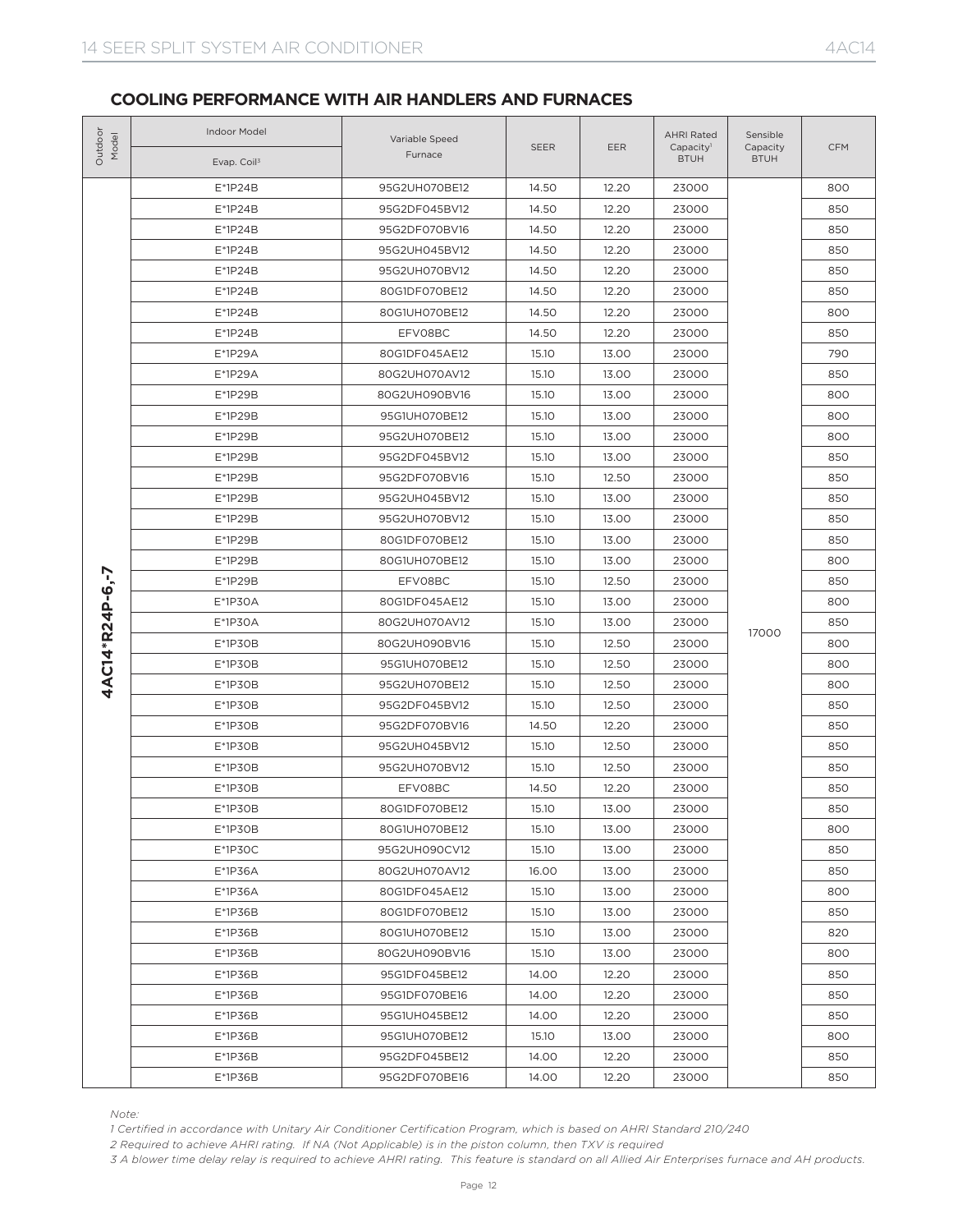| Outdoor<br>Model       | <b>Indoor Model</b><br>Evap. Coil <sup>3</sup>                                                                                                                                                                                                                                                                                                                                      | Variable Speed<br>Furnace | <b>SEER</b> | EER            | <b>AHRI Rated</b><br>Capacity <sup>1</sup><br><b>BTUH</b> | Sensible<br>Capacity<br><b>BTUH</b> | <b>CFM</b> |
|------------------------|-------------------------------------------------------------------------------------------------------------------------------------------------------------------------------------------------------------------------------------------------------------------------------------------------------------------------------------------------------------------------------------|---------------------------|-------------|----------------|-----------------------------------------------------------|-------------------------------------|------------|
|                        | E*1P36B                                                                                                                                                                                                                                                                                                                                                                             | 95G2UH045BE12             | 14.00       | 12.20          | 23000                                                     |                                     | 850        |
|                        | E*1P36B                                                                                                                                                                                                                                                                                                                                                                             | 95G2UH070BE12             | 15.10       | 13.00          | 23000                                                     |                                     | 800        |
|                        | E*1P36B                                                                                                                                                                                                                                                                                                                                                                             | 95G2DF045BV12             | 15.10       | 13.00          | 23000                                                     |                                     | 850        |
| <b>4AC14*R24P-6.-7</b> | E*1P36B                                                                                                                                                                                                                                                                                                                                                                             | 95G2DF070BV16             | 15.10       | 12.50          | 23000                                                     |                                     | 850        |
|                        | $E*1P36B$                                                                                                                                                                                                                                                                                                                                                                           | 95G2UH045BV12             | 15.10       | 13.00          | 23000                                                     | 17000                               | 850        |
|                        | E*1P36B                                                                                                                                                                                                                                                                                                                                                                             | 95G2UH070BV12             | 15.10       | 13.00          | 23000                                                     |                                     | 850        |
|                        | E*1P36B                                                                                                                                                                                                                                                                                                                                                                             | EFV08BC                   | 15.10       | 13.00          | 23000                                                     |                                     | 850        |
|                        | $E*1P36C$                                                                                                                                                                                                                                                                                                                                                                           | 95G2UH090CV12             | 16.00       | 13.00          | 23000                                                     |                                     | 850        |
|                        | BC*3M30C*****P                                                                                                                                                                                                                                                                                                                                                                      |                           | 14.00       | 12.20          | 28000                                                     |                                     | 1000       |
|                        | BC*3M30E****X                                                                                                                                                                                                                                                                                                                                                                       |                           | 15.10       | 13.00          | 28000                                                     |                                     | 1000       |
|                        | BCS2M36V****P                                                                                                                                                                                                                                                                                                                                                                       |                           | 16.00       | 13.00          | 28000                                                     |                                     | 1000       |
|                        | E*1P29A                                                                                                                                                                                                                                                                                                                                                                             | 80G1DF045AE12             | 15.10       | 13.00          | 28000                                                     |                                     | 1000       |
|                        | E*1P29A                                                                                                                                                                                                                                                                                                                                                                             | 80G2UH070AV12             | 15.10       | 13.00          | 28000                                                     |                                     | 1000       |
|                        | E*1P29A                                                                                                                                                                                                                                                                                                                                                                             | 80G1UH045AE12             | 15.10       | 13.00          | 28000                                                     |                                     | 1000       |
|                        | $E*1P29B$                                                                                                                                                                                                                                                                                                                                                                           | 80G1UH070BE12             | 15.10       | 13.00          | 28000                                                     |                                     | 1000       |
|                        | $E^*$ 1P29B                                                                                                                                                                                                                                                                                                                                                                         | 80G1UH090BE16             | 15.10       | 13.00          | 28000                                                     |                                     | 1000       |
|                        | $E*1P29B$                                                                                                                                                                                                                                                                                                                                                                           | EFV12BC                   | 14.50       | 12.20          | 28000                                                     |                                     | 1000       |
|                        | $E*1P29B$                                                                                                                                                                                                                                                                                                                                                                           | 80G2UH090BV16             | 15.10       | 13.00          | 28000                                                     |                                     | 1000       |
|                        | E*1P29B                                                                                                                                                                                                                                                                                                                                                                             | 95G1DF045BE12             | 15.10       | 13.00          | 28000                                                     |                                     | 1000       |
|                        | E*1P29B                                                                                                                                                                                                                                                                                                                                                                             | 95G1DF070BE16             | 15.10       | 13.00<br>28000 |                                                           | 1000                                |            |
|                        | $E*1P29B$                                                                                                                                                                                                                                                                                                                                                                           | 95G1UH045BE12             | 15.10       | 13.00          | 28000                                                     |                                     | 1000       |
|                        | $E*1P29B$                                                                                                                                                                                                                                                                                                                                                                           | 95G1UH070BE12             | 15.10       | 13.00          | 28000                                                     |                                     | 1000       |
|                        | E*1P29B                                                                                                                                                                                                                                                                                                                                                                             | 95G2DF045BE12             | 15.10       | 13.00          | 28000                                                     |                                     | 980        |
|                        | E*1P29B                                                                                                                                                                                                                                                                                                                                                                             | 95G2DF070BE16             | 15.10       | 13.00          | 28000                                                     |                                     | 1000       |
| 4AC14*30P-6.-7         | E*1P29B                                                                                                                                                                                                                                                                                                                                                                             | 95G2UH045BE12             | 15.10       | 13.00          | 28000                                                     |                                     | 1000       |
|                        | E*1P29B                                                                                                                                                                                                                                                                                                                                                                             | 95G2UH070BE12             | 15.10       | 13.00          | 28000                                                     |                                     | 1000       |
|                        | E*1P29B                                                                                                                                                                                                                                                                                                                                                                             | 95G2DF045BV12             | 15.10       | 13.00          | 28000                                                     | 21000                               | 960        |
|                        | $E*1P29B$                                                                                                                                                                                                                                                                                                                                                                           | 95G2DF070BV16             | 15.10       | 13.00          | 28000                                                     |                                     | 1000       |
|                        | $E*1P29B$                                                                                                                                                                                                                                                                                                                                                                           | 95G2UH045BV12             | 15.10       | 13.00          | 28000                                                     |                                     | 980        |
|                        | $E^*$ 1P29B                                                                                                                                                                                                                                                                                                                                                                         | 95G2UH070BV12             | 15.10       | 13.00          | 28000                                                     |                                     | 960        |
|                        | E*1P29B                                                                                                                                                                                                                                                                                                                                                                             | 80G1DF070BE12             | 15.10       | 13.00          | 28000                                                     |                                     | 1000       |
|                        | E*1P29B                                                                                                                                                                                                                                                                                                                                                                             | 80G1DF090BE16             | 15.10       | 13.00          | 28000                                                     |                                     | 1000       |
|                        | E*1P36A                                                                                                                                                                                                                                                                                                                                                                             | 80G2UH070AV12             | 16.00       | 13.00          | 28000                                                     |                                     | 1000       |
|                        | E*1P36A                                                                                                                                                                                                                                                                                                                                                                             | 80G1DF045AE12             | 15.10       | 13.00          | 28000                                                     |                                     | 1000       |
|                        | E*1P36A                                                                                                                                                                                                                                                                                                                                                                             | 80G1UH045AE12             | 15.10       | 13.00          | 28000                                                     |                                     | 1000       |
|                        | $E*1P36B$                                                                                                                                                                                                                                                                                                                                                                           | 80G1UH070BE12             | 16.00       | 13.00          | 28000                                                     |                                     | 1000       |
|                        | $E*1P36B$                                                                                                                                                                                                                                                                                                                                                                           | 80G1UH090BE16             | 16.00       | 13.00          | 28000                                                     |                                     | 1000       |
|                        | $E*1P36B$                                                                                                                                                                                                                                                                                                                                                                           | 80G1DF070BE12             | 16.00       | 13.00          | 28000                                                     |                                     | 1000       |
|                        | $E*1P36B$                                                                                                                                                                                                                                                                                                                                                                           | 80G1DF090BE16             | 16.00       | 13.00          | 28000                                                     |                                     | 1000       |
|                        | $E*1P36B$                                                                                                                                                                                                                                                                                                                                                                           | EFV12BC                   | 14.50       | 12.20          | 28000                                                     |                                     | 1000       |
|                        | $E*1P36B$                                                                                                                                                                                                                                                                                                                                                                           | 80G2UH090BV16             | 16.00       | 13.00          | 28000                                                     |                                     | 1000       |
|                        | $E*1P36B$                                                                                                                                                                                                                                                                                                                                                                           | 95G1DF045BE12             | 15.10       | 13.00          | 28000                                                     |                                     | 1000       |
|                        | $E*1P36B$                                                                                                                                                                                                                                                                                                                                                                           | 95G1DF070BE16             | 15.10       | 13.00          | 28000                                                     |                                     | 1000       |
|                        | $E*1P36B$                                                                                                                                                                                                                                                                                                                                                                           | 95G1UH045BE12             | 15.10       | 13.00          | 28000                                                     |                                     | 1000       |
| Note:                  | 1 Certified in accordance with Unitary Air Conditioner Certification Program, which is based on AHRI Standard 210/240<br>2 Required to achieve AHRI rating. If NA (Not Applicable) is in the piston column, then TXV is required<br>3 A blower time delay relay is required to achieve AHRI rating. This feature is standard on all Allied Air Enterprises furnace and AH products. |                           |             |                |                                                           |                                     |            |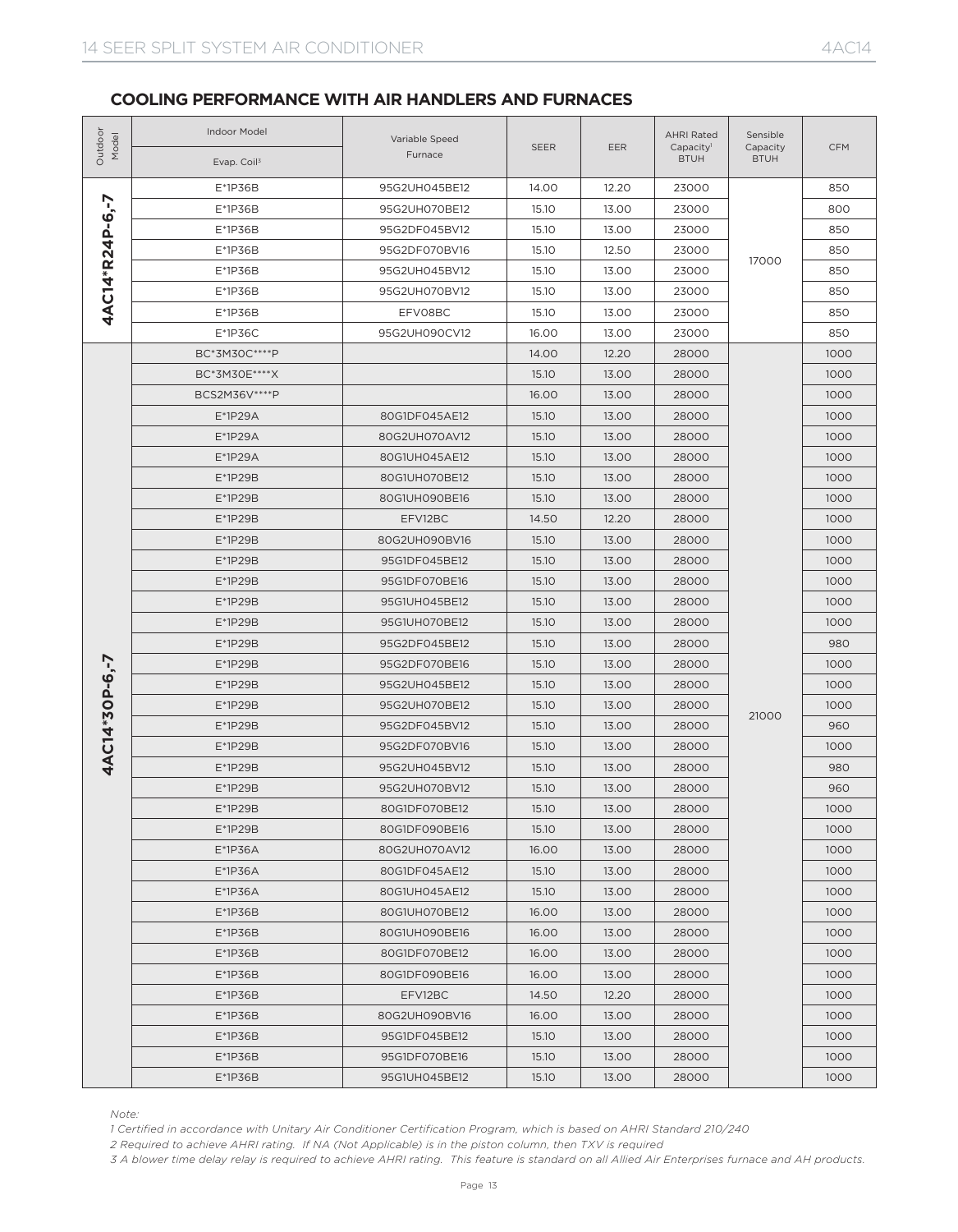| Outdoor<br>Model                                                                                                                                                                                                                                                                                                                                                                                                                                                                                                                                                                                                                                                                                                                                                                                                                                                                                                                                                                                                                                                                                                                                                                                                                                                                                                                                                                                                                                                                                                                                                                                                                                                                                                                                                                                                                                                                                                                                                                                                                                                                                                                                                                                                                                                                                                                                                                                                                        | Indoor Model<br>Evap. Coil <sup>3</sup>                                                                                                                                                                                                                                                                                                                                             | Variable Speed<br>Furnace | SEER                                                                                                                                                                                                                                                                                                          | EER   | <b>AHRI Rated</b><br>Capacity <sup>1</sup><br><b>BTUH</b> | Sensible<br>Capacity<br><b>BTUH</b> | <b>CFM</b> |
|-----------------------------------------------------------------------------------------------------------------------------------------------------------------------------------------------------------------------------------------------------------------------------------------------------------------------------------------------------------------------------------------------------------------------------------------------------------------------------------------------------------------------------------------------------------------------------------------------------------------------------------------------------------------------------------------------------------------------------------------------------------------------------------------------------------------------------------------------------------------------------------------------------------------------------------------------------------------------------------------------------------------------------------------------------------------------------------------------------------------------------------------------------------------------------------------------------------------------------------------------------------------------------------------------------------------------------------------------------------------------------------------------------------------------------------------------------------------------------------------------------------------------------------------------------------------------------------------------------------------------------------------------------------------------------------------------------------------------------------------------------------------------------------------------------------------------------------------------------------------------------------------------------------------------------------------------------------------------------------------------------------------------------------------------------------------------------------------------------------------------------------------------------------------------------------------------------------------------------------------------------------------------------------------------------------------------------------------------------------------------------------------------------------------------------------------|-------------------------------------------------------------------------------------------------------------------------------------------------------------------------------------------------------------------------------------------------------------------------------------------------------------------------------------------------------------------------------------|---------------------------|---------------------------------------------------------------------------------------------------------------------------------------------------------------------------------------------------------------------------------------------------------------------------------------------------------------|-------|-----------------------------------------------------------|-------------------------------------|------------|
|                                                                                                                                                                                                                                                                                                                                                                                                                                                                                                                                                                                                                                                                                                                                                                                                                                                                                                                                                                                                                                                                                                                                                                                                                                                                                                                                                                                                                                                                                                                                                                                                                                                                                                                                                                                                                                                                                                                                                                                                                                                                                                                                                                                                                                                                                                                                                                                                                                         | E*1P36B                                                                                                                                                                                                                                                                                                                                                                             | 95G1UH070BE12             | 15.10                                                                                                                                                                                                                                                                                                         | 13.00 | 28000                                                     |                                     | 1000       |
|                                                                                                                                                                                                                                                                                                                                                                                                                                                                                                                                                                                                                                                                                                                                                                                                                                                                                                                                                                                                                                                                                                                                                                                                                                                                                                                                                                                                                                                                                                                                                                                                                                                                                                                                                                                                                                                                                                                                                                                                                                                                                                                                                                                                                                                                                                                                                                                                                                         | E*1P36B                                                                                                                                                                                                                                                                                                                                                                             | 95G2DF045BE12             | 15.10                                                                                                                                                                                                                                                                                                         | 13.00 | 28000                                                     |                                     | 980        |
| E*1P36B<br>95G2DF070BE16<br>15.10<br>13.00<br>28000<br>E*1P36B<br>95G2UH045BE12<br>15.10<br>13.00<br>28000<br>4AC14*30P-6.-7<br>13.00<br>E*1P36B<br>95G2UH070BE12<br>15.10<br>28000<br>E*1P36B<br>13.00<br>95G2DF045BV12<br>15.10<br>28000<br>E*1P36B<br>95G2DF070BV16<br>15.10<br>13.00<br>28000<br>E*1P36B<br>15.10<br>13.00<br>28000<br>95G2UH045BV12<br>E*1P36B<br>13.00<br>95G2UH070BV12<br>16.00<br>28000<br>$E*1P36C$<br>13.00<br>95G2UH090CV12<br>16.00<br>28000<br>$E*1P36C$<br>95G2UH090CE16<br>14.50<br>12.20<br>28000<br>$E*1P36C$<br>95G2DF090CE20<br>15.10<br>13.00<br>28000<br>13.00<br>$E*1P36C$<br>95G1UH090CE16<br>15.10<br>28000<br>$E*1P36C$<br>95G1DF090CE16<br>15.10<br>13.00<br>28000<br>BC*3M30C*****P<br>14.00<br>12.20<br>28000<br>BC*3M30E****X<br>15.10<br>13.00<br>28000<br>BCS2M36V****P<br>16.00<br>13.00<br>28000<br>$E*1P19A$<br>80G1DF045AE12<br>14.25<br>12.00<br>28000<br>$E*1P19A$<br>80G1UH045AE12<br>14.50<br>12.00<br>28000<br>$E*1P19A$<br>80G2UH070AV12<br>14.50<br>12.00<br>28000<br>$E*1P23A$<br>80G1DF045AE12<br>14.50<br>12.00<br>28000<br>$E*1P23A$<br>80G1UH045AE12<br>14.50<br>12.00<br>28000<br>$E*1P23A$<br>15.10<br>13.00<br>28000<br>80G2UH070AV12<br>E*1P29A<br>15.10<br>13.00<br>28000<br>80G1DF045AE12<br>E*1P29A<br>80G2UH070AV12<br>15.10<br>13.00<br>28000<br>E*1P29B<br>15.10<br>13.00<br>28000<br>80G2UH090BV16<br>R30P-6,-7<br>E*1P29B<br>15.10<br>13.00<br>28000<br>95G1DF045BE12<br>E*1P29B<br>95G1DF070BE16<br>15.10<br>13.00<br>28000<br>E*1P29B<br>95G1DF090BE16<br>15.10<br>13.00<br>28000<br>E*1P29B<br>15.10<br>13.00<br>28000<br>95G1UH045BE12<br><b>4AC14</b><br>E*1P29B<br>15.10<br>13.00<br>28000<br>95G1UH070BE12<br>E*1P29B<br>95G1UH090BE16<br>15.10<br>13.00<br>28000<br>E*1P29B<br>95G2DF045BE12<br>15.10<br>13.00<br>28000<br>E*1P29B<br>95G2DF070BE16<br>15.10<br>13.00<br>28000<br>E*1P29B<br>95G2DF090BE16<br>15.10<br>13.00<br>28000<br>E*1P29B<br>95G2UH045BE12<br>15.10<br>13.00<br>28000<br>E*1P29B<br>95G2UH070BE12<br>15.10<br>13.00<br>28000<br>E*1P29B<br>15.10<br>13.00<br>28000<br>95G2UH090BE16<br>E*1P29B<br>95G2DF045BV12<br>15.10<br>13.00<br>28000<br>E*1P29B<br>95G2DF070BV16<br>15.10<br>13.00<br>28000<br>E*1P29B<br>95G2UH045BV12<br>15.10<br>13.00<br>28000<br>E*1P29B<br>95G2UH070BV12<br>15.10<br>13.00<br>28000<br>E*1P29B<br>80G1DF070BE12<br>15.10<br>13.00<br>28000<br>E*1P29B<br>80G1DF090BE16<br>15.10<br>13.00<br>28000 |                                                                                                                                                                                                                                                                                                                                                                                     |                           |                                                                                                                                                                                                                                                                                                               | 1000  |                                                           |                                     |            |
|                                                                                                                                                                                                                                                                                                                                                                                                                                                                                                                                                                                                                                                                                                                                                                                                                                                                                                                                                                                                                                                                                                                                                                                                                                                                                                                                                                                                                                                                                                                                                                                                                                                                                                                                                                                                                                                                                                                                                                                                                                                                                                                                                                                                                                                                                                                                                                                                                                         |                                                                                                                                                                                                                                                                                                                                                                                     | 1015                      |                                                                                                                                                                                                                                                                                                               |       |                                                           |                                     |            |
|                                                                                                                                                                                                                                                                                                                                                                                                                                                                                                                                                                                                                                                                                                                                                                                                                                                                                                                                                                                                                                                                                                                                                                                                                                                                                                                                                                                                                                                                                                                                                                                                                                                                                                                                                                                                                                                                                                                                                                                                                                                                                                                                                                                                                                                                                                                                                                                                                                         |                                                                                                                                                                                                                                                                                                                                                                                     |                           | 995                                                                                                                                                                                                                                                                                                           |       |                                                           |                                     |            |
|                                                                                                                                                                                                                                                                                                                                                                                                                                                                                                                                                                                                                                                                                                                                                                                                                                                                                                                                                                                                                                                                                                                                                                                                                                                                                                                                                                                                                                                                                                                                                                                                                                                                                                                                                                                                                                                                                                                                                                                                                                                                                                                                                                                                                                                                                                                                                                                                                                         |                                                                                                                                                                                                                                                                                                                                                                                     |                           | 960<br>1000<br>21000<br>980<br>960<br>1000<br>1000<br>990<br>1000<br>1000<br>1000<br>1000<br>1000<br>1000<br>1000<br>1000<br>1000<br>1000<br>1000<br>1000<br>1000<br>1000<br>1000<br>1000<br>1000<br>21000<br>1000<br>1000<br>1000<br>980<br>1000<br>990<br>1000<br>1000<br>1000<br>960<br>1000<br>980<br>960 |       |                                                           |                                     |            |
|                                                                                                                                                                                                                                                                                                                                                                                                                                                                                                                                                                                                                                                                                                                                                                                                                                                                                                                                                                                                                                                                                                                                                                                                                                                                                                                                                                                                                                                                                                                                                                                                                                                                                                                                                                                                                                                                                                                                                                                                                                                                                                                                                                                                                                                                                                                                                                                                                                         |                                                                                                                                                                                                                                                                                                                                                                                     |                           |                                                                                                                                                                                                                                                                                                               |       |                                                           |                                     |            |
|                                                                                                                                                                                                                                                                                                                                                                                                                                                                                                                                                                                                                                                                                                                                                                                                                                                                                                                                                                                                                                                                                                                                                                                                                                                                                                                                                                                                                                                                                                                                                                                                                                                                                                                                                                                                                                                                                                                                                                                                                                                                                                                                                                                                                                                                                                                                                                                                                                         |                                                                                                                                                                                                                                                                                                                                                                                     |                           |                                                                                                                                                                                                                                                                                                               |       |                                                           |                                     |            |
|                                                                                                                                                                                                                                                                                                                                                                                                                                                                                                                                                                                                                                                                                                                                                                                                                                                                                                                                                                                                                                                                                                                                                                                                                                                                                                                                                                                                                                                                                                                                                                                                                                                                                                                                                                                                                                                                                                                                                                                                                                                                                                                                                                                                                                                                                                                                                                                                                                         |                                                                                                                                                                                                                                                                                                                                                                                     |                           |                                                                                                                                                                                                                                                                                                               |       |                                                           |                                     |            |
|                                                                                                                                                                                                                                                                                                                                                                                                                                                                                                                                                                                                                                                                                                                                                                                                                                                                                                                                                                                                                                                                                                                                                                                                                                                                                                                                                                                                                                                                                                                                                                                                                                                                                                                                                                                                                                                                                                                                                                                                                                                                                                                                                                                                                                                                                                                                                                                                                                         |                                                                                                                                                                                                                                                                                                                                                                                     |                           |                                                                                                                                                                                                                                                                                                               |       |                                                           |                                     |            |
|                                                                                                                                                                                                                                                                                                                                                                                                                                                                                                                                                                                                                                                                                                                                                                                                                                                                                                                                                                                                                                                                                                                                                                                                                                                                                                                                                                                                                                                                                                                                                                                                                                                                                                                                                                                                                                                                                                                                                                                                                                                                                                                                                                                                                                                                                                                                                                                                                                         |                                                                                                                                                                                                                                                                                                                                                                                     |                           |                                                                                                                                                                                                                                                                                                               |       |                                                           |                                     |            |
|                                                                                                                                                                                                                                                                                                                                                                                                                                                                                                                                                                                                                                                                                                                                                                                                                                                                                                                                                                                                                                                                                                                                                                                                                                                                                                                                                                                                                                                                                                                                                                                                                                                                                                                                                                                                                                                                                                                                                                                                                                                                                                                                                                                                                                                                                                                                                                                                                                         |                                                                                                                                                                                                                                                                                                                                                                                     |                           |                                                                                                                                                                                                                                                                                                               |       |                                                           |                                     |            |
|                                                                                                                                                                                                                                                                                                                                                                                                                                                                                                                                                                                                                                                                                                                                                                                                                                                                                                                                                                                                                                                                                                                                                                                                                                                                                                                                                                                                                                                                                                                                                                                                                                                                                                                                                                                                                                                                                                                                                                                                                                                                                                                                                                                                                                                                                                                                                                                                                                         |                                                                                                                                                                                                                                                                                                                                                                                     |                           |                                                                                                                                                                                                                                                                                                               |       |                                                           |                                     |            |
|                                                                                                                                                                                                                                                                                                                                                                                                                                                                                                                                                                                                                                                                                                                                                                                                                                                                                                                                                                                                                                                                                                                                                                                                                                                                                                                                                                                                                                                                                                                                                                                                                                                                                                                                                                                                                                                                                                                                                                                                                                                                                                                                                                                                                                                                                                                                                                                                                                         |                                                                                                                                                                                                                                                                                                                                                                                     |                           |                                                                                                                                                                                                                                                                                                               |       |                                                           |                                     |            |
|                                                                                                                                                                                                                                                                                                                                                                                                                                                                                                                                                                                                                                                                                                                                                                                                                                                                                                                                                                                                                                                                                                                                                                                                                                                                                                                                                                                                                                                                                                                                                                                                                                                                                                                                                                                                                                                                                                                                                                                                                                                                                                                                                                                                                                                                                                                                                                                                                                         |                                                                                                                                                                                                                                                                                                                                                                                     |                           |                                                                                                                                                                                                                                                                                                               |       |                                                           |                                     |            |
|                                                                                                                                                                                                                                                                                                                                                                                                                                                                                                                                                                                                                                                                                                                                                                                                                                                                                                                                                                                                                                                                                                                                                                                                                                                                                                                                                                                                                                                                                                                                                                                                                                                                                                                                                                                                                                                                                                                                                                                                                                                                                                                                                                                                                                                                                                                                                                                                                                         |                                                                                                                                                                                                                                                                                                                                                                                     |                           |                                                                                                                                                                                                                                                                                                               |       |                                                           |                                     |            |
|                                                                                                                                                                                                                                                                                                                                                                                                                                                                                                                                                                                                                                                                                                                                                                                                                                                                                                                                                                                                                                                                                                                                                                                                                                                                                                                                                                                                                                                                                                                                                                                                                                                                                                                                                                                                                                                                                                                                                                                                                                                                                                                                                                                                                                                                                                                                                                                                                                         |                                                                                                                                                                                                                                                                                                                                                                                     |                           |                                                                                                                                                                                                                                                                                                               |       |                                                           |                                     |            |
|                                                                                                                                                                                                                                                                                                                                                                                                                                                                                                                                                                                                                                                                                                                                                                                                                                                                                                                                                                                                                                                                                                                                                                                                                                                                                                                                                                                                                                                                                                                                                                                                                                                                                                                                                                                                                                                                                                                                                                                                                                                                                                                                                                                                                                                                                                                                                                                                                                         |                                                                                                                                                                                                                                                                                                                                                                                     |                           |                                                                                                                                                                                                                                                                                                               |       |                                                           |                                     |            |
|                                                                                                                                                                                                                                                                                                                                                                                                                                                                                                                                                                                                                                                                                                                                                                                                                                                                                                                                                                                                                                                                                                                                                                                                                                                                                                                                                                                                                                                                                                                                                                                                                                                                                                                                                                                                                                                                                                                                                                                                                                                                                                                                                                                                                                                                                                                                                                                                                                         |                                                                                                                                                                                                                                                                                                                                                                                     |                           |                                                                                                                                                                                                                                                                                                               |       |                                                           |                                     |            |
|                                                                                                                                                                                                                                                                                                                                                                                                                                                                                                                                                                                                                                                                                                                                                                                                                                                                                                                                                                                                                                                                                                                                                                                                                                                                                                                                                                                                                                                                                                                                                                                                                                                                                                                                                                                                                                                                                                                                                                                                                                                                                                                                                                                                                                                                                                                                                                                                                                         |                                                                                                                                                                                                                                                                                                                                                                                     |                           |                                                                                                                                                                                                                                                                                                               |       |                                                           |                                     |            |
|                                                                                                                                                                                                                                                                                                                                                                                                                                                                                                                                                                                                                                                                                                                                                                                                                                                                                                                                                                                                                                                                                                                                                                                                                                                                                                                                                                                                                                                                                                                                                                                                                                                                                                                                                                                                                                                                                                                                                                                                                                                                                                                                                                                                                                                                                                                                                                                                                                         |                                                                                                                                                                                                                                                                                                                                                                                     |                           |                                                                                                                                                                                                                                                                                                               |       |                                                           |                                     |            |
|                                                                                                                                                                                                                                                                                                                                                                                                                                                                                                                                                                                                                                                                                                                                                                                                                                                                                                                                                                                                                                                                                                                                                                                                                                                                                                                                                                                                                                                                                                                                                                                                                                                                                                                                                                                                                                                                                                                                                                                                                                                                                                                                                                                                                                                                                                                                                                                                                                         |                                                                                                                                                                                                                                                                                                                                                                                     |                           |                                                                                                                                                                                                                                                                                                               |       |                                                           |                                     |            |
|                                                                                                                                                                                                                                                                                                                                                                                                                                                                                                                                                                                                                                                                                                                                                                                                                                                                                                                                                                                                                                                                                                                                                                                                                                                                                                                                                                                                                                                                                                                                                                                                                                                                                                                                                                                                                                                                                                                                                                                                                                                                                                                                                                                                                                                                                                                                                                                                                                         |                                                                                                                                                                                                                                                                                                                                                                                     |                           |                                                                                                                                                                                                                                                                                                               |       |                                                           |                                     |            |
|                                                                                                                                                                                                                                                                                                                                                                                                                                                                                                                                                                                                                                                                                                                                                                                                                                                                                                                                                                                                                                                                                                                                                                                                                                                                                                                                                                                                                                                                                                                                                                                                                                                                                                                                                                                                                                                                                                                                                                                                                                                                                                                                                                                                                                                                                                                                                                                                                                         |                                                                                                                                                                                                                                                                                                                                                                                     |                           |                                                                                                                                                                                                                                                                                                               |       |                                                           |                                     |            |
|                                                                                                                                                                                                                                                                                                                                                                                                                                                                                                                                                                                                                                                                                                                                                                                                                                                                                                                                                                                                                                                                                                                                                                                                                                                                                                                                                                                                                                                                                                                                                                                                                                                                                                                                                                                                                                                                                                                                                                                                                                                                                                                                                                                                                                                                                                                                                                                                                                         |                                                                                                                                                                                                                                                                                                                                                                                     |                           |                                                                                                                                                                                                                                                                                                               |       |                                                           |                                     |            |
|                                                                                                                                                                                                                                                                                                                                                                                                                                                                                                                                                                                                                                                                                                                                                                                                                                                                                                                                                                                                                                                                                                                                                                                                                                                                                                                                                                                                                                                                                                                                                                                                                                                                                                                                                                                                                                                                                                                                                                                                                                                                                                                                                                                                                                                                                                                                                                                                                                         |                                                                                                                                                                                                                                                                                                                                                                                     |                           |                                                                                                                                                                                                                                                                                                               |       |                                                           |                                     |            |
|                                                                                                                                                                                                                                                                                                                                                                                                                                                                                                                                                                                                                                                                                                                                                                                                                                                                                                                                                                                                                                                                                                                                                                                                                                                                                                                                                                                                                                                                                                                                                                                                                                                                                                                                                                                                                                                                                                                                                                                                                                                                                                                                                                                                                                                                                                                                                                                                                                         |                                                                                                                                                                                                                                                                                                                                                                                     |                           |                                                                                                                                                                                                                                                                                                               |       |                                                           |                                     |            |
|                                                                                                                                                                                                                                                                                                                                                                                                                                                                                                                                                                                                                                                                                                                                                                                                                                                                                                                                                                                                                                                                                                                                                                                                                                                                                                                                                                                                                                                                                                                                                                                                                                                                                                                                                                                                                                                                                                                                                                                                                                                                                                                                                                                                                                                                                                                                                                                                                                         |                                                                                                                                                                                                                                                                                                                                                                                     |                           |                                                                                                                                                                                                                                                                                                               |       |                                                           |                                     |            |
|                                                                                                                                                                                                                                                                                                                                                                                                                                                                                                                                                                                                                                                                                                                                                                                                                                                                                                                                                                                                                                                                                                                                                                                                                                                                                                                                                                                                                                                                                                                                                                                                                                                                                                                                                                                                                                                                                                                                                                                                                                                                                                                                                                                                                                                                                                                                                                                                                                         |                                                                                                                                                                                                                                                                                                                                                                                     |                           |                                                                                                                                                                                                                                                                                                               |       |                                                           |                                     |            |
|                                                                                                                                                                                                                                                                                                                                                                                                                                                                                                                                                                                                                                                                                                                                                                                                                                                                                                                                                                                                                                                                                                                                                                                                                                                                                                                                                                                                                                                                                                                                                                                                                                                                                                                                                                                                                                                                                                                                                                                                                                                                                                                                                                                                                                                                                                                                                                                                                                         |                                                                                                                                                                                                                                                                                                                                                                                     |                           |                                                                                                                                                                                                                                                                                                               |       |                                                           |                                     |            |
|                                                                                                                                                                                                                                                                                                                                                                                                                                                                                                                                                                                                                                                                                                                                                                                                                                                                                                                                                                                                                                                                                                                                                                                                                                                                                                                                                                                                                                                                                                                                                                                                                                                                                                                                                                                                                                                                                                                                                                                                                                                                                                                                                                                                                                                                                                                                                                                                                                         |                                                                                                                                                                                                                                                                                                                                                                                     |                           |                                                                                                                                                                                                                                                                                                               |       |                                                           |                                     |            |
|                                                                                                                                                                                                                                                                                                                                                                                                                                                                                                                                                                                                                                                                                                                                                                                                                                                                                                                                                                                                                                                                                                                                                                                                                                                                                                                                                                                                                                                                                                                                                                                                                                                                                                                                                                                                                                                                                                                                                                                                                                                                                                                                                                                                                                                                                                                                                                                                                                         |                                                                                                                                                                                                                                                                                                                                                                                     |                           |                                                                                                                                                                                                                                                                                                               |       |                                                           |                                     |            |
|                                                                                                                                                                                                                                                                                                                                                                                                                                                                                                                                                                                                                                                                                                                                                                                                                                                                                                                                                                                                                                                                                                                                                                                                                                                                                                                                                                                                                                                                                                                                                                                                                                                                                                                                                                                                                                                                                                                                                                                                                                                                                                                                                                                                                                                                                                                                                                                                                                         |                                                                                                                                                                                                                                                                                                                                                                                     |                           |                                                                                                                                                                                                                                                                                                               |       |                                                           |                                     |            |
|                                                                                                                                                                                                                                                                                                                                                                                                                                                                                                                                                                                                                                                                                                                                                                                                                                                                                                                                                                                                                                                                                                                                                                                                                                                                                                                                                                                                                                                                                                                                                                                                                                                                                                                                                                                                                                                                                                                                                                                                                                                                                                                                                                                                                                                                                                                                                                                                                                         |                                                                                                                                                                                                                                                                                                                                                                                     |                           |                                                                                                                                                                                                                                                                                                               |       |                                                           |                                     |            |
|                                                                                                                                                                                                                                                                                                                                                                                                                                                                                                                                                                                                                                                                                                                                                                                                                                                                                                                                                                                                                                                                                                                                                                                                                                                                                                                                                                                                                                                                                                                                                                                                                                                                                                                                                                                                                                                                                                                                                                                                                                                                                                                                                                                                                                                                                                                                                                                                                                         |                                                                                                                                                                                                                                                                                                                                                                                     |                           |                                                                                                                                                                                                                                                                                                               |       |                                                           |                                     |            |
|                                                                                                                                                                                                                                                                                                                                                                                                                                                                                                                                                                                                                                                                                                                                                                                                                                                                                                                                                                                                                                                                                                                                                                                                                                                                                                                                                                                                                                                                                                                                                                                                                                                                                                                                                                                                                                                                                                                                                                                                                                                                                                                                                                                                                                                                                                                                                                                                                                         |                                                                                                                                                                                                                                                                                                                                                                                     |                           |                                                                                                                                                                                                                                                                                                               |       |                                                           |                                     |            |
|                                                                                                                                                                                                                                                                                                                                                                                                                                                                                                                                                                                                                                                                                                                                                                                                                                                                                                                                                                                                                                                                                                                                                                                                                                                                                                                                                                                                                                                                                                                                                                                                                                                                                                                                                                                                                                                                                                                                                                                                                                                                                                                                                                                                                                                                                                                                                                                                                                         |                                                                                                                                                                                                                                                                                                                                                                                     |                           |                                                                                                                                                                                                                                                                                                               |       |                                                           |                                     |            |
|                                                                                                                                                                                                                                                                                                                                                                                                                                                                                                                                                                                                                                                                                                                                                                                                                                                                                                                                                                                                                                                                                                                                                                                                                                                                                                                                                                                                                                                                                                                                                                                                                                                                                                                                                                                                                                                                                                                                                                                                                                                                                                                                                                                                                                                                                                                                                                                                                                         |                                                                                                                                                                                                                                                                                                                                                                                     |                           |                                                                                                                                                                                                                                                                                                               |       |                                                           |                                     |            |
|                                                                                                                                                                                                                                                                                                                                                                                                                                                                                                                                                                                                                                                                                                                                                                                                                                                                                                                                                                                                                                                                                                                                                                                                                                                                                                                                                                                                                                                                                                                                                                                                                                                                                                                                                                                                                                                                                                                                                                                                                                                                                                                                                                                                                                                                                                                                                                                                                                         |                                                                                                                                                                                                                                                                                                                                                                                     |                           |                                                                                                                                                                                                                                                                                                               |       |                                                           |                                     |            |
|                                                                                                                                                                                                                                                                                                                                                                                                                                                                                                                                                                                                                                                                                                                                                                                                                                                                                                                                                                                                                                                                                                                                                                                                                                                                                                                                                                                                                                                                                                                                                                                                                                                                                                                                                                                                                                                                                                                                                                                                                                                                                                                                                                                                                                                                                                                                                                                                                                         |                                                                                                                                                                                                                                                                                                                                                                                     |                           |                                                                                                                                                                                                                                                                                                               |       |                                                           |                                     |            |
|                                                                                                                                                                                                                                                                                                                                                                                                                                                                                                                                                                                                                                                                                                                                                                                                                                                                                                                                                                                                                                                                                                                                                                                                                                                                                                                                                                                                                                                                                                                                                                                                                                                                                                                                                                                                                                                                                                                                                                                                                                                                                                                                                                                                                                                                                                                                                                                                                                         |                                                                                                                                                                                                                                                                                                                                                                                     |                           |                                                                                                                                                                                                                                                                                                               |       |                                                           |                                     |            |
|                                                                                                                                                                                                                                                                                                                                                                                                                                                                                                                                                                                                                                                                                                                                                                                                                                                                                                                                                                                                                                                                                                                                                                                                                                                                                                                                                                                                                                                                                                                                                                                                                                                                                                                                                                                                                                                                                                                                                                                                                                                                                                                                                                                                                                                                                                                                                                                                                                         |                                                                                                                                                                                                                                                                                                                                                                                     |                           |                                                                                                                                                                                                                                                                                                               |       |                                                           |                                     |            |
|                                                                                                                                                                                                                                                                                                                                                                                                                                                                                                                                                                                                                                                                                                                                                                                                                                                                                                                                                                                                                                                                                                                                                                                                                                                                                                                                                                                                                                                                                                                                                                                                                                                                                                                                                                                                                                                                                                                                                                                                                                                                                                                                                                                                                                                                                                                                                                                                                                         |                                                                                                                                                                                                                                                                                                                                                                                     |                           |                                                                                                                                                                                                                                                                                                               |       |                                                           |                                     | 1000       |
|                                                                                                                                                                                                                                                                                                                                                                                                                                                                                                                                                                                                                                                                                                                                                                                                                                                                                                                                                                                                                                                                                                                                                                                                                                                                                                                                                                                                                                                                                                                                                                                                                                                                                                                                                                                                                                                                                                                                                                                                                                                                                                                                                                                                                                                                                                                                                                                                                                         |                                                                                                                                                                                                                                                                                                                                                                                     |                           |                                                                                                                                                                                                                                                                                                               |       |                                                           |                                     | 1000       |
| Note:                                                                                                                                                                                                                                                                                                                                                                                                                                                                                                                                                                                                                                                                                                                                                                                                                                                                                                                                                                                                                                                                                                                                                                                                                                                                                                                                                                                                                                                                                                                                                                                                                                                                                                                                                                                                                                                                                                                                                                                                                                                                                                                                                                                                                                                                                                                                                                                                                                   | 1 Certified in accordance with Unitary Air Conditioner Certification Program, which is based on AHRI Standard 210/240<br>2 Required to achieve AHRI rating. If NA (Not Applicable) is in the piston column, then TXV is required<br>3 A blower time delay relay is required to achieve AHRI rating. This feature is standard on all Allied Air Enterprises furnace and AH products. |                           |                                                                                                                                                                                                                                                                                                               |       |                                                           |                                     |            |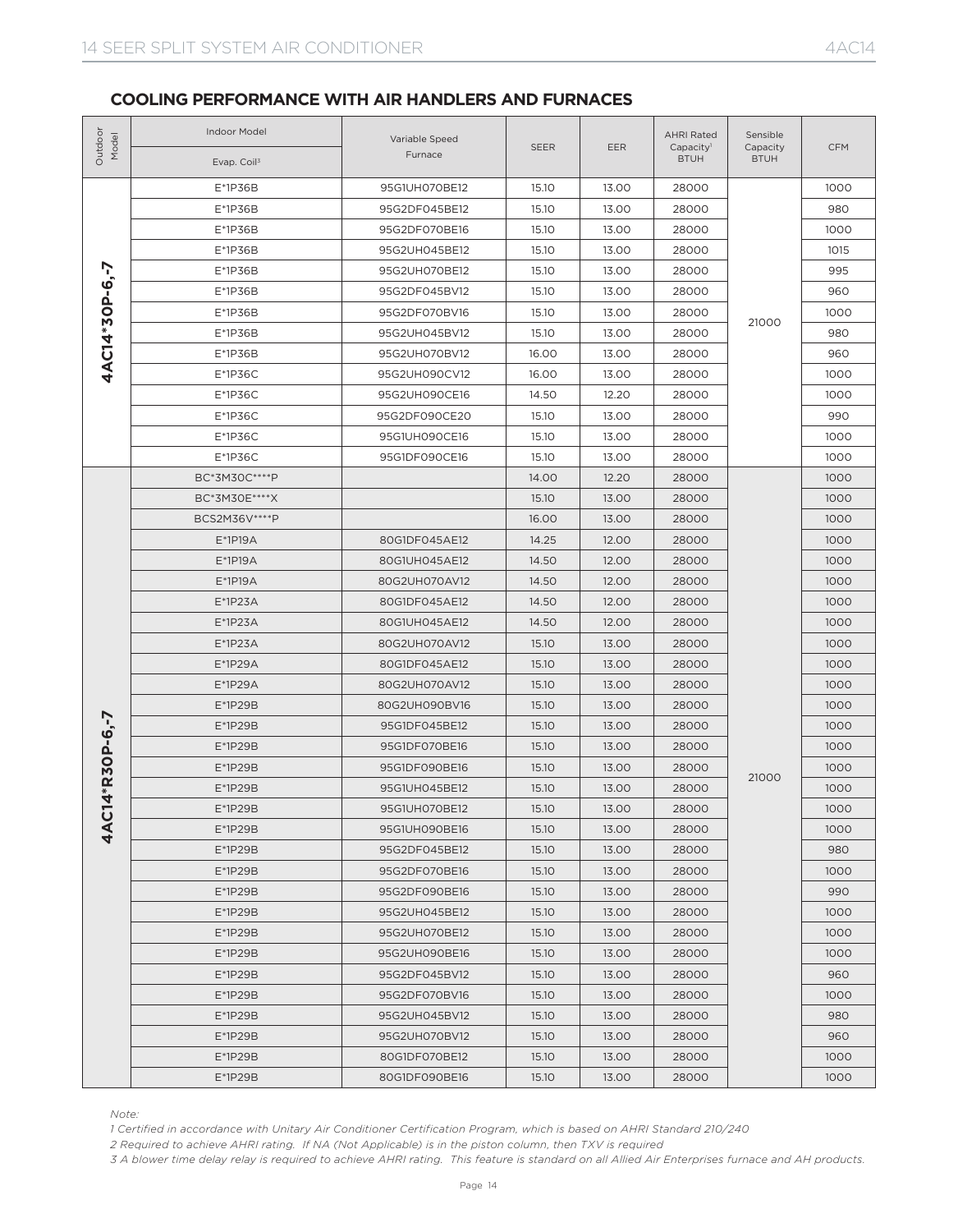| Outdoor<br>Model | Indoor Model<br>Evap. Coil <sup>3</sup>                                                                                                                                                                                                                                                                                                                                             | Variable Speed<br>Furnace | <b>SEER</b> | EER   | <b>AHRI Rated</b><br>Capacity <sup>1</sup><br><b>BTUH</b> | Sensible<br>Capacity<br><b>BTUH</b> | <b>CFM</b> |
|------------------|-------------------------------------------------------------------------------------------------------------------------------------------------------------------------------------------------------------------------------------------------------------------------------------------------------------------------------------------------------------------------------------|---------------------------|-------------|-------|-----------------------------------------------------------|-------------------------------------|------------|
|                  | E*1P29B                                                                                                                                                                                                                                                                                                                                                                             | 80G1UH070BE12             | 15.10       | 13.00 | 28000                                                     |                                     | 1000       |
|                  | E*1P29B                                                                                                                                                                                                                                                                                                                                                                             | 80G1UH090BE16             | 15.10       | 13.00 | 28000                                                     |                                     | 1000       |
|                  | E*1P29B                                                                                                                                                                                                                                                                                                                                                                             | EFV12BC                   | 14.50       | 12.20 | 28000                                                     | 21000                               | 1000       |
|                  | E*1P30A                                                                                                                                                                                                                                                                                                                                                                             | 80G1DF045AE12             | 14.50       | 12.20 | 28000                                                     |                                     | 1000       |
|                  | E*1P30A                                                                                                                                                                                                                                                                                                                                                                             | 80G1UH045AE12             | 14.50       | 12.20 | 28000                                                     |                                     | 1000       |
|                  | $E*1P3OA$                                                                                                                                                                                                                                                                                                                                                                           | 80G2UH070AV12             | 15.10       | 13.00 | 28000                                                     |                                     | 1000       |
|                  | E*1P30B                                                                                                                                                                                                                                                                                                                                                                             | 80G2UH090BV16             | 15.10       | 13.00 | 28000                                                     |                                     | 1000       |
|                  | E*1P30B                                                                                                                                                                                                                                                                                                                                                                             | 95G1DF045BE12             | 14.50       | 12.20 | 28000                                                     |                                     | 1000       |
|                  | E*1P30B                                                                                                                                                                                                                                                                                                                                                                             | 95G1DF070BE16             | 14.50       | 12.20 | 28000                                                     |                                     | 1000       |
|                  | $E*1P3OB$                                                                                                                                                                                                                                                                                                                                                                           | 95G1DF090BE16             | 14.50       | 12.20 | 28000                                                     |                                     | 1000       |
|                  | E*1P30B                                                                                                                                                                                                                                                                                                                                                                             | 95G1UH045BE12             | 14.50       | 12.20 | 28000                                                     |                                     | 1000       |
|                  | E*1P30B                                                                                                                                                                                                                                                                                                                                                                             | 95G1UH070BE12             | 14.50       | 12.20 | 28000                                                     |                                     | 1000       |
|                  | E*1P30B                                                                                                                                                                                                                                                                                                                                                                             | 95G1UH090BE16             | 14.50       | 12.20 | 28000                                                     |                                     | 1000       |
|                  | E*1P30B                                                                                                                                                                                                                                                                                                                                                                             | 95G2DF045BE12             | 14.50       | 12.20 | 28000                                                     |                                     | 980        |
|                  | E*1P30B                                                                                                                                                                                                                                                                                                                                                                             | 95G2DF070BE16             | 14.50       | 12.20 | 28000                                                     |                                     | 1000       |
|                  | E*1P30B                                                                                                                                                                                                                                                                                                                                                                             | 95G2DF090BE16             | 14.50       | 12.20 | 28000                                                     |                                     | 990        |
|                  | E*1P30B                                                                                                                                                                                                                                                                                                                                                                             | 95G2UH045BE12             | 14.50       | 12.20 | 28000                                                     |                                     | 1000       |
|                  | E*1P30B                                                                                                                                                                                                                                                                                                                                                                             | 95G2UH070BE12             | 14.50       | 12.20 | 28000                                                     |                                     | 1000       |
|                  | E*1P30B                                                                                                                                                                                                                                                                                                                                                                             | 95G2UH090BE16             | 14.50       | 12.20 | 28000                                                     |                                     | 1000       |
|                  | E*1P30B                                                                                                                                                                                                                                                                                                                                                                             | 95G2DF045BV12             | 15.10       | 13.00 | 28000                                                     |                                     | 960        |
|                  | $E*1P3OB$                                                                                                                                                                                                                                                                                                                                                                           | 95G2DF070BV16             | 14.50       | 12.20 | 28000                                                     |                                     | 1000       |
|                  | E*1P30B                                                                                                                                                                                                                                                                                                                                                                             | 95G2UH045BV12             | 15.10       | 13.00 |                                                           |                                     | 980        |
|                  | E*1P30B                                                                                                                                                                                                                                                                                                                                                                             | 95G2UH070BV12             | 15.10       | 13.00 | 28000                                                     | 28000                               | 960        |
| 4AC14*R30P-6,-7  | E*1P30B                                                                                                                                                                                                                                                                                                                                                                             | 80G1UH070BE12             | 15.10       | 13.00 | 28000                                                     |                                     | 1000       |
|                  | $E*1P3OB$                                                                                                                                                                                                                                                                                                                                                                           | 80G1UH090BE16             | 15.10       | 13.00 | 28000                                                     |                                     | 1000       |
|                  | E*1P30B                                                                                                                                                                                                                                                                                                                                                                             | 80G1DF070BE12             | 15.10       | 13.00 | 28000                                                     |                                     | 1000       |
|                  | E*1P30B                                                                                                                                                                                                                                                                                                                                                                             | 80G1DF090BE16             | 15.10       | 13.00 | 28000                                                     |                                     | 1000       |
|                  | E*1P30B                                                                                                                                                                                                                                                                                                                                                                             | EFV12BC                   | 14.25       | 12.20 | 28000                                                     |                                     | 1000       |
|                  | E*1P36A                                                                                                                                                                                                                                                                                                                                                                             | 80G1DF045AE12             | 15.10       | 13.00 | 28000                                                     |                                     | 1000       |
|                  | E*1P36A                                                                                                                                                                                                                                                                                                                                                                             | 80G2UH070AV12             | 16.00       | 13.00 | 28000                                                     |                                     | 1000       |
|                  | $E*1P36B$                                                                                                                                                                                                                                                                                                                                                                           | 80G2UH090BV16             | 16.00       | 13.00 | 28000                                                     |                                     | 1000       |
|                  | E*1P36B                                                                                                                                                                                                                                                                                                                                                                             | 95G1DF045BE12             | 15.10       | 13.00 | 28000                                                     |                                     | 1000       |
|                  | E*1P36B                                                                                                                                                                                                                                                                                                                                                                             | 95G1DF070BE16             | 15.10       | 13.00 | 28000                                                     |                                     | 1000       |
|                  | E*1P36B                                                                                                                                                                                                                                                                                                                                                                             | 95G1DF090BE16             | 15.10       | 13.00 | 28000                                                     |                                     | 1000       |
|                  | E*1P36B                                                                                                                                                                                                                                                                                                                                                                             | 95G1UH045BE12             | 15.10       | 13.00 | 28000                                                     |                                     | 1000       |
|                  | E*1P36B                                                                                                                                                                                                                                                                                                                                                                             | 95G1UH070BE12             | 15.10       | 13.00 | 28000                                                     |                                     | 1000       |
|                  | E*1P36B                                                                                                                                                                                                                                                                                                                                                                             | 95G1UH090BE16             | 15.10       | 13.00 | 28000                                                     |                                     | 1000       |
|                  | E*1P36B                                                                                                                                                                                                                                                                                                                                                                             | 95G2DF045BE12             | 15.10       | 13.00 | 28000                                                     |                                     | 980        |
|                  | E*1P36B                                                                                                                                                                                                                                                                                                                                                                             | 95G2DF070BE16             | 15.10       | 13.00 | 28000                                                     |                                     | 1000       |
|                  | E*1P36B                                                                                                                                                                                                                                                                                                                                                                             | 95G2DF090BE16             | 15.10       | 13.00 | 28000                                                     |                                     | 990        |
|                  | E*1P36B                                                                                                                                                                                                                                                                                                                                                                             | 95G2UH045BE12             | 15.10       | 13.00 | 28000                                                     |                                     | 1015       |
|                  | E*1P36B                                                                                                                                                                                                                                                                                                                                                                             | 95G2UH070BE12             | 15.10       | 13.00 | 28000                                                     |                                     | 995        |
|                  | E*1P36B                                                                                                                                                                                                                                                                                                                                                                             | 95G2UH090BE16             | 14.50       | 12.20 | 28000                                                     |                                     | 1000       |
|                  | E*1P36B                                                                                                                                                                                                                                                                                                                                                                             | 95G2DF045BV12             | 15.10       | 13.00 | 28000                                                     |                                     | 960        |
| Note:            | 1 Certified in accordance with Unitary Air Conditioner Certification Program, which is based on AHRI Standard 210/240<br>2 Required to achieve AHRI rating. If NA (Not Applicable) is in the piston column, then TXV is required<br>3 A blower time delay relay is required to achieve AHRI rating. This feature is standard on all Allied Air Enterprises furnace and AH products. |                           |             |       |                                                           |                                     |            |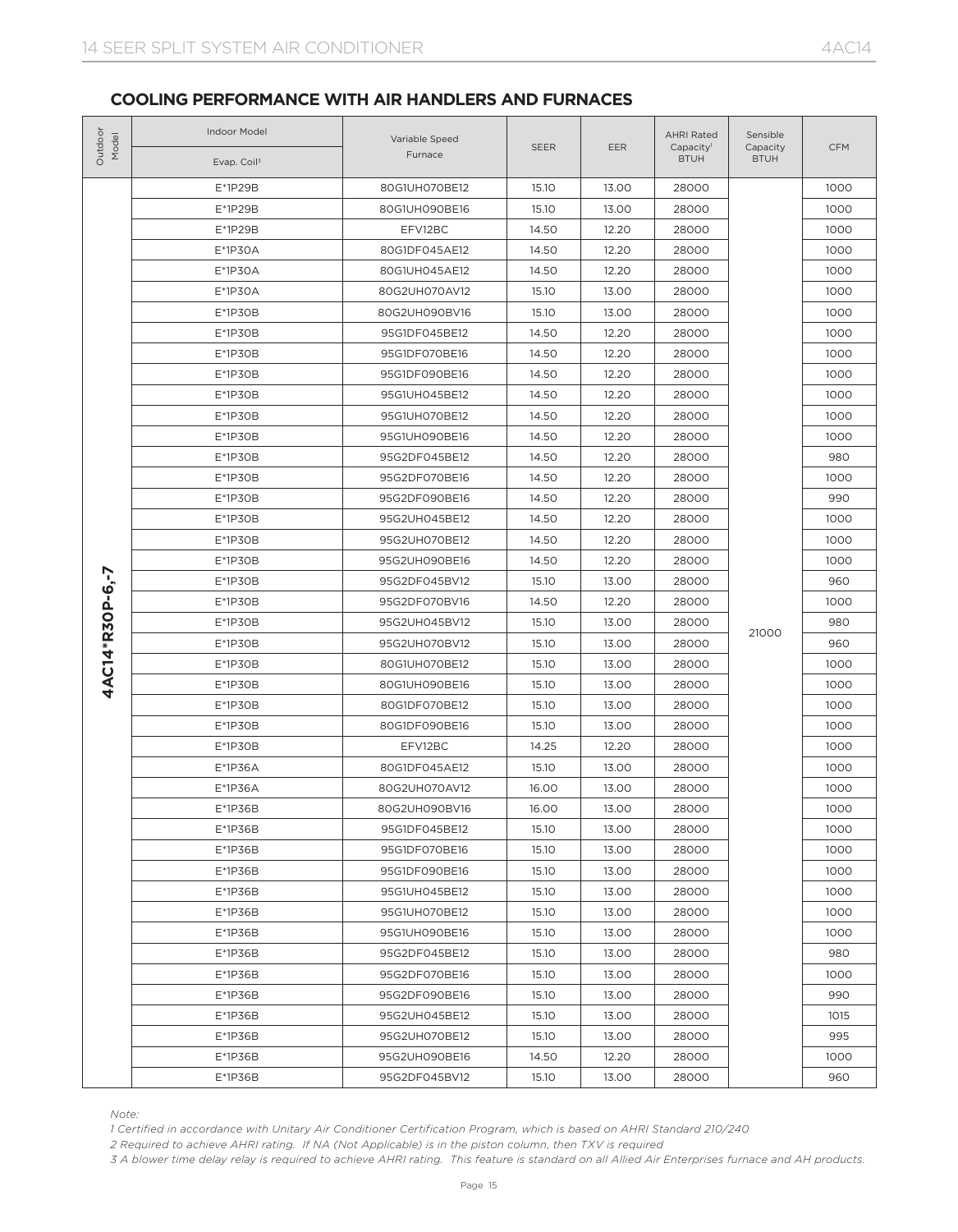| Outdoo<br>Model | Indoor Model<br>Evap. Coil <sup>3</sup>                                                                                                                                                                                                                                                                                                                                             | Variable Speed<br>Furnace | <b>SEER</b> | <b>EER</b> | <b>AHRI Rated</b><br>Capacity <sup>1</sup><br><b>BTUH</b> | Sensible<br>Capacity<br><b>BTUH</b> | <b>CFM</b> |
|-----------------|-------------------------------------------------------------------------------------------------------------------------------------------------------------------------------------------------------------------------------------------------------------------------------------------------------------------------------------------------------------------------------------|---------------------------|-------------|------------|-----------------------------------------------------------|-------------------------------------|------------|
|                 | E*1P36B                                                                                                                                                                                                                                                                                                                                                                             | 95G2DF070BV16             | 15.10       | 13.00      | 28000                                                     |                                     | 1000       |
|                 | E*1P36B                                                                                                                                                                                                                                                                                                                                                                             | 95G2UH045BV12             | 15.10       | 13.00      | 28000                                                     |                                     | 980        |
|                 | E*1P36B                                                                                                                                                                                                                                                                                                                                                                             | 95G2UH070BV12             | 16.00       | 13.00      | 28000                                                     | 21000<br>25500                      | 960        |
|                 | E*1P36B                                                                                                                                                                                                                                                                                                                                                                             | 80G1DF070BE12             | 16.00       | 13.00      | 28000                                                     |                                     | 1000       |
|                 | E*1P36B                                                                                                                                                                                                                                                                                                                                                                             | 80G1DF090BE16             | 16.00       | 13.00      | 28000                                                     |                                     | 1000       |
|                 | E*1P36B                                                                                                                                                                                                                                                                                                                                                                             | 80G1UH070BE12             | 16.00       | 13.00      | 28000                                                     |                                     | 1000       |
|                 | $E*1P36B$                                                                                                                                                                                                                                                                                                                                                                           | 80G1UH090BE16             | 16.00       | 13.00      | 28000                                                     |                                     | 1000       |
|                 | E*1P36B                                                                                                                                                                                                                                                                                                                                                                             | EFV12BC                   | 14.50       | 12.20      | 28000                                                     |                                     | 1000       |
|                 | E*1P36C                                                                                                                                                                                                                                                                                                                                                                             | 95G2UH090CV12             | 16.00       | 13.00      | 28000                                                     |                                     | 1000       |
|                 | E*1P48A                                                                                                                                                                                                                                                                                                                                                                             | 80G1DF045AE12             | 15.10       | 13.00      | 28000                                                     |                                     | 1000       |
|                 | E*1P48A                                                                                                                                                                                                                                                                                                                                                                             | 80G2UH070AV12             | 15.10       | 13.00      | 28000                                                     |                                     | 1000       |
|                 | $E*1P48B$                                                                                                                                                                                                                                                                                                                                                                           | 80G2UH090BV16             | 15.10       | 13.00      | 28000                                                     |                                     | 1000       |
|                 | E*1P48B                                                                                                                                                                                                                                                                                                                                                                             | 95G1DF045BE12             | 15.10       | 13.00      | 28000                                                     |                                     | 1000       |
|                 | $E*1P48B$                                                                                                                                                                                                                                                                                                                                                                           | 95G1DF070BE16             | 15.10       | 13.00      | 28000                                                     |                                     | 1000       |
|                 | E*1P48B                                                                                                                                                                                                                                                                                                                                                                             | 95G1DF090BE16             | 15.10       | 13.00      | 28000                                                     |                                     | 1000       |
|                 | E*1P48B                                                                                                                                                                                                                                                                                                                                                                             | 95G1UH045BE12             | 15.10       | 13.00      | 28000                                                     |                                     | 1000       |
|                 | E*1P48B                                                                                                                                                                                                                                                                                                                                                                             | 95G1UH070BE12             | 15.10       | 13.00      | 28000                                                     |                                     | 1000       |
| 4AC14*R30P-6,-7 | $E*1P48B$                                                                                                                                                                                                                                                                                                                                                                           | 95G1UH090BE16             | 15.10       | 13.00      | 28000                                                     |                                     | 1000       |
|                 | E*1P48B                                                                                                                                                                                                                                                                                                                                                                             | 95G2DF045BE12             | 15.10       | 13.00      | 28000                                                     |                                     | 980        |
|                 | E*1P48B                                                                                                                                                                                                                                                                                                                                                                             | 95G2DF070BE16             | 15.10       | 13.00      | 28000                                                     |                                     | 1000       |
|                 | E*1P48B                                                                                                                                                                                                                                                                                                                                                                             | 95G2DF090BE16             | 15.10       | 13.00      | 28000                                                     |                                     | 1000       |
|                 | E*1P48B                                                                                                                                                                                                                                                                                                                                                                             | 95G2UH045BE12             | 15.10       | 13.00      | 28000                                                     |                                     | 1000       |
|                 | E*1P48B                                                                                                                                                                                                                                                                                                                                                                             | 95G2UH070BE12             | 15.10       | 13.00      | 28000                                                     |                                     | 1000       |
|                 | E*1P48B                                                                                                                                                                                                                                                                                                                                                                             | 95G2UH090BE16             | 15.10       | 13.00      | 28000                                                     |                                     | 1000       |
|                 | E*1P48B                                                                                                                                                                                                                                                                                                                                                                             | 95G2DF045BV12             | 15.10       | 13.00      | 28000                                                     |                                     | 960        |
|                 | E*1P48B                                                                                                                                                                                                                                                                                                                                                                             | 95G2DF070BV16             | 15.10       | 13.00      | 28000                                                     |                                     | 1000       |
|                 | E*1P48B                                                                                                                                                                                                                                                                                                                                                                             | 95G2UH045BV12             | 15.10       | 13.00      | 28000                                                     |                                     | 980        |
|                 | E*1P48B                                                                                                                                                                                                                                                                                                                                                                             | 95G2UH070BV12             | 15.10       | 13.00      | 28000                                                     |                                     | 960        |
|                 | E*1P48B                                                                                                                                                                                                                                                                                                                                                                             | 80G1DF070BE12             | 15.10       | 13.00      | 28000                                                     |                                     | 1000       |
|                 | E*1P48B                                                                                                                                                                                                                                                                                                                                                                             | 80G1DF090BE16             | 15.10       | 13.00      | 28000                                                     |                                     | 1000       |
|                 | E*1P48B                                                                                                                                                                                                                                                                                                                                                                             | 80G1UH070BE12             | 15.10       | 13.00      | 28000                                                     |                                     | 1000       |
|                 | E*1P48B                                                                                                                                                                                                                                                                                                                                                                             | 80G1UH090BE16             | 15.10       | 13.00      | 28000                                                     |                                     | 1000       |
|                 | E*1P48B                                                                                                                                                                                                                                                                                                                                                                             | EFV12BC                   | 14.50       | 12.20      | 28000                                                     |                                     | 1000       |
|                 | BC*3M36C****P                                                                                                                                                                                                                                                                                                                                                                       |                           | 14.00       | 12.20      | 34000                                                     |                                     | 1200       |
|                 | BC*3M36E****X                                                                                                                                                                                                                                                                                                                                                                       |                           | 14.00       | 12.20      | 34000                                                     |                                     | 1200       |
|                 | BCS2M36V **** P                                                                                                                                                                                                                                                                                                                                                                     |                           | 16.00       | 13.00      | 34000                                                     |                                     | 1200       |
|                 | $E*1P36A$                                                                                                                                                                                                                                                                                                                                                                           | 80G2UH070AV12             | 15.10       | 13.00      | 34000                                                     |                                     | 1200       |
|                 | $E*1P36A$                                                                                                                                                                                                                                                                                                                                                                           | 80G1UH045AE12             | 14.50       | 12.20      | 34000                                                     |                                     | 1200       |
|                 | $E*1P36B$                                                                                                                                                                                                                                                                                                                                                                           | 80G1UH090BE16             | 15.10       | 13.00      | 34000                                                     |                                     | 1180       |
|                 | $E*1P36B$                                                                                                                                                                                                                                                                                                                                                                           | 95G2DF045BE12             | 14.50       | 12.20      | 34000                                                     |                                     | 1180       |
|                 | $E*1P36B$                                                                                                                                                                                                                                                                                                                                                                           | 95G2DF070BE16             | 14.50       | 12.20      | 34000                                                     |                                     | 1200       |
|                 | $E*1P36B$                                                                                                                                                                                                                                                                                                                                                                           | 95G2DF090CE20             | 15.10       | 13.00      | 34000                                                     | 34000                               | 1180       |
|                 | $E*1P36B$                                                                                                                                                                                                                                                                                                                                                                           | 95G2DF110CE20             | 15.10       | 13.00      |                                                           |                                     | 1190       |
| 4AC14*36P-6,-7  | $E*1P36B$                                                                                                                                                                                                                                                                                                                                                                           | 95G2UH045BE12             | 14.50       | 12.20      | 34000                                                     |                                     | 1190       |
| Note:           | 1 Certified in accordance with Unitary Air Conditioner Certification Program, which is based on AHRI Standard 210/240<br>2 Required to achieve AHRI rating. If NA (Not Applicable) is in the piston column, then TXV is required<br>3 A blower time delay relay is required to achieve AHRI rating. This feature is standard on all Allied Air Enterprises furnace and AH products. |                           |             |            |                                                           |                                     |            |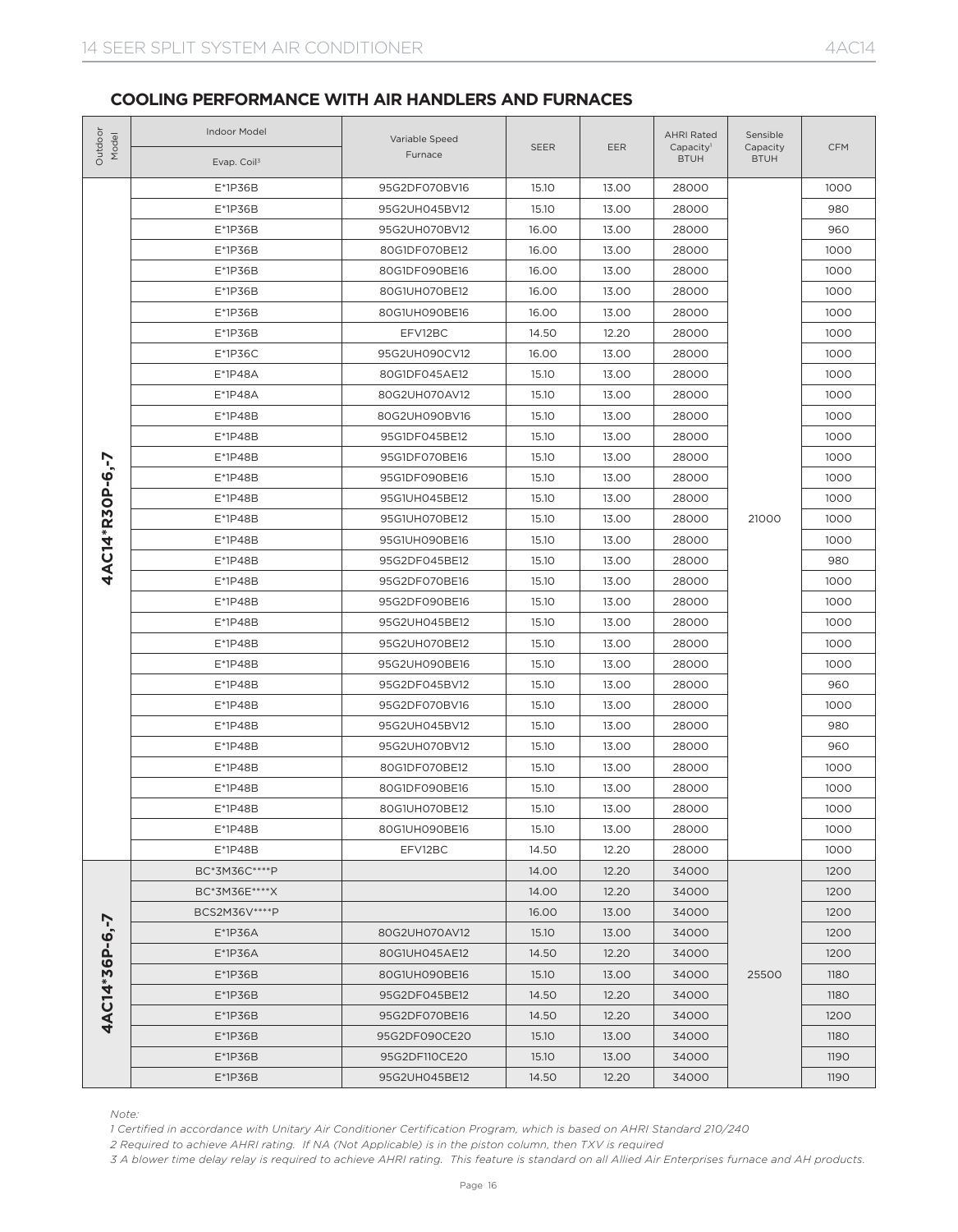| Outdoor<br>Model | Indoor Model<br>Evap. Coil <sup>3</sup>                                                                                                                                                                                                                                                                                                                                             | Variable Speed<br>Furnace | <b>SEER</b> | EER   | <b>AHRI Rated</b><br>Capacity <sup>1</sup><br><b>BTUH</b> | Sensible<br>Capacity<br><b>BTUH</b> | <b>CFM</b> |
|------------------|-------------------------------------------------------------------------------------------------------------------------------------------------------------------------------------------------------------------------------------------------------------------------------------------------------------------------------------------------------------------------------------|---------------------------|-------------|-------|-----------------------------------------------------------|-------------------------------------|------------|
|                  | E*1P36B                                                                                                                                                                                                                                                                                                                                                                             | 95G2UH070BE12             | 14.50       | 12.20 | 34000                                                     |                                     | 1200       |
|                  | E*1P36B                                                                                                                                                                                                                                                                                                                                                                             | 95G2DF045BV12             | 15.10       | 13.00 | 34000                                                     |                                     | 1200       |
|                  | E*1P36B                                                                                                                                                                                                                                                                                                                                                                             | 95G2DF070BV16             | 15.10       | 13.00 | 34000                                                     | 25500                               | 1200       |
|                  | E*1P36B                                                                                                                                                                                                                                                                                                                                                                             | 95G2UH045BV12             | 15.10       | 13.00 | 34000                                                     |                                     | 1200       |
|                  | $E*1P36B$                                                                                                                                                                                                                                                                                                                                                                           | 95G2UH070BV12             | 15.10       | 13.00 | 34000                                                     |                                     | 1200       |
|                  | E*1P36B                                                                                                                                                                                                                                                                                                                                                                             | 80G2UH090BV16             | 16.00       | 13.00 | 34000                                                     |                                     | 1200       |
|                  | E*1P36B                                                                                                                                                                                                                                                                                                                                                                             | 95G1DF045BE12             | 14.50       | 12.20 | 34000                                                     |                                     | 1200       |
|                  | E*1P36B                                                                                                                                                                                                                                                                                                                                                                             | 95G1DF070BE16             | 14.50       | 12.20 | 34000                                                     |                                     | 1200       |
|                  | $E*1P36B$                                                                                                                                                                                                                                                                                                                                                                           | 95G1UH045BE12             | 14.50       | 12.20 | 34000                                                     |                                     | 1200       |
|                  | E*1P36B                                                                                                                                                                                                                                                                                                                                                                             | 95G1UH070BE12             | 14.50       | 12.20 | 34000                                                     |                                     | 1200       |
|                  | E*1P36B                                                                                                                                                                                                                                                                                                                                                                             | 80G1DF070BE12             | 14.50       | 12.20 | 34000                                                     |                                     | 1200       |
|                  | E*1P36B                                                                                                                                                                                                                                                                                                                                                                             | 80G1DF090BE16             | 15.10       | 13.00 | 34000                                                     |                                     | 1200       |
|                  | $E*1P36B$                                                                                                                                                                                                                                                                                                                                                                           | 95G2DF090CV20             | 16.00       | 13.00 | 34000                                                     |                                     | 1200       |
|                  | $E*1P36C$                                                                                                                                                                                                                                                                                                                                                                           | 95G2UH090CV12             | 16.00       | 13.00 | 34000                                                     |                                     | 1200       |
|                  | $E*1P36C$                                                                                                                                                                                                                                                                                                                                                                           | 95G2UH090CE16             | 16.00       | 13.00 | 34000                                                     |                                     | 1200       |
|                  | $E*1P36C$                                                                                                                                                                                                                                                                                                                                                                           | 80G1DF110CE20             | 16.00       | 13.00 | 34000                                                     |                                     | 1200       |
|                  | $E*1P36C$                                                                                                                                                                                                                                                                                                                                                                           | EFV12BC                   | 15.10       | 13.00 | 34000                                                     |                                     | 1200       |
|                  | $E*1P36C$                                                                                                                                                                                                                                                                                                                                                                           | EFV16BC                   | 15.10       | 13.00 | 34000                                                     |                                     | 1200       |
|                  | $E*1P36C$                                                                                                                                                                                                                                                                                                                                                                           | 95G1UH090CE16             | 15.10       | 13.00 | 34000                                                     |                                     | 1200       |
|                  | $E*1P36C$                                                                                                                                                                                                                                                                                                                                                                           | 95G1UH110CE20             | 15.10       | 13.00 | 34000                                                     |                                     | 1200       |
|                  | $E*1P36C$                                                                                                                                                                                                                                                                                                                                                                           | 95G1DF090CE16             | 15.10       | 13.00 | 34000                                                     |                                     | 1200       |
|                  | $E*1P36C$                                                                                                                                                                                                                                                                                                                                                                           | 95G1DF110CE20             | 15.10       | 13.00 | 34000                                                     |                                     | 1200       |
| 4AC14*36P-6,-7   | $E*1P36C$                                                                                                                                                                                                                                                                                                                                                                           | 95G2UH110CE20             | 15.10       | 13.00 | 34000                                                     |                                     | 1200       |
|                  | $E*1P36C$                                                                                                                                                                                                                                                                                                                                                                           | 80G1UH090CE20             | 15.10       | 13.00 | 34000                                                     |                                     | 1180       |
|                  | $E*1P43B$                                                                                                                                                                                                                                                                                                                                                                           | 80G1DF070BE12             | 14.50       | 12.50 | 34000                                                     |                                     | 1200       |
|                  | $E*1P43B$                                                                                                                                                                                                                                                                                                                                                                           | 80G1DF090BE16             | 15.10       | 13.00 | 34000                                                     |                                     | 1200       |
|                  | $E*1P43B$                                                                                                                                                                                                                                                                                                                                                                           | 80G2UH090BV16             | 16.00       | 13.00 | 34000                                                     |                                     | 1200       |
|                  | $E*1P43B$                                                                                                                                                                                                                                                                                                                                                                           | 95G1DF045BE12             | 14.50       | 12.20 | 34000                                                     |                                     | 1200       |
|                  | $E*1P43B$                                                                                                                                                                                                                                                                                                                                                                           | 95G1DF070BE16             | 14.50       | 12.20 | 34000                                                     |                                     | 1200       |
|                  | $E*1P43B$                                                                                                                                                                                                                                                                                                                                                                           | 95G2DF045BV12             | 15.10       | 13.00 | 34000                                                     |                                     | 1200       |
|                  | E*1P43B                                                                                                                                                                                                                                                                                                                                                                             | 95G2DF070BV16             | 15.10       | 13.00 | 34000                                                     |                                     | 1200       |
|                  | E*1P43B                                                                                                                                                                                                                                                                                                                                                                             | 95G2UH045BV12             | 15.10       | 13.00 | 34000                                                     |                                     | 1200       |
|                  | $E*1P43B$                                                                                                                                                                                                                                                                                                                                                                           | 95G2UH070BV12             | 14.50       | 12.50 | 34000                                                     |                                     | 1200       |
|                  | E*1P43B                                                                                                                                                                                                                                                                                                                                                                             | 80G1UH070BE12             | 14.50       | 12.20 | 34000                                                     |                                     | 1200       |
|                  | E*1P43B                                                                                                                                                                                                                                                                                                                                                                             | 80G1UH090BE16             | 14.50       | 12.50 | 34000                                                     |                                     | 1180       |
|                  | E*1P43B                                                                                                                                                                                                                                                                                                                                                                             | 95G1UH045BE12             | 14.50       | 12.20 | 34000                                                     |                                     | 1200       |
|                  | E*1P43B                                                                                                                                                                                                                                                                                                                                                                             | 95G1UH070BE12             | 14.50       | 12.20 | 34000                                                     |                                     | 1200       |
|                  | E*1P43B                                                                                                                                                                                                                                                                                                                                                                             | 95G2DF045BE12             | 14.50       | 12.20 | 34000                                                     |                                     | 1180       |
|                  | E*1P43B                                                                                                                                                                                                                                                                                                                                                                             | 95G2UH045BE12             | 14.50       | 12.20 | 34000                                                     |                                     | 1190       |
|                  | E*1P43B                                                                                                                                                                                                                                                                                                                                                                             | 95G2UH070BE12             | 14.50       | 12.20 | 34000                                                     |                                     | 1200       |
|                  | E*1P43C                                                                                                                                                                                                                                                                                                                                                                             | 95G2UH110CE20             | 15.10       | 13.00 | 34000                                                     |                                     | 1200       |
|                  | E*1P43C                                                                                                                                                                                                                                                                                                                                                                             | 95G2DF090CE20             | 15.10       | 13.00 | 34000                                                     |                                     | 1180       |
|                  | $E*1P43C$                                                                                                                                                                                                                                                                                                                                                                           | 95G2DF110CE20             | 15.10       | 13.00 | 34000                                                     |                                     | 1190       |
|                  | E*1P43C                                                                                                                                                                                                                                                                                                                                                                             | 95G1UH110CE20             | 15.10       | 13.00 | 34000                                                     |                                     | 1200       |
| Note:            | 1 Certified in accordance with Unitary Air Conditioner Certification Program, which is based on AHRI Standard 210/240<br>2 Required to achieve AHRI rating. If NA (Not Applicable) is in the piston column, then TXV is required<br>3 A blower time delay relay is required to achieve AHRI rating. This feature is standard on all Allied Air Enterprises furnace and AH products. |                           |             |       |                                                           |                                     |            |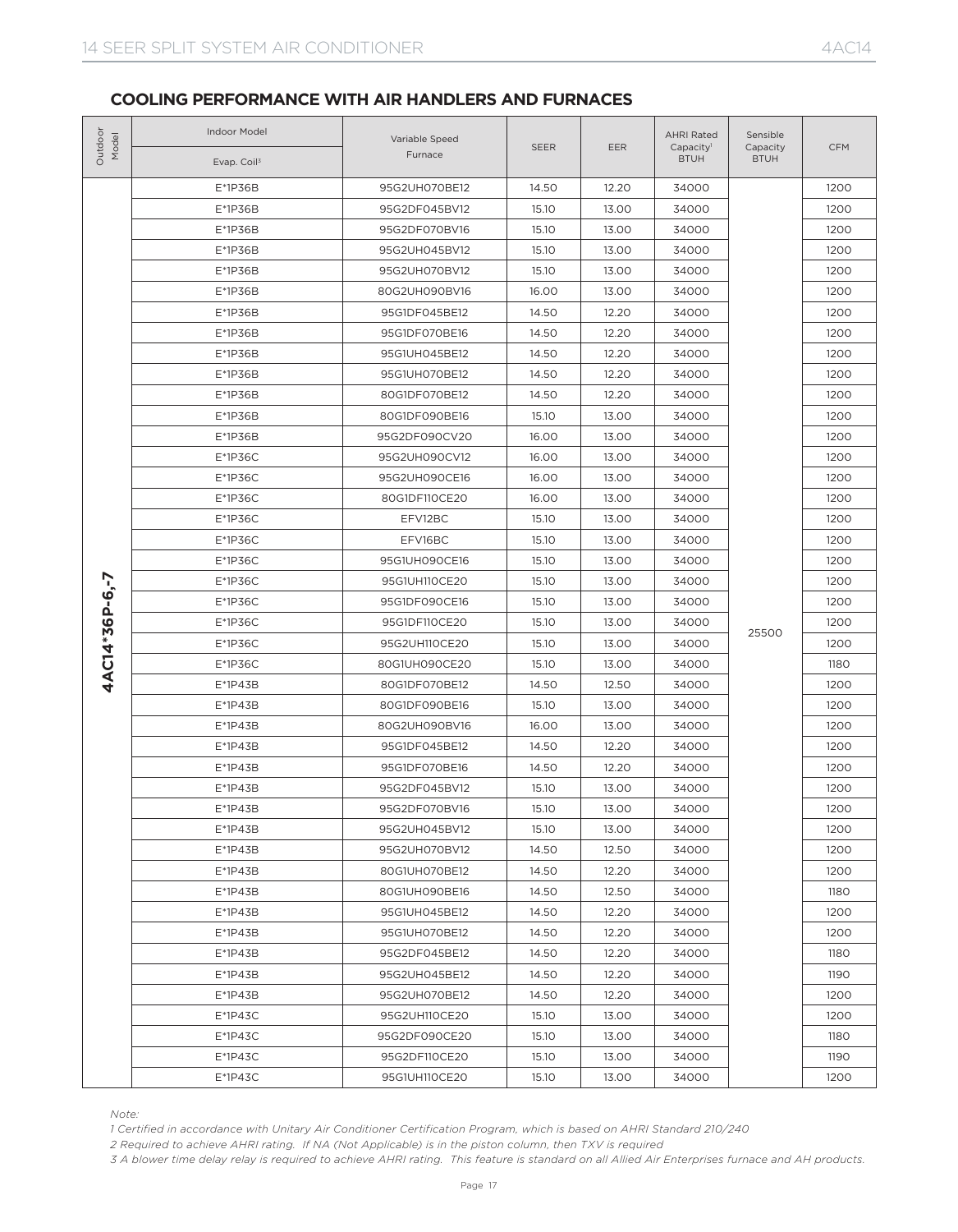| Outdoor<br>Model | Indoor Model<br>Evap. Coil <sup>3</sup>                                                                                                                                                                                                                                                                                                                                             | Variable Speed<br>Furnace | SEER  | EER   | <b>AHRI Rated</b><br>Capacity <sup>1</sup><br><b>BTUH</b> | Sensible<br>Capacity<br><b>BTUH</b> | <b>CFM</b> |
|------------------|-------------------------------------------------------------------------------------------------------------------------------------------------------------------------------------------------------------------------------------------------------------------------------------------------------------------------------------------------------------------------------------|---------------------------|-------|-------|-----------------------------------------------------------|-------------------------------------|------------|
|                  | $E*1P43C$                                                                                                                                                                                                                                                                                                                                                                           | 80G1UH090CE20             | 14.50 | 12.50 | 34000                                                     |                                     | 1180       |
|                  | $E*1P43C$                                                                                                                                                                                                                                                                                                                                                                           | 95G1UH090CE16             | 16.00 | 13.00 | 34000                                                     |                                     | 1200       |
|                  | $E*1P43C$                                                                                                                                                                                                                                                                                                                                                                           | 95G2UH090CE16             | 16.00 | 13.00 | 34000                                                     |                                     | 1200       |
| 4AC14*36P-6,-7   | $E*1P43C$                                                                                                                                                                                                                                                                                                                                                                           | 95G2DF090CV20             | 16.00 | 13.00 | 34000                                                     |                                     | 1200       |
|                  | $E*1P43C$                                                                                                                                                                                                                                                                                                                                                                           | 95G2UH090CV12             | 16.00 | 13.00 | 34000                                                     |                                     | 1200       |
|                  | $E*1P43C$                                                                                                                                                                                                                                                                                                                                                                           | 95G1DF090CE16             | 15.10 | 13.00 | 34000                                                     | 25500                               | 1200       |
|                  | $E*1P43C$                                                                                                                                                                                                                                                                                                                                                                           | 95G1DF110CE20             | 15.10 | 13.00 | 34000                                                     |                                     | 1200       |
|                  | $E*1P43C$                                                                                                                                                                                                                                                                                                                                                                           | 80G1DF110CE20             | 16.00 | 13.00 | 34000                                                     |                                     | 1200       |
|                  | $E*1P43C$                                                                                                                                                                                                                                                                                                                                                                           | EFV12BC                   | 15.10 | 13.00 | 34000                                                     |                                     | 1200       |
|                  | $E*1P43C$                                                                                                                                                                                                                                                                                                                                                                           | EFV16BC                   | 15.10 | 13.00 | 34000                                                     |                                     | 1200       |
|                  | BC*3M36C****P                                                                                                                                                                                                                                                                                                                                                                       |                           | 14.00 | 12.20 | 34000                                                     |                                     | 1200       |
|                  | BC*3M36E****X                                                                                                                                                                                                                                                                                                                                                                       |                           | 14.00 | 12.20 | 34000                                                     |                                     | 1200       |
|                  | BCS2M36V **** P                                                                                                                                                                                                                                                                                                                                                                     |                           | 16.00 | 13.00 | 34000                                                     |                                     | 1200       |
|                  | E*1P29B                                                                                                                                                                                                                                                                                                                                                                             | 80G1DF070BE12             | 14.50 | 12.20 | 34000                                                     |                                     | 1220       |
|                  | E*1P29B                                                                                                                                                                                                                                                                                                                                                                             | 80G1DF090BE16             | 15.10 | 13.00 | 34000                                                     |                                     | 1200       |
|                  | $E*1P29B$                                                                                                                                                                                                                                                                                                                                                                           | 80G1DF0110BE20            | 15.10 | 13.00 | 34000                                                     |                                     | 1200       |
|                  | E*1P29B                                                                                                                                                                                                                                                                                                                                                                             | 80G1UH090BE16             | 14.50 | 12.20 | 34000                                                     |                                     | 1180       |
|                  | E*1P29B                                                                                                                                                                                                                                                                                                                                                                             | 80G2UH090BV16             | 15.10 | 13.00 | 34000                                                     |                                     | 1200       |
|                  | E*1P29B                                                                                                                                                                                                                                                                                                                                                                             | 95G1DF045BE12             | 14.25 | 12.20 | 34000                                                     |                                     | 1230       |
|                  | E*1P29B                                                                                                                                                                                                                                                                                                                                                                             | 95G1UH045BE12             | 14.25 | 12.20 | 34000                                                     |                                     | 1190       |
|                  | E*1P29B                                                                                                                                                                                                                                                                                                                                                                             | 95G1UH070BE12             | 14.25 | 12.20 | 34000                                                     |                                     | 1200       |
|                  | E*1P29B                                                                                                                                                                                                                                                                                                                                                                             | 95G2DF045BE12             | 14.25 | 12.20 | 34000                                                     |                                     | 1185       |
|                  | E*1P29B                                                                                                                                                                                                                                                                                                                                                                             | 95G2UH045BE12             | 14.50 | 12.20 | 34000                                                     |                                     | 1190       |
|                  | E*1P29B                                                                                                                                                                                                                                                                                                                                                                             | 95G2UH070BE12             | 14.50 | 12.20 | 34000                                                     |                                     | 1200       |
|                  | E*1P29B                                                                                                                                                                                                                                                                                                                                                                             | 95G2DF045BV12             | 14.50 | 12.20 | 34000                                                     | 1200                                |            |
| AC14*R36P-6,-7   | $E*1P29B$                                                                                                                                                                                                                                                                                                                                                                           | 95G2DF070BV16             | 14.50 | 12.20 | 34000                                                     |                                     | 1230       |
|                  | $E*1P29B$                                                                                                                                                                                                                                                                                                                                                                           | 95G2UH045BV12             | 14.50 | 12.20 | 34000                                                     |                                     | 1200       |
|                  | E*1P29B                                                                                                                                                                                                                                                                                                                                                                             | 95G2UH070BV12             | 14.50 | 12.20 | 34000                                                     | 25500                               | 1210       |
|                  | $E*1P36B$                                                                                                                                                                                                                                                                                                                                                                           | 80G2UH090BV16             | 16.00 | 13.00 | 34000                                                     |                                     | 1200       |
|                  | $E*1P36B$                                                                                                                                                                                                                                                                                                                                                                           | 95G1DF045BE12             | 14.50 | 12.20 | 34000                                                     |                                     | 1200       |
|                  | $E*1P36B$                                                                                                                                                                                                                                                                                                                                                                           | 95G1DF070BE16             | 14.50 | 12.20 | 34000                                                     |                                     | 1200       |
|                  | $E*1P36B$                                                                                                                                                                                                                                                                                                                                                                           | 95G1UH045BE12             | 14.50 | 12.20 | 34000                                                     |                                     | 1200       |
|                  | $E*1P36B$                                                                                                                                                                                                                                                                                                                                                                           | 95G1UH070BE12             | 14.50 | 12.20 | 34000                                                     |                                     | 1200       |
|                  | $E*1P36B$                                                                                                                                                                                                                                                                                                                                                                           | 95G2DF045BE12             | 14.50 | 12.20 | 34000                                                     |                                     | 1180       |
|                  | $E*1P36B$                                                                                                                                                                                                                                                                                                                                                                           | 95G2DF070BE16             | 14.50 | 12.20 | 34000                                                     |                                     | 1200       |
|                  | $E*1P36B$                                                                                                                                                                                                                                                                                                                                                                           | A95DF2E090C16             | 15.10 | 13.00 | 34000                                                     |                                     | 1180       |
|                  | E*1P36B                                                                                                                                                                                                                                                                                                                                                                             | 95G2DF110CE20             | 15.10 | 13.00 | 34000                                                     |                                     | 1190       |
|                  | E*1P36B                                                                                                                                                                                                                                                                                                                                                                             | 95G2UH045BE12             | 14.50 | 12.20 | 34000                                                     |                                     | 1190       |
|                  | $E*1P36B$                                                                                                                                                                                                                                                                                                                                                                           | 95G2UH070BE12             | 14.50 | 12.20 | 34000                                                     |                                     | 1200       |
|                  | $E*1P36B$                                                                                                                                                                                                                                                                                                                                                                           | 95G2DF045BV12             | 15.10 | 13.00 | 34000                                                     |                                     | 1200       |
|                  | $E*1P36B$                                                                                                                                                                                                                                                                                                                                                                           | 95G2DF070BV16             | 15.10 | 13.00 | 34000                                                     |                                     | 1200       |
|                  | $E*1P36B$                                                                                                                                                                                                                                                                                                                                                                           | 95G2UH045BV12             | 15.10 | 13.00 | 34000                                                     |                                     | 1200       |
|                  | $E*1P36B$                                                                                                                                                                                                                                                                                                                                                                           | 95G2UH070BV12             | 15.10 | 13.00 | 34000                                                     |                                     | 1200       |
|                  | $E*1P36B$                                                                                                                                                                                                                                                                                                                                                                           | 80G1DF070BE12             | 14.50 | 12.20 | 34000                                                     |                                     | 1200       |
| Note:            | 1 Certified in accordance with Unitary Air Conditioner Certification Program, which is based on AHRI Standard 210/240<br>2 Required to achieve AHRI rating. If NA (Not Applicable) is in the piston column, then TXV is required<br>3 A blower time delay relay is required to achieve AHRI rating. This feature is standard on all Allied Air Enterprises furnace and AH products. |                           |       |       |                                                           |                                     |            |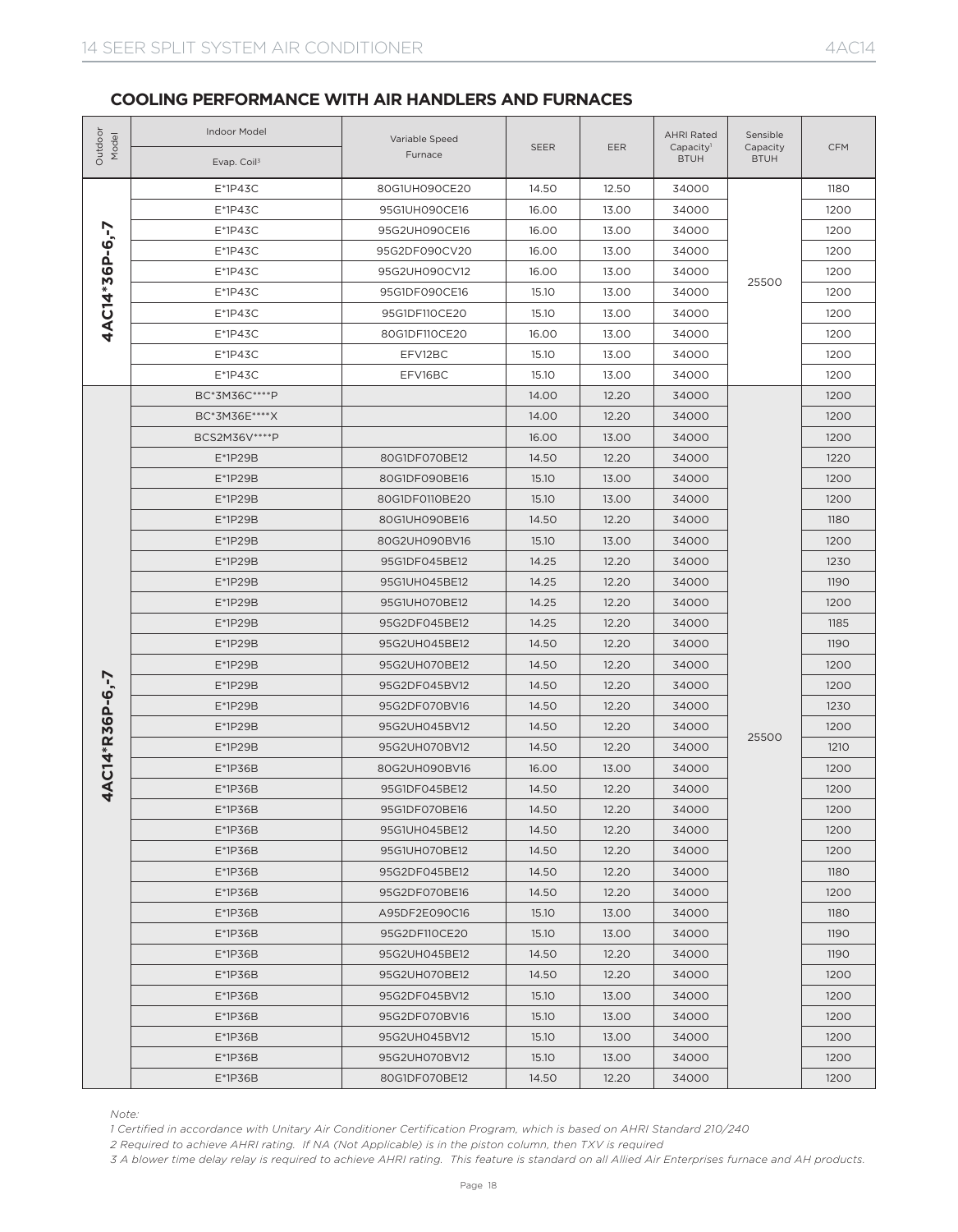| Outdoo<br>Model | <b>Indoor Model</b><br>Evap. Coil <sup>3</sup>                                                                                                                                                                                                                                                                                                                                      | Variable Speed<br>Furnace | <b>SEER</b> | <b>EER</b> | <b>AHRI Rated</b><br>Capacity <sup>1</sup><br><b>BTUH</b> | Sensible<br>Capacity<br><b>BTUH</b> | <b>CFM</b> |
|-----------------|-------------------------------------------------------------------------------------------------------------------------------------------------------------------------------------------------------------------------------------------------------------------------------------------------------------------------------------------------------------------------------------|---------------------------|-------------|------------|-----------------------------------------------------------|-------------------------------------|------------|
|                 | $E*1P36B$                                                                                                                                                                                                                                                                                                                                                                           | 80G1DF090BE16             | 15.10       | 13.00      | 34000                                                     |                                     | 1200       |
|                 | E*1P36B                                                                                                                                                                                                                                                                                                                                                                             | 80G1DF0110BE20            | 16.00       | 13.00      | 34000                                                     |                                     | 1200       |
|                 | E*1P36B                                                                                                                                                                                                                                                                                                                                                                             | 80G1UH090BE16             | 15.10       | 13.00      | 34000                                                     | 25500<br>28000                      | 1180       |
|                 | $E*1P36C$                                                                                                                                                                                                                                                                                                                                                                           | 80G1UH090CE20             | 15.10       | 13.00      | 34000                                                     |                                     | 1180       |
|                 | $E*1P36C$                                                                                                                                                                                                                                                                                                                                                                           | 95G2UH110CE20             | 15.10       | 13.00      | 34000                                                     |                                     | 1200       |
|                 | $E*1P36C$                                                                                                                                                                                                                                                                                                                                                                           | 95G1UH090CE16             | 15.10       | 13.00      | 34000                                                     |                                     | 1200       |
|                 | $E*1P36C$                                                                                                                                                                                                                                                                                                                                                                           | A95UH1E110C20             | 15.10       | 13.00      | 34000                                                     |                                     | 1200       |
|                 | $E*1P36C$                                                                                                                                                                                                                                                                                                                                                                           | 95G1DF090CE16             | 15.10       | 13.00      | 34000                                                     |                                     | 1200       |
|                 | $E*1P36C$                                                                                                                                                                                                                                                                                                                                                                           | 95G1DF110CE20             | 15.10       | 13.00      | 34000                                                     |                                     | 1200       |
|                 | $E*1P36C$                                                                                                                                                                                                                                                                                                                                                                           | EFV12BC                   | 15.10       | 13.00      | 34000                                                     |                                     | 1200       |
|                 | $E*1P36C$                                                                                                                                                                                                                                                                                                                                                                           | EFV16BC                   | 15.10       | 13.00      | 34000                                                     |                                     | 1200       |
|                 | $E*1P43B$                                                                                                                                                                                                                                                                                                                                                                           | 95G1UH045BE12             | 14.50       | 12.20      | 34000                                                     |                                     | 1200       |
|                 | $E*1P43B$                                                                                                                                                                                                                                                                                                                                                                           | 95G1UH070BE12             | 14.50       | 12.20      | 34000                                                     |                                     | 1200       |
|                 | $E*1P43B$                                                                                                                                                                                                                                                                                                                                                                           | 95G2DF045BE12             | 14.50       | 12.20      | 34000                                                     |                                     | 1180       |
|                 | $E*1P43B$                                                                                                                                                                                                                                                                                                                                                                           | 95G2UH045BE12             | 14.50       | 12.20      | 34000                                                     |                                     | 1190       |
|                 | $E*1P43B$                                                                                                                                                                                                                                                                                                                                                                           | 95G2UH070BE12             | 14.50       | 12.20      | 34000                                                     |                                     | 1200       |
|                 | $E*1P43B$                                                                                                                                                                                                                                                                                                                                                                           | 80G1DF070BE12             | 14.50       | 12.50      | 34000                                                     |                                     | 1200       |
|                 | $E*1P43B$                                                                                                                                                                                                                                                                                                                                                                           | 80G1DF090BE16             | 15.10       | 13.00      | 34000                                                     |                                     | 1200       |
|                 | $E*1P43B$                                                                                                                                                                                                                                                                                                                                                                           | 80G1DF0110BE20            | 16.00       | 13.00      | 34000                                                     |                                     | 1200       |
|                 | E*1P43B                                                                                                                                                                                                                                                                                                                                                                             | 80G1UH070BE12             | 14.50       | 12.20      | 34000                                                     |                                     | 1200       |
| 4AC14*R36P-6,-7 | $E*1P43B$                                                                                                                                                                                                                                                                                                                                                                           | 80G1UH090BE16             | 14.50       | 12.50      | 34000                                                     |                                     | 1180       |
|                 | $E*1P43B$                                                                                                                                                                                                                                                                                                                                                                           | 80G2UH090BV16             | 16.00       | 13.00      | 34000                                                     |                                     | 1200       |
|                 | $E*1P43B$                                                                                                                                                                                                                                                                                                                                                                           | 95G1DF045BE12             | 14.50       | 12.20      | 34000                                                     |                                     | 1200       |
|                 | $E*1P43B$                                                                                                                                                                                                                                                                                                                                                                           | 95G1DF070BE16             | 14.50       | 12.20      | 34000                                                     |                                     | 1200       |
|                 | $E*1P43B$                                                                                                                                                                                                                                                                                                                                                                           | 95G2DF045BV12             | 15.10       | 13.00      | 34000                                                     |                                     | 1200       |
|                 | E*1P43B                                                                                                                                                                                                                                                                                                                                                                             | 95G2DF070BV16             | 15.10       | 13.00      | 34000                                                     |                                     | 1200       |
|                 | E*1P43B                                                                                                                                                                                                                                                                                                                                                                             | 95G2UH045BV12             | 15.10       | 13.00      | 34000                                                     |                                     | 1200       |
|                 | E*1P43B                                                                                                                                                                                                                                                                                                                                                                             | 95G2UH070BV12             | 14.50       | 12.50      | 34000                                                     |                                     | 1200       |
|                 | $E*1P43C$                                                                                                                                                                                                                                                                                                                                                                           | 95G1DF090CE16             | 15.10       | 13.00      | 34000                                                     |                                     | 1200       |
|                 | $E*1P43C$                                                                                                                                                                                                                                                                                                                                                                           | 95G1DF110CE20             | 15.10       | 13.00      | 34000                                                     |                                     | 1200       |
|                 | $E*1P43C$                                                                                                                                                                                                                                                                                                                                                                           | 80G1UH090CE20             | 14.50       | 12.50      | 34000                                                     |                                     | 1180       |
|                 | $E*1P43C$                                                                                                                                                                                                                                                                                                                                                                           | 95G2UH110CE20             | 15.10       | 13.00      | 34000                                                     |                                     | 1200       |
|                 | $E*1P43C$                                                                                                                                                                                                                                                                                                                                                                           | A95DF2E090C16             | 15.10       | 13.00      | 34000                                                     |                                     | 1180       |
|                 | $E*1P43C$                                                                                                                                                                                                                                                                                                                                                                           | 95G2DF110CE20             | 15.10       | 13.00      | 34000                                                     |                                     | 1190       |
|                 | $E*1P43C$                                                                                                                                                                                                                                                                                                                                                                           | A95UH1E110C20             | 15.10       | 13.00      | 34000                                                     |                                     | 1200       |
|                 | E*1P43C                                                                                                                                                                                                                                                                                                                                                                             | EFV12BC                   | 15.10       | 13.00      | 34000                                                     |                                     | 1200       |
|                 | $E*1P43C$                                                                                                                                                                                                                                                                                                                                                                           | EFV16BC                   | 15.10       | 13.00      | 34000                                                     |                                     | 1200       |
|                 | BC*3M42E****X                                                                                                                                                                                                                                                                                                                                                                       |                           | 16.00       | 13.00      | 37000                                                     |                                     | 1380       |
| 4AC14L41P-6,-7  | BCE3M36C****P+TXV                                                                                                                                                                                                                                                                                                                                                                   |                           | 14.00       | 12.00      | 38000                                                     |                                     | 1200       |
|                 | BCS2M42V **** P+TXV                                                                                                                                                                                                                                                                                                                                                                 |                           | 16.00       | 13.00      | 38000                                                     |                                     | 1400       |
|                 | BCS3M42C****P                                                                                                                                                                                                                                                                                                                                                                       |                           | 14.00       | 12.00      | 37000                                                     |                                     | 1380       |
|                 | BCS3M42C****P+TXV                                                                                                                                                                                                                                                                                                                                                                   |                           | 14.00       | 12.00      | 38000                                                     |                                     | 1200       |
|                 | $E(C,H,U)$ 1P49C                                                                                                                                                                                                                                                                                                                                                                    | 80G2UH110CV20             | 15.10       | 12.50      | 38000                                                     |                                     | 1400       |
|                 | $E(C,H,U)$ 1P49C                                                                                                                                                                                                                                                                                                                                                                    | 95G1DF090CE16             | 15.10       | 12.50      | 38000                                                     |                                     | 1400       |
| Note:           | 1 Certified in accordance with Unitary Air Conditioner Certification Program, which is based on AHRI Standard 210/240<br>2 Required to achieve AHRI rating. If NA (Not Applicable) is in the piston column, then TXV is required<br>3 A blower time delay relay is required to achieve AHRI rating. This feature is standard on all Allied Air Enterprises furnace and AH products. |                           |             |            |                                                           |                                     |            |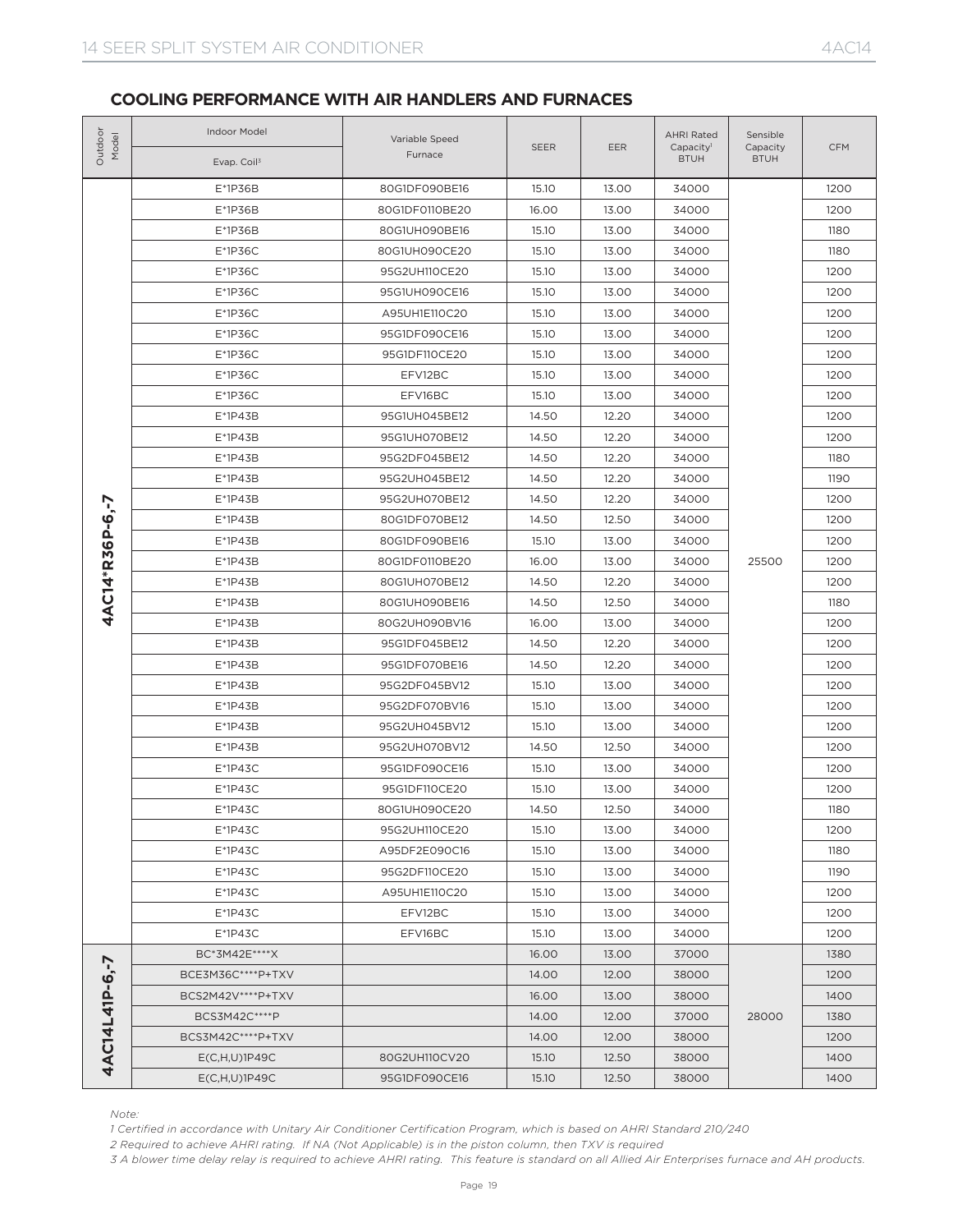| Outdoor<br>Model | Indoor Model<br>Evap. Coil <sup>3</sup>                                                                                                                                                                                                                                                                                                                                             | Variable Speed<br>Furnace | <b>SEER</b> | EER   | <b>AHRI Rated</b><br>Capacity <sup>1</sup><br><b>BTUH</b> | Sensible<br>Capacity<br><b>BTUH</b> | <b>CFM</b> |
|------------------|-------------------------------------------------------------------------------------------------------------------------------------------------------------------------------------------------------------------------------------------------------------------------------------------------------------------------------------------------------------------------------------|---------------------------|-------------|-------|-----------------------------------------------------------|-------------------------------------|------------|
|                  |                                                                                                                                                                                                                                                                                                                                                                                     | 80G1UH090CE20             | 15.10       | 12.50 | 38000                                                     |                                     | 1400       |
|                  | $E(C,H,U)$ 1P49C<br>$E(C,H,U)$ 1P49C                                                                                                                                                                                                                                                                                                                                                | 80G1UH110CE20             | 15.10       | 12.50 | 38000                                                     |                                     | 1400       |
|                  | $E(C,H,U)$ 1P49C                                                                                                                                                                                                                                                                                                                                                                    | 80G1DF110CE20             | 15.10       | 12.50 | 38000                                                     |                                     | 1400       |
|                  | $E(C,H,U)$ 1P49C                                                                                                                                                                                                                                                                                                                                                                    | 95G1DF110CE20             | 15.10       | 12.50 | 38000                                                     | 28000                               | 1400       |
|                  |                                                                                                                                                                                                                                                                                                                                                                                     | 95G1UH090CE16             | 16.00       | 13.00 | 38000                                                     |                                     | 1350       |
|                  | $E(C,H,U)$ 1P49C<br>$E(C,H,U)$ 1P49C                                                                                                                                                                                                                                                                                                                                                | 95G2DF090CV20             | 15.10       | 12.50 | 38000                                                     |                                     | 1400       |
|                  | $E(C,H,U)$ 1P49C                                                                                                                                                                                                                                                                                                                                                                    | 95G2DF110CV20             | 15.10       | 12.50 | 38000                                                     |                                     | 1400       |
|                  | $E(C,H,U)$ 1P49C                                                                                                                                                                                                                                                                                                                                                                    | 95G2UH090CV20             | 15.10       | 12.50 | 38000                                                     |                                     | 1400       |
|                  | $E(C,H,U)$ 1P49C                                                                                                                                                                                                                                                                                                                                                                    | 95G2UH110CV20             | 15.10       | 12.50 | 38000                                                     |                                     | 1400       |
|                  | $E(C,H,U)$ 1P49C                                                                                                                                                                                                                                                                                                                                                                    | 95G2DF110CE20             | 15.10       | 12.50 | 38000                                                     |                                     | 1400       |
|                  | $E(C,H,U)$ 1P49C                                                                                                                                                                                                                                                                                                                                                                    | 95G2UH090CE16             | 16.00       | 13.00 | 38000                                                     |                                     | 1350       |
|                  | $E(C,H,U)$ 1P49C                                                                                                                                                                                                                                                                                                                                                                    | 95G2UH110CE20             | 15.10       | 12.50 | 38000                                                     |                                     | 1400       |
|                  | $E(C,H,U)$ 1P49C                                                                                                                                                                                                                                                                                                                                                                    | 95G2DF090CE16             | 15.10       | 12.50 | 38000                                                     |                                     | 1400       |
|                  | $E(C,H,U)$ 1P49C                                                                                                                                                                                                                                                                                                                                                                    | 95G1UH110CE20             | 15.10       | 12.50 | 38000                                                     |                                     | 1400       |
|                  | $E(C,H,U)1P49C+TDR$                                                                                                                                                                                                                                                                                                                                                                 | EFV16CC                   | 15.10       | 12.50 | 38000                                                     |                                     | 1400       |
|                  | $E(C,H,U)1P49C+TXV$                                                                                                                                                                                                                                                                                                                                                                 | 95G2UH110CV20             | 15.10       | 12.50 | 38000                                                     |                                     | 1400       |
|                  | $E(C,H,U)1P49C+TXV$                                                                                                                                                                                                                                                                                                                                                                 | 95G2DF090CE16             | 15.10       | 12.50 | 38000                                                     |                                     | 1400       |
|                  | $E(C, H, U) 1P49C+TXV$                                                                                                                                                                                                                                                                                                                                                              | 95G2DF110CE20             | 15.10       | 12.50 | 38000                                                     |                                     | 1400       |
|                  | $E(C,H,U)1P49C+TXV$                                                                                                                                                                                                                                                                                                                                                                 | 95G2UH090CE16             | 16.00       | 13.00 | 38000                                                     |                                     | 1350       |
|                  | $E(C,H,U)1P49C+TXV$                                                                                                                                                                                                                                                                                                                                                                 | 95G2UH110CE20             | 15.10       | 12.50 | 38000                                                     |                                     | 1400       |
|                  | $E(C,H,U)1P49C+TXV$                                                                                                                                                                                                                                                                                                                                                                 | 80G1DF110CE20             | 15.10       | 12.50 | 38000                                                     |                                     | 1400       |
| 4AC14L41P-6.-7   | $E(C, H, U) 1P49C+TXV$                                                                                                                                                                                                                                                                                                                                                              | 80G1UH090CE20             | 15.10       | 12.50 | 38000                                                     |                                     | 1400       |
|                  | $E(C, H, U) 1P49C+TXV$                                                                                                                                                                                                                                                                                                                                                              | 80G1UH110CE20             | 15.10       | 12.50 | 38000                                                     |                                     | 1400       |
|                  | $E(C, H, U) 1P49C+TXV$                                                                                                                                                                                                                                                                                                                                                              | 80G2UH110CV20             | 15.10       | 12.50 | 38000                                                     |                                     | 1400       |
|                  | $E(C, H, U) 1P49C+TXV$                                                                                                                                                                                                                                                                                                                                                              | 95G1DF090CE16             | 15.10       | 12.50 | 38000                                                     |                                     | 1400       |
|                  | $E(C,H,U)$ 1P49C+TXV                                                                                                                                                                                                                                                                                                                                                                | 95G1DF110CE20             | 15.10       | 12.50 | 38000                                                     |                                     | 1400       |
|                  | $E(C, H, U) 1P49C+TXV$                                                                                                                                                                                                                                                                                                                                                              | 95G1UH090CE16             | 16.00       | 13.00 | 38000                                                     |                                     | 1350       |
|                  | $E(C, H, U) 1P49C+TXV$                                                                                                                                                                                                                                                                                                                                                              | 95G1UH110CE20             | 15.10       | 12.50 | 38000                                                     |                                     | 1400       |
|                  | $E(C,H,U)1P49C+TXV$                                                                                                                                                                                                                                                                                                                                                                 | 95G2DF090CV20             | 15.10       | 12.50 | 38000                                                     |                                     | 1400       |
|                  | $E(C,H,U)1P49C+TXV$                                                                                                                                                                                                                                                                                                                                                                 | 95G2DF110CV20             | 15.10       | 12.50 | 38000                                                     |                                     | 1400       |
|                  | $E(C, H, U) 1P49C+TXV$                                                                                                                                                                                                                                                                                                                                                              | 95G2UH090CV20             | 15.10       | 12.50 | 38000                                                     |                                     | 1400       |
|                  | E(C,H,U)1P49C+TXV+TDR                                                                                                                                                                                                                                                                                                                                                               | EFV16CC                   | 15.10       | 12.50 | 38000                                                     |                                     | 1400       |
|                  | $E(C,H,U)$ 1P62C                                                                                                                                                                                                                                                                                                                                                                    | 80G1DF110CE20             | 15.10       | 12.50 | 38000                                                     |                                     | 1400       |
|                  | E(C,H,U)1P62C                                                                                                                                                                                                                                                                                                                                                                       | 80G1UH090CE20             | 15.10       | 12.50 | 38000                                                     |                                     | 1400       |
|                  | $E(C,H,U)$ 1P62C                                                                                                                                                                                                                                                                                                                                                                    | 80G1UH110CE20             | 15.10       | 12.50 | 38000                                                     |                                     | 1400       |
|                  | E(C,H,U)1P62C                                                                                                                                                                                                                                                                                                                                                                       | 95G2UH090CV20             | 15.10       | 12.50 | 38000                                                     |                                     | 1400       |
|                  | $E(C,H,U)$ 1P62C                                                                                                                                                                                                                                                                                                                                                                    | 95G2UH110CV20             | 15.10       | 12.50 | 38000                                                     |                                     | 1400       |
|                  | E(C,H,U)1P62C                                                                                                                                                                                                                                                                                                                                                                       | 95G1DF090CE16             | 15.10       | 12.50 | 38000                                                     |                                     | 1400       |
|                  | $E(C,H,U)$ 1P62C                                                                                                                                                                                                                                                                                                                                                                    | 95G1DF110CE20             | 15.10       | 12.50 | 38000                                                     |                                     | 1400       |
|                  | E(C,H,U)1P62C                                                                                                                                                                                                                                                                                                                                                                       | 95G1UH090CE16             | 16.00       | 13.00 | 38000                                                     |                                     | 1350       |
|                  | $E(C,H,U)$ 1P62C                                                                                                                                                                                                                                                                                                                                                                    | 95G1UH110CE20             | 15.10       | 12.50 | 38000                                                     |                                     | 1400       |
|                  | $E(C,H,U)$ 1P62C                                                                                                                                                                                                                                                                                                                                                                    | 95G2DF090CV20             | 15.10       | 12.50 | 38000                                                     |                                     | 1400       |
|                  | E(C,H,U)1P62C                                                                                                                                                                                                                                                                                                                                                                       | 95G2DF110CV20             | 15.10       | 12.50 | 38000                                                     |                                     | 1400       |
|                  | E(C,H,U)1P62C                                                                                                                                                                                                                                                                                                                                                                       | 95G2DF090CE16             | 15.10       | 12.50 | 38000                                                     |                                     | 1400       |
| Note:            | 1 Certified in accordance with Unitary Air Conditioner Certification Program, which is based on AHRI Standard 210/240<br>2 Required to achieve AHRI rating. If NA (Not Applicable) is in the piston column, then TXV is required<br>3 A blower time delay relay is required to achieve AHRI rating. This feature is standard on all Allied Air Enterprises furnace and AH products. |                           |             |       |                                                           |                                     |            |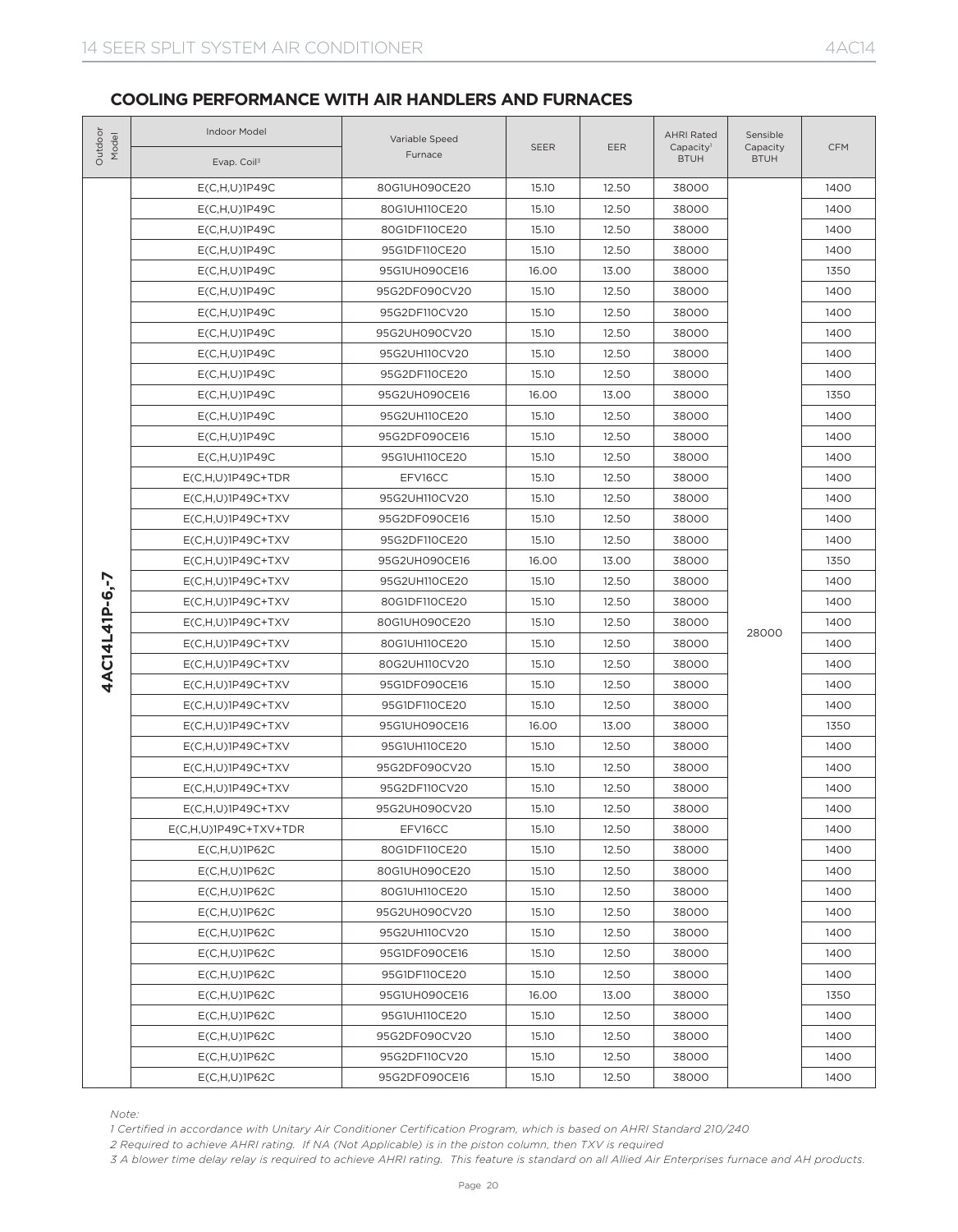| Outdoor<br>Model | Indoor Model<br>Evap. Coil <sup>3</sup>                                                                 | Variable Speed<br>Furnace | <b>SEER</b>                                                                                                                                                                                                                                                                                                                                                                                                                                                                                   | <b>EER</b>                                                                                                                                                                                                                                                                                                                                                                                                                                                                                                                                                                                                                                                                                                                                                                                                                                                                                                                                                                                                                                                                                                                                                                                                                                                                  | <b>AHRI Rated</b><br>Capacity <sup>1</sup><br><b>BTUH</b> | Sensible<br>Capacity<br><b>BTUH</b> | <b>CFM</b> |
|------------------|---------------------------------------------------------------------------------------------------------|---------------------------|-----------------------------------------------------------------------------------------------------------------------------------------------------------------------------------------------------------------------------------------------------------------------------------------------------------------------------------------------------------------------------------------------------------------------------------------------------------------------------------------------|-----------------------------------------------------------------------------------------------------------------------------------------------------------------------------------------------------------------------------------------------------------------------------------------------------------------------------------------------------------------------------------------------------------------------------------------------------------------------------------------------------------------------------------------------------------------------------------------------------------------------------------------------------------------------------------------------------------------------------------------------------------------------------------------------------------------------------------------------------------------------------------------------------------------------------------------------------------------------------------------------------------------------------------------------------------------------------------------------------------------------------------------------------------------------------------------------------------------------------------------------------------------------------|-----------------------------------------------------------|-------------------------------------|------------|
|                  | $E(C,H,U)$ 1P62C                                                                                        | 95G2DF110CE20             | 15.10                                                                                                                                                                                                                                                                                                                                                                                                                                                                                         | 12.50                                                                                                                                                                                                                                                                                                                                                                                                                                                                                                                                                                                                                                                                                                                                                                                                                                                                                                                                                                                                                                                                                                                                                                                                                                                                       | 38000                                                     |                                     | 1400       |
|                  | E(C,H,U)1P62C                                                                                           | 95G2UH090CE16             | 16.00                                                                                                                                                                                                                                                                                                                                                                                                                                                                                         | 13.00                                                                                                                                                                                                                                                                                                                                                                                                                                                                                                                                                                                                                                                                                                                                                                                                                                                                                                                                                                                                                                                                                                                                                                                                                                                                       | 38000                                                     |                                     | 1350       |
|                  | E(C,H,U)1P62C                                                                                           | 95G2UH110CE20             | 15.10                                                                                                                                                                                                                                                                                                                                                                                                                                                                                         | 12.50                                                                                                                                                                                                                                                                                                                                                                                                                                                                                                                                                                                                                                                                                                                                                                                                                                                                                                                                                                                                                                                                                                                                                                                                                                                                       | 38000                                                     |                                     | 1400       |
|                  | E(C,H,U)1P62C                                                                                           | 80G2UH110CV20             | 15.10                                                                                                                                                                                                                                                                                                                                                                                                                                                                                         | 12.50<br>38000<br>1400<br>12.50<br>1400<br>38000<br>1400<br>12.50<br>38000<br>12.50<br>38000<br>1400<br>13.00<br>38000<br>1350<br>12.50<br>1400<br>38000<br>12.50<br>38000<br>1400<br>1400<br>12.50<br>38000<br>12.50<br>38000<br>28000<br>1400<br>1400<br>12.50<br>38000<br>12.50<br>38000<br>1400<br>12.50<br>38000<br>1400<br>13.00<br>38000<br>1350<br>12.50<br>38000<br>1400<br>12.50<br>38000<br>1400<br>12.50<br>38000<br>1400<br>1400<br>12.50<br>38000<br>12.50<br>38000<br>1400<br>1400<br>12.50<br>38000<br>12.00<br>38000<br>1400<br>12.20<br>40000<br>1400<br>12.20<br>40000<br>1400<br>12.20<br>40000<br>1400<br>12.20<br>41000<br>1400<br>1400<br>12.50<br>41000<br>1400<br>12.50<br>41000<br>12.20<br>41000<br>1400<br>12.20<br>41000<br>1400<br>12.20<br>41000<br>1400<br>12.20<br>41000<br>1400<br>30000<br>12.20<br>41000<br>1400<br>12.20<br>41000<br>1400<br>12.20<br>41000<br>1400<br>12.20<br>41000<br>1400<br>12.20<br>41000<br>1400<br>12.20<br>41000<br>1400<br>12.50<br>41000<br>1400<br>12.50<br>1400<br>41000<br>12.50<br>1400<br>41000<br>1400<br>12.50<br>41000<br>12.20<br>41000<br>1400<br>3 A blower time delay relay is required to achieve AHRI rating. This feature is standard on all Allied Air Enterprises furnace and AH products. |                                                           |                                     |            |
|                  | $E(C,H,U)1P62C+TDR$                                                                                     | EFV16CC                   | 15.10<br>15.10<br>15.10<br>16.00<br>15.10<br>15.10<br>15.10<br>15.10<br>15.10<br>15.10<br>15.10<br>16.00<br>15.10<br>15.10<br>15.10<br>15.10<br>15.10<br>15.10<br>14.00<br>14.00<br>14.50<br>15.10<br>14.00<br>15.10<br>15.10<br>14.50<br>14.00<br>14.00<br>14.00<br>14.50<br>14.00<br>14.50<br>14.00<br>14.50<br>14.00<br>15.10<br>15.10<br>15.10<br>15.10<br>14.50<br>1 Certified in accordance with Unitary Air Conditioner Certification Program, which is based on AHRI Standard 210/240 |                                                                                                                                                                                                                                                                                                                                                                                                                                                                                                                                                                                                                                                                                                                                                                                                                                                                                                                                                                                                                                                                                                                                                                                                                                                                             |                                                           |                                     |            |
|                  | $E(C,H,U)1P62C+TXV$                                                                                     | 95G2DF090CE16             |                                                                                                                                                                                                                                                                                                                                                                                                                                                                                               |                                                                                                                                                                                                                                                                                                                                                                                                                                                                                                                                                                                                                                                                                                                                                                                                                                                                                                                                                                                                                                                                                                                                                                                                                                                                             |                                                           |                                     |            |
|                  | $E(C,H,U)$ 1P62C+TXV                                                                                    | 95G2DF110CE20             |                                                                                                                                                                                                                                                                                                                                                                                                                                                                                               |                                                                                                                                                                                                                                                                                                                                                                                                                                                                                                                                                                                                                                                                                                                                                                                                                                                                                                                                                                                                                                                                                                                                                                                                                                                                             |                                                           |                                     |            |
|                  | $E(C,H,U)$ 1P62C+TXV                                                                                    | 95G2UH090CE16             |                                                                                                                                                                                                                                                                                                                                                                                                                                                                                               |                                                                                                                                                                                                                                                                                                                                                                                                                                                                                                                                                                                                                                                                                                                                                                                                                                                                                                                                                                                                                                                                                                                                                                                                                                                                             |                                                           |                                     |            |
|                  | $E(C, H, U) 1P62C+TXV$                                                                                  | 95G2UH110CE20             |                                                                                                                                                                                                                                                                                                                                                                                                                                                                                               |                                                                                                                                                                                                                                                                                                                                                                                                                                                                                                                                                                                                                                                                                                                                                                                                                                                                                                                                                                                                                                                                                                                                                                                                                                                                             |                                                           |                                     |            |
| 4AC14L41P-6.-7   | $E(C, H, U) 1P62C+TXV$                                                                                  | 80G1DF110CE20             |                                                                                                                                                                                                                                                                                                                                                                                                                                                                                               |                                                                                                                                                                                                                                                                                                                                                                                                                                                                                                                                                                                                                                                                                                                                                                                                                                                                                                                                                                                                                                                                                                                                                                                                                                                                             |                                                           |                                     |            |
|                  | $E(C,H,U)$ 1P62C+TXV                                                                                    | 80G1UH090CE20             |                                                                                                                                                                                                                                                                                                                                                                                                                                                                                               |                                                                                                                                                                                                                                                                                                                                                                                                                                                                                                                                                                                                                                                                                                                                                                                                                                                                                                                                                                                                                                                                                                                                                                                                                                                                             |                                                           |                                     |            |
|                  | $E(C,H,U)$ 1P62C+TXV                                                                                    | 80G1UH110CE20             |                                                                                                                                                                                                                                                                                                                                                                                                                                                                                               |                                                                                                                                                                                                                                                                                                                                                                                                                                                                                                                                                                                                                                                                                                                                                                                                                                                                                                                                                                                                                                                                                                                                                                                                                                                                             |                                                           |                                     |            |
|                  | $E(C,H,U)1P62C+TXV$                                                                                     | 80G2UH110CV20             |                                                                                                                                                                                                                                                                                                                                                                                                                                                                                               |                                                                                                                                                                                                                                                                                                                                                                                                                                                                                                                                                                                                                                                                                                                                                                                                                                                                                                                                                                                                                                                                                                                                                                                                                                                                             |                                                           |                                     |            |
|                  | $E(C,H,U)$ 1P62C+TXV                                                                                    | 95G1DF090CE16             |                                                                                                                                                                                                                                                                                                                                                                                                                                                                                               |                                                                                                                                                                                                                                                                                                                                                                                                                                                                                                                                                                                                                                                                                                                                                                                                                                                                                                                                                                                                                                                                                                                                                                                                                                                                             |                                                           |                                     |            |
|                  | $E(C,H,U)1P62C+TXV$                                                                                     | 95G1DF110CE20             |                                                                                                                                                                                                                                                                                                                                                                                                                                                                                               |                                                                                                                                                                                                                                                                                                                                                                                                                                                                                                                                                                                                                                                                                                                                                                                                                                                                                                                                                                                                                                                                                                                                                                                                                                                                             |                                                           |                                     |            |
|                  | $E(C, H, U) 1P62C+TXV$                                                                                  | 95G1UH090CE16             |                                                                                                                                                                                                                                                                                                                                                                                                                                                                                               |                                                                                                                                                                                                                                                                                                                                                                                                                                                                                                                                                                                                                                                                                                                                                                                                                                                                                                                                                                                                                                                                                                                                                                                                                                                                             |                                                           |                                     |            |
|                  | $E(C,H,U)1P62C+TXV$                                                                                     | 95G1UH110CE20             |                                                                                                                                                                                                                                                                                                                                                                                                                                                                                               |                                                                                                                                                                                                                                                                                                                                                                                                                                                                                                                                                                                                                                                                                                                                                                                                                                                                                                                                                                                                                                                                                                                                                                                                                                                                             |                                                           |                                     |            |
|                  | $E(C,H,U)$ 1P62C+TXV                                                                                    | 95G2DF090CV20             |                                                                                                                                                                                                                                                                                                                                                                                                                                                                                               |                                                                                                                                                                                                                                                                                                                                                                                                                                                                                                                                                                                                                                                                                                                                                                                                                                                                                                                                                                                                                                                                                                                                                                                                                                                                             |                                                           |                                     |            |
|                  | $E(C,H,U)$ 1P62C+TXV                                                                                    | 95G2DF110CV20             |                                                                                                                                                                                                                                                                                                                                                                                                                                                                                               |                                                                                                                                                                                                                                                                                                                                                                                                                                                                                                                                                                                                                                                                                                                                                                                                                                                                                                                                                                                                                                                                                                                                                                                                                                                                             |                                                           |                                     |            |
|                  | $E(C, H, U) 1 P62C + TXY$                                                                               | 95G2UH090CV20             |                                                                                                                                                                                                                                                                                                                                                                                                                                                                                               |                                                                                                                                                                                                                                                                                                                                                                                                                                                                                                                                                                                                                                                                                                                                                                                                                                                                                                                                                                                                                                                                                                                                                                                                                                                                             |                                                           |                                     |            |
|                  | $E(C, H, U) 1P62C+TXV$                                                                                  | 95G2UH110CV20             |                                                                                                                                                                                                                                                                                                                                                                                                                                                                                               |                                                                                                                                                                                                                                                                                                                                                                                                                                                                                                                                                                                                                                                                                                                                                                                                                                                                                                                                                                                                                                                                                                                                                                                                                                                                             |                                                           |                                     |            |
|                  | $E(C,H,U)$ 1P62C+TXV+TDR                                                                                | EFV16CC                   |                                                                                                                                                                                                                                                                                                                                                                                                                                                                                               |                                                                                                                                                                                                                                                                                                                                                                                                                                                                                                                                                                                                                                                                                                                                                                                                                                                                                                                                                                                                                                                                                                                                                                                                                                                                             |                                                           |                                     |            |
|                  | $E(C,H,U)$ 1P62C+TXV+TDR                                                                                |                           |                                                                                                                                                                                                                                                                                                                                                                                                                                                                                               |                                                                                                                                                                                                                                                                                                                                                                                                                                                                                                                                                                                                                                                                                                                                                                                                                                                                                                                                                                                                                                                                                                                                                                                                                                                                             |                                                           |                                     |            |
|                  | BC*3M42C****P                                                                                           |                           |                                                                                                                                                                                                                                                                                                                                                                                                                                                                                               |                                                                                                                                                                                                                                                                                                                                                                                                                                                                                                                                                                                                                                                                                                                                                                                                                                                                                                                                                                                                                                                                                                                                                                                                                                                                             |                                                           |                                     |            |
|                  | BC*3M42E****X                                                                                           |                           |                                                                                                                                                                                                                                                                                                                                                                                                                                                                                               |                                                                                                                                                                                                                                                                                                                                                                                                                                                                                                                                                                                                                                                                                                                                                                                                                                                                                                                                                                                                                                                                                                                                                                                                                                                                             |                                                           |                                     |            |
|                  | BCS2M42V****P                                                                                           |                           |                                                                                                                                                                                                                                                                                                                                                                                                                                                                                               |                                                                                                                                                                                                                                                                                                                                                                                                                                                                                                                                                                                                                                                                                                                                                                                                                                                                                                                                                                                                                                                                                                                                                                                                                                                                             |                                                           |                                     |            |
|                  | $E^*$ 1P49C                                                                                             | EFV16CC                   |                                                                                                                                                                                                                                                                                                                                                                                                                                                                                               |                                                                                                                                                                                                                                                                                                                                                                                                                                                                                                                                                                                                                                                                                                                                                                                                                                                                                                                                                                                                                                                                                                                                                                                                                                                                             |                                                           |                                     |            |
|                  | $E*1P49C$                                                                                               | 95G2UH110CV20             |                                                                                                                                                                                                                                                                                                                                                                                                                                                                                               |                                                                                                                                                                                                                                                                                                                                                                                                                                                                                                                                                                                                                                                                                                                                                                                                                                                                                                                                                                                                                                                                                                                                                                                                                                                                             |                                                           |                                     |            |
|                  | $E*1P49C$                                                                                               | 95G2UH090CV20             |                                                                                                                                                                                                                                                                                                                                                                                                                                                                                               |                                                                                                                                                                                                                                                                                                                                                                                                                                                                                                                                                                                                                                                                                                                                                                                                                                                                                                                                                                                                                                                                                                                                                                                                                                                                             |                                                           |                                     |            |
|                  | $E*1P49C$                                                                                               | 95G2UH110CE20             |                                                                                                                                                                                                                                                                                                                                                                                                                                                                                               |                                                                                                                                                                                                                                                                                                                                                                                                                                                                                                                                                                                                                                                                                                                                                                                                                                                                                                                                                                                                                                                                                                                                                                                                                                                                             |                                                           |                                     |            |
|                  | E*1P49C                                                                                                 | 95G2UH090CE16             |                                                                                                                                                                                                                                                                                                                                                                                                                                                                                               |                                                                                                                                                                                                                                                                                                                                                                                                                                                                                                                                                                                                                                                                                                                                                                                                                                                                                                                                                                                                                                                                                                                                                                                                                                                                             |                                                           |                                     |            |
| 4AC14*42P-6,-7   | $E*1P49C$                                                                                               | 95G1UH110CE20             |                                                                                                                                                                                                                                                                                                                                                                                                                                                                                               |                                                                                                                                                                                                                                                                                                                                                                                                                                                                                                                                                                                                                                                                                                                                                                                                                                                                                                                                                                                                                                                                                                                                                                                                                                                                             |                                                           |                                     |            |
|                  | $E*1P49C$                                                                                               | 95G1UH090CE16             |                                                                                                                                                                                                                                                                                                                                                                                                                                                                                               |                                                                                                                                                                                                                                                                                                                                                                                                                                                                                                                                                                                                                                                                                                                                                                                                                                                                                                                                                                                                                                                                                                                                                                                                                                                                             |                                                           |                                     |            |
|                  | $E*1P49C$                                                                                               | 95G2DF110CV20             |                                                                                                                                                                                                                                                                                                                                                                                                                                                                                               |                                                                                                                                                                                                                                                                                                                                                                                                                                                                                                                                                                                                                                                                                                                                                                                                                                                                                                                                                                                                                                                                                                                                                                                                                                                                             |                                                           |                                     |            |
|                  | $E*1P49C$                                                                                               | 95G2DF090CV20             |                                                                                                                                                                                                                                                                                                                                                                                                                                                                                               |                                                                                                                                                                                                                                                                                                                                                                                                                                                                                                                                                                                                                                                                                                                                                                                                                                                                                                                                                                                                                                                                                                                                                                                                                                                                             |                                                           |                                     |            |
|                  | $E*1P49C$                                                                                               | 95G2DF110CE20             |                                                                                                                                                                                                                                                                                                                                                                                                                                                                                               |                                                                                                                                                                                                                                                                                                                                                                                                                                                                                                                                                                                                                                                                                                                                                                                                                                                                                                                                                                                                                                                                                                                                                                                                                                                                             |                                                           |                                     |            |
|                  | E*1P49C                                                                                                 | 95G2DF090CE20             |                                                                                                                                                                                                                                                                                                                                                                                                                                                                                               |                                                                                                                                                                                                                                                                                                                                                                                                                                                                                                                                                                                                                                                                                                                                                                                                                                                                                                                                                                                                                                                                                                                                                                                                                                                                             |                                                           |                                     |            |
|                  | $E*1P49C$                                                                                               | 95G1DF110CE20             |                                                                                                                                                                                                                                                                                                                                                                                                                                                                                               |                                                                                                                                                                                                                                                                                                                                                                                                                                                                                                                                                                                                                                                                                                                                                                                                                                                                                                                                                                                                                                                                                                                                                                                                                                                                             |                                                           |                                     |            |
|                  | $E*1P49C$                                                                                               | 95G1DF090CE16             |                                                                                                                                                                                                                                                                                                                                                                                                                                                                                               |                                                                                                                                                                                                                                                                                                                                                                                                                                                                                                                                                                                                                                                                                                                                                                                                                                                                                                                                                                                                                                                                                                                                                                                                                                                                             |                                                           |                                     |            |
|                  | $E*1P49C$                                                                                               | 80G2UH110CV20             |                                                                                                                                                                                                                                                                                                                                                                                                                                                                                               |                                                                                                                                                                                                                                                                                                                                                                                                                                                                                                                                                                                                                                                                                                                                                                                                                                                                                                                                                                                                                                                                                                                                                                                                                                                                             |                                                           |                                     |            |
|                  | $E*1P49C$                                                                                               | 80G1UH110CE20             |                                                                                                                                                                                                                                                                                                                                                                                                                                                                                               |                                                                                                                                                                                                                                                                                                                                                                                                                                                                                                                                                                                                                                                                                                                                                                                                                                                                                                                                                                                                                                                                                                                                                                                                                                                                             |                                                           |                                     |            |
|                  | $E*1P49C$                                                                                               | 80G1UH090CE20             |                                                                                                                                                                                                                                                                                                                                                                                                                                                                                               |                                                                                                                                                                                                                                                                                                                                                                                                                                                                                                                                                                                                                                                                                                                                                                                                                                                                                                                                                                                                                                                                                                                                                                                                                                                                             |                                                           |                                     |            |
|                  | $E*1P49C$                                                                                               | 80G1DF110CE20             |                                                                                                                                                                                                                                                                                                                                                                                                                                                                                               |                                                                                                                                                                                                                                                                                                                                                                                                                                                                                                                                                                                                                                                                                                                                                                                                                                                                                                                                                                                                                                                                                                                                                                                                                                                                             |                                                           |                                     |            |
|                  | $E^*$ 1P62C                                                                                             | EFV16CC                   |                                                                                                                                                                                                                                                                                                                                                                                                                                                                                               |                                                                                                                                                                                                                                                                                                                                                                                                                                                                                                                                                                                                                                                                                                                                                                                                                                                                                                                                                                                                                                                                                                                                                                                                                                                                             |                                                           |                                     |            |
| Note:            | 2 Required to achieve AHRI rating. If NA (Not Applicable) is in the piston column, then TXV is required |                           |                                                                                                                                                                                                                                                                                                                                                                                                                                                                                               |                                                                                                                                                                                                                                                                                                                                                                                                                                                                                                                                                                                                                                                                                                                                                                                                                                                                                                                                                                                                                                                                                                                                                                                                                                                                             |                                                           |                                     |            |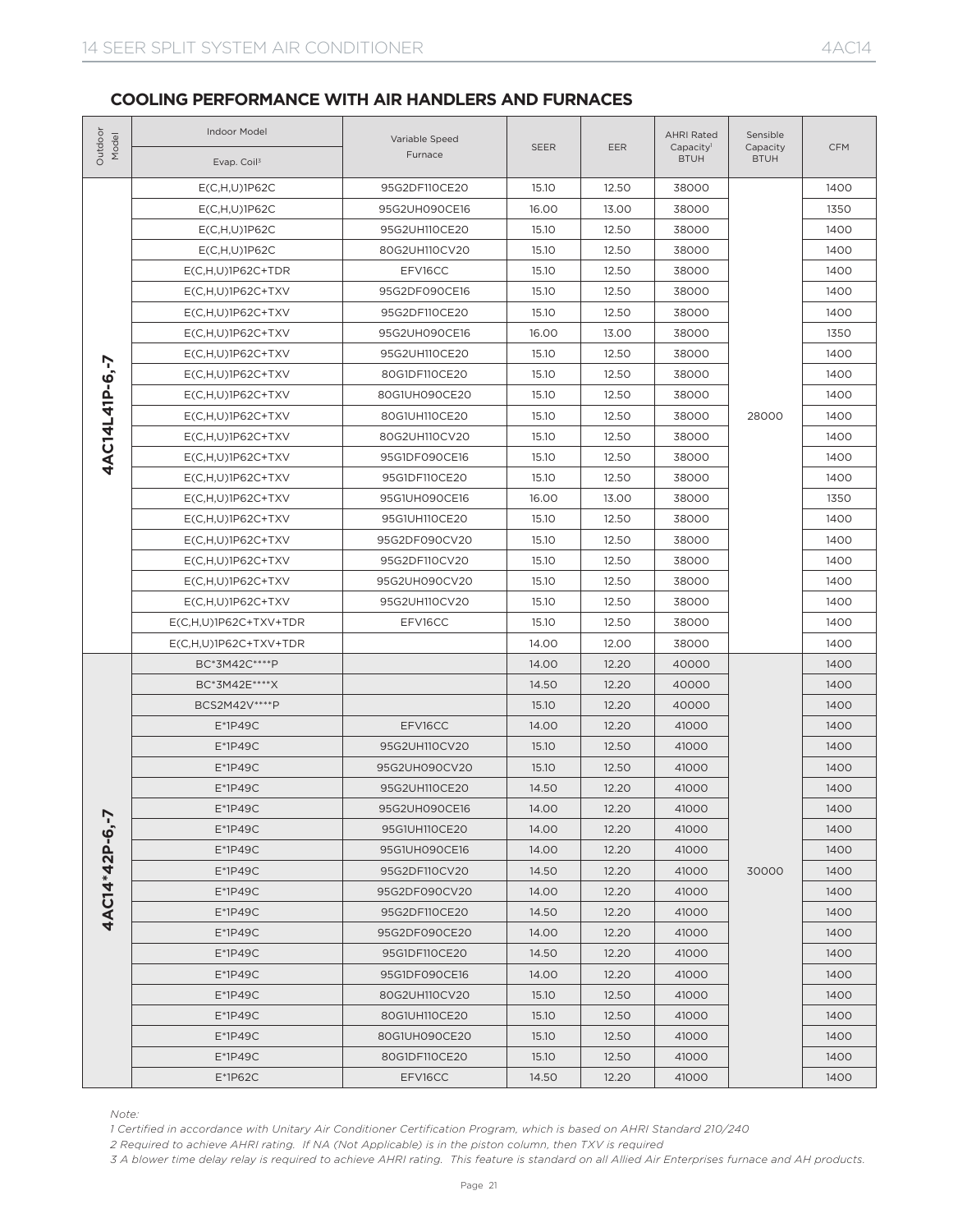| Outdoor<br>Model                                                                                                                                                                                                                                                                                                                                                                                                                                                                                                                                                                                                                                                                                                                                                                                                                                                                                                                                                                                                                                                                                                                                                                                                                                                                                                                                                                                                                                                                                                                                                                                                                                                                                                                                                                                                                                                                                                                                                                                                                                                                                                                                                                                                                                                                                                       | Indoor Model<br>Evap. Coil <sup>3</sup>                                                                                                                                                                                                                                                                                                                                             | Variable Speed<br>Furnace | <b>SEER</b> | EER   | <b>AHRI Rated</b><br>Capacity <sup>1</sup><br><b>BTUH</b> | Sensible<br>Capacity<br><b>BTUH</b> | <b>CFM</b> |
|------------------------------------------------------------------------------------------------------------------------------------------------------------------------------------------------------------------------------------------------------------------------------------------------------------------------------------------------------------------------------------------------------------------------------------------------------------------------------------------------------------------------------------------------------------------------------------------------------------------------------------------------------------------------------------------------------------------------------------------------------------------------------------------------------------------------------------------------------------------------------------------------------------------------------------------------------------------------------------------------------------------------------------------------------------------------------------------------------------------------------------------------------------------------------------------------------------------------------------------------------------------------------------------------------------------------------------------------------------------------------------------------------------------------------------------------------------------------------------------------------------------------------------------------------------------------------------------------------------------------------------------------------------------------------------------------------------------------------------------------------------------------------------------------------------------------------------------------------------------------------------------------------------------------------------------------------------------------------------------------------------------------------------------------------------------------------------------------------------------------------------------------------------------------------------------------------------------------------------------------------------------------------------------------------------------------|-------------------------------------------------------------------------------------------------------------------------------------------------------------------------------------------------------------------------------------------------------------------------------------------------------------------------------------------------------------------------------------|---------------------------|-------------|-------|-----------------------------------------------------------|-------------------------------------|------------|
|                                                                                                                                                                                                                                                                                                                                                                                                                                                                                                                                                                                                                                                                                                                                                                                                                                                                                                                                                                                                                                                                                                                                                                                                                                                                                                                                                                                                                                                                                                                                                                                                                                                                                                                                                                                                                                                                                                                                                                                                                                                                                                                                                                                                                                                                                                                        | E*1P62C                                                                                                                                                                                                                                                                                                                                                                             | 95G2UH110CV20             | 15.10       | 12.50 | 41000                                                     |                                     | 1400       |
|                                                                                                                                                                                                                                                                                                                                                                                                                                                                                                                                                                                                                                                                                                                                                                                                                                                                                                                                                                                                                                                                                                                                                                                                                                                                                                                                                                                                                                                                                                                                                                                                                                                                                                                                                                                                                                                                                                                                                                                                                                                                                                                                                                                                                                                                                                                        | E*1P62C                                                                                                                                                                                                                                                                                                                                                                             | 95G2UH090CV20             | 15.10       | 12.50 | 41000                                                     |                                     | 1400       |
|                                                                                                                                                                                                                                                                                                                                                                                                                                                                                                                                                                                                                                                                                                                                                                                                                                                                                                                                                                                                                                                                                                                                                                                                                                                                                                                                                                                                                                                                                                                                                                                                                                                                                                                                                                                                                                                                                                                                                                                                                                                                                                                                                                                                                                                                                                                        | E*1P62C                                                                                                                                                                                                                                                                                                                                                                             | 95G2UH110CE20             | 15.10       | 12.50 | 41000                                                     |                                     | 1400       |
| E*1P62C<br>95G2UH090CE16<br>14.00<br>12.20<br>41000<br>E*1P62C<br>95G1UH110CE20<br>14.00<br>12.20<br>41000<br>4AC14*42P-6,-7<br>E*1P62C<br>95G1UH090CE16<br>14.00<br>12.20<br>41000<br>E*1P62C<br>95G2DF110CV20<br>14.50<br>12.20<br>41000<br>E*1P62C<br>95G2DF090CV20<br>14.50<br>12.20<br>41000<br>E*1P62C<br>12.50<br>95G2DF110CE20<br>15.10<br>41000<br>E*1P62C<br>12.20<br>95G2DF090CE20<br>14.00<br>41000<br>E*1P62C<br>12.50<br>95G1DF110CE20<br>15.10<br>41000<br>E*1P62C<br>95G1DF090CE16<br>14.00<br>12.20<br>41000<br>E*1P62C<br>12.50<br>80G2UH110CV20<br>15.10<br>41000<br>E*1P62C<br>12.50<br>80G1UH110CE20<br>15.10<br>41000<br>E*1P62C<br>80G1UH090CE20<br>15.10<br>12.50<br>41000<br>E*1P62C<br>80G1DF110CE20<br>15.10<br>12.50<br>41000<br>12.20<br>BC*3M42C****P<br>14.00<br>40000<br>BC*3M42E****X<br>14.50<br>12.20<br>40000<br>BCS2M42V****P<br>15.10<br>12.20<br>40000<br>$E*1P43C$<br>14.00<br>12.00<br>40000<br>$E*1P43C$<br>EFV16CC<br>14.00<br>12.00<br>41000<br>$E*1P43C$<br>95G2UH110CV20<br>15.10<br>13.00<br>41000<br>$E*1P43C$<br>95G2UH090CV20<br>14.50<br>12.00<br>41000<br>$E*1P43C$<br>95G2UH110CE20<br>14.00<br>12.00<br>41000<br>$E*1P43C$<br>95G2UH090CE16<br>14.00<br>12.00<br>41000<br>$E*1P43C$<br>A95UH1E110C20<br>14.00<br>12.00<br>41000<br>$E*1P43C$<br>14.00<br>12.00<br>41000<br>95G1UH090CE16<br>$2P-6,-7$<br>$E*1P43C$<br>95G2DF110CV20<br>14.00<br>12.00<br>41000<br>$E*1P43C$<br>95G2DF110CE20<br>14.50<br>12.00<br>41000<br>$E*1P43C$<br>14.00<br>12.00<br>41000<br>A95DF2E090C16<br>4<br><b>4AC14*R</b><br>$E*1P43C$<br>95G1DF110CE20<br>12.00<br>14.50<br>41000<br>12.00<br>$E^*$ 1P43C<br>95G1DF090CE16<br>14.00<br>41000<br>$E*1P43C$<br>80G2UH110CV20<br>14.50<br>12.00<br>41000<br>$E*1P43C$<br>80G1UH110CE20<br>15.10<br>13.00<br>41000<br>$E*1P43C$<br>80G1UH090CE20<br>15.10<br>13.00<br>41000<br>$E*1P43C$<br>80G1DF110CE20<br>15.10<br>13.00<br>41000<br>E*1P49C<br>95G2UH110CV20<br>15.10<br>12.50<br>41000<br>E*1P49C<br>95G2UH090CV20<br>15.10<br>12.50<br>41000<br>E*1P49C<br>95G2UH110CE20<br>14.50<br>12.20<br>41000<br>E*1P49C<br>95G2UH090CE16<br>14.00<br>12.20<br>41000<br>E*1P49C<br>A95UH1E110C20<br>14.00<br>12.20<br>41000<br>E*1P49C<br>95G1UH090CE16<br>14.00<br>12.20<br>41000<br>E*1P49C<br>95G2DF110CV20<br>14.50<br>12.20<br>41000 |                                                                                                                                                                                                                                                                                                                                                                                     | 1400                      |             |       |                                                           |                                     |            |
|                                                                                                                                                                                                                                                                                                                                                                                                                                                                                                                                                                                                                                                                                                                                                                                                                                                                                                                                                                                                                                                                                                                                                                                                                                                                                                                                                                                                                                                                                                                                                                                                                                                                                                                                                                                                                                                                                                                                                                                                                                                                                                                                                                                                                                                                                                                        |                                                                                                                                                                                                                                                                                                                                                                                     |                           |             |       |                                                           |                                     | 1400       |
|                                                                                                                                                                                                                                                                                                                                                                                                                                                                                                                                                                                                                                                                                                                                                                                                                                                                                                                                                                                                                                                                                                                                                                                                                                                                                                                                                                                                                                                                                                                                                                                                                                                                                                                                                                                                                                                                                                                                                                                                                                                                                                                                                                                                                                                                                                                        |                                                                                                                                                                                                                                                                                                                                                                                     |                           |             |       |                                                           |                                     | 1400       |
|                                                                                                                                                                                                                                                                                                                                                                                                                                                                                                                                                                                                                                                                                                                                                                                                                                                                                                                                                                                                                                                                                                                                                                                                                                                                                                                                                                                                                                                                                                                                                                                                                                                                                                                                                                                                                                                                                                                                                                                                                                                                                                                                                                                                                                                                                                                        |                                                                                                                                                                                                                                                                                                                                                                                     |                           |             |       |                                                           |                                     | 1400       |
|                                                                                                                                                                                                                                                                                                                                                                                                                                                                                                                                                                                                                                                                                                                                                                                                                                                                                                                                                                                                                                                                                                                                                                                                                                                                                                                                                                                                                                                                                                                                                                                                                                                                                                                                                                                                                                                                                                                                                                                                                                                                                                                                                                                                                                                                                                                        |                                                                                                                                                                                                                                                                                                                                                                                     |                           |             |       |                                                           |                                     | 1400       |
|                                                                                                                                                                                                                                                                                                                                                                                                                                                                                                                                                                                                                                                                                                                                                                                                                                                                                                                                                                                                                                                                                                                                                                                                                                                                                                                                                                                                                                                                                                                                                                                                                                                                                                                                                                                                                                                                                                                                                                                                                                                                                                                                                                                                                                                                                                                        |                                                                                                                                                                                                                                                                                                                                                                                     |                           |             |       |                                                           |                                     | 1400       |
|                                                                                                                                                                                                                                                                                                                                                                                                                                                                                                                                                                                                                                                                                                                                                                                                                                                                                                                                                                                                                                                                                                                                                                                                                                                                                                                                                                                                                                                                                                                                                                                                                                                                                                                                                                                                                                                                                                                                                                                                                                                                                                                                                                                                                                                                                                                        |                                                                                                                                                                                                                                                                                                                                                                                     |                           |             |       |                                                           |                                     | 1400       |
|                                                                                                                                                                                                                                                                                                                                                                                                                                                                                                                                                                                                                                                                                                                                                                                                                                                                                                                                                                                                                                                                                                                                                                                                                                                                                                                                                                                                                                                                                                                                                                                                                                                                                                                                                                                                                                                                                                                                                                                                                                                                                                                                                                                                                                                                                                                        |                                                                                                                                                                                                                                                                                                                                                                                     |                           |             |       |                                                           |                                     | 1400       |
|                                                                                                                                                                                                                                                                                                                                                                                                                                                                                                                                                                                                                                                                                                                                                                                                                                                                                                                                                                                                                                                                                                                                                                                                                                                                                                                                                                                                                                                                                                                                                                                                                                                                                                                                                                                                                                                                                                                                                                                                                                                                                                                                                                                                                                                                                                                        |                                                                                                                                                                                                                                                                                                                                                                                     |                           |             |       |                                                           | 30000<br>30000                      | 1400       |
|                                                                                                                                                                                                                                                                                                                                                                                                                                                                                                                                                                                                                                                                                                                                                                                                                                                                                                                                                                                                                                                                                                                                                                                                                                                                                                                                                                                                                                                                                                                                                                                                                                                                                                                                                                                                                                                                                                                                                                                                                                                                                                                                                                                                                                                                                                                        |                                                                                                                                                                                                                                                                                                                                                                                     |                           |             |       |                                                           |                                     | 1400       |
|                                                                                                                                                                                                                                                                                                                                                                                                                                                                                                                                                                                                                                                                                                                                                                                                                                                                                                                                                                                                                                                                                                                                                                                                                                                                                                                                                                                                                                                                                                                                                                                                                                                                                                                                                                                                                                                                                                                                                                                                                                                                                                                                                                                                                                                                                                                        |                                                                                                                                                                                                                                                                                                                                                                                     |                           |             |       |                                                           |                                     | 1400       |
|                                                                                                                                                                                                                                                                                                                                                                                                                                                                                                                                                                                                                                                                                                                                                                                                                                                                                                                                                                                                                                                                                                                                                                                                                                                                                                                                                                                                                                                                                                                                                                                                                                                                                                                                                                                                                                                                                                                                                                                                                                                                                                                                                                                                                                                                                                                        |                                                                                                                                                                                                                                                                                                                                                                                     |                           |             |       |                                                           |                                     | 1400       |
|                                                                                                                                                                                                                                                                                                                                                                                                                                                                                                                                                                                                                                                                                                                                                                                                                                                                                                                                                                                                                                                                                                                                                                                                                                                                                                                                                                                                                                                                                                                                                                                                                                                                                                                                                                                                                                                                                                                                                                                                                                                                                                                                                                                                                                                                                                                        |                                                                                                                                                                                                                                                                                                                                                                                     |                           |             |       |                                                           |                                     | 1400       |
|                                                                                                                                                                                                                                                                                                                                                                                                                                                                                                                                                                                                                                                                                                                                                                                                                                                                                                                                                                                                                                                                                                                                                                                                                                                                                                                                                                                                                                                                                                                                                                                                                                                                                                                                                                                                                                                                                                                                                                                                                                                                                                                                                                                                                                                                                                                        |                                                                                                                                                                                                                                                                                                                                                                                     |                           |             |       |                                                           |                                     | 1400       |
|                                                                                                                                                                                                                                                                                                                                                                                                                                                                                                                                                                                                                                                                                                                                                                                                                                                                                                                                                                                                                                                                                                                                                                                                                                                                                                                                                                                                                                                                                                                                                                                                                                                                                                                                                                                                                                                                                                                                                                                                                                                                                                                                                                                                                                                                                                                        |                                                                                                                                                                                                                                                                                                                                                                                     |                           |             |       |                                                           |                                     | 1400       |
|                                                                                                                                                                                                                                                                                                                                                                                                                                                                                                                                                                                                                                                                                                                                                                                                                                                                                                                                                                                                                                                                                                                                                                                                                                                                                                                                                                                                                                                                                                                                                                                                                                                                                                                                                                                                                                                                                                                                                                                                                                                                                                                                                                                                                                                                                                                        |                                                                                                                                                                                                                                                                                                                                                                                     |                           |             |       |                                                           |                                     | 1400       |
|                                                                                                                                                                                                                                                                                                                                                                                                                                                                                                                                                                                                                                                                                                                                                                                                                                                                                                                                                                                                                                                                                                                                                                                                                                                                                                                                                                                                                                                                                                                                                                                                                                                                                                                                                                                                                                                                                                                                                                                                                                                                                                                                                                                                                                                                                                                        |                                                                                                                                                                                                                                                                                                                                                                                     |                           |             |       |                                                           |                                     | 1400       |
|                                                                                                                                                                                                                                                                                                                                                                                                                                                                                                                                                                                                                                                                                                                                                                                                                                                                                                                                                                                                                                                                                                                                                                                                                                                                                                                                                                                                                                                                                                                                                                                                                                                                                                                                                                                                                                                                                                                                                                                                                                                                                                                                                                                                                                                                                                                        |                                                                                                                                                                                                                                                                                                                                                                                     |                           |             |       |                                                           |                                     | 1400       |
|                                                                                                                                                                                                                                                                                                                                                                                                                                                                                                                                                                                                                                                                                                                                                                                                                                                                                                                                                                                                                                                                                                                                                                                                                                                                                                                                                                                                                                                                                                                                                                                                                                                                                                                                                                                                                                                                                                                                                                                                                                                                                                                                                                                                                                                                                                                        |                                                                                                                                                                                                                                                                                                                                                                                     |                           |             |       |                                                           |                                     | 1400       |
|                                                                                                                                                                                                                                                                                                                                                                                                                                                                                                                                                                                                                                                                                                                                                                                                                                                                                                                                                                                                                                                                                                                                                                                                                                                                                                                                                                                                                                                                                                                                                                                                                                                                                                                                                                                                                                                                                                                                                                                                                                                                                                                                                                                                                                                                                                                        |                                                                                                                                                                                                                                                                                                                                                                                     |                           |             |       |                                                           |                                     | 1400       |
|                                                                                                                                                                                                                                                                                                                                                                                                                                                                                                                                                                                                                                                                                                                                                                                                                                                                                                                                                                                                                                                                                                                                                                                                                                                                                                                                                                                                                                                                                                                                                                                                                                                                                                                                                                                                                                                                                                                                                                                                                                                                                                                                                                                                                                                                                                                        |                                                                                                                                                                                                                                                                                                                                                                                     |                           |             |       |                                                           |                                     | 1400       |
|                                                                                                                                                                                                                                                                                                                                                                                                                                                                                                                                                                                                                                                                                                                                                                                                                                                                                                                                                                                                                                                                                                                                                                                                                                                                                                                                                                                                                                                                                                                                                                                                                                                                                                                                                                                                                                                                                                                                                                                                                                                                                                                                                                                                                                                                                                                        |                                                                                                                                                                                                                                                                                                                                                                                     |                           |             |       |                                                           |                                     | 1400       |
|                                                                                                                                                                                                                                                                                                                                                                                                                                                                                                                                                                                                                                                                                                                                                                                                                                                                                                                                                                                                                                                                                                                                                                                                                                                                                                                                                                                                                                                                                                                                                                                                                                                                                                                                                                                                                                                                                                                                                                                                                                                                                                                                                                                                                                                                                                                        |                                                                                                                                                                                                                                                                                                                                                                                     |                           |             |       |                                                           |                                     | 1400       |
|                                                                                                                                                                                                                                                                                                                                                                                                                                                                                                                                                                                                                                                                                                                                                                                                                                                                                                                                                                                                                                                                                                                                                                                                                                                                                                                                                                                                                                                                                                                                                                                                                                                                                                                                                                                                                                                                                                                                                                                                                                                                                                                                                                                                                                                                                                                        |                                                                                                                                                                                                                                                                                                                                                                                     |                           |             |       |                                                           |                                     | 1400       |
|                                                                                                                                                                                                                                                                                                                                                                                                                                                                                                                                                                                                                                                                                                                                                                                                                                                                                                                                                                                                                                                                                                                                                                                                                                                                                                                                                                                                                                                                                                                                                                                                                                                                                                                                                                                                                                                                                                                                                                                                                                                                                                                                                                                                                                                                                                                        |                                                                                                                                                                                                                                                                                                                                                                                     |                           |             |       |                                                           |                                     | 1400       |
|                                                                                                                                                                                                                                                                                                                                                                                                                                                                                                                                                                                                                                                                                                                                                                                                                                                                                                                                                                                                                                                                                                                                                                                                                                                                                                                                                                                                                                                                                                                                                                                                                                                                                                                                                                                                                                                                                                                                                                                                                                                                                                                                                                                                                                                                                                                        |                                                                                                                                                                                                                                                                                                                                                                                     |                           |             |       |                                                           |                                     | 1400       |
|                                                                                                                                                                                                                                                                                                                                                                                                                                                                                                                                                                                                                                                                                                                                                                                                                                                                                                                                                                                                                                                                                                                                                                                                                                                                                                                                                                                                                                                                                                                                                                                                                                                                                                                                                                                                                                                                                                                                                                                                                                                                                                                                                                                                                                                                                                                        |                                                                                                                                                                                                                                                                                                                                                                                     |                           |             |       |                                                           |                                     | 1400       |
|                                                                                                                                                                                                                                                                                                                                                                                                                                                                                                                                                                                                                                                                                                                                                                                                                                                                                                                                                                                                                                                                                                                                                                                                                                                                                                                                                                                                                                                                                                                                                                                                                                                                                                                                                                                                                                                                                                                                                                                                                                                                                                                                                                                                                                                                                                                        |                                                                                                                                                                                                                                                                                                                                                                                     |                           |             |       |                                                           |                                     | 1400       |
|                                                                                                                                                                                                                                                                                                                                                                                                                                                                                                                                                                                                                                                                                                                                                                                                                                                                                                                                                                                                                                                                                                                                                                                                                                                                                                                                                                                                                                                                                                                                                                                                                                                                                                                                                                                                                                                                                                                                                                                                                                                                                                                                                                                                                                                                                                                        |                                                                                                                                                                                                                                                                                                                                                                                     |                           |             |       |                                                           |                                     | 1400       |
|                                                                                                                                                                                                                                                                                                                                                                                                                                                                                                                                                                                                                                                                                                                                                                                                                                                                                                                                                                                                                                                                                                                                                                                                                                                                                                                                                                                                                                                                                                                                                                                                                                                                                                                                                                                                                                                                                                                                                                                                                                                                                                                                                                                                                                                                                                                        |                                                                                                                                                                                                                                                                                                                                                                                     |                           |             |       |                                                           |                                     | 1400       |
|                                                                                                                                                                                                                                                                                                                                                                                                                                                                                                                                                                                                                                                                                                                                                                                                                                                                                                                                                                                                                                                                                                                                                                                                                                                                                                                                                                                                                                                                                                                                                                                                                                                                                                                                                                                                                                                                                                                                                                                                                                                                                                                                                                                                                                                                                                                        |                                                                                                                                                                                                                                                                                                                                                                                     |                           |             |       |                                                           |                                     | 1400       |
|                                                                                                                                                                                                                                                                                                                                                                                                                                                                                                                                                                                                                                                                                                                                                                                                                                                                                                                                                                                                                                                                                                                                                                                                                                                                                                                                                                                                                                                                                                                                                                                                                                                                                                                                                                                                                                                                                                                                                                                                                                                                                                                                                                                                                                                                                                                        |                                                                                                                                                                                                                                                                                                                                                                                     |                           |             |       |                                                           |                                     | 1400       |
|                                                                                                                                                                                                                                                                                                                                                                                                                                                                                                                                                                                                                                                                                                                                                                                                                                                                                                                                                                                                                                                                                                                                                                                                                                                                                                                                                                                                                                                                                                                                                                                                                                                                                                                                                                                                                                                                                                                                                                                                                                                                                                                                                                                                                                                                                                                        |                                                                                                                                                                                                                                                                                                                                                                                     |                           |             |       |                                                           |                                     | 1400       |
|                                                                                                                                                                                                                                                                                                                                                                                                                                                                                                                                                                                                                                                                                                                                                                                                                                                                                                                                                                                                                                                                                                                                                                                                                                                                                                                                                                                                                                                                                                                                                                                                                                                                                                                                                                                                                                                                                                                                                                                                                                                                                                                                                                                                                                                                                                                        |                                                                                                                                                                                                                                                                                                                                                                                     |                           |             |       |                                                           |                                     | 1400       |
|                                                                                                                                                                                                                                                                                                                                                                                                                                                                                                                                                                                                                                                                                                                                                                                                                                                                                                                                                                                                                                                                                                                                                                                                                                                                                                                                                                                                                                                                                                                                                                                                                                                                                                                                                                                                                                                                                                                                                                                                                                                                                                                                                                                                                                                                                                                        |                                                                                                                                                                                                                                                                                                                                                                                     |                           |             |       |                                                           |                                     | 1400       |
|                                                                                                                                                                                                                                                                                                                                                                                                                                                                                                                                                                                                                                                                                                                                                                                                                                                                                                                                                                                                                                                                                                                                                                                                                                                                                                                                                                                                                                                                                                                                                                                                                                                                                                                                                                                                                                                                                                                                                                                                                                                                                                                                                                                                                                                                                                                        |                                                                                                                                                                                                                                                                                                                                                                                     |                           |             |       |                                                           |                                     | 1400       |
|                                                                                                                                                                                                                                                                                                                                                                                                                                                                                                                                                                                                                                                                                                                                                                                                                                                                                                                                                                                                                                                                                                                                                                                                                                                                                                                                                                                                                                                                                                                                                                                                                                                                                                                                                                                                                                                                                                                                                                                                                                                                                                                                                                                                                                                                                                                        |                                                                                                                                                                                                                                                                                                                                                                                     |                           |             |       |                                                           |                                     | 1400       |
|                                                                                                                                                                                                                                                                                                                                                                                                                                                                                                                                                                                                                                                                                                                                                                                                                                                                                                                                                                                                                                                                                                                                                                                                                                                                                                                                                                                                                                                                                                                                                                                                                                                                                                                                                                                                                                                                                                                                                                                                                                                                                                                                                                                                                                                                                                                        |                                                                                                                                                                                                                                                                                                                                                                                     |                           |             |       |                                                           |                                     | 1400       |
|                                                                                                                                                                                                                                                                                                                                                                                                                                                                                                                                                                                                                                                                                                                                                                                                                                                                                                                                                                                                                                                                                                                                                                                                                                                                                                                                                                                                                                                                                                                                                                                                                                                                                                                                                                                                                                                                                                                                                                                                                                                                                                                                                                                                                                                                                                                        |                                                                                                                                                                                                                                                                                                                                                                                     |                           |             |       |                                                           |                                     | 1400       |
|                                                                                                                                                                                                                                                                                                                                                                                                                                                                                                                                                                                                                                                                                                                                                                                                                                                                                                                                                                                                                                                                                                                                                                                                                                                                                                                                                                                                                                                                                                                                                                                                                                                                                                                                                                                                                                                                                                                                                                                                                                                                                                                                                                                                                                                                                                                        |                                                                                                                                                                                                                                                                                                                                                                                     |                           |             |       |                                                           |                                     | 1400       |
|                                                                                                                                                                                                                                                                                                                                                                                                                                                                                                                                                                                                                                                                                                                                                                                                                                                                                                                                                                                                                                                                                                                                                                                                                                                                                                                                                                                                                                                                                                                                                                                                                                                                                                                                                                                                                                                                                                                                                                                                                                                                                                                                                                                                                                                                                                                        | E*1P49C                                                                                                                                                                                                                                                                                                                                                                             | 95G2DF090CV20             | 14.00       | 12.20 | 41000                                                     |                                     | 1400       |
| Note:                                                                                                                                                                                                                                                                                                                                                                                                                                                                                                                                                                                                                                                                                                                                                                                                                                                                                                                                                                                                                                                                                                                                                                                                                                                                                                                                                                                                                                                                                                                                                                                                                                                                                                                                                                                                                                                                                                                                                                                                                                                                                                                                                                                                                                                                                                                  | 1 Certified in accordance with Unitary Air Conditioner Certification Program, which is based on AHRI Standard 210/240<br>2 Required to achieve AHRI rating. If NA (Not Applicable) is in the piston column, then TXV is required<br>3 A blower time delay relay is required to achieve AHRI rating. This feature is standard on all Allied Air Enterprises furnace and AH products. |                           |             |       |                                                           |                                     |            |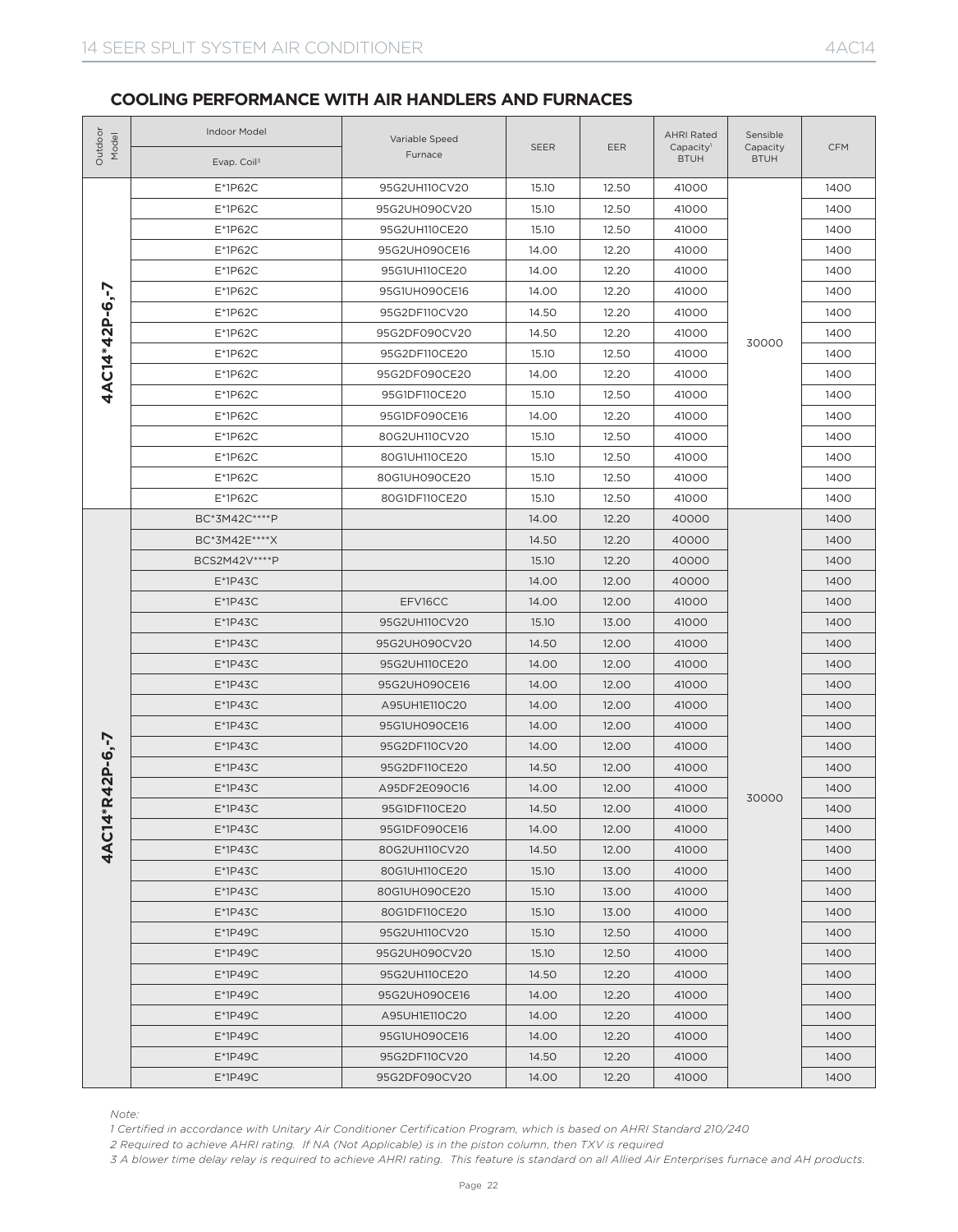| Outdoo<br>Model | Indoor Model<br>Evap. Coil <sup>3</sup>                                                                                                                                                                                                                                                                                                                                             | Variable Speed<br>Furnace | <b>SEER</b> | <b>EER</b> | <b>AHRI Rated</b><br>Capacity <sup>1</sup><br><b>BTUH</b> | Sensible<br>Capacity<br><b>BTUH</b> | <b>CFM</b> |
|-----------------|-------------------------------------------------------------------------------------------------------------------------------------------------------------------------------------------------------------------------------------------------------------------------------------------------------------------------------------------------------------------------------------|---------------------------|-------------|------------|-----------------------------------------------------------|-------------------------------------|------------|
|                 | E*1P49C                                                                                                                                                                                                                                                                                                                                                                             | 95G2DF110CE20             | 14.50       | 12.20      | 41000                                                     |                                     | 1400       |
|                 | E*1P49C                                                                                                                                                                                                                                                                                                                                                                             | A95DF2E090C16             | 14.00       | 12.20      | 41000                                                     |                                     | 1400       |
|                 | $E*1P49C$                                                                                                                                                                                                                                                                                                                                                                           | 95G1DF110CE20             | 14.50       | 12.20      | 41000                                                     |                                     | 1400       |
|                 | E*1P49C                                                                                                                                                                                                                                                                                                                                                                             | 95G1DF090CE16             | 14.00       | 12.20      | 41000                                                     |                                     | 1400       |
|                 | E*1P49C                                                                                                                                                                                                                                                                                                                                                                             | 80G2UH110CV20             | 15.10       | 12.50      | 41000                                                     |                                     | 1400       |
|                 | $E*1P49C$                                                                                                                                                                                                                                                                                                                                                                           | 80G1UH110CE20             | 15.10       | 12.50      | 41000                                                     |                                     | 1400       |
|                 | E*1P49C                                                                                                                                                                                                                                                                                                                                                                             | 80G1UH090CE20             | 15.10       | 12.50      | 41000                                                     |                                     | 1400       |
|                 | E*1P49C                                                                                                                                                                                                                                                                                                                                                                             | 80G1DF110CE20             | 15.10       | 12.50      | 41000                                                     |                                     | 1400       |
|                 | E*1P62C                                                                                                                                                                                                                                                                                                                                                                             | EFV16CC                   | 14.50       | 12.20      | 41000                                                     |                                     | 1400       |
|                 | E*1P62C                                                                                                                                                                                                                                                                                                                                                                             | 95G2UH110CV20             | 15.10       | 12.50      | 41000                                                     |                                     | 1400       |
|                 | E*1P62C                                                                                                                                                                                                                                                                                                                                                                             | 95G2UH090CV20             | 15.10       | 12.50      | 41000                                                     |                                     | 1400       |
|                 | E*1P62C                                                                                                                                                                                                                                                                                                                                                                             | 95G2UH110CE20             | 15.10       | 12.50      | 41000                                                     | 30000<br>35000                      | 1400       |
|                 | $E*1P62C$                                                                                                                                                                                                                                                                                                                                                                           | 95G2UH090CE16             | 14.00       | 12.20      | 41000                                                     |                                     | 1400       |
| 4AC14*R42P-6,-7 | $E*1P62C$                                                                                                                                                                                                                                                                                                                                                                           | A95UH1E110C20             | 14.00       | 12.20      | 41000                                                     |                                     | 1400       |
|                 | $E*1P62C$                                                                                                                                                                                                                                                                                                                                                                           | 95G1UH090CE16             | 14.00       | 12.20      | 41000                                                     |                                     | 1400       |
|                 | $E*1P62C$                                                                                                                                                                                                                                                                                                                                                                           | 95G2DF110CV20             | 14.50       | 12.20      | 41000                                                     |                                     | 1400       |
|                 | E*1P62C                                                                                                                                                                                                                                                                                                                                                                             | 95G2DF110CE20             | 15.10       | 12.50      | 41000                                                     |                                     | 1400       |
|                 | $E*1P62C$                                                                                                                                                                                                                                                                                                                                                                           | A95DF2E090C16             | 14.00       | 12.20      | 41000                                                     |                                     | 1400       |
|                 | E*1P62C                                                                                                                                                                                                                                                                                                                                                                             | 95G1DF110CE20             | 15.10       | 12.50      | 41000                                                     |                                     | 1400       |
|                 | $E*1P62C$                                                                                                                                                                                                                                                                                                                                                                           | 95G1DF090CE16             | 14.00       | 12.20      | 41000                                                     |                                     | 1400       |
|                 | $E*1P62C$                                                                                                                                                                                                                                                                                                                                                                           | 80G2UH110CV20             | 15.10       | 12.50      | 41000                                                     |                                     | 1400       |
|                 | E*1P62C                                                                                                                                                                                                                                                                                                                                                                             | 80G1UH110CE20             | 15.10       | 12.50      | 41000                                                     |                                     | 1400       |
|                 | $E*1P62C$                                                                                                                                                                                                                                                                                                                                                                           | 80G1UH090CE20             | 15.10       | 12.50      | 41000                                                     |                                     | 1400       |
|                 | $E*1P62C$                                                                                                                                                                                                                                                                                                                                                                           | 80G1DF110CE20             | 15.10       | 12.50      | 41000                                                     |                                     | 1400       |
|                 | BC*3M48C****P                                                                                                                                                                                                                                                                                                                                                                       |                           | 14.00       | 12.00      | 45500                                                     |                                     | 1600       |
|                 | BC*3M48E****X                                                                                                                                                                                                                                                                                                                                                                       |                           | 16.00       | 13.00      | 45500                                                     |                                     | 1600       |
|                 | BCE3M48C****P+TXV                                                                                                                                                                                                                                                                                                                                                                   |                           | 14.00       | 12.00      | 45500                                                     |                                     | 1600       |
|                 | BCS2M48V****P+TXV                                                                                                                                                                                                                                                                                                                                                                   |                           | 16.00       | 13.00      | 46000                                                     |                                     | 1600       |
|                 | $E(C,H,U)$ 1P49C+TXV                                                                                                                                                                                                                                                                                                                                                                | 95G2UH090CV20             | 15.10       | 12.50      | 46000                                                     |                                     | 1600       |
|                 | $E(C, H, U)$ 1P49C+TXV                                                                                                                                                                                                                                                                                                                                                              | 95G2DF110CV20             | 14.50       | 12.00      | 46000                                                     |                                     | 1600       |
|                 | $E(C,H,U)1P49C+TXV$                                                                                                                                                                                                                                                                                                                                                                 | 95G2DF090CV20             | 14.50       | 12.00      | 46000                                                     |                                     | 1600       |
|                 | $E(C,H,U)1P49C+TXV$                                                                                                                                                                                                                                                                                                                                                                 | 95G2UH110CV20             | 15.00       | 12.50      | 46000                                                     |                                     | 1600       |
|                 | $E(C,H,U)1P49C+TXV$                                                                                                                                                                                                                                                                                                                                                                 | 95G1DF110CE20             | 15.10       | 12.50      | 46000                                                     |                                     | 1500       |
|                 | $E(C,H,U)1P49C+TXV$                                                                                                                                                                                                                                                                                                                                                                 | 95G1UH110CE20             | 15.10       | 12.50      | 46000                                                     |                                     | 1500       |
| 4AC14L47P-6,-7  | $E(C,H,U)1P49C+TXV$                                                                                                                                                                                                                                                                                                                                                                 | 95G2DF110CE20             | 15.10       | 12.50      | 46000                                                     |                                     | 1500       |
|                 | $E(C,H,U)1P49C+TXV$                                                                                                                                                                                                                                                                                                                                                                 | 95G2UH110CE20             | 16.00       | 13.00      | 46000                                                     |                                     | 1500       |
|                 | $E(C,H,U)1P49C+TXV$                                                                                                                                                                                                                                                                                                                                                                 | 80G1UH090CE20             | 16.00       | 13.00      | 46000                                                     |                                     | 1700       |
|                 | $E(C,H,U)1P49C+TXV$                                                                                                                                                                                                                                                                                                                                                                 | 80G2UH110CV20             | 16.00       | 13.00      | 46000                                                     |                                     | 1600       |
|                 | $E(C,H,U)1P49C+TXV$                                                                                                                                                                                                                                                                                                                                                                 | 80G1UH110CE20             | 15.10       | 12.50      | 46000                                                     |                                     | 1700       |
|                 | $E(C,H,U)1P49C+TXV$                                                                                                                                                                                                                                                                                                                                                                 | 80G1DF110CE20             | 16.00       | 13.00      | 46000                                                     |                                     | 1550       |
|                 | $E(C,H,U)$ 1P62C+TXV                                                                                                                                                                                                                                                                                                                                                                | 95G2DF110CV20             | 14.50       | 12.00      | 46000                                                     |                                     | 1600       |
|                 | $E(C,H,U)1P62C+TXV$                                                                                                                                                                                                                                                                                                                                                                 | 80G2UH110CV20             | 16.00       | 13.00      | 46000                                                     |                                     | 1600       |
|                 | $E(C,H,U)1P62C+TXV$                                                                                                                                                                                                                                                                                                                                                                 | 95G1DF110CE20             | 16.00       | 13.00      | 46000                                                     |                                     | 1500       |
|                 | $E(C,H,U)1P62C+TXV$                                                                                                                                                                                                                                                                                                                                                                 | 95G1UH110CE20             | 16.00       | 13.00      | 46000                                                     |                                     | 1500       |
| Note:           | 1 Certified in accordance with Unitary Air Conditioner Certification Program, which is based on AHRI Standard 210/240<br>2 Required to achieve AHRI rating. If NA (Not Applicable) is in the piston column, then TXV is required<br>3 A blower time delay relay is required to achieve AHRI rating. This feature is standard on all Allied Air Enterprises furnace and AH products. |                           |             |            |                                                           |                                     |            |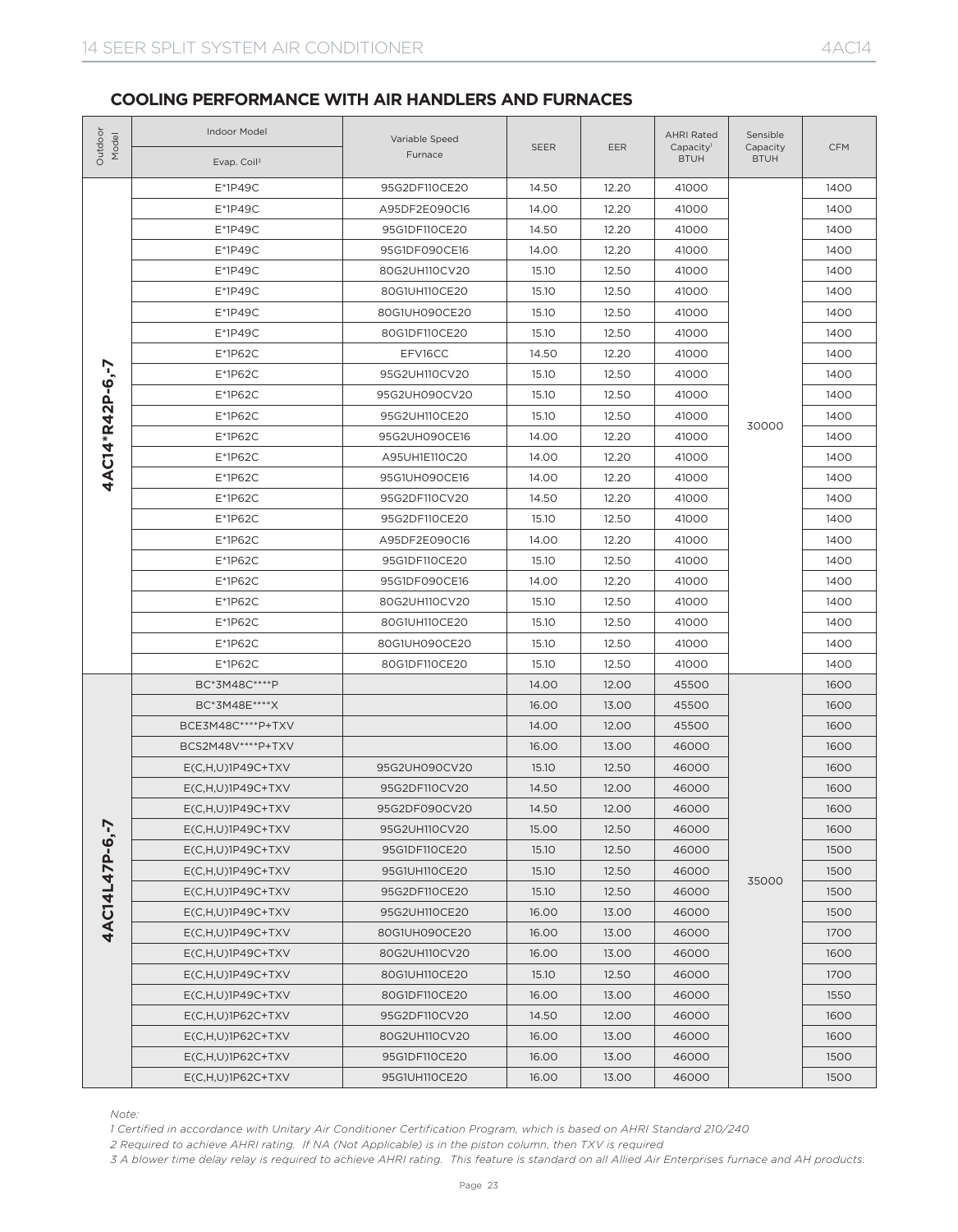| Outdoor<br>Model | Indoor Model<br>Evap. Coil <sup>3</sup>                                                                                                                                                                                          | Variable Speed<br>Furnace | <b>SEER</b> | EER   | <b>AHRI Rated</b><br>Capacity <sup>1</sup><br><b>BTUH</b> | Sensible<br>Capacity<br><b>BTUH</b> | <b>CFM</b> |
|------------------|----------------------------------------------------------------------------------------------------------------------------------------------------------------------------------------------------------------------------------|---------------------------|-------------|-------|-----------------------------------------------------------|-------------------------------------|------------|
|                  | $E(C, H, U) 1P62C+TXV$                                                                                                                                                                                                           | 95G2UH110CV20             | 15.10       | 12.50 | 46000                                                     |                                     | 1600       |
|                  | $E(C, H, U) 1P62C+TXV$                                                                                                                                                                                                           | 95G2DF090CV20             | 14.50       | 12.00 | 46000                                                     |                                     | 1600       |
|                  | $E(C, H, U) 1P62C+TXV$                                                                                                                                                                                                           | 95G2UH090CV20             | 15.10       | 12.50 | 46000                                                     |                                     | 1600       |
|                  | $E(C,H,U)1P62C+TXV$                                                                                                                                                                                                              | 95G2DF110CE20             | 15.10       | 12.00 | 46000                                                     |                                     | 1500       |
| 4AC14L47P-6.-7   | $E(C,H,U)1P62C+TXV$                                                                                                                                                                                                              | 95G2UH110CE20             | 15.10       | 12.50 | 46000                                                     |                                     | 1500       |
|                  | $E(C, H, U) 1P62C+TXV$                                                                                                                                                                                                           | 80G1UH110CE20             | 16.00       | 13.00 | 46000                                                     |                                     | 1700       |
|                  | $E(C,H,U)$ 1P62C+TXV                                                                                                                                                                                                             | 80G1UH090CE20             | 16.00       | 13.00 | 46000                                                     | 35000                               | 1700       |
|                  | $E(C, H, U) 1 P62C + TXY$                                                                                                                                                                                                        | 80G1DF110CE20             | 16.00       | 13.00 | 46000                                                     |                                     | 1550       |
|                  | $E(C, H, U) 1 P62C+TXV+TDR$                                                                                                                                                                                                      | EFV16CC                   | 15.50       | 12.50 | 46000                                                     |                                     | 1600       |
|                  | $E(C,H,U)$ 1P62D+TXV                                                                                                                                                                                                             | 95G2UH135DV20             | 15.10       | 12.50 | 46000                                                     |                                     | 1600       |
|                  | $E(C,H,U)$ 1P62D+TXV                                                                                                                                                                                                             | 95G2UH135DE20             | 15.10       | 12.50 | 46000                                                     |                                     | 1600       |
|                  | $E(C,H,U)1P62D+TXV$                                                                                                                                                                                                              | 80G1UH135DE20             | 15.10       | 12.50 | 46000                                                     |                                     | 1600       |
|                  | $E(C,H,U)1P62D+TXV$                                                                                                                                                                                                              | 95G1UH135DE20             | 15.10       | 12.50 | 46000                                                     |                                     | 1600       |
|                  | BC*3M48C****P                                                                                                                                                                                                                    |                           | 14.00       | 12.00 | 46500                                                     |                                     | 1600       |
|                  | BC*3M48E****X                                                                                                                                                                                                                    |                           | 15.10       | 12.50 | 46500                                                     |                                     | 1600       |
|                  | BCS2M48V****P                                                                                                                                                                                                                    |                           | 15.10       | 12.50 | 46500                                                     |                                     | 1600       |
|                  | BCS2M60V **** P                                                                                                                                                                                                                  |                           | 15.00       | 12.50 | 47000                                                     |                                     | 1600       |
|                  | $E*1P49C$                                                                                                                                                                                                                        |                           | 14.00       | 12.00 | 46500                                                     |                                     | 1600       |
|                  | $E*1P49C$                                                                                                                                                                                                                        | 80G2UH110CV20             | 14.50       | 12.00 | 46500                                                     |                                     | 1600       |
|                  | $E*1P49C$                                                                                                                                                                                                                        | 95G2DF090CE20             | 14.50       | 11.50 | 46000                                                     | 39500                               | 1600       |
|                  | E*1P49C                                                                                                                                                                                                                          | 95G2UH090CE16             | 14.50       | 11.50 | 46000                                                     |                                     | 1600       |
|                  | E*1P60D                                                                                                                                                                                                                          | 80G1UH135DE20             | 14.50       | 12.00 | 46000                                                     |                                     | 1600       |
| 4AC14*48P-6,-7   | E*1P60D                                                                                                                                                                                                                          | 95G2UH135DV20             | 14.50       | 12.00 | 46000                                                     |                                     | 1600       |
|                  | E*1P62C                                                                                                                                                                                                                          | 80G2UH110CV20             | 14.50       | 12.00 | 46500                                                     |                                     | 1600       |
|                  | E*1P62C                                                                                                                                                                                                                          | 95G2DF090CE20             | 14.50       | 11.50 | 46500                                                     |                                     | 1600       |
|                  | $E*1P62C$                                                                                                                                                                                                                        | 95G2UH090CE16             | 14.50       | 11.50 | 46500                                                     |                                     | 1600       |
|                  | E*1P62D                                                                                                                                                                                                                          | 95G2UH135DV20             | 14.50       | 12.00 | 46500                                                     |                                     | 1600       |
|                  | $E*1P62D$                                                                                                                                                                                                                        | 80G1UH135DE20             | 14.50       | 12.00 | 46500                                                     |                                     | 1600       |
|                  | BC*3M48C****P                                                                                                                                                                                                                    |                           | 14.00       | 12.50 | 57000                                                     |                                     | 1800       |
|                  | BC*3M60C****P                                                                                                                                                                                                                    |                           | 14.00       | 12.00 | 56500                                                     |                                     | 1800       |
|                  | BC*3M60E****X                                                                                                                                                                                                                    |                           | 14.50       | 12.00 | 56500                                                     |                                     | 1800       |
| 4AC14L59P-6,-7   | BCS2M48V****P                                                                                                                                                                                                                    |                           | 15.00       | 12.50 | 58000                                                     |                                     | 1760       |
|                  | BCS2M60V **** P                                                                                                                                                                                                                  |                           | 14.00       | 12.00 | 57000                                                     |                                     | 1800       |
|                  | E*1P62C                                                                                                                                                                                                                          | 95G1UH110CE20             | 14.50       | 12.50 | 58000                                                     | 41500                               | 1770       |
|                  | E*1P62C                                                                                                                                                                                                                          | 80G1UH090CE20             | 15.10       | 12.50 | 58000                                                     |                                     | 1790       |
|                  | E*1P62C                                                                                                                                                                                                                          | 80G1UH110CE20             | 14.50       | 12.50 | 58000                                                     |                                     | 1800       |
|                  | E*1P62C                                                                                                                                                                                                                          | 80G1DF110CE20             | 15.10       | 12.50 | 58000                                                     |                                     | 1870       |
|                  | E*1P62D                                                                                                                                                                                                                          | 95G2UH135DV20             | 14.50       | 12.50 | 58000                                                     |                                     | 1800       |
|                  | E*1P62D                                                                                                                                                                                                                          | 80G1UH135DE20             | 15.10       | 12.50 | 58000                                                     |                                     | 1800       |
| Note:            | 1 Certified in accordance with Unitary Air Conditioner Certification Program, which is based on AHRI Standard 210/240<br>2 Required to achieve AHRI rating. If NA (Not Applicable) is in the piston column, then TXV is required |                           |             |       |                                                           |                                     |            |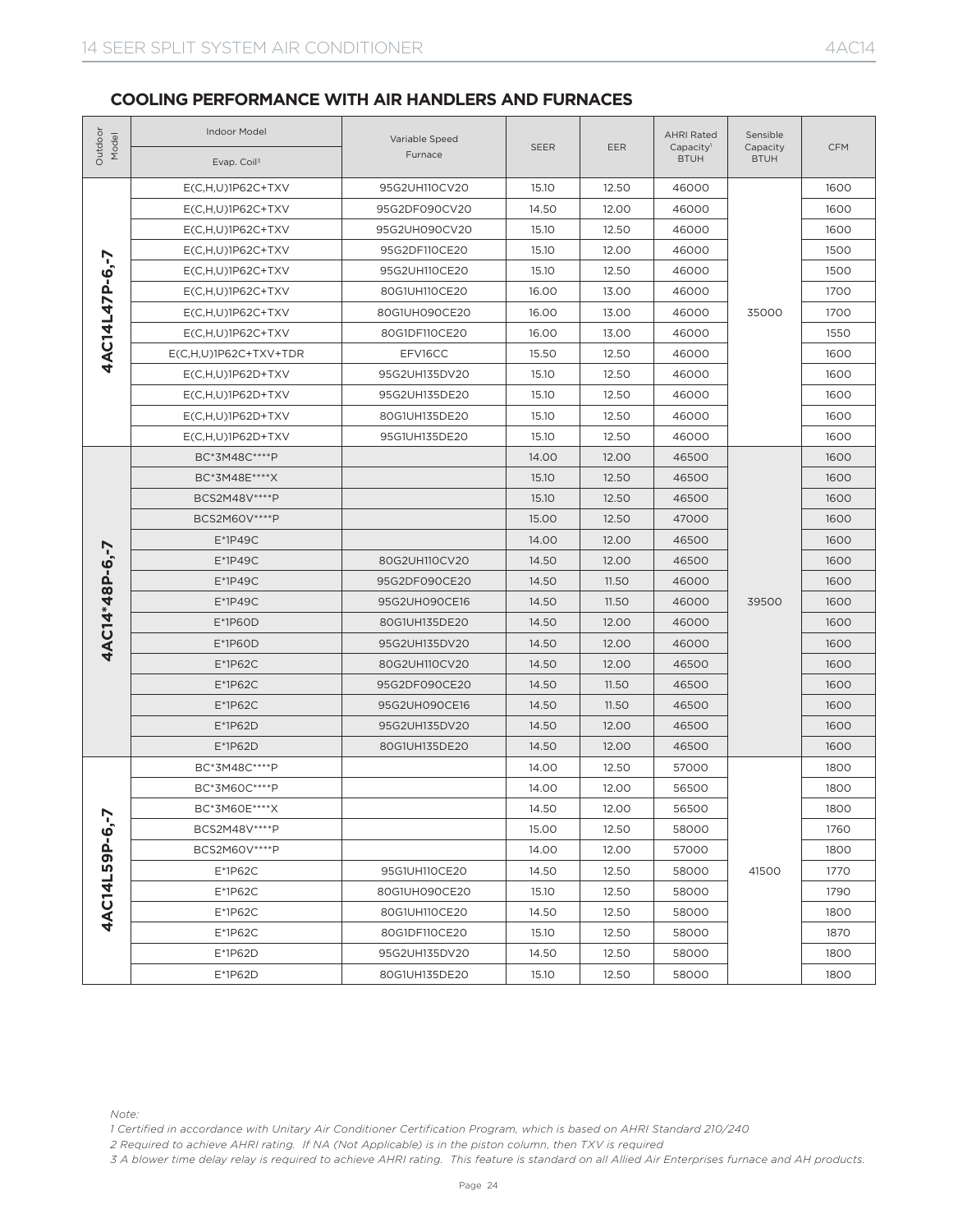| Outdoor<br>Model                                                                                                                                                                                                                                                                                                                                                                             | Indoor Model<br>Evap. Coil <sup>3</sup> | Variable Speed<br>Furnace | SEER  | EER   | <b>AHRI Rated</b><br>Capacity <sup>1</sup><br><b>BTUH</b> | Sensible<br>Capacity<br><b>BTUH</b> | CFM  |  |  |
|----------------------------------------------------------------------------------------------------------------------------------------------------------------------------------------------------------------------------------------------------------------------------------------------------------------------------------------------------------------------------------------------|-----------------------------------------|---------------------------|-------|-------|-----------------------------------------------------------|-------------------------------------|------|--|--|
|                                                                                                                                                                                                                                                                                                                                                                                              | BC*3M60C****P                           |                           | 14.00 | 12.00 | 58000                                                     |                                     | 1800 |  |  |
| 4AC14*60P-6,-7                                                                                                                                                                                                                                                                                                                                                                               | BCS2M60V **** P                         |                           | 14.00 | 12.00 | 58000                                                     | 42000                               | 1800 |  |  |
| Note:<br>1 Certified in accordance with Unitary Air Conditioner Certification Program, which is based on AHRI Standard 210/240<br>2 Required to achieve AHRI rating. If NA (Not Applicable) is in the piston column, then TXV is required<br>3 A blower time delay relay is required to achieve AHRI rating. This feature is standard on all Allied Air Enterprises furnace and AH products. |                                         |                           |       |       |                                                           |                                     |      |  |  |
|                                                                                                                                                                                                                                                                                                                                                                                              |                                         |                           |       |       |                                                           |                                     |      |  |  |
|                                                                                                                                                                                                                                                                                                                                                                                              |                                         |                           |       |       |                                                           |                                     |      |  |  |
|                                                                                                                                                                                                                                                                                                                                                                                              |                                         |                           |       |       |                                                           |                                     |      |  |  |
|                                                                                                                                                                                                                                                                                                                                                                                              |                                         |                           |       |       |                                                           |                                     |      |  |  |
|                                                                                                                                                                                                                                                                                                                                                                                              |                                         |                           |       |       |                                                           |                                     |      |  |  |
|                                                                                                                                                                                                                                                                                                                                                                                              |                                         |                           |       |       |                                                           |                                     |      |  |  |
|                                                                                                                                                                                                                                                                                                                                                                                              |                                         |                           |       |       |                                                           |                                     |      |  |  |
|                                                                                                                                                                                                                                                                                                                                                                                              |                                         |                           |       |       |                                                           |                                     |      |  |  |
|                                                                                                                                                                                                                                                                                                                                                                                              |                                         |                           |       |       |                                                           |                                     |      |  |  |
|                                                                                                                                                                                                                                                                                                                                                                                              |                                         |                           |       |       |                                                           |                                     |      |  |  |
|                                                                                                                                                                                                                                                                                                                                                                                              |                                         |                           |       |       |                                                           |                                     |      |  |  |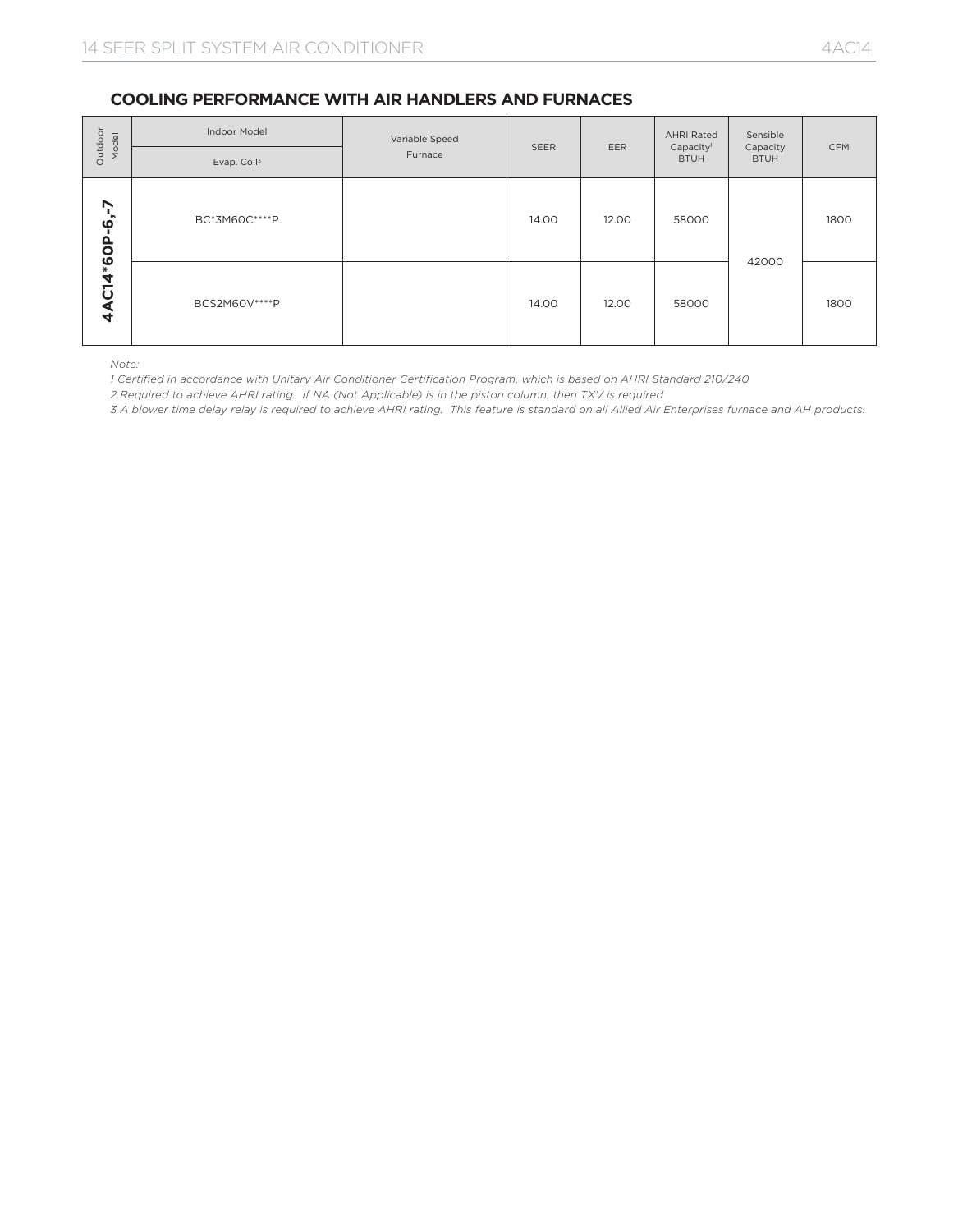### **COOLING PERFORMANCE WITH EXTENDED RATINGS**

|                 |                 | Indoor                   | Outdoor Temperature - DB ºF |                 |              |                  |                 |              |                  |                 |              |                  |                  |              |                  |                  |              |
|-----------------|-----------------|--------------------------|-----------------------------|-----------------|--------------|------------------|-----------------|--------------|------------------|-----------------|--------------|------------------|------------------|--------------|------------------|------------------|--------------|
| Outdoor Model   | Indoor<br>Model | Temp                     |                             | 65 <sup>°</sup> |              |                  | 82 <sup>°</sup> |              |                  | 95 <sup>°</sup> |              |                  | 105 <sup>°</sup> |              |                  | 115 <sup>°</sup> |              |
|                 |                 | DB/<br>WB <sup>2</sup> F | <b>Btuh</b>                 | S/T             | kW           | <b>Btuh</b>      | S/T             | kW           | <b>Btuh</b>      | S/T             | kW           | <b>Btuh</b>      | S/T              | kW           | Btuh             | S/T              | kW           |
|                 |                 | 85/72                    | 24,600                      | 0.61            | 1.24         | 23,500           | 0.63            | 1.47         | 22,600           | 0.64            | 1.65         | 20,800           | 0.68             | 1.85         | 19,000           | 0.71             | 2.04         |
| 4AC14*18P-6, 7  |                 | 80/67                    | 22,700                      | 0.68            | 1.23         | 21,300           | 0.71            | 1.47         | 20,300           | 0.73            | 1.65         | 18,800           | 0.76             | 1.62         | 17,400           | 0.78             | 2.03         |
|                 | E*1P23          | 75/63                    | 21,100                      | 0.71            | 1.22         | 19,500           | 0.74            | 1.44         | 18,300           | 0.76            | 1.62         | 16,800           | 0.80             | 1.82         | 15,200           | 0.84             | 2.02         |
| 4AC14*R18P-6, 7 |                 | 75/57                    | 18,721                      | 1.00            | 1.20         | 17,800           | 1.00            | 1.44         | 17,000           | 1.00            | 1.62         | 15,700           | 1.00             | 1.82         | 14,400           | 1.00             | 2.02         |
|                 |                 | 85/72                    | 27,700                      | 0.62            | 1.52         | 27,400           | 0.63            | 1.80         | 27,200           | 0.64            | 2.02         | 25,700           | 0.67             | 2.26         | 24,200           | 0.70             | 2.50         |
| 4AC14*24P-6, 7  |                 | 80/67                    | 26,300                      | 0.69            | 1.51         | 25,600           | 0.71            | 1.79         | 25,000           | 0.73            | 2.00         | 23,300           | 0.77             | 1.62         | 20,700           | 0.80             | 2.49         |
|                 | $E*1P29$        | 75/63                    | 25,500                      | 0.71            | 1.50         | 23,900           | 0.74            | 1.78         | 22,600           | 0.77            | 1.99         | 21,000           | 0.80             | 2.24         | 19,500           | 0.83             | 2.48         |
| 4AC14*R24P-6, 7 |                 | 75/57                    | 23,000                      | 1.00            | 1.49         | 21,600           | 1.00            | 1.77         | 20,600           | 1.00            | 1.99         | 19,200           | 1.00             | 2.24         | 17,700           | 1.00             | 2.49         |
| 4AC14*30P-6, 7  | $E*1P29$        | 85/72                    | 32,000                      | 0.59            | 1.52         | 30,900           | 0.63            | 2.02         | 30,000           | 0.66            | 2.41         | 28,400           | 0.70             | 2.67         | 26,800           | 0.74             | 2.94         |
|                 |                 | 80/67                    | 30,600                      | 0.66            | 1.80         | 30,200           | 0.69            | 2.17         | 29,900           | 0.72            | 2.45         | 26,900           | 0.78             | 2.68         | 24,000           | 0.84             | 2.91         |
| 4AC14*R30P-6, 7 |                 | 75/63                    | 29,000                      | 0.73            | 1.79         | 27,100           | 0.77            | 2.12         | 25,700           | 0.80            | 2.37         | 23,600           | 0.84             | 2.63         | 21,400           | 0.88             | 2.89         |
|                 |                 | 75/57                    | 26,500                      | 1.00            | 1.79         | 24,900           | 1.00            | 2.13         | 23,700           | 1.00            | 2.38         | 22,000           | 1.00             | 2.64         | 20,200           | 1.00             | 2.89         |
| 4AC14*36P-6, 7  |                 | 85/72                    | 41,200                      | 0.62            | 2.18         | 39,000           | 0.64            | 2.56         | 37,300           | 0.66            | 2.86         | 35,300           | 0.69             | 3.20         | 33,200           | 0.71             | 3.54         |
|                 | E*1P36B         | 80/67                    | 38,400                      | 0.69            | 2.16         | 35,900           | 0.73            | 2.56         | 34,000           | 0.76            | 2.86         | 32,200           | 0.78             | 1.62         | 30,500           | 0.80             | 3.55         |
| 4AC14*R36P-6, 7 |                 | 75/63                    | 36,000                      | 0.71            | 2.15         | 33,700           | 0.74            | 2.55         | 32,000           | 0.77            | 2.85         | 30,100           | 0.80             | 3.19         | 28,400           | 0.82             | 3.53         |
|                 |                 | 75/57                    | 30,600                      | 1.00            | 2.14         | 29,500           | 1.00            | 2.54         | 28,700           | 1.00            | 2.85         | 27,500           | 1.00             | 3.18         | 26,100           | 1.00             | 3.51         |
|                 |                 | 85/72                    | 46,000                      | 0.75            | 1.71         | 43,733           | 0.77            | 2.02         | 42,000           | 0.79            | 2.26         | 39,700           | 0.82             | 2.59         | 37,400           | 0.84             | 2.91         |
| 4AC14L41P-6, 7  | E*1P49C         | 80/67                    | 45,000                      | 0.76            | 1.70         | 42,167           | 0.79            | 2.01         | 40,000           | 0.81            | 2.25         | 37,800           | 0.84             | 2.58         | 35,600           | 0.87             | 2.90         |
|                 |                 | 75/63                    | 42,500                      | 0.77            | 1.69         | 40,233           | 0.80            | 2.00         | 38,500           | 0.83            | 2.24         | 36,650           | 0.86             | 2.57         | 34,800           | 0.89             | 2.89         |
|                 |                 | 75/57                    | 40,000                      | 0.79            | 1.68         | 38,017           | 0.82            | 1.99         | 36,500           | 0.84            | 2.23         | 35,000           | 0.88             | 2.50         | 33,500           | 0.91             | 2.77         |
| 4AC14*42P-6, 7  |                 | 85/72                    | 48,500                      | 0.64            | 2.57         | 47,300           | 0.66            | 3.02         | 46,300           | 0.67            | 3.36         | 43,800           | 0.69             | 3.74         | 41,300           | 0.71             | 4.12         |
|                 | E*1P49C         | 80/67                    | 46,500                      | 0.70            | 2.56         | 44,000           | 0.73            | 3.01         | 42,200           | 0.75            | 3.35         | 39,500           | 0.78             | 1.62         | 36,800           | 0.81             | 4.06         |
| 4AC14*R42P-6, 7 |                 | 75/63                    | 43,700                      | 0.74            | 2.54         | 41,000           | 0.76            | 2.97         | 39,000           | 0.78            | 3.31         | 36,000           | 0.82             | 3.65         | 32,800           | 0.85             | 4.00         |
|                 |                 | 75/57                    | 39,700                      | 1.00            | 2.53         | 37,700           | 1.00            | 2.95         | 36,200           | 1.00            | 3.28         | 33,900           | 1.00             | 3.94         | 31,300           | 1.00             | 4.60         |
|                 |                 | 85/72                    | 54,000                      | 0.81            | 2.10         | 52,583           | 0.79            | 2.56         | 51,500           | 0.77            | 2.91         | 48,750           | 0.72             | 3.33         | 46,000           | 0.66             | 3.75         |
| 4AC14L47P-6, 7  | E*1P62C         | 80/67                    | 53,000                      | 0.82            | 2.00         | 50,733           | 0.80            | 2.51         | 49,000           | 0.79            | 2.90         | 46,500           | 0.81             | 3.33         | 44,000           | 0.83             | 3.75         |
|                 |                 | 75/63                    | 50,500                      | 0.83            | 1.99         | 48,233           | 0.82            | 2.50         | 46,500           | 0.81            | 2.89         | 44,250           | 0.87             | 3.30         | 42,000           | 0.92             | 3.71         |
|                 |                 | 75/57                    | 47,000                      | 0.85            | 1.98         | 44,733           | 0.84            | 2.49         | 43,000           | 0.83            | 2.88         | 41,500           | 0.90             | 3.29         | 40,000           | 0.97             | 3.70         |
|                 |                 | 85/72                    | 56,600                      | 0.63            | 2.99         | 54,107           | 0.66            | 55.36        | 52,200           | 0.68            | 3.88         | 49,050           | 0.70             | 4.29         | 45,900           | 0.72             | 4.70         |
| 4AC14*48P-6, 7  | E*1P62C         | 80/67                    | 53,100                      | 0.70            | 2.97         | 50,607           | 0.73            | 3.47         | 48,700           | 0.75            | 3.85         | 44,500           | 0.79             | 4.26         | 40,300           | 0.83             | 4.66         |
|                 |                 | 75/63                    | 50,600                      | 0.72            | 2.94         | 46,633           | 0.76            | 3.44         | 43,600           | 0.79            | 3.82         | 39,500           | 0.84             | 4.24         | 35,400           | 0.88             | 4.66         |
|                 |                 | 75/57                    | 46,000                      | 1.00            | 2.92         | 42,373           | 1.00            | 3.43         | 39,600           | 1.00            | 3.82         | 35,950           | 1.00             | 4.24         | 32,300           | 1.00<br>0.70     | 4.65         |
|                 | 2C<br>$E*1P6$   | 85/72                    | 61,200                      | 0.63            | 3.50         | 60,633           | 0.64            | 4.24         | 60,200           | 0.65            | 4.80         | 58,350           | 0.68             | 5.39         | 56,500           |                  | 5.97         |
| 4AC14L59P-6, 7  |                 | 80/67<br>75/63           | 59,500<br>57,800            | 0.69<br>0.72    | 3.50<br>3.48 | 58,933<br>55,760 | 0.71<br>0.74    | 4.21<br>4.18 | 58,500           | 0.72<br>0.76    | 4.75<br>4.72 | 54,600<br>49,850 | 0.75<br>0.79     | 5.34         | 50,700<br>45,500 | 0.78<br>0.82     | 5.93<br>5.93 |
|                 |                 | 75/57                    | 53,500                      | 1.00            | 3.44         | 51,120           | 1.00            | 4.15         | 54,200           | 1.00            | 4.70         |                  | 0.92             | 5.33<br>5.31 | 40,100           | 0.83             | 5.91         |
|                 |                 | 85/72                    | 66,300                      | 0.64            | 4.41         | 63,600           | 0.67            | 4.89         | 49,300<br>61,600 | 0.70            | 5.27         | 44,700<br>57,900 | 0.72             | 5.46         | 54,200           | 0.73             | 5.42         |
|                 |                 | 80/67                    | 62,400                      | 0.66            | 4.25         | 59,900           | 0.71            | 4.69         | 58,000           | 0.74            | 5.03         | 54,600           | 0.75             | 5.24         | 51,100           | 0.75             | 5.23         |
| 4AC14*60P-6, 7  | E*1P62C         | 75/63                    | 57,800                      | 0.70            | 4.03         | 55,500           | 0.74            | 4.50         | 53,700           | 0.77            | 4.87         | 50,600           | 0.79             | 5.06         | 47,300           | 0.81             | 5.04         |
|                 |                 | 75/57                    | 56,200                      | 0.78            | 4.02         | 53,900           | 0.83            | 4.45         | 52,200           | 0.86            | 4.78         | 49,100           | 0.88             | 4.96         | 46,000           | 0.90             | 4.94         |
|                 |                 |                          |                             |                 |              |                  |                 |              |                  |                 |              |                  |                  |              |                  |                  |              |

*Extended data shown is actual for models listed and typical for all AHRI matches.*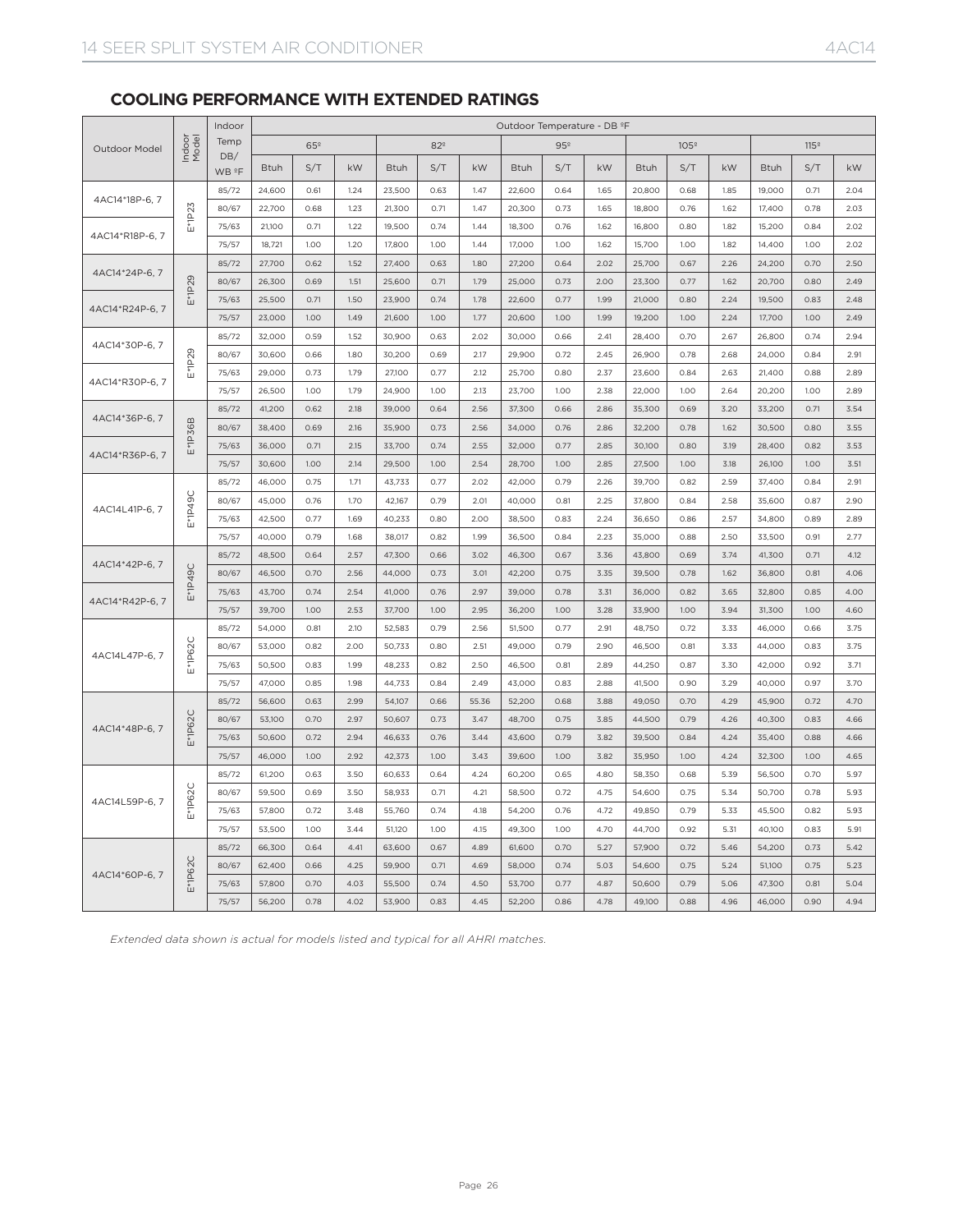# **ACCESSORIES**

| Description             | Where Used                         | Kit Number                |  |  |  |  |
|-------------------------|------------------------------------|---------------------------|--|--|--|--|
| Crankcase Heater        | All models                         | 93M04                     |  |  |  |  |
| Hard Start Kit          | 18                                 | 10J42                     |  |  |  |  |
|                         | 24, 30, 36, 41, 42, 47, 48, 59, 60 | 88M91                     |  |  |  |  |
| Low Ambient Kit         | All models                         | 34M72                     |  |  |  |  |
| Short Cycle Protector   | All models                         | 47J27                     |  |  |  |  |
|                         | 3/8 tubing                         | 93G35                     |  |  |  |  |
| Freezestat              | 5/8 tubing                         | 50A93                     |  |  |  |  |
| <b>Time Delay Relay</b> | All models                         | 58M81                     |  |  |  |  |
| Loss of Charge Kit      | All models                         | 84M23 (factory installed) |  |  |  |  |
|                         | 18, 24, 30, 36, 41                 | 14W00 (factory Installed) |  |  |  |  |
| Sound Blanket           | 42, 47, 48, 59, 60                 | 14W01 (factory installed) |  |  |  |  |
|                         | 18, 24, 30, 36                     | A4TXV01                   |  |  |  |  |
| <b>TXV Kit</b>          | 42, 48, 60                         | A4TXV02                   |  |  |  |  |

*Kit number needs to be the catalog number.*

*Exception to the above - TXV's, Elect. Heaters can be refered to by the model number.*